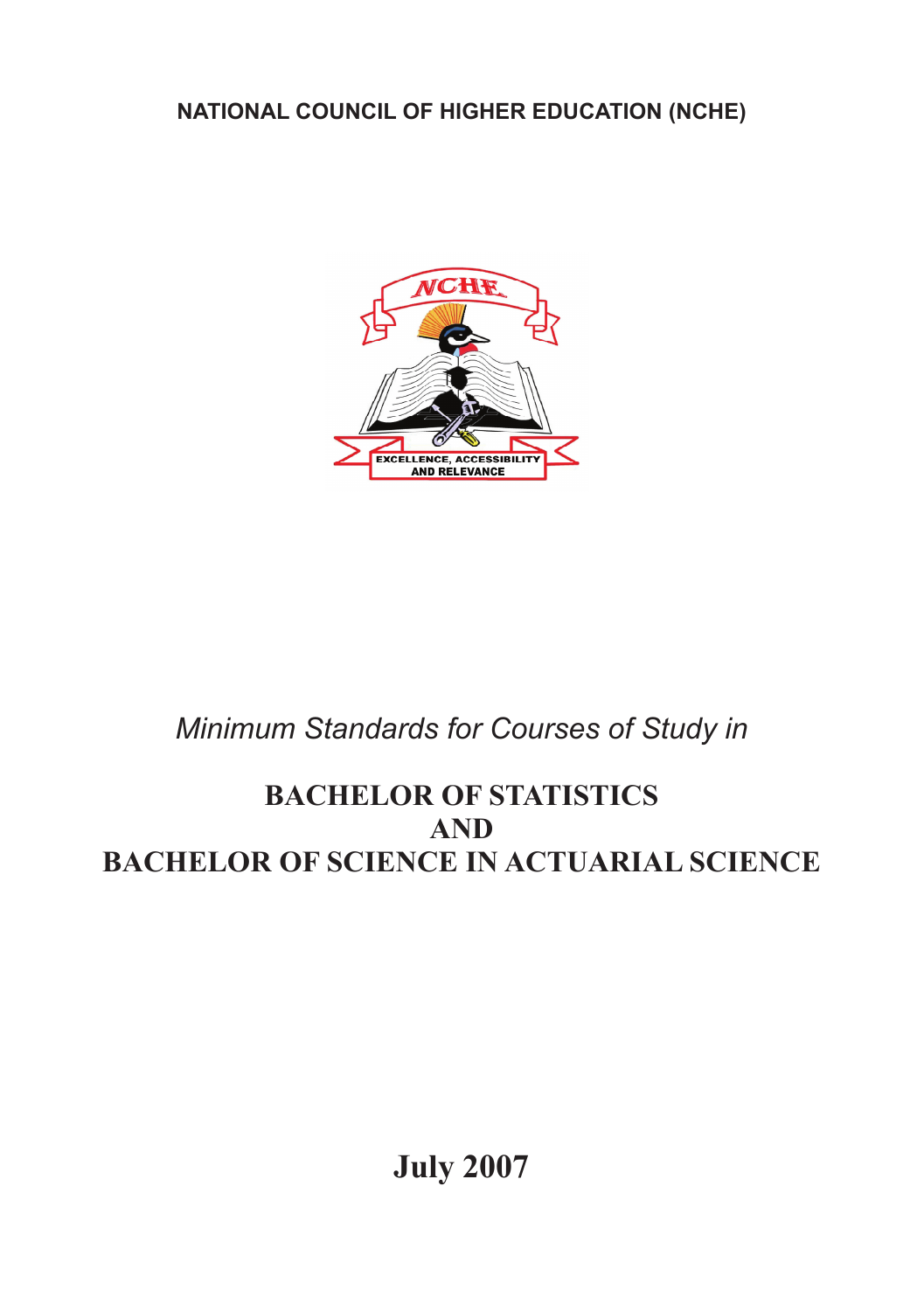*Edited and printed by: Netmedia Publishers Ltd.*

*P.O. Box 14111, Kampala-Uganda*

*Tel:+256-0312-263762*

*E-mail: jeserugo@netmediapublishers.co.ug,*

*mokia@netmediapublishers.co.ug*

*Website:www.netmediapublishers.co.ug*

*Published by National Council for Higher Education*

 *©NCHE 2007*

*All rights reserved. no part of this publication may be reproduced, copied, stored in retrieval systems or transmitted in any form or by means, of electronic, mechanical, photocopying, recording or otherwise without permission from National Council for Higher Education.*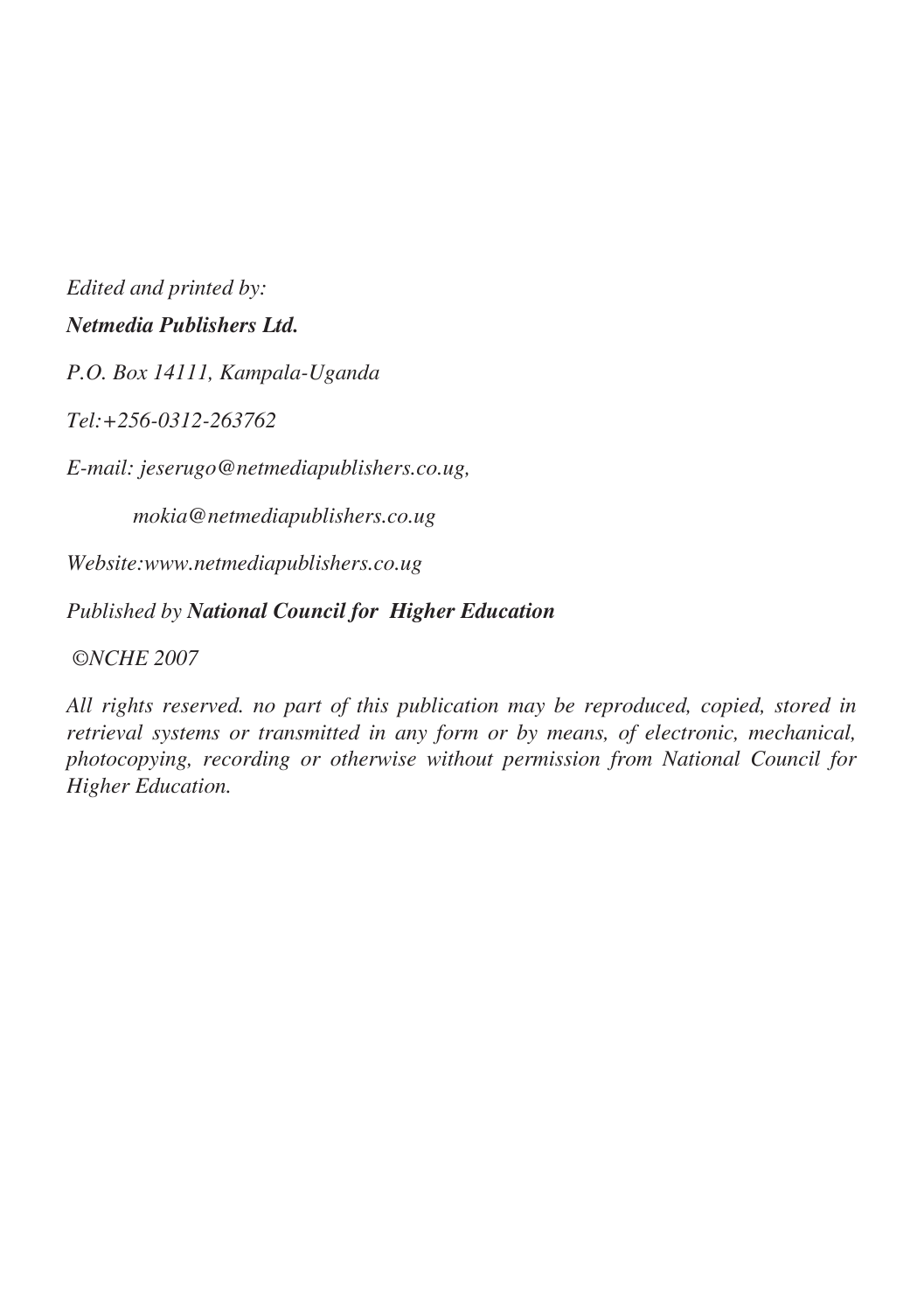## **PREFACE**

Section 5(i) of Universities and Other Tertiary Institutions Act 2001, requires the National Council for Higher Education "to ensure minimum standards for courses of study." In arriving at minimum standards for courses of study, Council worked with lecturers and professors from universities who recommend to Council what they thought was the minimum body of knowledge for which a degree in a particular programme can be awarded. The operative word is "minimum" and it is at this level that Council has set the standards for these courses of study.

This is done in compliance with the section of the Act quoted above but also fully aware of the objects of the Universities and Other Tertiary Institutions Act 2001, Section 3

*"The objects of this Act are to establish and develop a system governing institutions of higher education in order to equate qualifications of the same or similar courses offered by different institutions of higher education while at the same time respecting the autonomy and academic freedom"*

Council holds institutional autonomy and academic freedom for universities as sacrosanct. The standards prescribe the body of knowledge below which universities must not teach. The standards leave the universities with the freedom to design their courses based on the minimum standards. The universities are free to add to these minimum course contents to meet their vision, mission and individual uniqueness. When this has been done, universities can then bring their courses and programmes to Council for accreditation. Again the law requires that all courses must be accredited by Council.

Council is grateful to lecturers and professors who have helped in the process of establishing the minimum standards for courses of study.

## A.B.K Kasozi **EXECUTIVE DIRECTOR**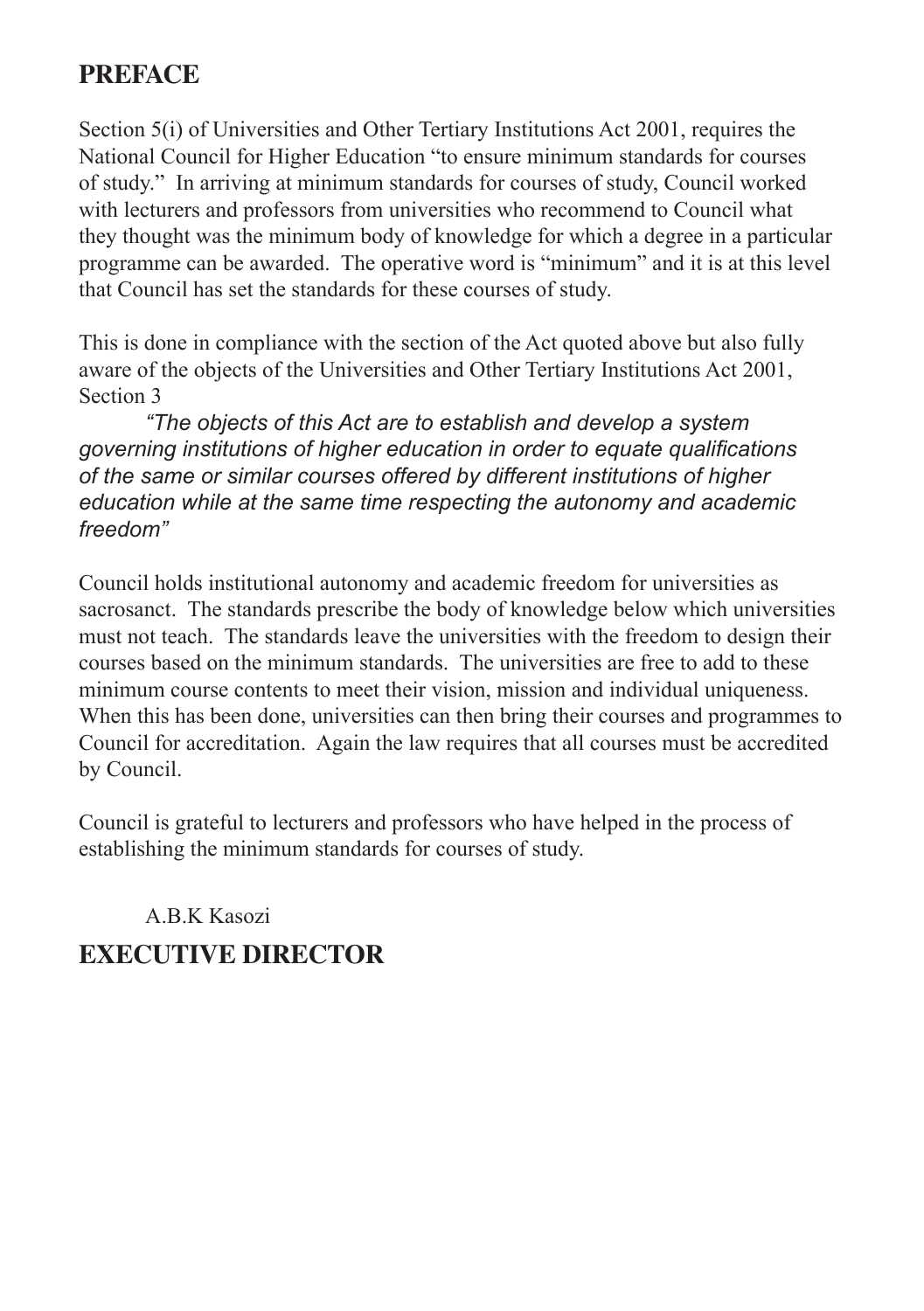#### **Table of Contents**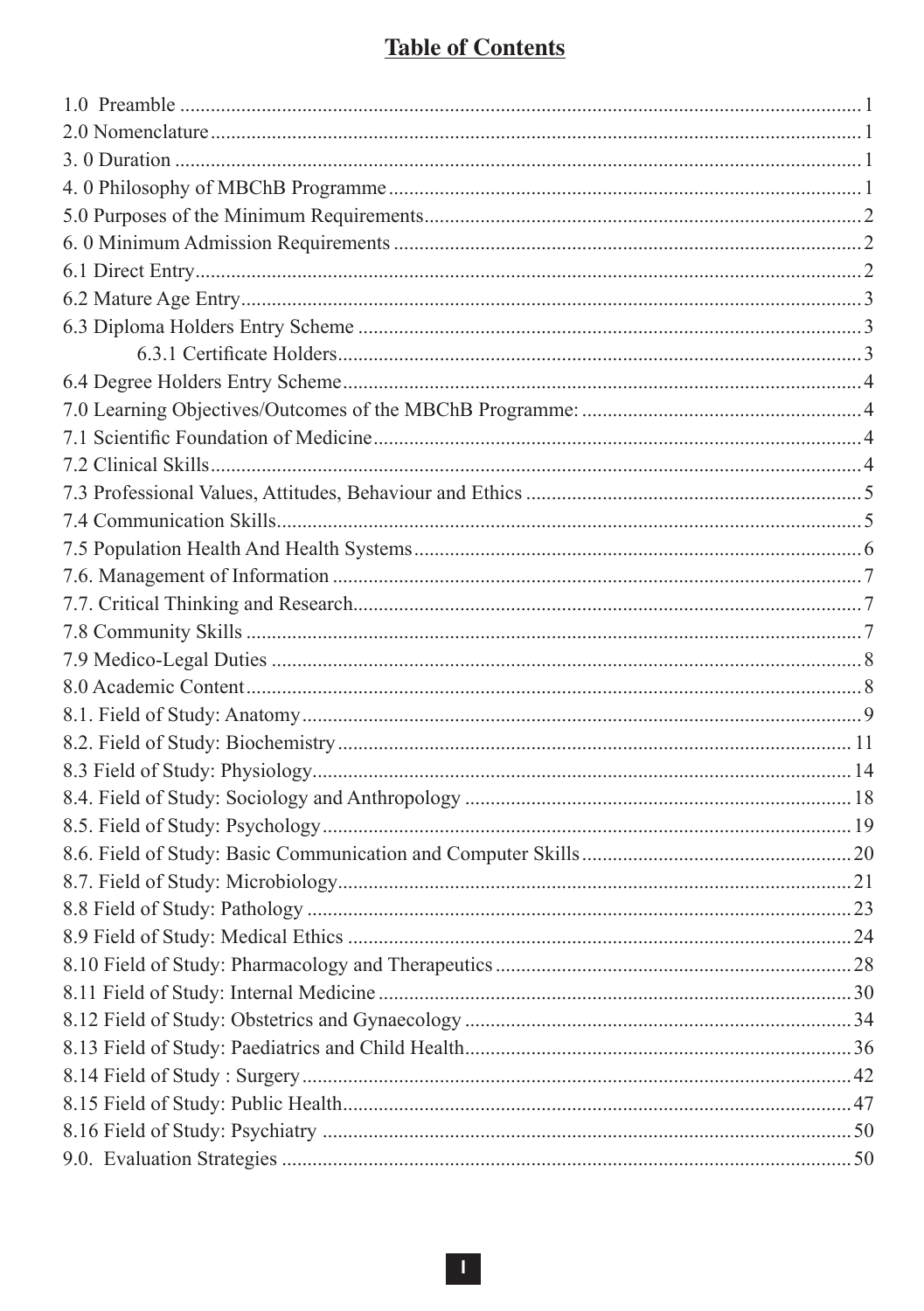## **MINIMUM STANDARDS FOR BACHELOR OF STATISTICS PROGRAMME**

#### **2.0 NOMENCLATURE**

A successful graduate will be awarded a degree of Bachelor of Statistics of the respective University.

### **3.0 DURATION**

The Bachelor of Statistics degree is a three-year programme.

### **4.0 PHILOSOPHY OF BACHELOR OF STATISTICS PROGRAMME**

The Statistician has to be equipped with knowledge and skills to be able to collect data, analyze, interpret, present, prepare reports, store and disseminate information through meetings, workshops, and seminars and advise management on policy matters based on information. The knowledge and skills are acquired through both theoretical and practical training, research and experience.

#### **5.0 PURPOSE OF THE MINIMUM STANDARDS**

The main reasons for setting minimum requirements of the programme include:

- a. Providing a means for the academic community to describe the nurture and characteristics of programmes in Statistics;
- b. Representing general expectations about the standards for the award of Bachelor of Statistics and articulating capabilities that those possessing the qualification should be able to demonstrate;
- c. Serving as an important external source of reference for higher education institutions when new programmes are being designed and developed for the Bachelor of Statistics Programme;
- d. Providing general guidance for articulating the learning outcomes associated with the programme;
- e. Providing for variety and flexibility in the design of programmes and encouraging innovations within an agreed overall framework;
- f. Enabling the learning outcomes specified for a particular programme to be reviewed and evaluated against agreed general expectations about standards;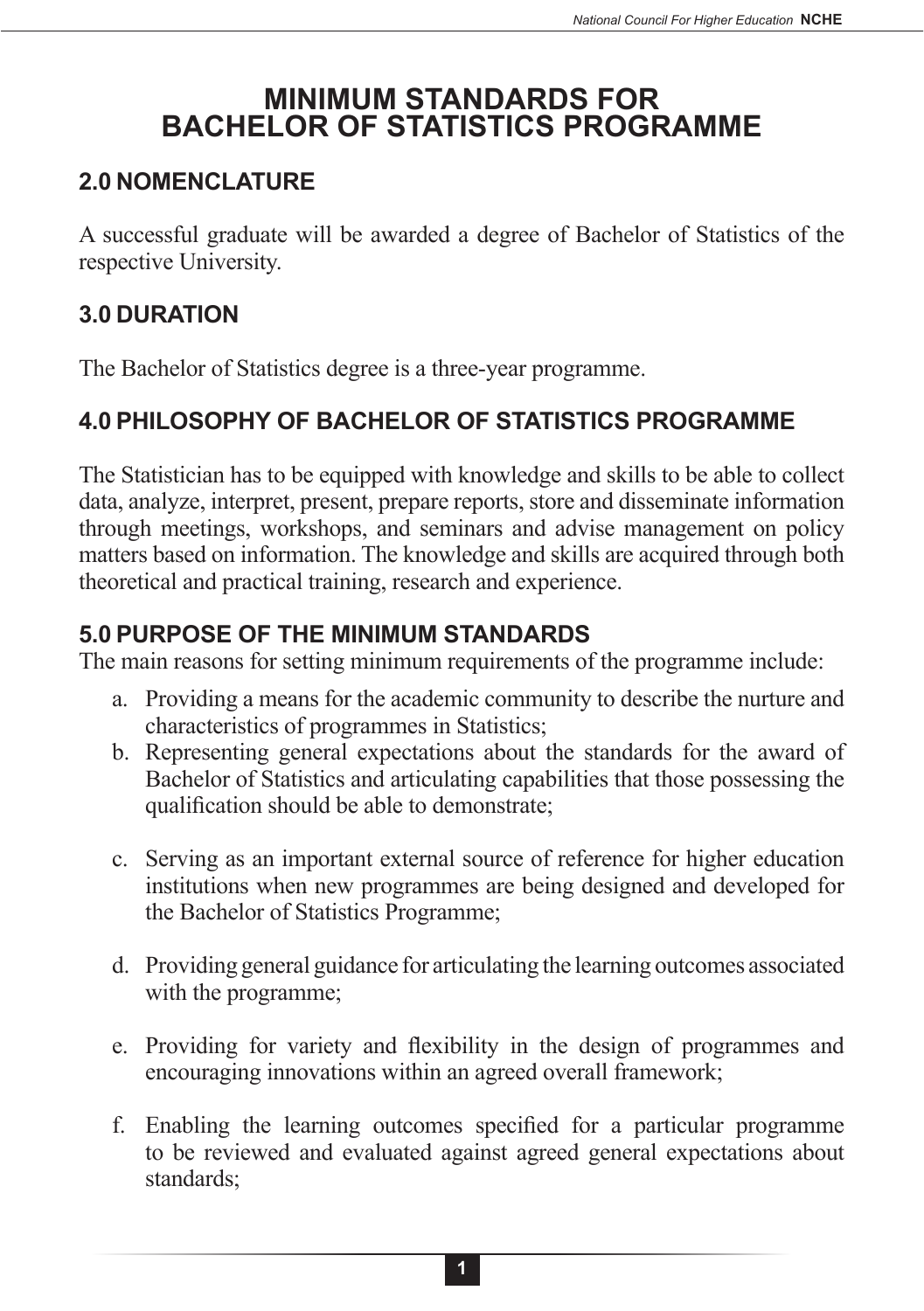- g. Serving as one of the external source of information for academic review and for making judgment about minimum standards being met;
- h. Helping the regulatory bodies like, the NCHE, the Uganda Statistical Society in monitoring the institutions training Statisticians in Uganda;
- i. Assisting NCHE in ensuring that these minimum standards are maintained and continually improved on by all training institutions;
- j. Guiding in the creation and weighting of specific courses which will be used in designing a credit system that should ease the transfer of students between training institutions and related programmes; and
- k. Maintaining the quality of training of Statisticians in Uganda.

### **6.0 MINIMUM ADMISSION REQUIREMENTS**

Qualification for admission to the programme is through any of the following avenues.

## **6.1 Direct Entry**

In order to be admitted on the Programme under this scheme the candidate must meet entry requirements set by NCHE.

In addition:

- Mathematics, Pure Mathematics, Considered as essential,
- Economics, is relevant,
- General paper and subsidiary in mathematics and any one best done of Chemistry, Geography, Physics and Biology are considered as desirable.

### **6.2 Professional Statistics Diploma**

A candidate must have obtained a good pass at Intermediate Professional level in Statistics from the Eastern Africa Statistical Training Center, Dar es Salaam or its equivalent.

Applicants with at least a credit or above in a professional Diploma in Statistics from the Eastern African Statistical Training Center may be allowed to join from the 2nd year of the Bachelor of Statistics programme. The decision to admit such an applicant into the second year shall be made on a case-by-case basis.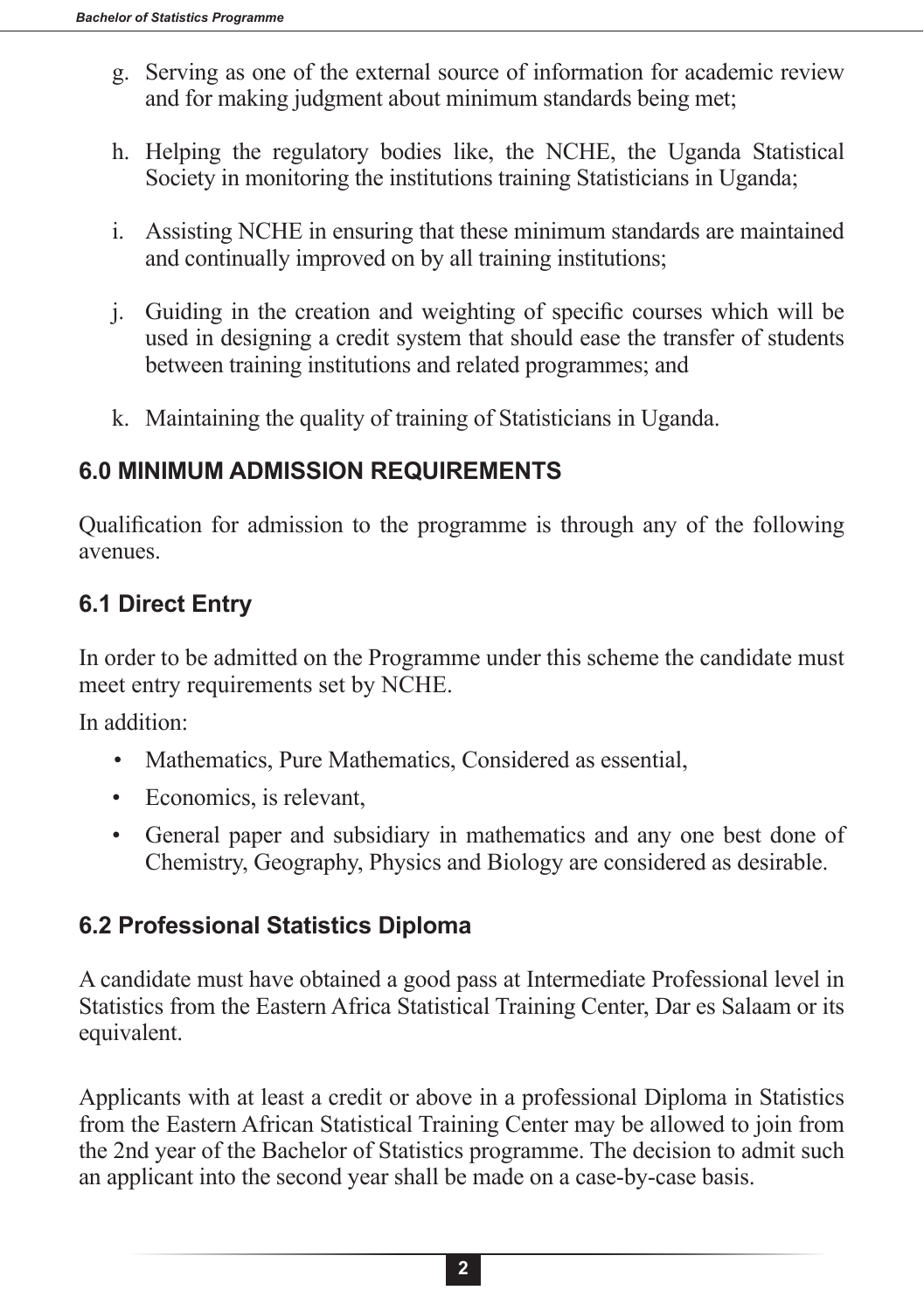## **6.3 Other Diploma Holders**

A candidate must have obtained a diploma from a recognized institution of higher learning. The Diploma programme must have involved Mathematics as a major subject. Applicants admitted under this avenue under go a 3 year training.

#### **6.4 Mature Age**

Candidates who do not have any of the above qualifications will be required to take special Mature Age entrance examinations in aptitude and specialized knowledge. Applicants admitted under this avenue under go a 3 - year training.

## **7.0 LEARNING OBJECTIVES/OUTCOMES OF BSTAT PROGRAMME**

The students must demonstrate at graduation are:

### **7.1 All BSTAT Graduates**

- a. Conduct independent research and prepare research reports;
- b. Use a number of computer applications especially statistical packages to manage and analyze data;
- c. Develop and implement customized computer programmes to address different client needs;
- d. Conduct monitoring and evaluation studies;
- e. Identify appropriate statistical methods to solve various practical problems.

## **7.2 Applied Statistics Option**

- a. Capable of conducting studies in biostatistics,
- b. Capable of collecting and preparing agricultural statistics,
- c. Collect and analyse balance of payments and export statistics
- d. Collect and analyse price statistics and distributive trade statistics
- e. Capable of conducting studies in financial sector

## **7.3 Statistical Computing Option**

- a. Manage computer networks;
- b. Set up and manage a relational database;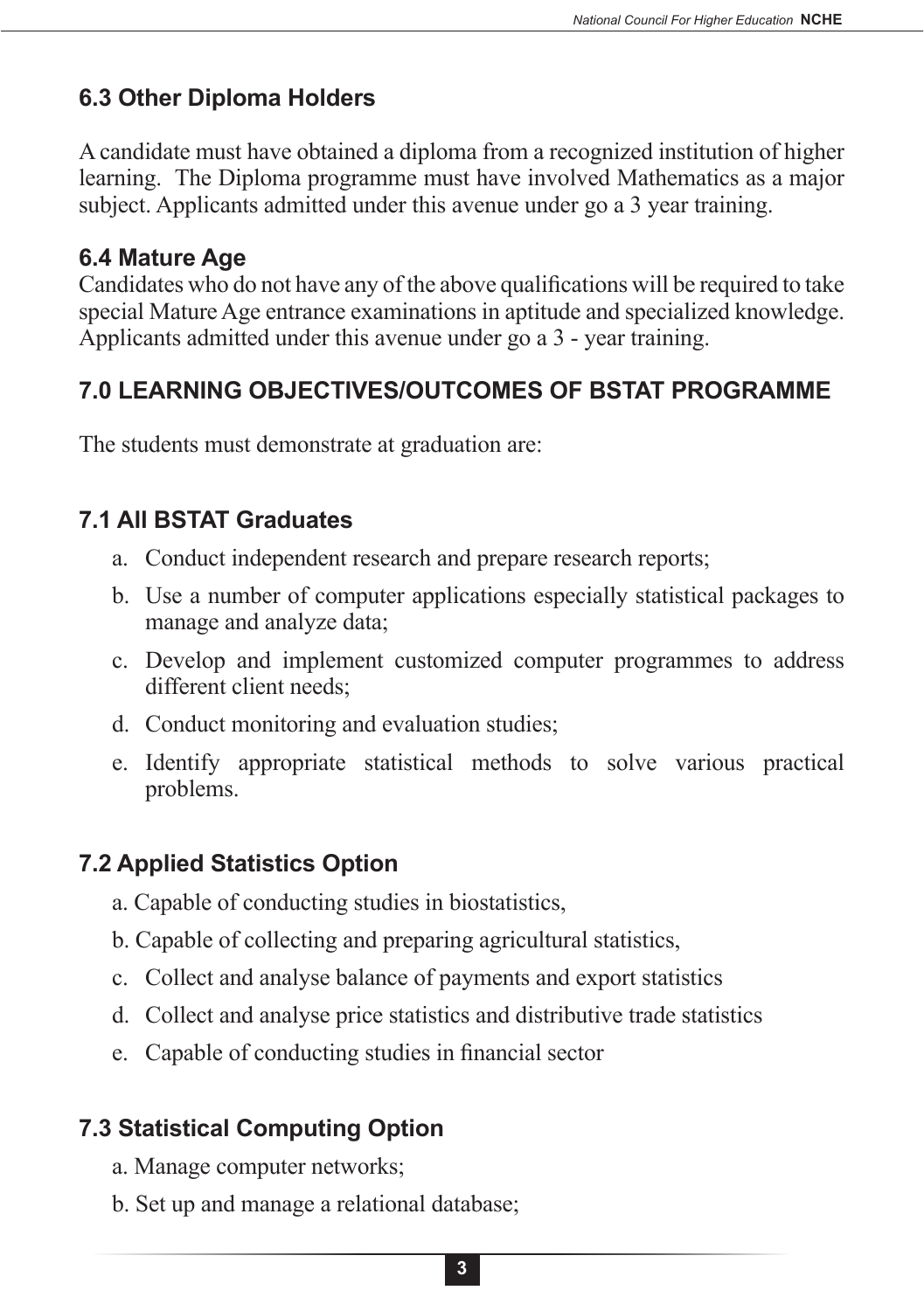- c. Capable of conducting Systems Analysis;
- d. Develop and implement tailor made software;
- e. Develop and implement statistical software.

#### **7.4 Development Planning Option**

- a. Capable of formulating and estimating economic models;
- b. Conducting studies of economics nature;
- c. Capable of conducting studies in financial sector.

## **8.0 ACADEMIC COURSE CONTENT**

The academic content shall be organized into two levels of training. Level one is for mainly introductory courses while level two caters for the more advanced courses. The Training Institutions will structure their curricula to meet the semester/term system load requirements.

#### **Areas of Specialization**

|              | <b>1.1 Bachelor of Statistics</b>           | <b>152 Credit Units</b> |      |
|--------------|---------------------------------------------|-------------------------|------|
| Year I       | <b>Courses</b>                              |                         |      |
| $\Omega$     | Descriptive statistics                      | 30 CH                   | 2 CU |
| $\Omega$     | <b>Official statistics</b>                  | 30 CH                   | 2 CU |
| $\Omega$     | Time Series and Index Numbers               | 45 CH 3 CU              |      |
| $\mathbf{O}$ | Elementary French I                         | 45 CH 3 CU              |      |
| $\Omega$     | Introduction to Information & Communication |                         |      |
|              | Technology                                  | 45 CH                   | 3 CU |
| $\Omega$     | Micro-economics I                           | 45 CH                   | 3 CU |
| $\Omega$     | Calculus I                                  | 45 CH                   | 3 CU |
| $\mathbf{O}$ | Linear Algebra<br>$\mathbf{I}$              | 45 CH 3 CU              |      |
| $\mathbf{O}$ | <b>Statistical Organization</b>             | 30 CH 2 CU              |      |
| $\Omega$     | Probability Theory I                        | 45 CH 3 CU              |      |
| $\Omega$     | <b>Statistical Inference I</b>              | 45 CH                   | 3 CU |
| $\mathbf{O}$ | Elementary French II                        | 45 CH                   | 3 CU |
| $\mathbf{O}$ | Macro Economics I                           | 45 CH 3 CU              |      |
| $\mathbf{O}$ | Principles of Development Economics         | 45 CH                   | 3 CU |
| $\mathbf{O}$ | Calculus II                                 | 45 CH                   | 3 CU |
| $\Omega$     | Non Parametric Statistics                   | 30 CH                   | 2 CU |
| $\mathbf{O}$ | Accounting I                                | 45 CH                   | 3 CU |
| $\mathbf{O}$ | Sociology I                                 | 30 CH 2 CU              |      |
| $\Omega$     | <b>Statistics Practical I</b>               | 30 CH                   | 2 CU |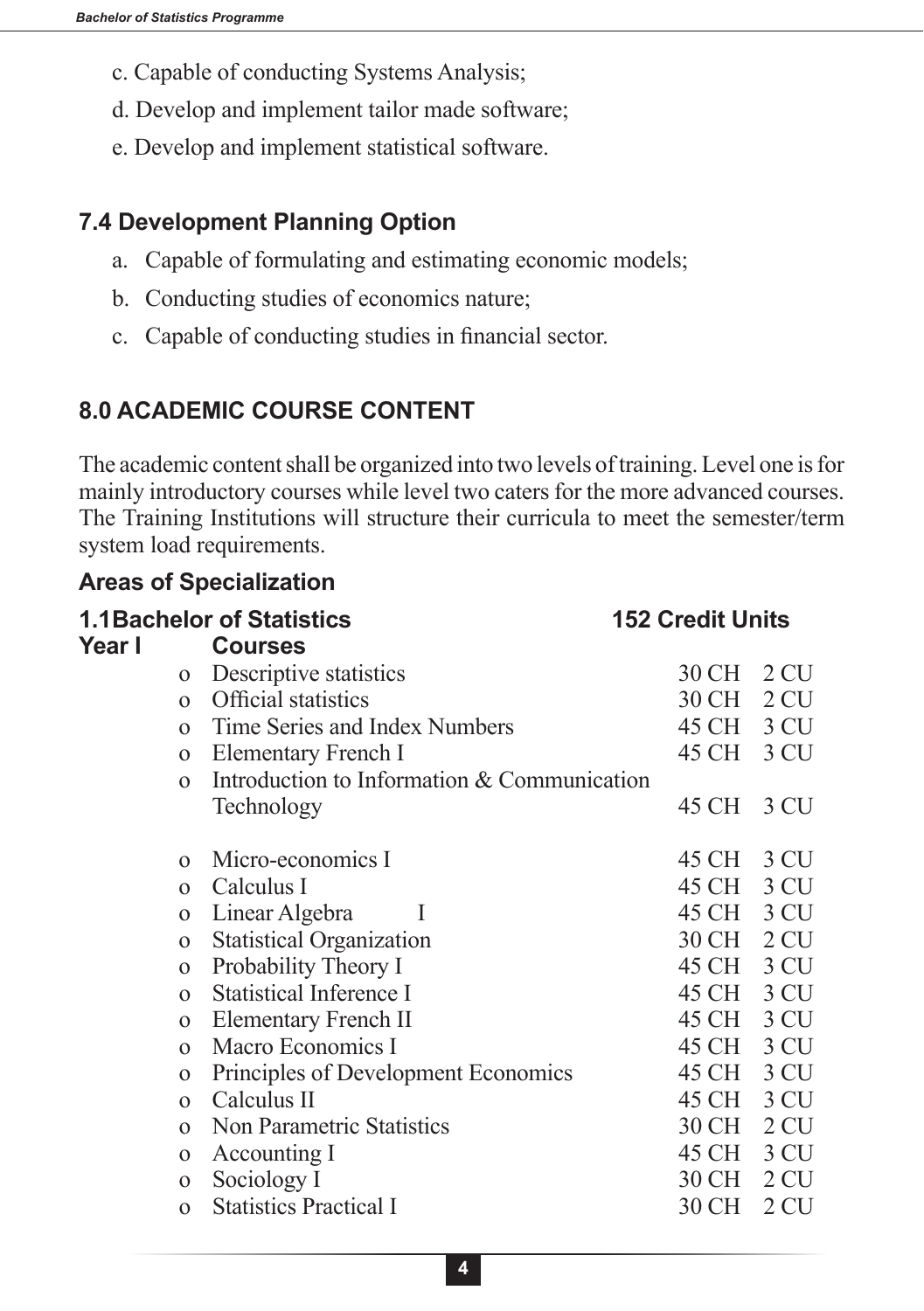### o Workshop on Data Processing 75 CH 5 CU

#### **Year I Total Credit Units = 56**

| $\Omega$     | Probability Theory II                      | 45 CH | 3 CU            |
|--------------|--------------------------------------------|-------|-----------------|
| $\Omega$     | <b>Statistical Inference II</b>            | 45 CH | 3 CU            |
| $\mathbf{O}$ | Sampling Theory                            | 45 CH | 3 CU            |
| $\Omega$     | <b>Industrial Statistics</b>               | 30 CH | 2 <sub>CU</sub> |
| $\mathbf{O}$ | Time Series Analysis                       | 30 CH | 2 <sub>CU</sub> |
| $\Omega$     | Micro-Economics II                         | 45 CH | 3 CU            |
| $\mathbf{O}$ | Farm Management and Production Economics   |       |                 |
|              |                                            | 45 CH | 3 CU            |
| $\Omega$     | Real Analysis I                            | 45 CH | 3 CU            |
| $\Omega$     | Linear Algebra II                          | 45 CH | 3 CU            |
| $\mathbf{O}$ | Introduction to computer Programming       | 45 CH | 3 CU            |
| $\mathbf{O}$ | ANOVA and Experimental Design              | 30 CH | 2 <sub>CU</sub> |
| $\Omega$     | Macro-Economics II                         | 45 CH | 3 CU            |
| $\Omega$     | <b>Industry Economics</b>                  | 45 CH | 3 CU            |
| $\Omega$     | <b>Research Methods</b>                    | 30 CH | 2 <sub>CU</sub> |
| $\Omega$     | <b>Statistics Practical II</b>             | 30 CH | 2 <sub>CU</sub> |
| $\mathbf{O}$ | Differential Equations                     | 45 CH | 3 CU            |
| $\mathbf{O}$ | Linear Programming I                       | 45 CH | 3 CU            |
| $\mathbf{O}$ | <b>Energy and Environmental Statistics</b> | 30 CH | 2 <sub>CU</sub> |
| $\Omega$     | <b>Regression Analysis</b>                 | 45 CH | 3 CU            |
| $\mathbf 0$  | Workshop on Socioeconomic Surveys          | 75 CH | 5 CU            |
|              |                                            |       |                 |

#### **Year II Total Credit Units = 56**

## **Year III Core Courses**

| $\Omega$ | <b>Econometric Methods</b>              | 60 CH | 4 CU |
|----------|-----------------------------------------|-------|------|
| $\Omega$ | Multivariate Analysis                   | 45 CH | 3 CU |
|          | National Accounts and Income Analysis   | 45 CH | 3 CU |
| $\Omega$ | <b>Industrial Statistical Modeling</b>  | 30 CH | 2 CU |
| $\Omega$ | Monitoring and Evaluation               | 45 CH | 3 CU |
| $\Omega$ | <b>Elements of Development Planning</b> | 45 CH | 3 CU |
| $\Omega$ | <b>Research Project</b>                 | 30 CH | 2 CU |
|          | <b>Statistics Practical III</b>         | 30 CH | 2 CU |
|          | <b>Applied Statistics Option</b>        |       |      |
| $\Omega$ | <b>Agricultural Statistics</b>          | 45 CH | 3 CU |
| $\Omega$ | Demographic and Social statistics       | 45 CH | 3 CH |

- o Biostatistics 45 CH 3 CU
-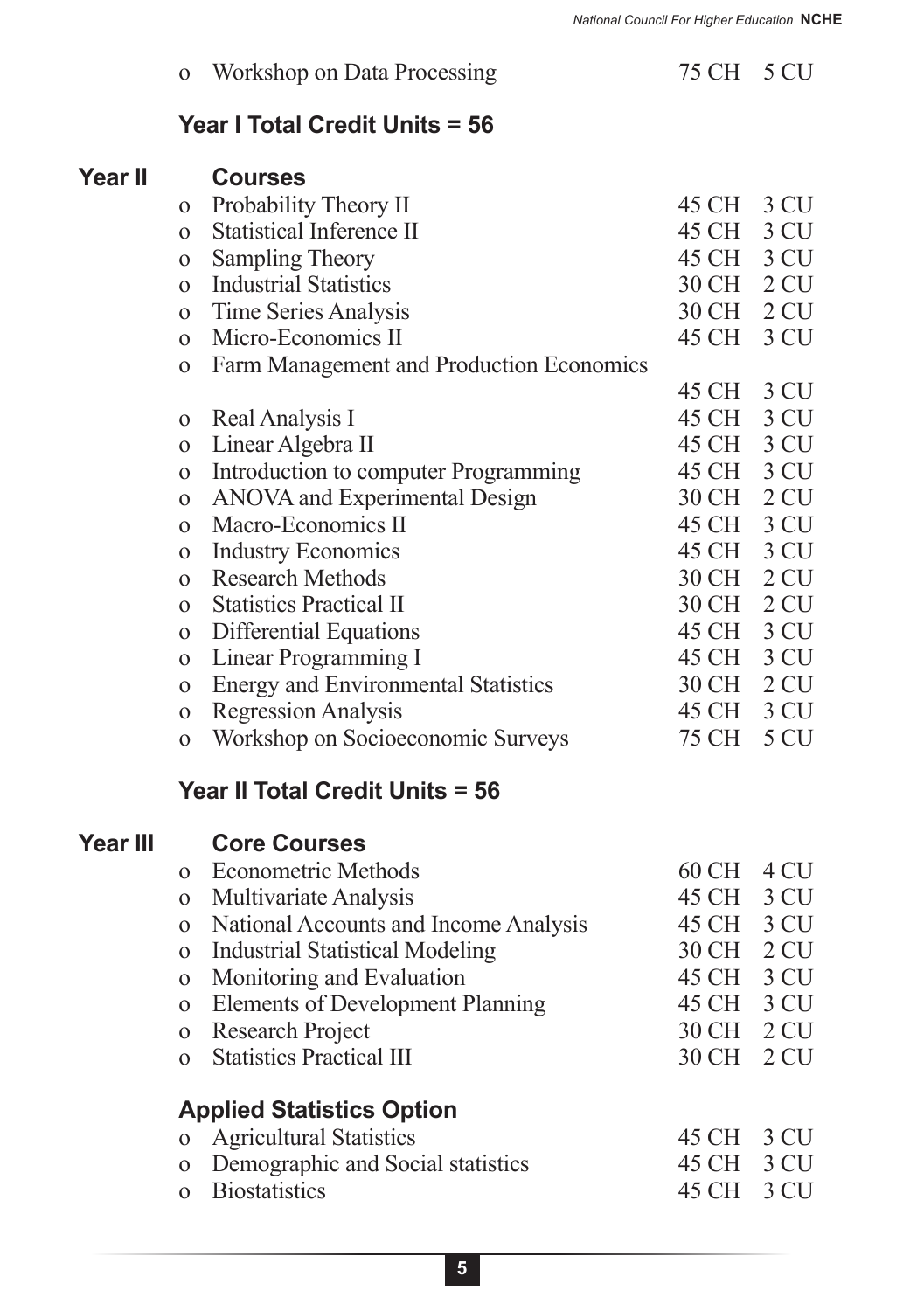| $\Omega$<br>$\Omega$ | <b>External Trade and Balance of Payments</b><br>Price Statistics, Distributive Trade and Services | 30 CH 2 CU |                 |
|----------------------|----------------------------------------------------------------------------------------------------|------------|-----------------|
|                      | <b>Statistics</b>                                                                                  | 30 CH      | 2 <sub>CU</sub> |
| $\Omega$             | <b>Financial Statistics</b>                                                                        | 30 CH      | 2 <sub>CU</sub> |
|                      | <b>Development Planning Option</b>                                                                 |            |                 |
| $\Omega$             | Human Resource Planning                                                                            | 60 CH      | 4 CU            |
| $\Omega$             | Economic Dimensions of Development                                                                 | 30 CH      | 2 CU            |
| $\Omega$             | Theory and Analysis of Economic Development                                                        |            |                 |
|                      |                                                                                                    | 45 CH      | 3 CU            |
| $\Omega$             | Social Dimensions of Development                                                                   | 45 CH      | 3 CU            |
| $\Omega$             | Stabilization and Structural Adjustment                                                            | 45 CH      | 3 CU            |
|                      | <b>Statistical Computing Option</b>                                                                |            |                 |
| $\Omega$             | <b>Computer Architecture</b>                                                                       | 30 CH      | 2 <sub>CU</sub> |
| $\Omega$             | Software Engineering                                                                               | 30 CH      | 2 <sub>CU</sub> |
| $\Omega$             | <b>Operating Systems and Data Communications</b>                                                   |            |                 |
|                      |                                                                                                    | 30 CH      | 2 CU            |
| $\Omega$             | <b>Systems Analysis and Design</b>                                                                 | 45 CH      | 3 CU            |
| $\Omega$             | <b>Operations Research</b>                                                                         | 30 CH      | 2 <sub>CU</sub> |
| $\Omega$             | <b>Computer Networking</b>                                                                         | 30 CH      | 2 <sub>CU</sub> |
| $\Omega$             | Database Management Systems                                                                        | 30 CH      | 2 CU            |
| $\Omega$             | <b>Management Information Systems</b>                                                              | 30 CH      | 2 CU            |

## **Year III Total Credit Units**

| <b>Applied Statistics</b>   | $= 40$ |
|-----------------------------|--------|
| Development Planning $= 40$ |        |

| <b>Statistical Computing</b> | $= 42$ |
|------------------------------|--------|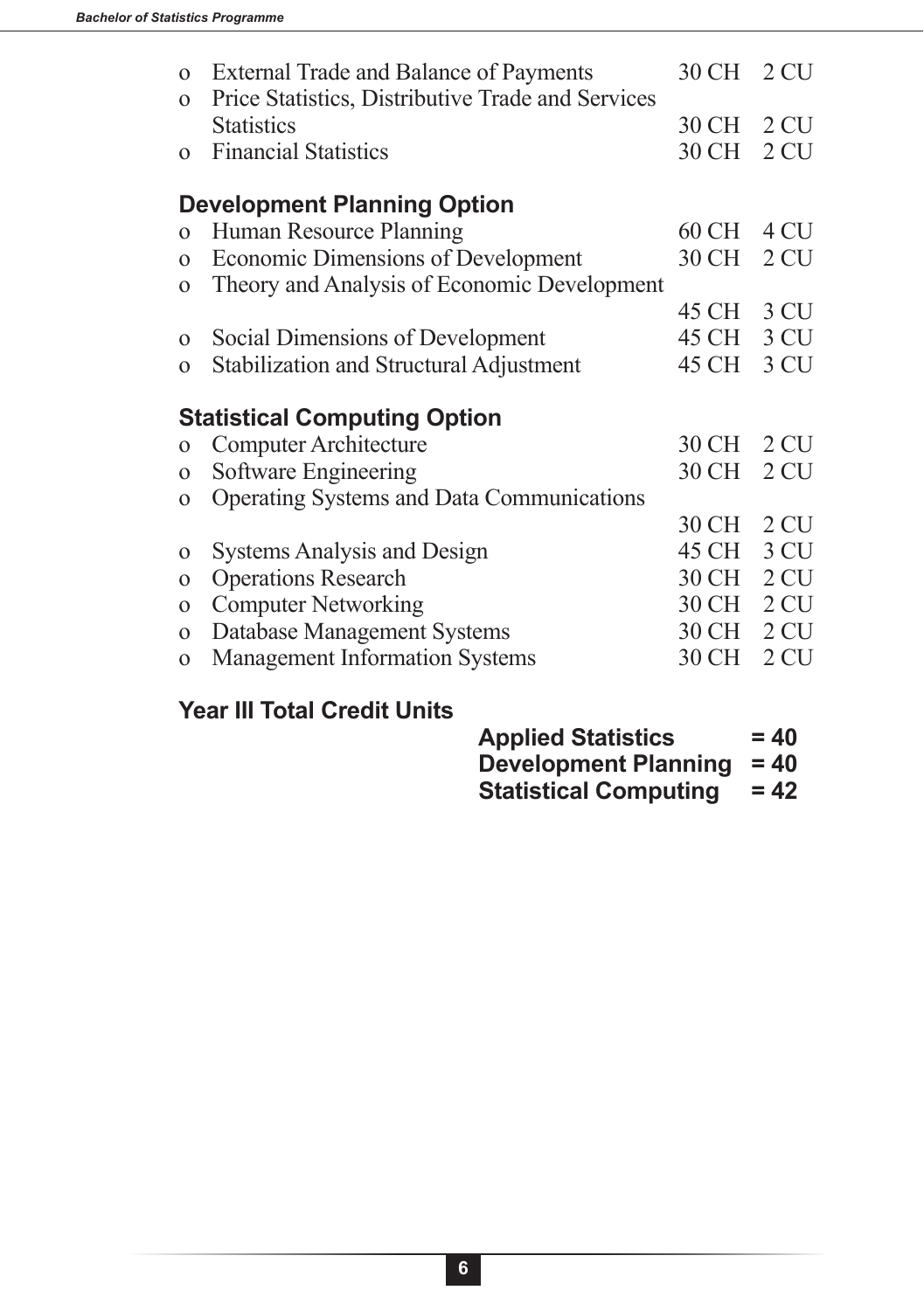# **BACHELOR OF STATISTICS**

- **1. Course Name: Descriptive Statistics**
- **2. Course Level: 1**
- **3. Credit Units: 2CU Credit Hours: 30 hrs**

#### **4. Brief Description**

Descriptive statistics is an introductory course covering main aspects of describing and summarizing data, basic statistical concepts, Univariate frequency distributions, graphical presentations, measures of central tendency and dispersion, sample moments, Bivariate frequency distribution and introduction to regression and correlation.

## **5. Course Objectives**

By the end of this course students should be able to:

- Understand the main aspects of describing a data set and understand basic statistical concepts.
- Understand sources of statistical data and methods of data collection.
- Summarize different types of data using appropriate methods.
- Calculate different measures of location and dispersion and be able to interpret them.

## **6. Detailed Course outline**

### 1.1 Introduction **(2hrs)**

- $\Box$  Definitions
- $\Box$  Main aspects of describing a data set
- $\Box$  Role of statistics in scientific inquiry
- $\Box$  Basic statistical concepts: population, sample, parameter, statistics, sampling and non-sampling errors

#### 1.1Statistical Data **(5hrs)**

- $\Box$  Sources of statistical data
- $\Box$  Methods of data collection
- $\Box$  Classification of data
- $\Box$  Methods of data presentation (Tabular, Graphical, Diagrammatical)
- 1.1Univariate Frequency Distribution and its Graphical Presentation

**(5hrs)**

- $\Box$  Simple frequency distribution
- $\Box$  Grouped frequency distribution
- $\Box$  Histogram, Frequency polygon, and cumulative frequency curves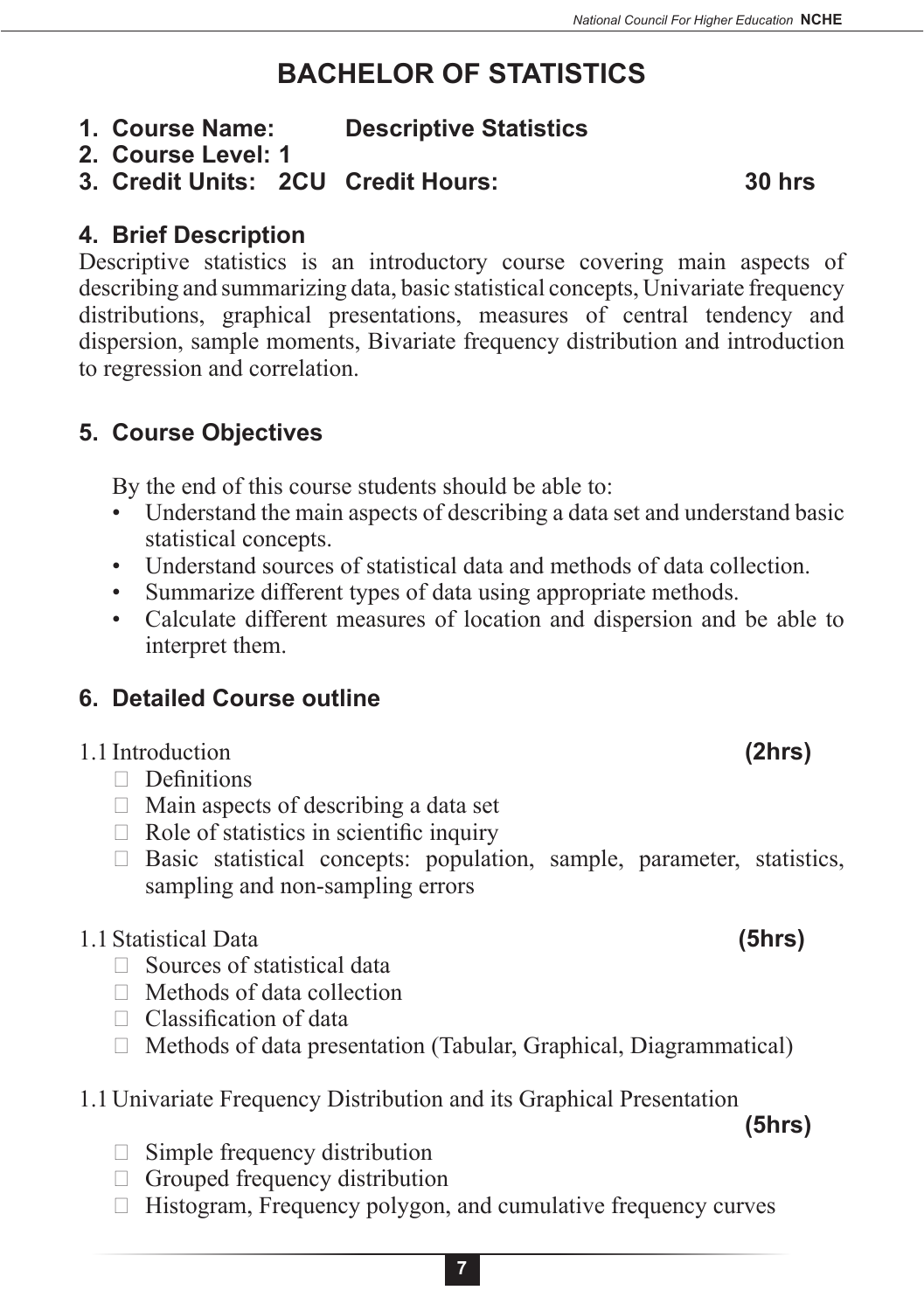| $\Box$ | 6.4 Measures of Central Tendency/Location and Dispersion (12hrs)<br>□ Measures of Central Tendency<br>o Mean<br>o Mode<br>o Median<br>Measures of Dispersion<br>o Measures of absolute dispersion<br>Measures of relative dispersion<br>$\mathbf{O}$<br>$\Box$ Recalculation of the mean and standard deviation<br>Pooled mean and pooled variance |            |        |
|--------|----------------------------------------------------------------------------------------------------------------------------------------------------------------------------------------------------------------------------------------------------------------------------------------------------------------------------------------------------|------------|--------|
|        | 6.5 Sample Moments                                                                                                                                                                                                                                                                                                                                 |            | (2hrs) |
|        | $\Box$ Definition<br>$\Box$ Skewness                                                                                                                                                                                                                                                                                                               |            |        |
|        | $\Box$ Kurtosis                                                                                                                                                                                                                                                                                                                                    |            |        |
|        |                                                                                                                                                                                                                                                                                                                                                    |            | (2hrs) |
|        | 6.6 Bivariate Frequency Distribution<br>$\Box$ Marginal distribution                                                                                                                                                                                                                                                                               |            |        |
|        | $\Box$ Conditional distribution                                                                                                                                                                                                                                                                                                                    |            |        |
|        | 6.7 Introduction to Regression and correlation                                                                                                                                                                                                                                                                                                     |            | (2hrs) |
|        | $\Box$ Scatter diagram<br>$\Box$ Fitting simple linear regression equation                                                                                                                                                                                                                                                                         |            |        |
| $\Box$ | Spearman rank correlation and Pearson product moment correlation<br>coefficients                                                                                                                                                                                                                                                                   |            |        |
|        | 7. Mode of Delivery<br>Lectures (30 LH)                                                                                                                                                                                                                                                                                                            |            |        |
|        | 8. Ways of Assessment                                                                                                                                                                                                                                                                                                                              |            |        |
|        | Coursework's and tests<br>Exam                                                                                                                                                                                                                                                                                                                     | 40%<br>60% |        |
|        | 9. Key Reading List                                                                                                                                                                                                                                                                                                                                |            |        |
|        | The reading list will include but not limited to the following texts                                                                                                                                                                                                                                                                               |            |        |
|        |                                                                                                                                                                                                                                                                                                                                                    |            |        |

Freund, J.E, Williams, F.J. and Perles, B.M. (1993), Elementary Business Statistics,  $6<sup>th</sup>$  Edition, Prentice Hall, Inc. Walpole, R.E (1982). Introduction to Statistics, London, Collier Macmillan Ltd.

Lyman, R.O and Longnecker, M (2001). An introduction to statistical methods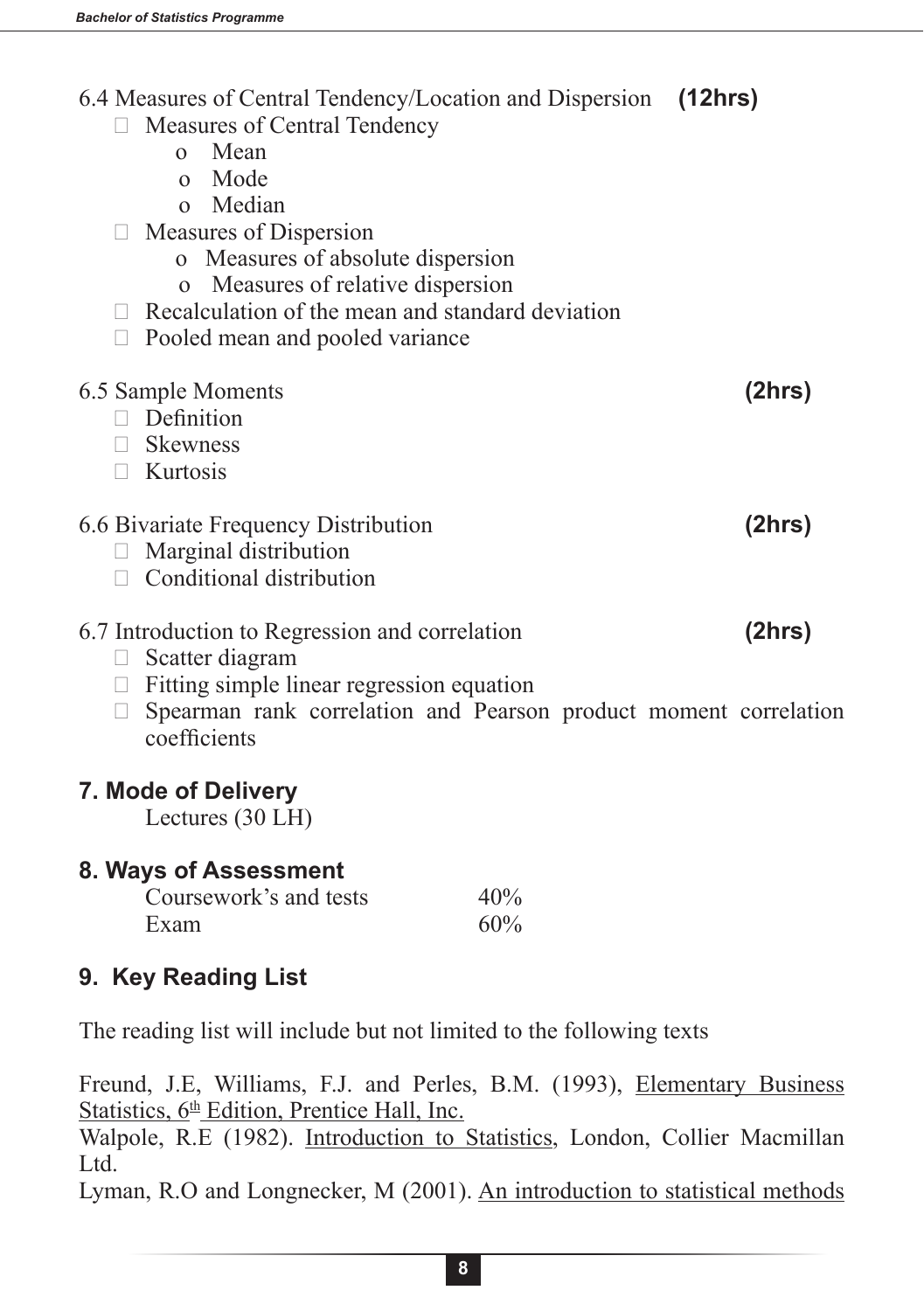and data analysis, 5th Edition, 511 Forest Lodge Road, Pacific Grove, CA 93950 USA, Wadsworth Group.

- **1. Course Name: Time Series And Index Numbers**
- **2. Course Level: 1**
- **3. Credit Units: 3 CU Credit Hours: 45 hrs**

#### **4. Course Description**

In this course we review techniques that are useful for analyzing data collected over a period of time while Index Number analysis is useful when forecasting future events and compilation of various indices like consumer price index etc.

#### **5. Course Objectives**

The main objective of this course is to help students apply their knowledge of statistics to find solutions to real life problems. The student will be able to:

- $\Box$  Identifying the various components of a time series and be able to isolate them;
- $\Box$  Fitting different time series models;
- $\Box$  Forecast (predicting future values of the time series);
- $\Box$  Master the various methods of generating indices and apply them to solve practical problems.

#### **6. Detailed Course Curriculum**

|     | 6.1 Introduction to time series                    | (6hrs) |
|-----|----------------------------------------------------|--------|
|     | Description of time series                         |        |
|     | Movements in time series                           |        |
|     | Objectives of studying each of the times movements |        |
|     | Causes of time series Movements                    |        |
| 2.2 | Decomposition of time series                       | (3hrs) |
|     | $\Box$ Multiplicative Model                        |        |
|     | <b>Additive Model</b>                              |        |
|     |                                                    |        |
| 2.2 | Adjustments to Time series data                    | (6hrs) |
|     | $\Box$ Calendar Variations                         |        |
|     | <b>Population Changes</b>                          |        |
|     | Price Changes                                      |        |
| 2.2 | Estimation of a trend Line                         | (6hrs) |
|     | Semi-Average Method                                |        |
|     | Least square Method                                |        |
|     |                                                    |        |
|     | <b>Modify Trend Equations</b>                      |        |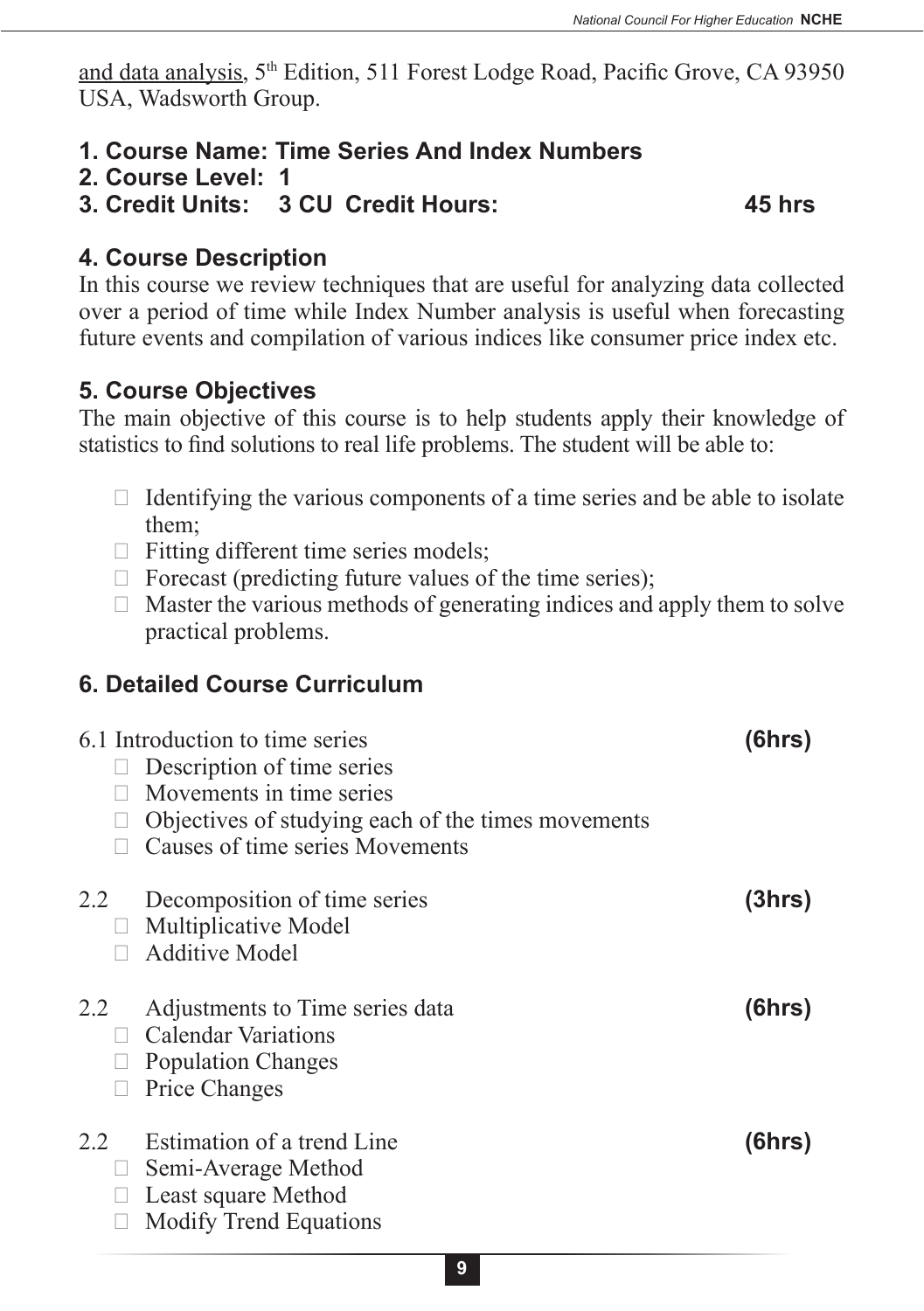- 2.2Fit of other time series equations and curves **(9hrs)**  $\Box$  Parabolic  $\Box$  Exponential  $\Box$  Modified exponential □ Logistic  $\Box$  Gompertz curve 2.2Seasonal Variations **(6hrs)**  $\Box$  Simple Average Method  $\Box$  Ratio-to-Trend Method  $\Box$  Ratio-to-Moving Average Method 2.2 Index Numbers **(9hrs)**  $\Box$  Introduction **Uses of Index Numbers**  $\Box$  Problems Encountered in the Construction of Index Numbers  $\Box$  Description of Index Numbers/types of index Numbers  $\Box$  Computation of Index Numbers
	-

## **7. Mode of Delivery**

Lectures (30 LH), and Tutorials (15 TH)

### **8. Ways of Assessment**

| Coursework's and tests | 40% |
|------------------------|-----|
| Exam                   | 60% |

## **9. Reading List**

The reading list will include but not limited to the following text:

Croxton and Cowlin, (1965). Introduction to Time Series and Index Numbers

**1. Course Name: Probability Theory I**

```
2. Course Level: 1
```
- **3. Credit Units: 3 CU Credit Hours: 45 hrs**
- **4. Course Description:**

This is an elementary introduction to the mathematical theory of probability for students who possess the prerequisite knowledge of elementary calculus. It attempts to present not only the mathematics of probability theory, but also, through numerous examples, the many diverse possible applications of the subject.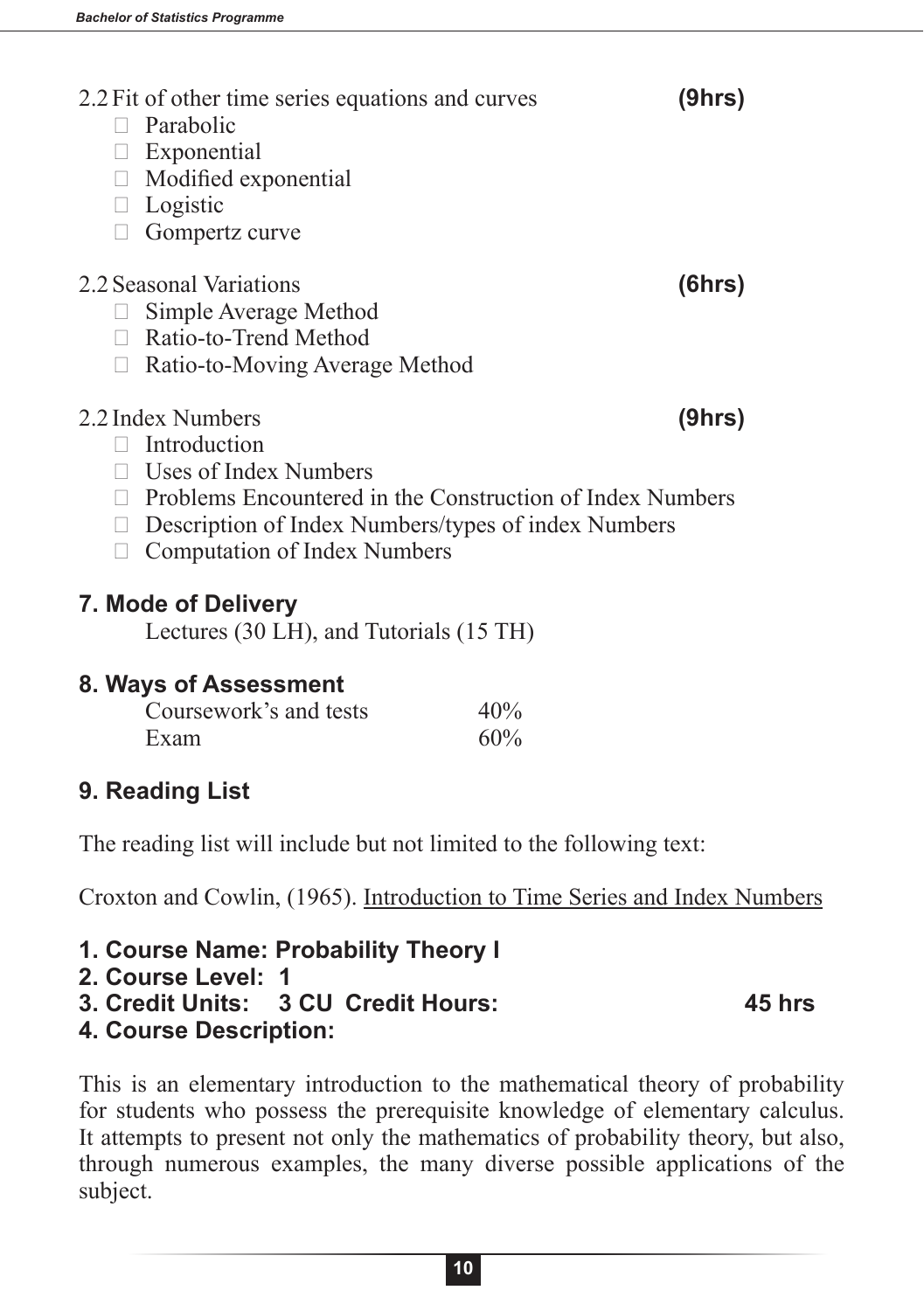### **5. Course Objectives**

The purpose of this course is to introduce students to a number of important Probability concepts and models in order to:

- $\Box$  Be able to identify and describe outcomes of certain life situations
- $\Box$  Acquire the skills of measuring the likelihood of outcomes of interest
- $\Box$  Obtain the necessary theory required for scientific decision making
- $\Box$  Be able to recognize the probability models in applied areas of economics, health, commerce etc
- $\Box$  Recognize that probability theory identifies with their daily aspirations and offers tools of inquiring into reality.

| 6. Detailed course curriculum<br>6.1 Probability and Computational Methods<br>The History of Probability<br>The Nature of Probability Theory<br>Interpretation of Probability<br>$\Box$<br><b>Counting Methods</b><br><b>Multiplication Rule</b><br>$\mathbf{O}$<br>Permutations<br>$\Omega$<br>Combinations<br>$\Omega$  | (5 Hrs) |
|---------------------------------------------------------------------------------------------------------------------------------------------------------------------------------------------------------------------------------------------------------------------------------------------------------------------------|---------|
| 6.2 Sets and Probability<br><b>Basic Set Theory</b><br><b>Basic Set Operations</b><br>$\Omega$<br><b>Set Rules</b><br>$\Omega$<br>Sample Space and Probability Axioms<br>Sample Space, Sample Points and Events<br>$\Omega$<br>The Axioms of Probability<br>$\mathbf{O}$                                                  | (5 Hrs) |
| 6.3 Conditional Probability And Independence<br><b>Conditional Probability</b><br>Independence of Events<br>Bayes' Theorem<br>$\Box$                                                                                                                                                                                      | (6 Hrs) |
| 6.4 Random Variables<br>Discrete Random Variable<br><b>Cumulative Distribution Function</b><br>$\Omega$<br>Expected Value of a Random Variable<br>$\mathbf{O}$<br>Expectation of a function of a Random Variable<br>$\Omega$<br>Variance of a Random Variable<br>$\Omega$<br>Multinomial random variables<br>$\mathbf{O}$ | (5 Hrs) |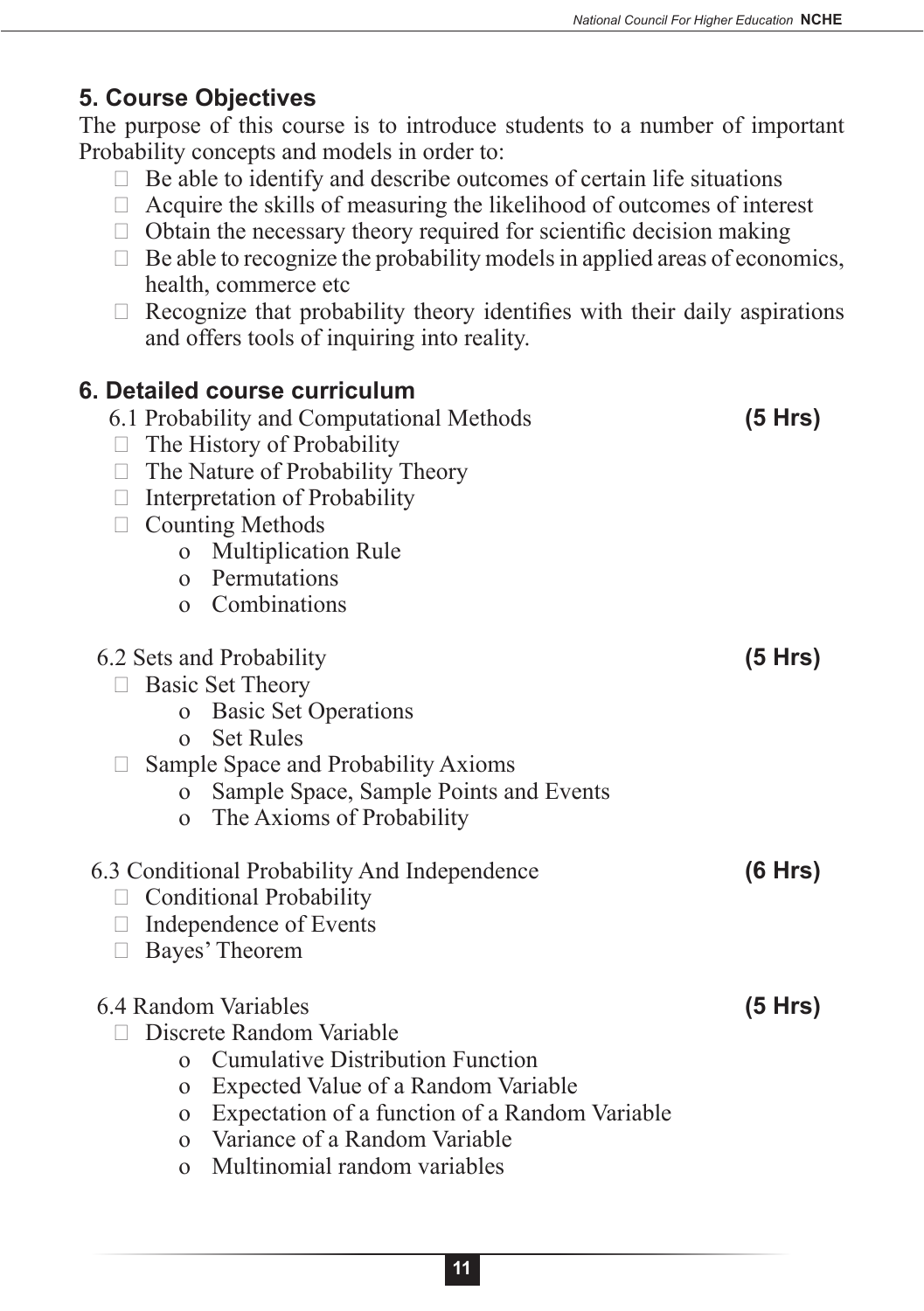- $\Box$  Continuous Random Variable
	- o Distribution Function
	- o Expectation and Variance of a continuous Random Variable

| 6.5 Special Discrete Random Variables<br>Bernoulli and Binomial Random Variable<br><b>Poisson Random Variable</b><br>o Counts in a length of time, t<br>Poisson Approximation to the Binomial Distribution<br>$\mathbf{O}$ | (8 Hrs)           |
|----------------------------------------------------------------------------------------------------------------------------------------------------------------------------------------------------------------------------|-------------------|
| Hypergeometric Random Variable                                                                                                                                                                                             |                   |
| $\Box$ Negative Binomial Random Variable                                                                                                                                                                                   |                   |
| $\Box$ Geometric Random Variable                                                                                                                                                                                           |                   |
| 6.6 Special Continuous Random Variable<br>□ Uniform Random Variable on an Interval                                                                                                                                         | $(8 \text{ hrs})$ |
| Normal Random Variable                                                                                                                                                                                                     |                   |
| <b>Standard Normal Variable</b><br>$\Omega$                                                                                                                                                                                |                   |
| o Normal Approximation to the Binomial<br>o Normal Approximation to the Poisson                                                                                                                                            |                   |
| <b>Exponential Random Variable</b>                                                                                                                                                                                         |                   |
| o Expectation and Variance                                                                                                                                                                                                 |                   |
| <b>Cumulative Distribution</b><br>$\Omega$                                                                                                                                                                                 |                   |
| Gamma Random Variable                                                                                                                                                                                                      |                   |
| Gamma Function<br>$\overline{0}$                                                                                                                                                                                           |                   |
| <b>Expectation and Variance</b><br>$\mathbf{O}$                                                                                                                                                                            |                   |
| 6.7 Distribution Of A Function Of A Random Variable<br>(3 hrs)<br>Change of Variable Technique<br>$\Box$                                                                                                                   |                   |
| 6.8 Jointly Distributed Random Variable<br>$(5 \text{ hrs})$<br>Discrete Joint Bivariate Mass Function<br>$\Box$<br>$\Box$ Marginal and Conditional Distributions<br>$\Box$ Conditional Expectation                        |                   |
| <b>7. Mode of Delivery</b><br>Lectures (45 LH)                                                                                                                                                                             |                   |
| 8. Ways of Assessment<br>Coursework's and tests<br>40%                                                                                                                                                                     |                   |

ework's and tests  $40\%$ <br>60% Exam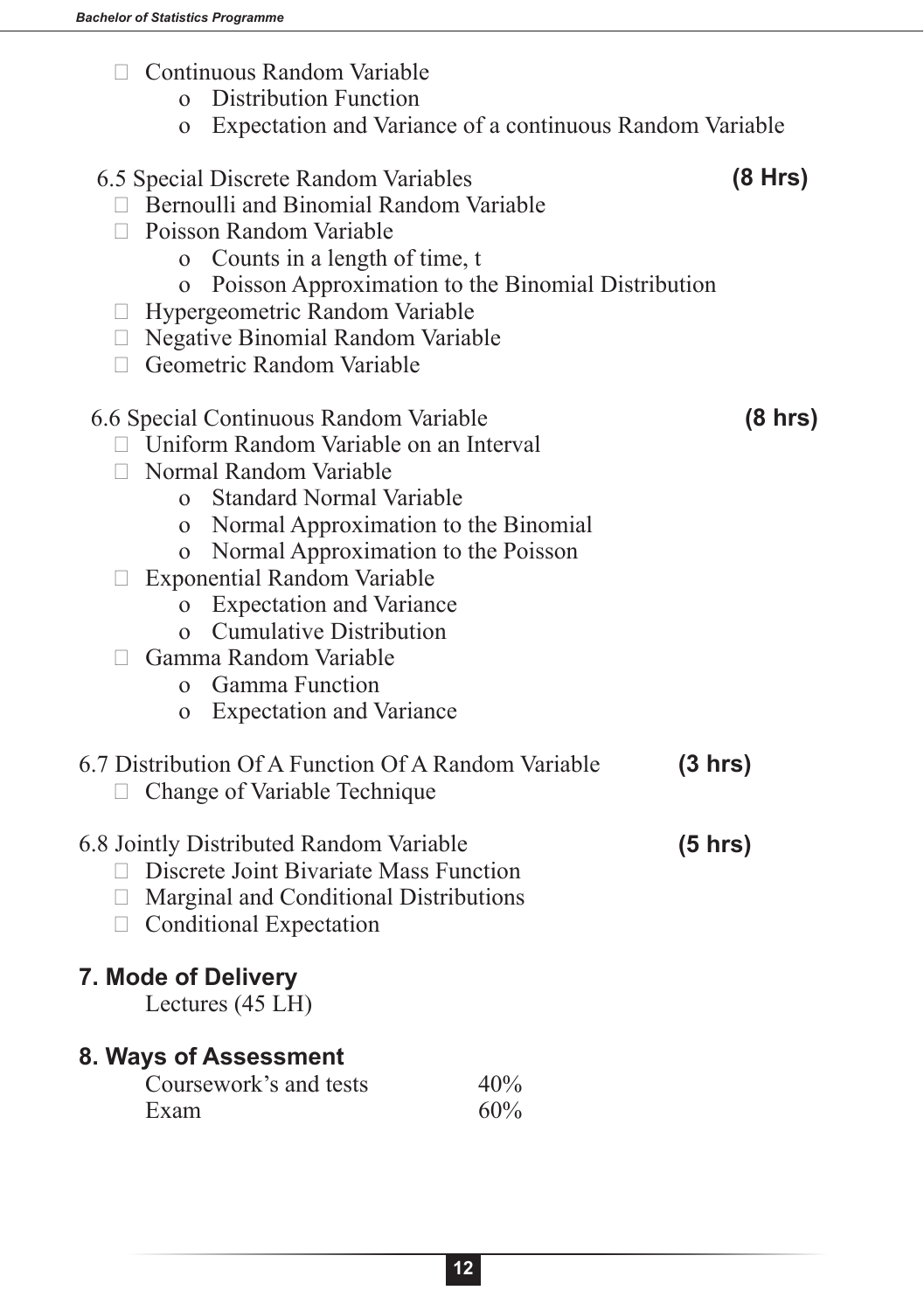#### **9. Reading List**

The reading list will include but not limited to the following text:

Bhattacharya J and Johnston R.A. (1977) Statistical Concepts and Methods, John Wiley & Sons, New York.

Feller William(2001). An Introduction to Probability Theory and Its Applications. John Wiley & Sons, New York

Freund J.E and Walpole R.E (1987), Mathematical Statistics, Englewood cliffs, New Jersey: Prentice-Hall, Inc.

Hoel G. Paul (1984). Introduction to Mathematical Statistics, John Wiley & Sons.

Morris H. DeGroot and Mark J. Schervish (2002). Probability and Statsitics, Addison Wesley.

Paul G. Hoel, Sidney C. Port and Charles J. Stone (1971). Introduction to Probability Theory, Houghton Mifflin Company.

Sheldon Ross (1998). A First Course in Probability, Prentice-Hall, Inc, New Jersey.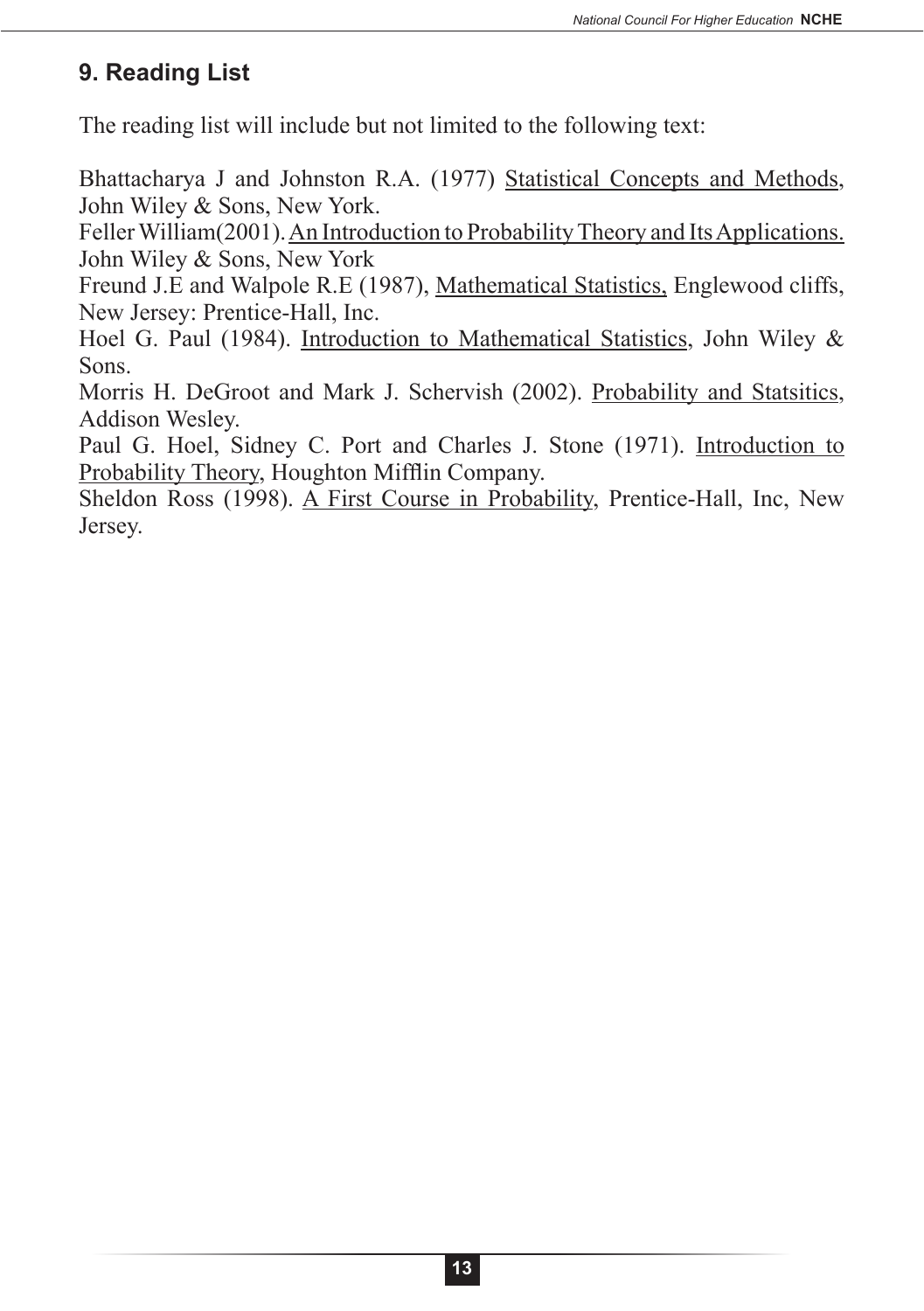- **1. Course Name:Statistical Inference I**
- **2. Course Level: 1**
- **3. Credit Units: 3 CU Credit Hours: 45 hrs**

#### **4. Course Description**

The focus of this introductory course is estimation and hypothesis testing in which we estimate various unknown parameters of the populations. Illustrations of applications in real life are made such as inferences about the mean, measure of variation, and proportions.

#### **5. Course Objectives**

By the end of the course, the students should be able to:

- $\Box$  Select a random sample and determine all possible random samples of a given size from a given population
- $\Box$  Demonstrate that the sample mean is a random variable and determine its sampling distribution and distinguish between the standard deviation and the standard error
- $\Box$  Use appropriate methods to estimate and test hypothesis of the various measures of central tendency and spread and apply the methods to solve practical problems
- $\Box$  Determine appropriate sample sizes for estimating various parameters and differences between parameters in practical problems

### **6. Detailed Course Outline**

- 6.1 Sampling and Sampling Distributions **(5Hrs)**
	- $\Box$  Random Sampling
	- $\Box$  Sampling Distributions
	- $\Box$  The Standard Error of the Mean
	- $\Box$  The Central Limit Theorem
	- $\Box$  Exercises

#### 6.2 Inferences about Population Central Values **(8Hrs)**

- $\Box$  Introduction and case study-use a practical dataset
- $\Box$  Estimation of the Mean
- $\Box$  Choosing the Sample Size for estimating the Mean
- $\Box$  A Statistical test for the Mean
- $\Box$  Choosing the Sample size for the Mean
- $\Box$  The Level of Significance of a Statistical test
- $\Box$  Inferences about the Mean for a Normal Population, Standard Deviation Unknown
- $\n **Exercises**\n$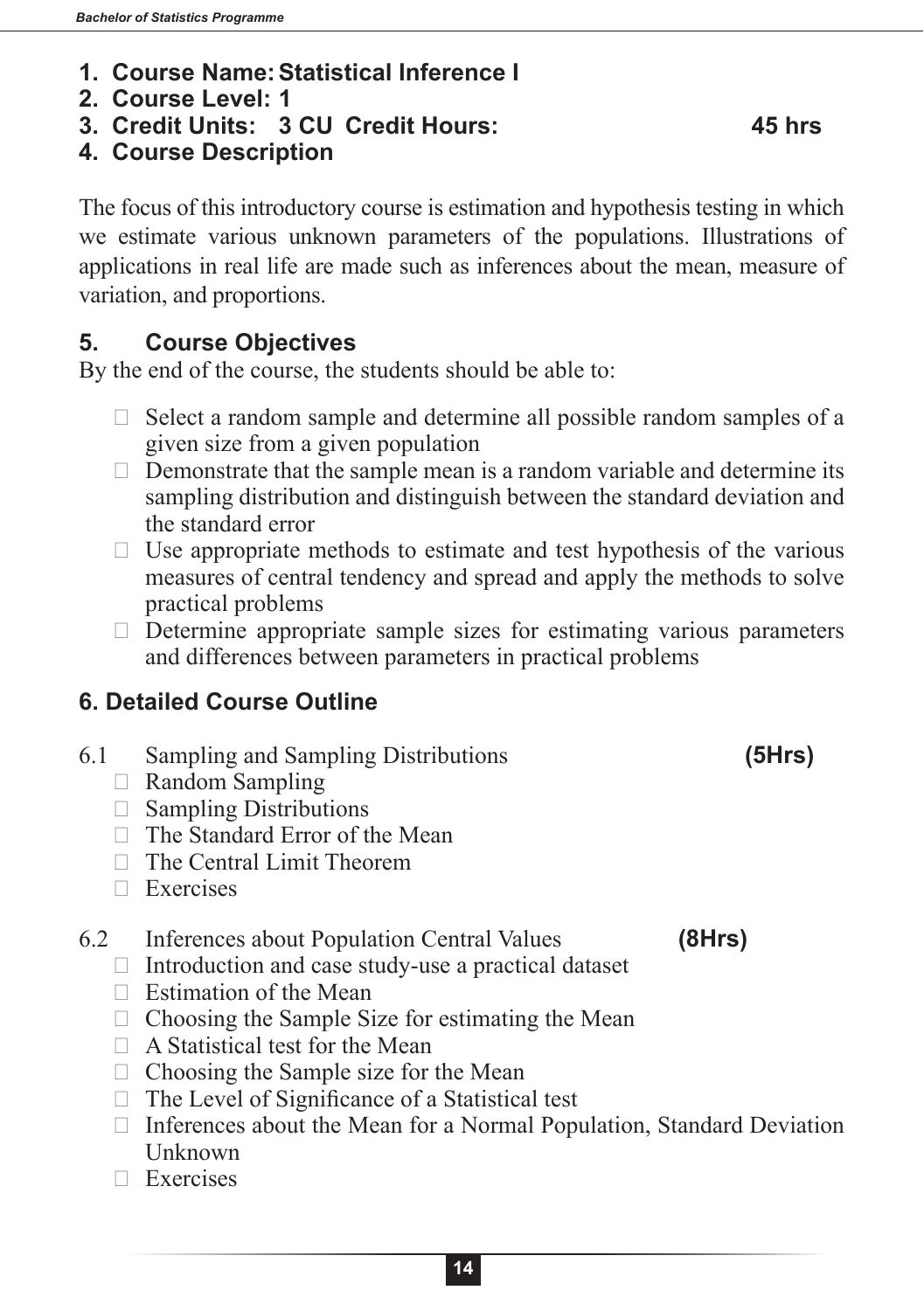- 6.3 Inferences Comparing Two Population Central Values **(9Hrs)**
	- $\Box$  Introduction and Case Study-use a practical dataset
	- $\Box$  Inferences about difference between two means: Independent Samples
	- $\Box$  Inferences about difference between two means: Paired Data/samples
	- $\Box$  Choosing Sample Sizes for Inferences about differences between Means
	- $\Box$  Exercises
- 6.4 Inferences about Population Variances **(11Hrs)**
	- $\Box$  Introduction and Case Study-use a practical dataset
	- $\Box$  Estimation and Tests for a Population Variance
	- $\Box$  Estimation and Tests for Comparing Two Population Variances
	- $\Box$  Tests for Comparing two Population Variances
	- $\n **Exercises**\n$
- 6.5 Inferences about Population Proportions-Categorical Data**(12Hrs)**
	- $\Box$  Introduction and Case Study-use a practical dataset
	- $\Box$  Inferences about a single Population Proportion
	- $\Box$  Inferences about Differences between Two Population Proportions
	- $\Box$  Inferences about Several Population Proportions: Chi-Square Goodnessof-Fit Test
	- $\Box$  The Poisson Distribution
	- $\Box$  Contingency Tables: Tests for Independence and Homogeneity
	- $\Box$  Measuring the Strength of a Relationship
	- $\Box$  Odds and Odds Ratios
	- $\Box$  Exercises

## **7. Mode of Delivery**

Lectures (45 LH)

### **8. Ways of Assessment**

| Courseworks and tests | 40% |
|-----------------------|-----|
| Exam                  | 60% |

## **9. READING LIST**

The reading list will include but not limited to the following text:

Bhattacharyya A. K. (1977), Statistical Concepts and Methods, New York, United States, John Wiley & Sons,

Freund J.E and Walpole R.E (1987), Mathematical Statistics, Englewood cliffs, New Jersey: Prentice-Hall, Inc.

Lyman R. O and Longnecker M, (2001), An Introduction to Statistical Methods and Data Analysis 5th Edition, 511 Forest Lodge Road, Pacific Grove, CA 93950 USA, Wadsworth Group,

Walpole R.E. (1982), Introduction to Statistics, New York: Macmillan.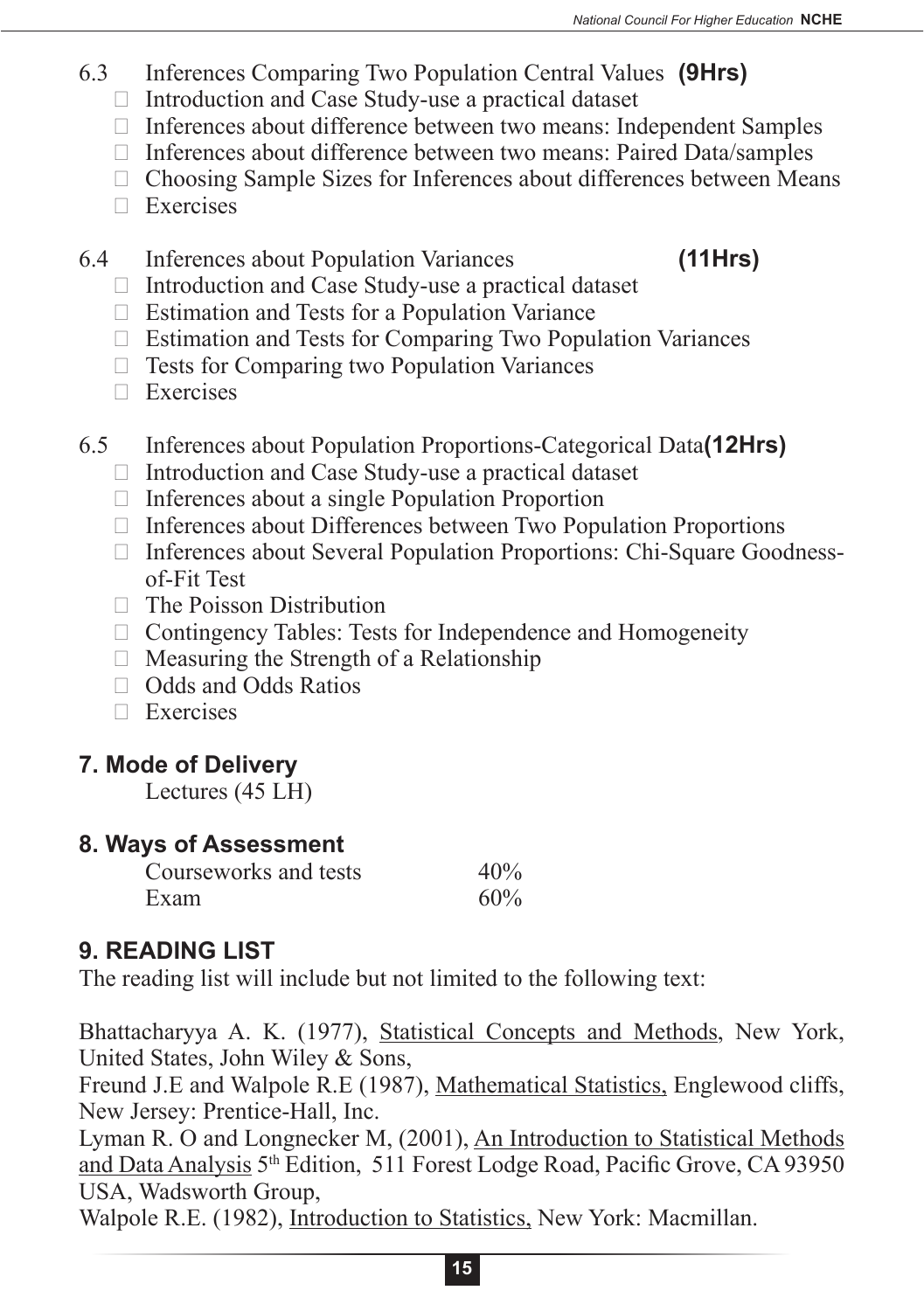- **1. Course Name: Non-parametric Statistics**
- **2. Course Level: 1**
- **3. Credit Units: 2 CU Credit Hours: 30 hrs**

**4. Course Description**

Non-parametric statistics is part of inferential statistics that is divided into the following eight major topics: sign tests, signed rank tests, rank-sum tests, and Friedman analysis of variance by ranks, runs tests, rank correlation methods, Chi-square tests and Kolmogrov –Smirnov test. This estimation and hypothesis testing for non-normal populations.

#### **5. Course Objectives**

**6. Detailed Course outline**

By the end of this course students should be able

- Distinguish between parametric and non-parametric methods.
- Carry out different tests of hypothesis using different non- parametric methods.
- Choose appropriate methods and tests/statistics for given problem.

| 6.1 Introduction<br>Definitions<br>Steps involved in hypothesis testing<br>Advantages and disadvantages of Non-parametric methods                                      | (2Hrs) |
|------------------------------------------------------------------------------------------------------------------------------------------------------------------------|--------|
| 6.2 Sign Tests<br>One sample test<br>Paired sample test<br>Large sample test                                                                                           | (4Hrs) |
| 6.3 Signed Rank Test (Wilcoxon)<br>One sample test<br>Paired sample test<br>Large sample test                                                                          | (4Hrs) |
| 6.4 Rank Sum TestsU-Test<br>Small sample test<br>$\Omega$<br>Large sample test<br>$\Omega$<br>H-Test<br>Small sample test<br>$\Omega$<br>Large sample test<br>$\Omega$ | (7Hrs) |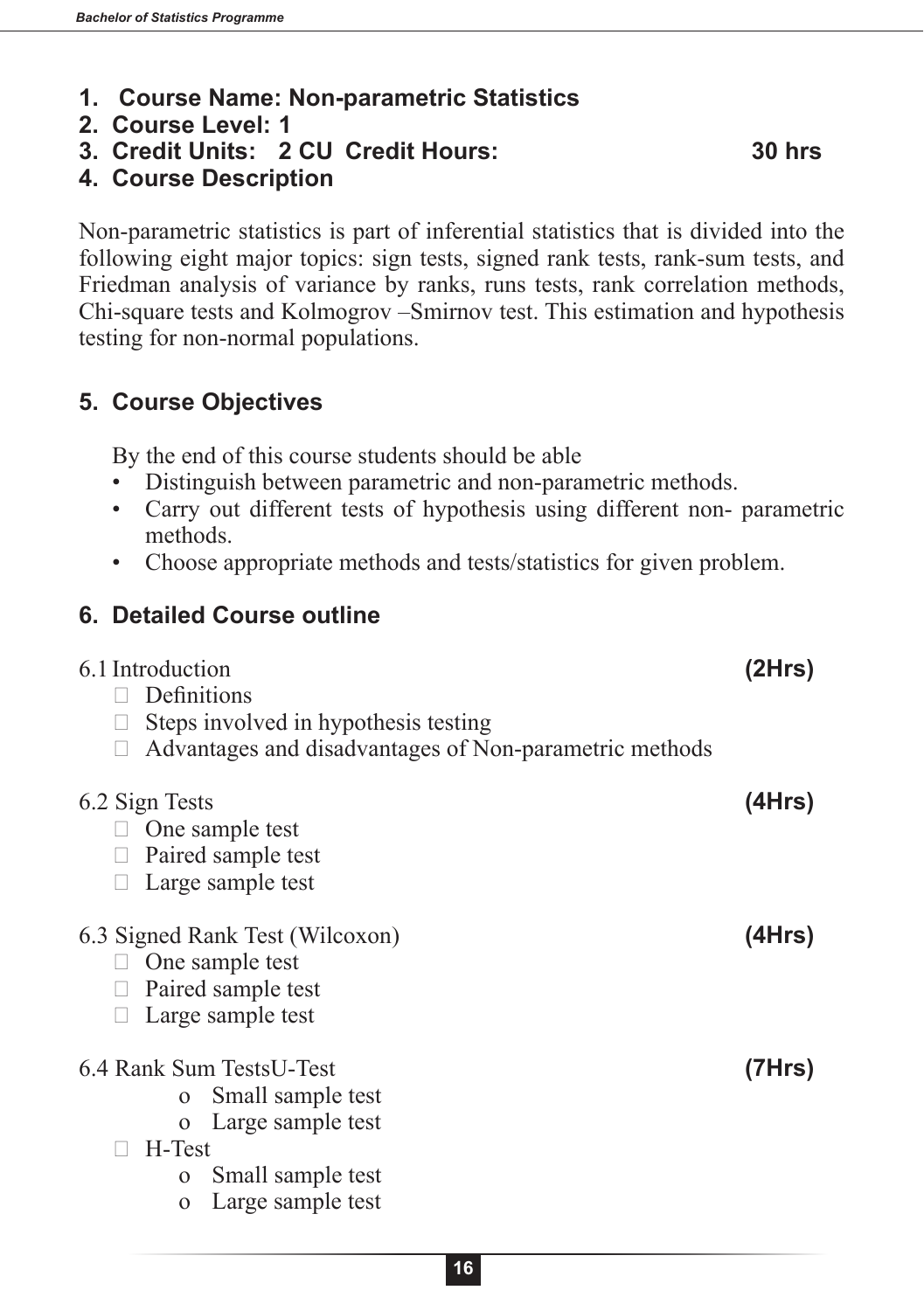| 6.5 Friedman Analysis of Variance by Rank                                                            |            | (2Hrs) |
|------------------------------------------------------------------------------------------------------|------------|--------|
| 6.6 Runs Test<br>Small sample test<br>Runs above and below the median<br>$\Box$<br>Large sample test |            | (2Hrs) |
| 6.7 Rank correlation methods<br>Small sample test<br>Large sample test                               |            | (3Hrs) |
| 6.8 Chi square tests<br>$\Box$ 8.1 Goodness of fit<br>8.2 Tests of association                       |            | (4Hrs) |
| 6.9 Kolmogrov-Smirnov Test                                                                           |            | (2Hrs) |
| 7. Mode of Delivery<br>Lectures (25 LH), and Tutorials (5 TH)                                        |            |        |
| 8. Ways of Assessment<br>Courseworks and tests<br>Exam                                               | 40%<br>60% |        |

#### **9. Reading List**

Freund, J.E (1992). Mathematical Statistics. Prentice Hall, New Jersey. Freund, J.E, Williams, F.J., and Perles, B.M. (1993). Elementary Business Statistic 6<sup>th</sup> Edition, Prentice Hall, Inc.

Hogg, R.V. and Craig, A.T (1978). Introduction to Mathematical Statistics 4<sup>th</sup> (ed), London, Collier Macmillan

Walpole, R.E., (1982). Introduction to Statistics 3<sup>rd</sup> (ed), London, Collier Macmillan.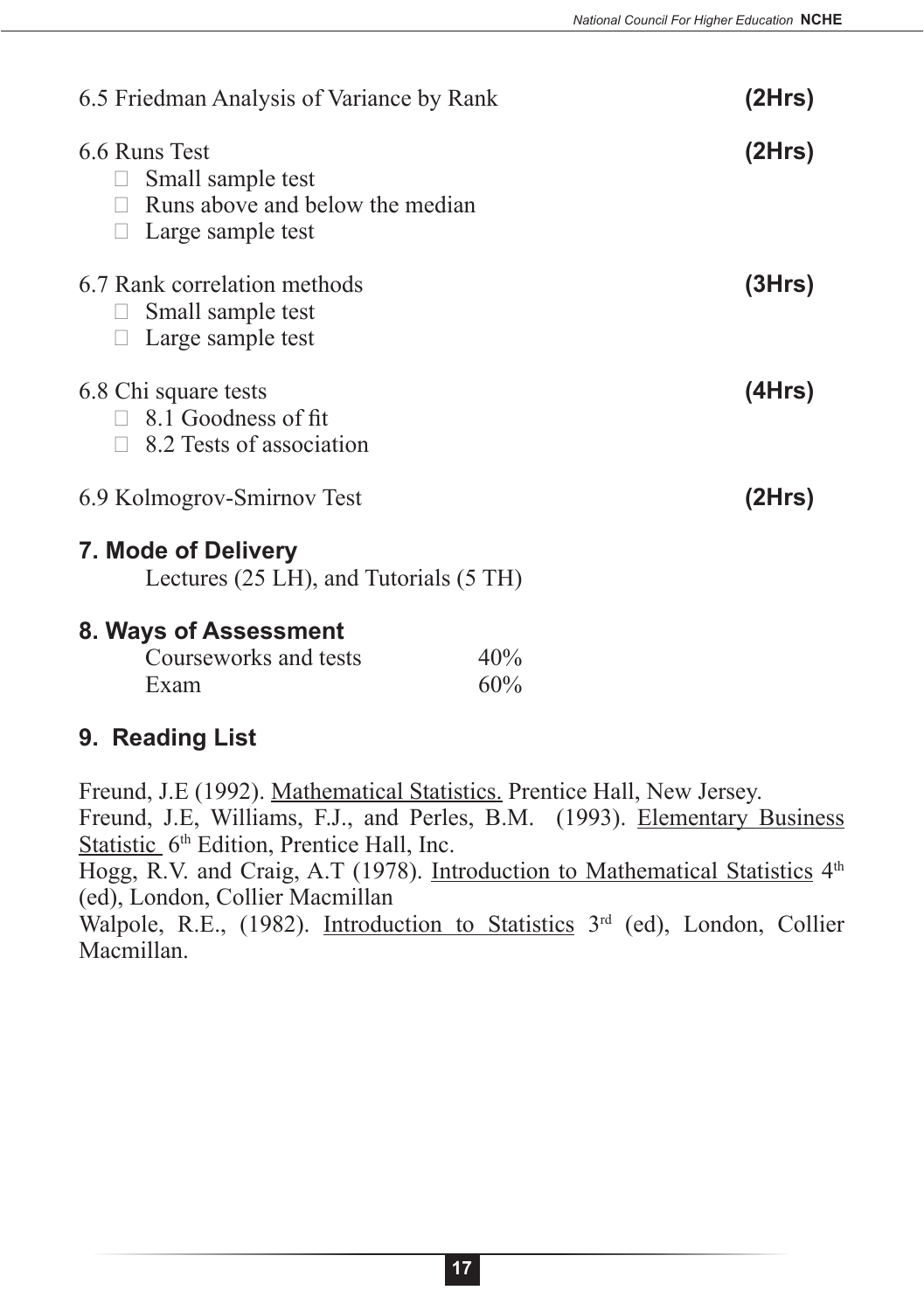- **1. Course Name: Elements of Mathematics**
- **2. Course Level: 1**
- **3. Credit Units: 3 CU Credit Hours: 45 hrs**
- **4. Course Description:**

The course is divided into the following four major topics: Sets, Mappings and Relations, Number System and Logic and Algebra of Statements

#### **5. Course Objectives**

By the end of this course, students should be able to;

- $\Box$  Understand concepts, processes, algorithms, and applications found in elementary mathematics and the different connections among them.
- $\Box$  Engage in logical problem solving by using logical notation to define and reason about fundamental mathematical concepts such as sets, relations, functions, and integers.

#### **6. Detailed Course Curriculum**

| 1.1       | <b>Sets</b><br>$\Box$ Types of Sets<br>$\Box$ Methods of Proofs in Set Theory<br>$\Box$ Algebra of Sets<br><b>Laws of Set Theory</b>                             | $(15$ Hours) |
|-----------|------------------------------------------------------------------------------------------------------------------------------------------------------------------|--------------|
| 1.1       | Mapping and Raations<br>$\Box$ Mappings & Types of Mappings<br>$\Box$ Relations & Properties of Binary Relations                                                 | $(10$ Hours) |
| 1.1       | Number System<br>$\Box$ Natural Numbers<br>$\Box$ Integers<br>$\Box$ Rational Numbers<br>$\Box$ Irrational Numbers<br>Real Numbers                               | $(10$ Hours) |
| 1.1<br>U. | Logic and Algebra of Statements<br>Conjunction, Disjunction, Negation, Conditional and Bi-conditional and<br>Tautology<br>Validity of an Argument and Logic Laws | $(10$ Hours) |
|           | 7. Mode of Delivery<br>Lectures $(45 LH)$                                                                                                                        |              |
| Exam      | 8. Ways of Assessment<br>Courseworks and tests                                                                                                                   | 40%<br>60%   |

## **9. Reading List**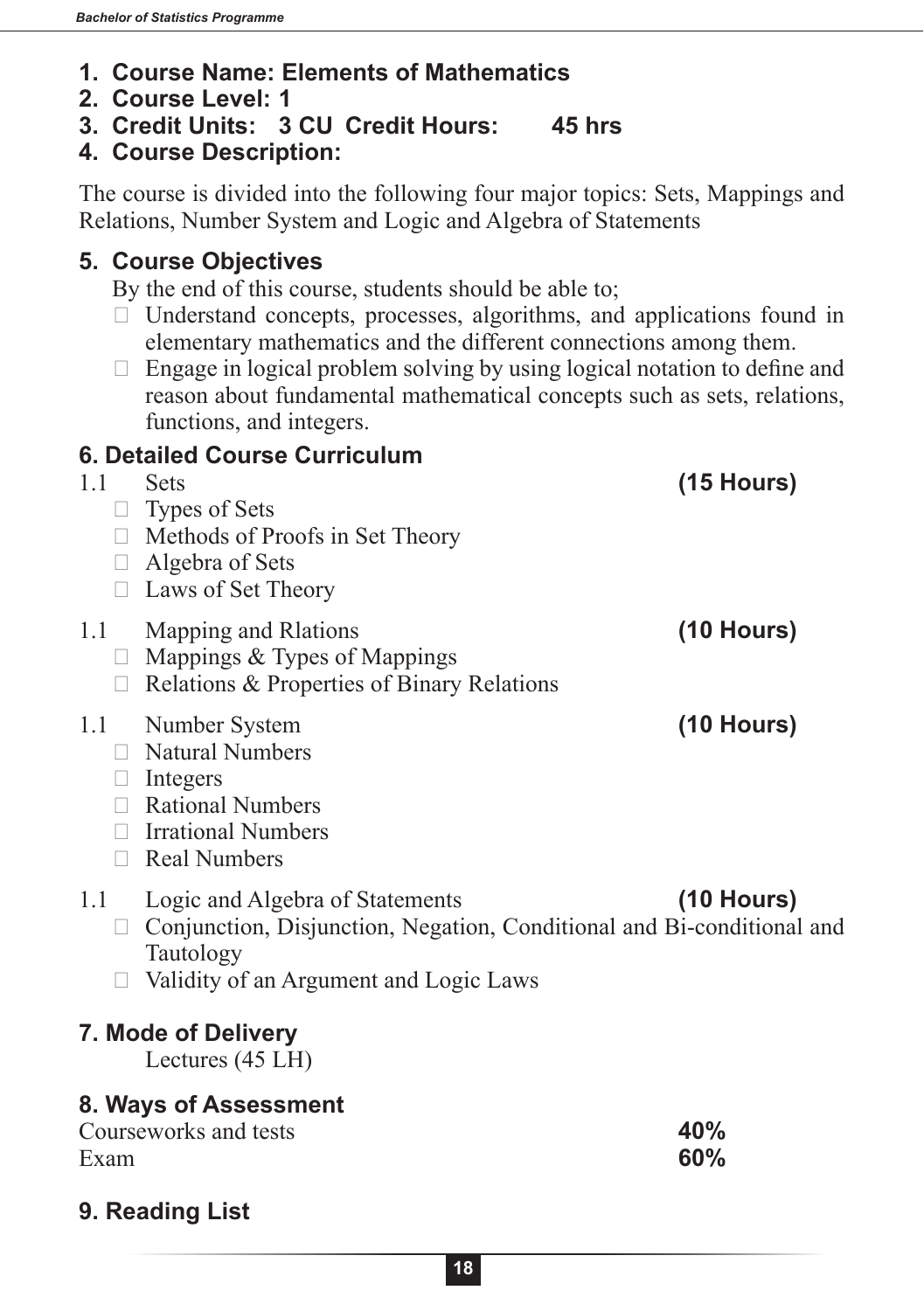- **1. Course Name: Elementary French I**
- **2. Course Level: 1**
- **3. Credit Units: 3 CU Credit Hours: 45 hrs**

#### **4. Course Description**

This is an elementary course in French that introduces students to new grammatical aspects of the French Language applicable in their daily lives and or professional milieu. The course is taught from a communication-oriented perspective and grammar is brought in intuitively. It covers greeting someone, introducing oneself and introducing others, asking for and telling time, asking for direction, expressing a wish, booking a room in a hotel, telling the date, buying an item in a shop, telling direction and making an order in a Café or restaurant.

#### **5. Course objectives**

By the end of the course students should be able to:

- $\Box$  Have acquired basic communication skills.
- $\Box$  Comprehend elementary French grammar
- $\Box$  Understand French documents in their professional field.
- $\Box$  Communicate orally and in writing in simple French.

### **6. Detailed Course Description**

| 6.1 Greeting someone, introducing oneself and introducing others<br>Telling ones name and profession<br>Conjugating common verbs like s'appeler and être<br>Introducing personal pronouns | (5hrs) |
|-------------------------------------------------------------------------------------------------------------------------------------------------------------------------------------------|--------|
| 6.2 Asking for and telling time<br>$\Box$ Numbers 1-20<br>Interrogatives phrases                                                                                                          | (5hrs) |
| 6.3 Asking for Direction.<br>$\Box$ Cardinal points<br>Conjugation of Verbs of motion                                                                                                     | (5hrs) |
| 6.4 Expressing a wish.<br>The conditional tense (formal)<br>The Negation                                                                                                                  | (5hrs) |
| 6.5 Booking a room in a hotel.<br>Numbers 1-1,000,000<br>Days of the week and months of the year<br>More on interrogative phrases                                                         | (5hrs) |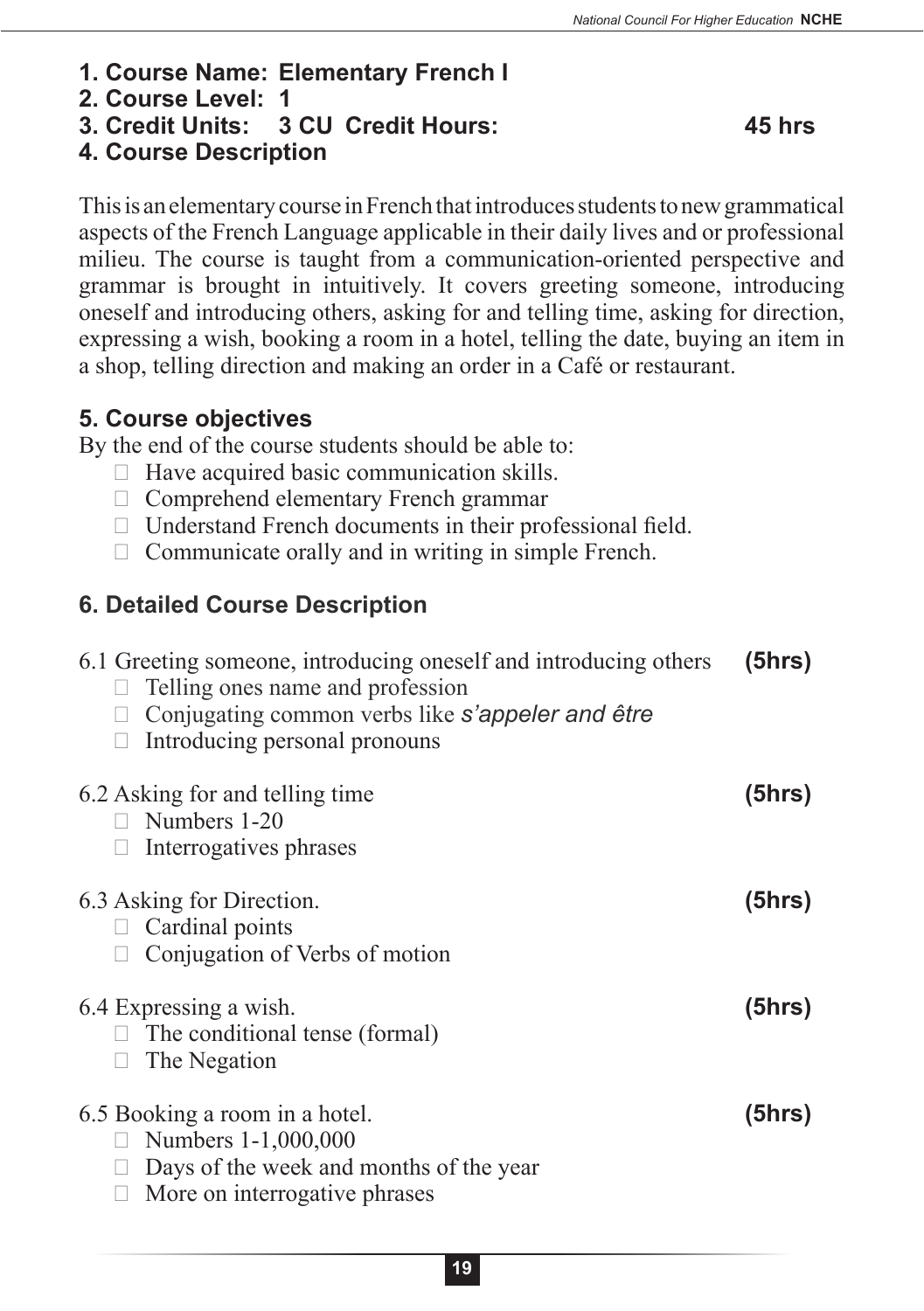| 6.6 Telling the date<br>□ Numbers $>1,000,000$<br>Telling ones date of birth.                                                                            | (5hrs) |
|----------------------------------------------------------------------------------------------------------------------------------------------------------|--------|
| 6.7 Buying an item in a shop<br>Adjectives<br>$\Box$<br>Forms of politeness                                                                              | (5hrs) |
| 6.8 Telling direction.<br>Cardinal points (revised)<br>Ordinal numbers<br>The Imperative mood.                                                           | (5hrs) |
| 6.9 Making an order in a Café or restaurant.<br>The Imperative mood (continued)<br>Hotel related vocabulary<br>$\Box$<br>The conditional tense (revised) | (5hrs) |
|                                                                                                                                                          |        |

#### **7. Mode of Delivery**

Lectures, (30 LH), Viewing Video Tapes, and Tutorials (15 TH)

#### **8. Ways of Assessment**

| Coursework's and tests | 40% |
|------------------------|-----|
| Exam                   | 60% |

#### **9. Reading List**

Girardet Jacky (1996). Panorama 1&2, Paris, CLE International. Le Goff Claude (1994). Le Nouveau French for Business, Paris, Hatier. Maϊa Grégoire et Odile Thiévenaz (2002). Grammaire Progressive du Français, Paris, CLE International. Monnerie-Goarin A. (1991). Bienvenue en France (Book for Exercises), Paris, Hatier/Didier. Monnerie-Goarin A. (1991). Bienvenue en France, Paris, Hatier/Didier. Valette Jean –Paul (1981). French for Mastery 1, Toronto, DC Heath and Company. Valette Jean –Paul (1981). French for Mastery 2, Toronto, DC Heath and Company.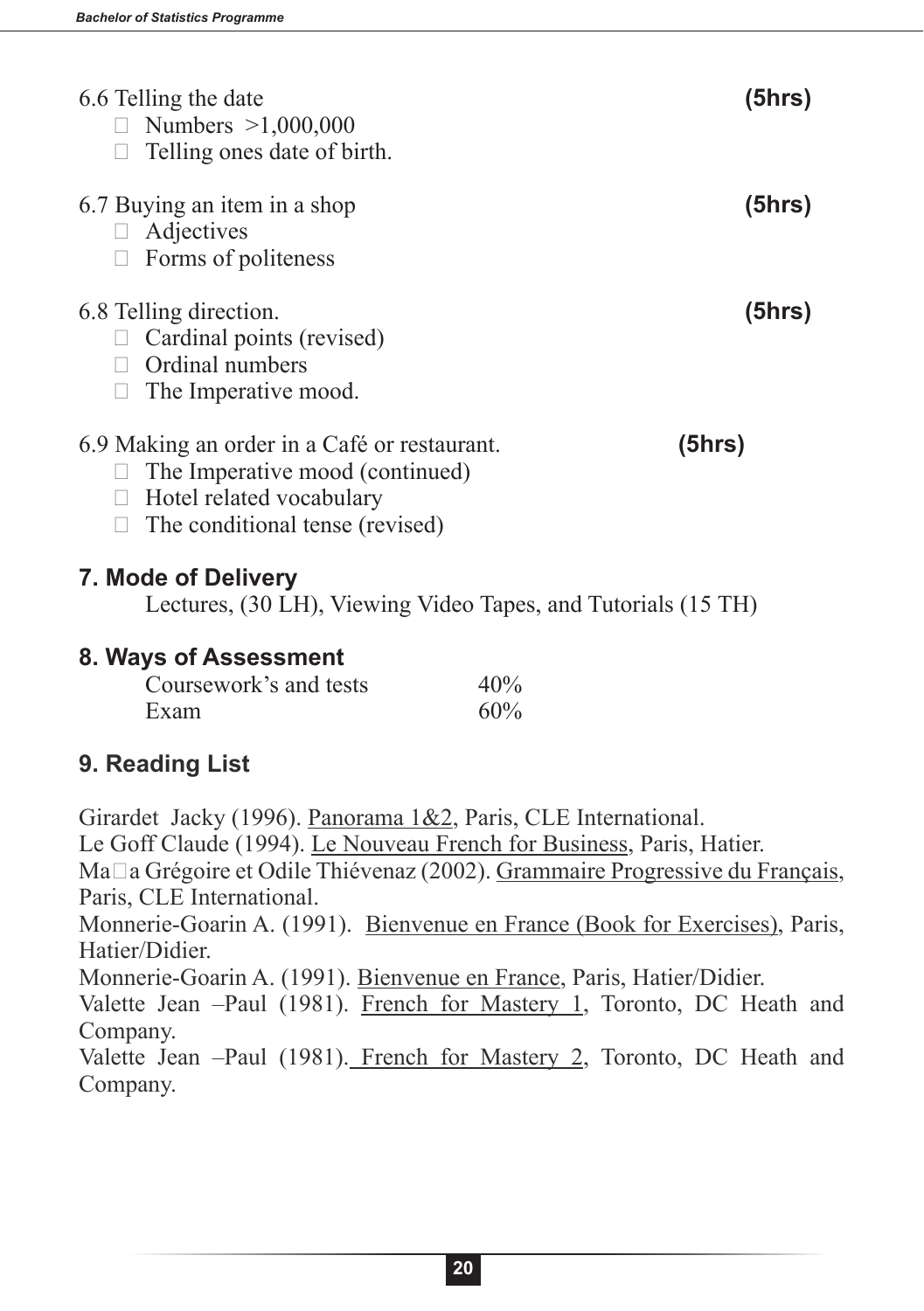- **1. Course Name:Elementary French II**
- **2. Course Level: 1**
- **3. Credit Units: 3 CU Credit Hours: 45 hrs**
- **4. Course Description**

This is also an elementary course in French that builds on the grammatical aspects of the French Language already acquired in the first course unit applicable in students' day-to-day lives and or their professional contexts. The course is taught from a communication-oriented perspective and grammar is brought in intuitively. It covers being able to book a ticket for a train or a plane, making a phone call, talking about ones family, describing an individual, a country, an item, and a tourist site, describing ones daily activities in the context of reflexive verbs and describing ones activities in the past.

#### **5. Course objectives**

By the end of this course students should be able to:

- $\Box$  Have their communication basic skills in French enhanced
- $\Box$  Improve core French grammar enable them comprehend texts in French.
- $\Box$  Understand simple French documents in the field of statistics, economics and Demography.
- $\Box$  Communicate orally and in writing in simple technical French.

## **7. Detailed Course Description**

- 6.1 Being able to book a ticket for a train or a plane **(4hrs)**
	- $\Box$  Train classes and the map of major towns in France.
	- $\Box$  The near future (aller+infinitif)
	- $\Box$  Demonstrative adjectives.

#### 6.2 Making a phone call **(4hrs)**

- $\Box$  The conditional tense of *pouvoir* and *vouloir*
- $\Box$  Pronouns (le, la les, me, te, se, nous…….)

6.3 Talking about ones family **(5hrs)**

- $\Box$  Possessive adjectives (mon, ton, son, sa .......)
- $\Box$  Describing items in ones office.

### 6.4 Describing an Individual, a country, an item, and a tourist site **(10hrs)**

- $\Box$  Use of statistics to describe the economy, demography etc of a country.
- $\Box$  Use of the comparative form in looking at the statistics of various countries.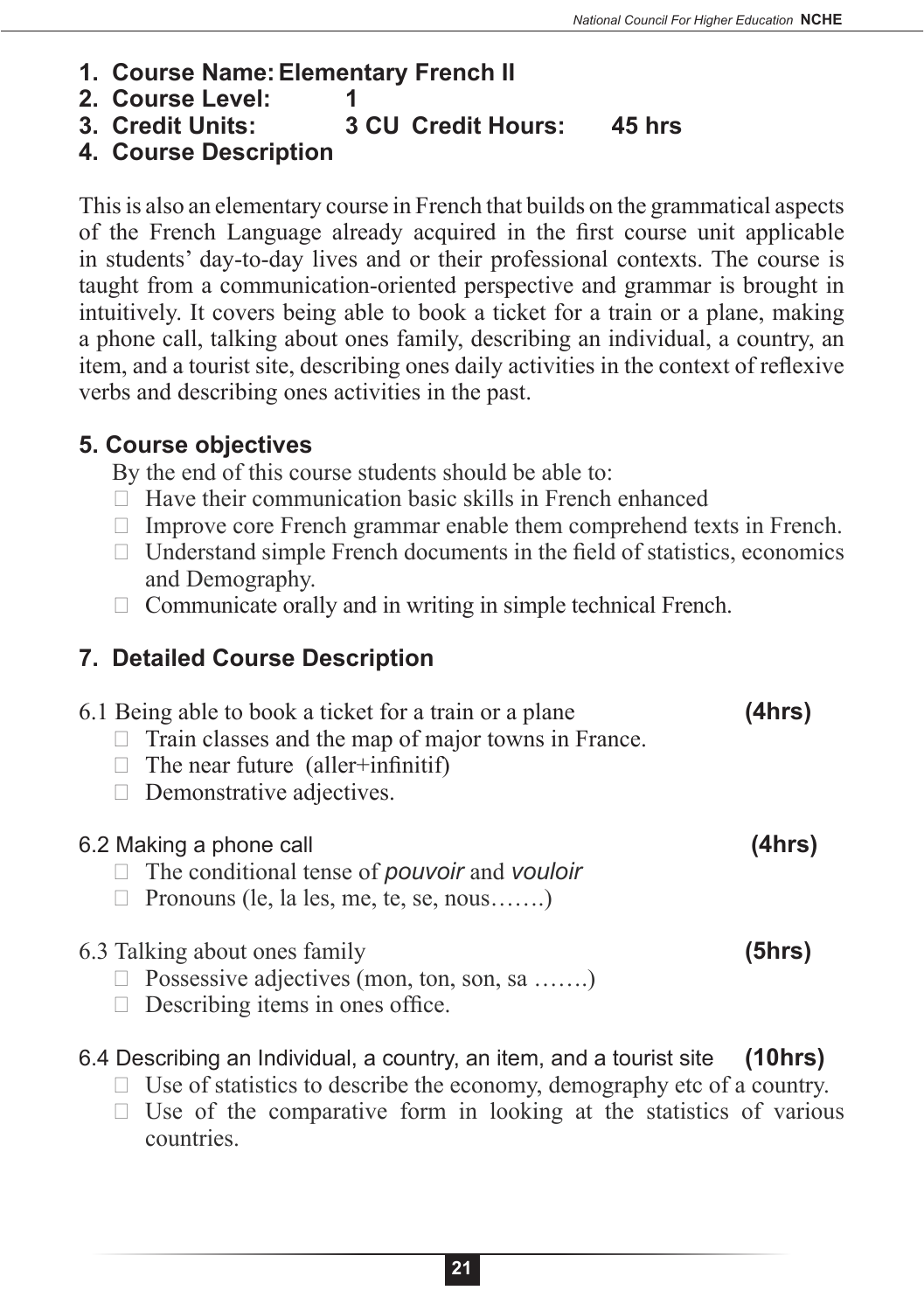6.5 Describing ones daily activities in the context of Reflexive verbs

**(8hrs)**

- $\Box$  Reflexive verbs
- $\Box$  Recounting ones activities in a professional (office) setting in present and past.

6.6 Describing ones activities in the past **(10hrs)**

- $\Box$  Reading and comprehension of technical documents in the field of **statistics**
- $\Box$  Reading and comprehension of texts in French.
- □ The Past Tense and the verbs of *avoir* and *être*
- $\Box$  Writing elementary compositions in the past tense.

### **7. Mode of Delivery**

Lectures, (30 LH), Viewing Video Tapes, and Tutorials **(15 TH)** 

#### **8. Ways of Assessment**

| Course works and tests | 40% |
|------------------------|-----|
| Exam                   | 60% |

## **9. Reading List**

Girardet Jacky (1996). Panorama 1&2, Paris, CLE International.

Le Goff Claude (1994). Le Nouveau French for Business, Paris, Hatier.

Maϊa Grégoire et Odile Thiévenaz (2002). Grammaire Progressive du Français, Paris, CLE International.

Monnerie-Goarin A. (1991). Bienvenue en France (Book for Exercises), Paris, Hatier/Didier.

Monnerie-Goarin A. (1991). Bienvenue en France, Paris, Hatier/Didier.

Valette Jean –Paul (1981). French for Mastery 1, Toronto, DC Heath and Company.

Valette Jean –Paul (1981). French for Mastery 2, Toronto, DC Heath and Company.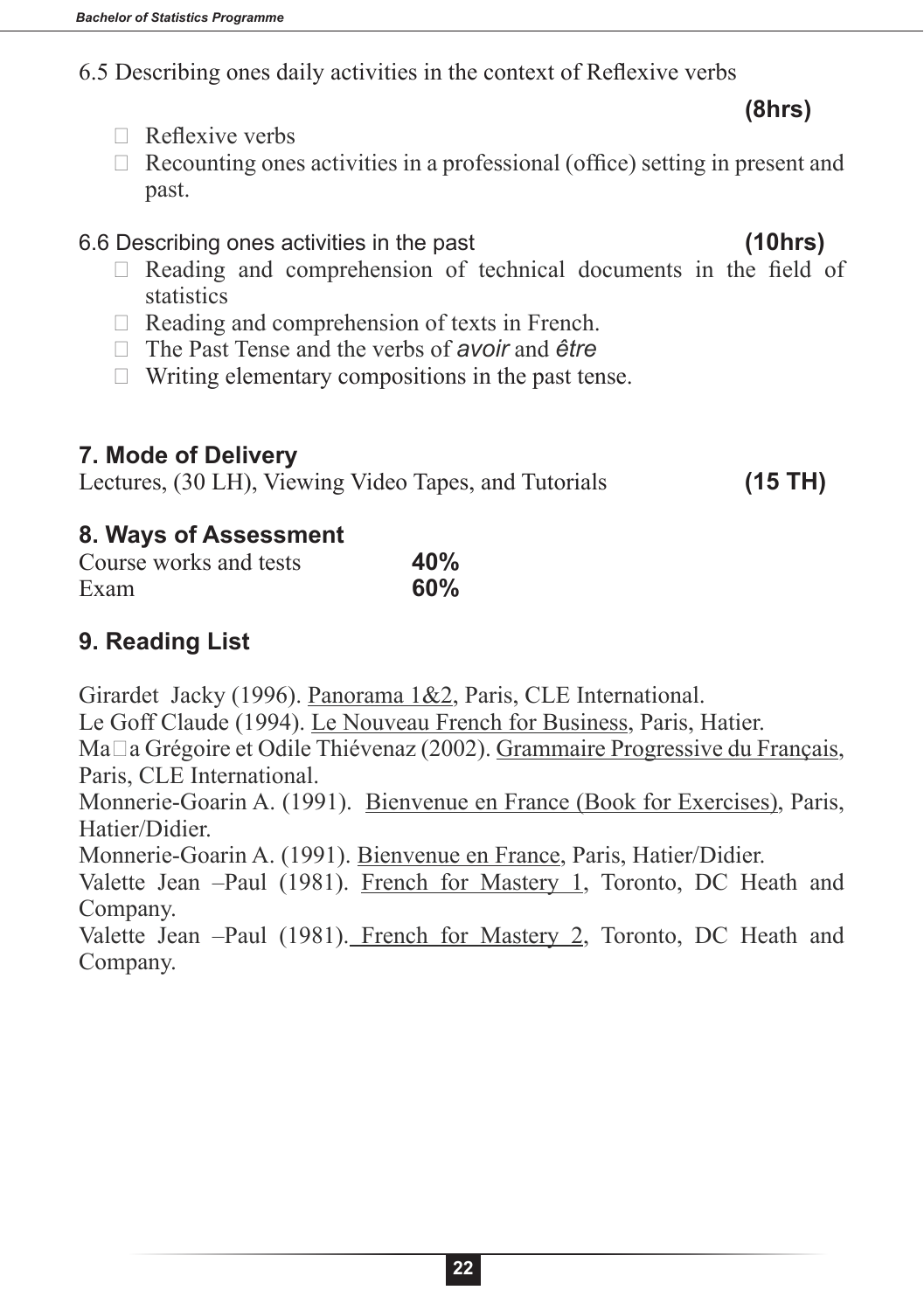- **1. Course Name:Statistics Practical I**
- **2. Course Level: 1**
- **3. Credit Units: 2 CU Credit Hours: 30 hrs**

**4. Course Description** 

This course exposes students to practical applications of the knowledge and skills acquired in four selected courses in statistics over the year. The areas include Time Series and Index Numbers, Descriptive Statistics, Introduction to ICT and Official Statistics.

#### **5. Course objectives**

By the end of this course students should be able to:

- $\Box$  Apply the knowledge and skills learnt in addressing practical problems
- $\Box$  Write simple computer application programs,
- $\Box$  Make forecasts of univariate time series

### **6. Detailed Course Description**

| 8. Ways of Assessment                                                               |         |
|-------------------------------------------------------------------------------------|---------|
| 7. Mode of Delivery<br>Demonstrations as part of the lectures and tutorials (TH 30) |         |
| 6.4 Introduction to ICT, Programming Applications                                   | (15hrs) |
| 6.3 Official Statistics, Practical Applications                                     | (15hrs) |
| 6.2 Descriptive Statistics, Practical Applications                                  | (15hrs) |
| 6.1 Time Series and Index Numbers Applications                                      | (15hrs) |

Exam **100%**

#### **9. Reading List**

 $\Box$  Texts for the respective courses.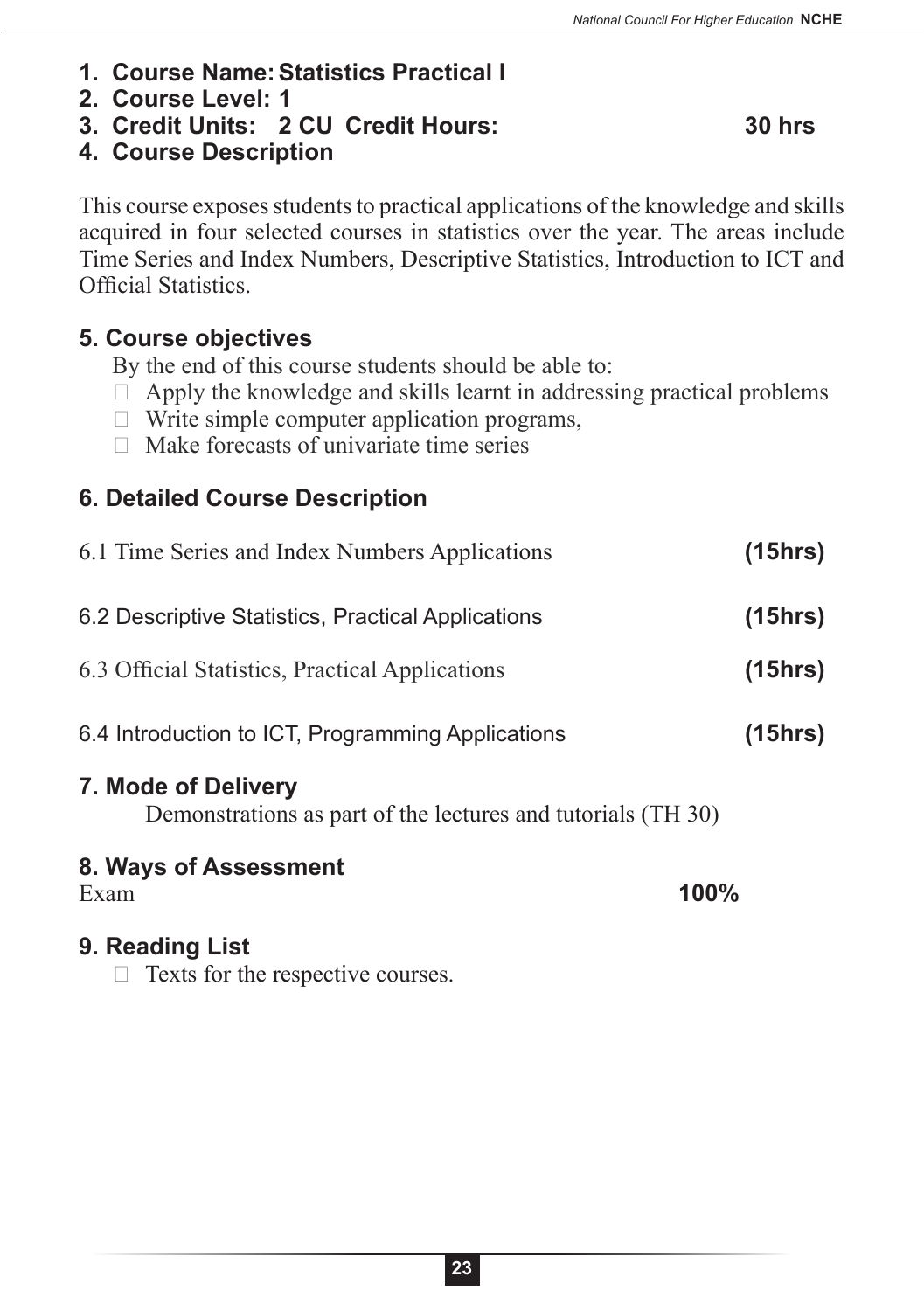- **1. Course Name: Probability Theory II**
- **2. Course Level: 2**
- **3. Credit Units: 3 CU Credit Hours: 45 hrs**

#### **4. Course Description:**

This course is designed to cover the fundamentals of probability theory so as to be able to describe and analyze the variety of "random" phenomena that occur in the various fields. The course is divided into the following seven major topics, probability, probability Distributions and Probability Densities, mathematical expectation, special Probability Distributions, Special Probability Densities, Functions of Random variables and Sampling Distributions

Pre-requisite: Level 1 Probability Theory I, Calculus I and Linear Algebra I

#### **5. Course Objectives**

By the end of this course, students should be able to;

- $\Box$  Build models; develop rigorous probabilistic reasoning and analysis.
- $\Box$  Solve problems in econometrics, finance, quantizing, communicating, estimating, and quality control and related fields.
- $\Box$  Acquire solid foundation in Probability Theory that can serve as the basics for postgraduate studies in statistics, econometrics, finance, and related fields.

### **6. Detailed Course Curriculum**

#### **6.1 Multivariate Distributions (10Hrs)**

- $\Box$  Probability Distributions
- $\Box$  Continuous Random Variables
- $\Box$  Probability Density Functions
- $\Box$  Multivariate Distributions
- $\Box$  Marginal Distributions
- $\Box$  Conditional Distributions

#### **6.2 Mathematical Expectation (11Hrs)**

- $\Box$  The Expected Value of a Random Variable
- $\Box$  Moments
- $\Box$  Markov's and Chebyshev's Inequalities
- $\Box$  Moment-Generating Functions
- $\Box$  Product Moments
- $\Box$  Moments of Linear Combinations of Random Variables
- $\Box$  Covariance & Correlation
- $\Box$  Conditional Expectations & Variance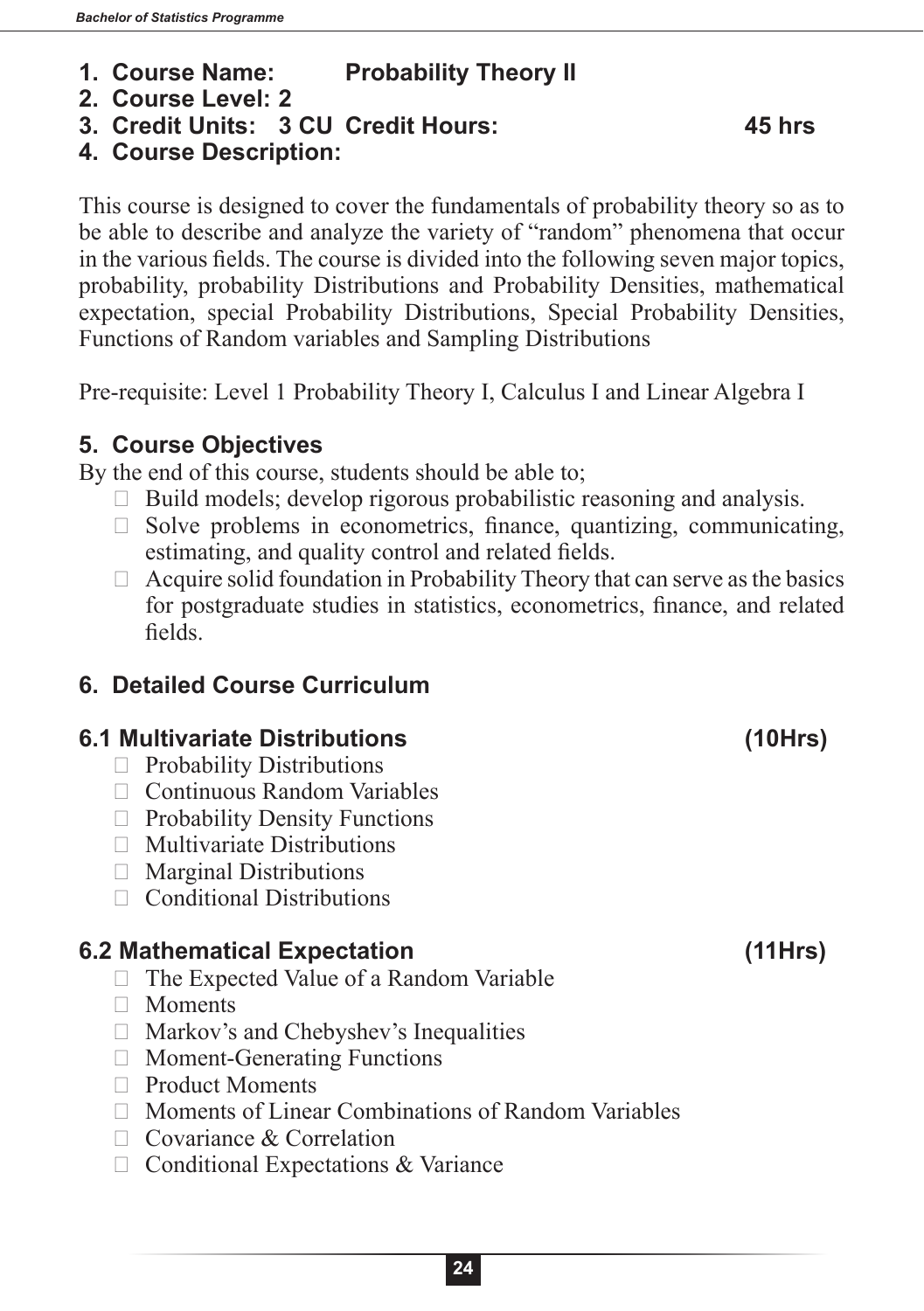## **6.3 Functions of Random variables (12Hrs)**

- $\Box$  Distribution Function Technique
- $\Box$  Transformation Technique using Jacobians: One variable and Several variables
	- o Distributions of functions of random variables-Sum, difference, quotient and product. Distribution of the sample mean.
- $\Box$  The Moment Generating Function technique.

## **6.4 Sampling Distributions (12Hrs)**

- $\Box$  The Distribution of the Mean
- $\Box$  The chi-square Distribution
- $\Box$  The t Distribution
- $\Box$  The F Distribution
- $\Box$  Order statistics.
- $\Box$  Laws of Large Number and Central Limit Theorems;
- $\Box$  Normal and Experimental failure laws and systems reliability.
- $\Box$  Simulation

### **7. Mode of Delivery**

Lectures (LH 30), and tutorials (TH 15)

### **8. Ways of Assessment**

| Coursework and tests | 40% |
|----------------------|-----|
| Exam                 | 60% |

## **9. Reading List**

The reading list will include but not limited to the following texts.

Freund, J.E (1992). Mathematical Statistics,  $5<sup>th</sup>$  Edition, Prentice Hall, New Jersey.

Hogg R.V. and Craig A.T, (1978). An Introduction to Mathematical Statistics, 4<sup>th</sup> edition Prentice-Hall

Larsen J. Richard, and Marx L. Morris (1986). An Introduction to Mathematical Statistics and its Applications, 2nd Edition , Prentice Hall, New Jersey.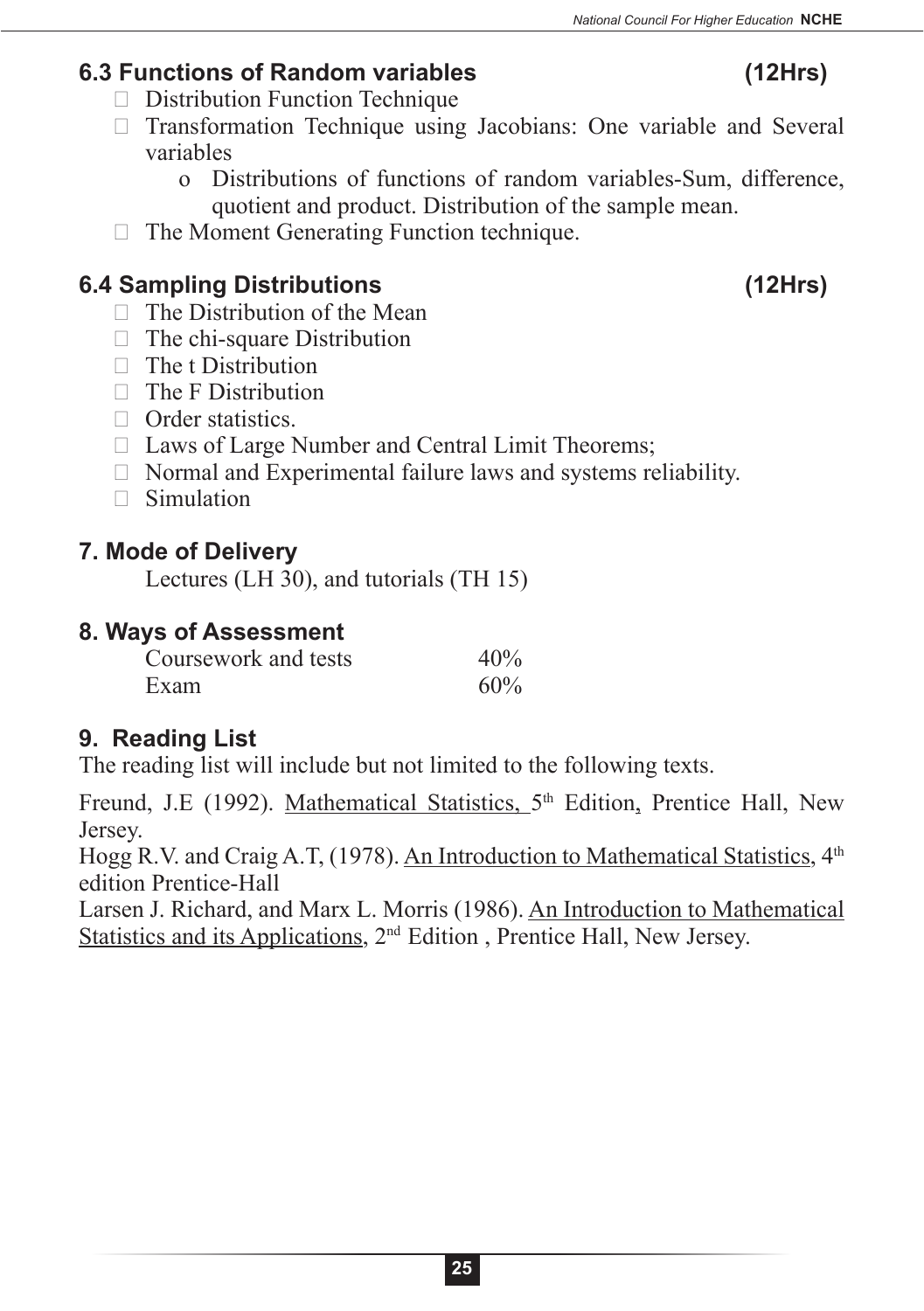- 
- **2. Course Level: 2**
- 
- **4. Course Description**

Sample surveys are one of the main sources of data used in socio-economic planning and development. Sample survey theory provides the theory of how representative samples from a given population should be drawn at a minimal cost and yet provides the valid estimates of population parameters. It details how challenges involved in design, implementation and data analysis can be handled, and how an efficient design can be arrived at. A large part of sample survey theory has been directly motivated by practical problems encountered in the design and analysis of sample surveys. On the other hand, sample survey theory has influenced practice, often leading to significant improvements.

#### **5. Course Objectives**

By the end of the course, the student should be able to:

- $\Box$  Show understanding of the principles of sample survey statistics,
- $\Box$  Design and analyze surveys of moderate complexity,
- $\Box$  Calculate sample sizes necessary to achieve predefined goals;
- $\Box$  Produce estimates and fit models for data obtained through surveys

### **6. Detailed Course Curriculum**

## **6.1 Sample survey concepts and principles (6hrs)**

- $\Box$  Introduction
- $\Box$  Elementary concepts; definitions; properties of estimators; scope and coverage
- $\Box$  Designing a sample survey investigation; principles, survey organization, types of surveys
- $\Box$  Biases and sampling and non-sampling errors in survey results

## **6.2 Simple Random Sampling (9hrs)**

- $\Box$  Design (with and without replacement)
- $\Box$  Ordinary estimation of population parameters; means, totals, ratios and proportions; mathematical derivation of formulas
- $\Box$  Sample size calculations: means, proportions and totals; mixture of parameters
- $\Box$  Ratio estimators of population parameters; means and totals; bias, efficiency and approximate variance; robust estimators
- $\Box$  Regression estimators of population parameters; means and totals; bias, and efficiency

# **1. Course Name: Sample Survey Theory**

**3. Credit Units: 3 CU Credit Hours: 45 hrs**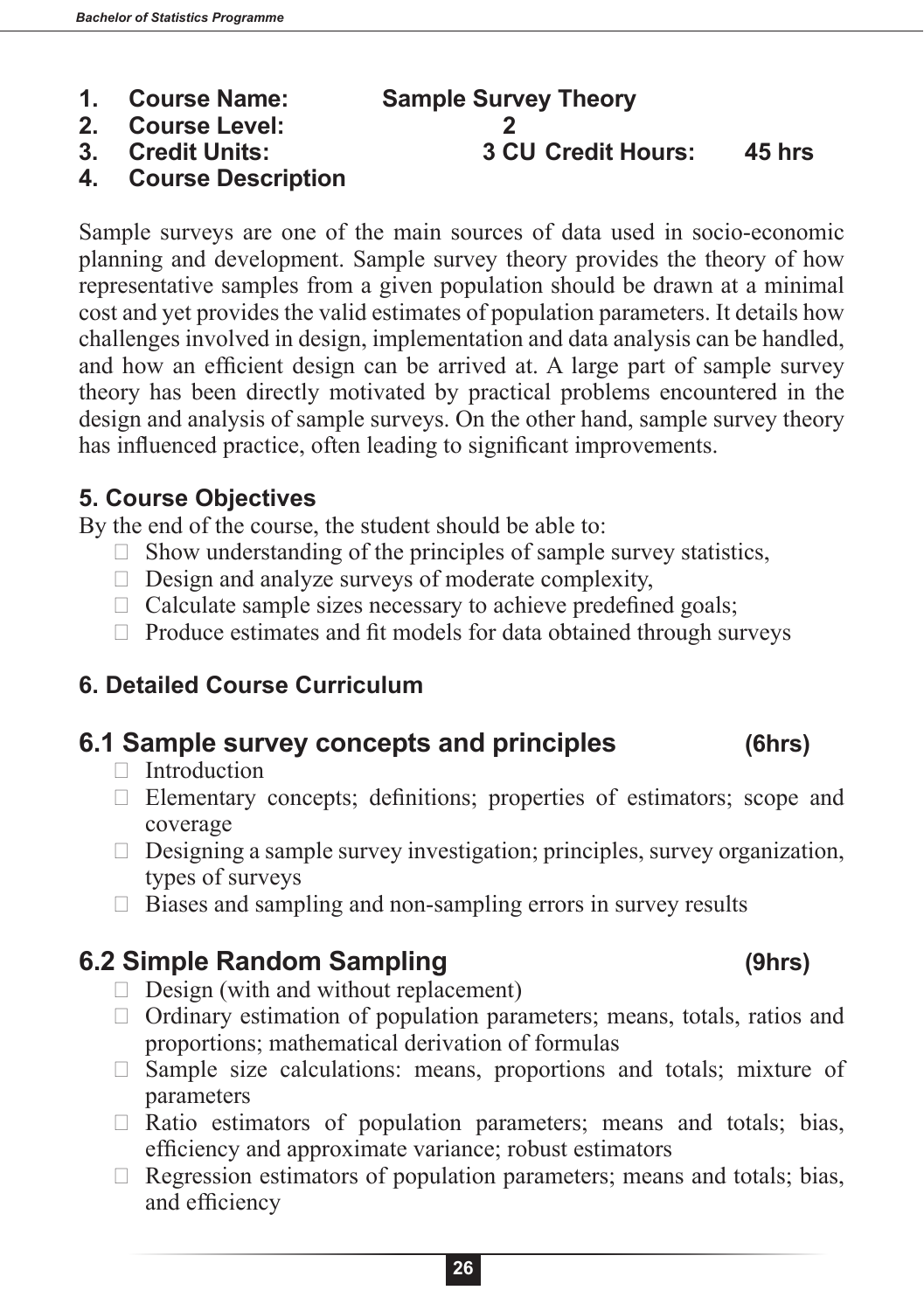| 6.3 Stratified sampling<br>$\Box$ Forming strata<br>□ Stratified random sampling<br>Estimation: means, totals, and proportions<br>$\overline{O}$<br>o Relative efficiency to SRS<br>o Ratio estimators; separate and combined; efficiency<br>Regression estimators<br>$\mathbf{O}$<br>Sample size calculations | (9hrs) |
|----------------------------------------------------------------------------------------------------------------------------------------------------------------------------------------------------------------------------------------------------------------------------------------------------------------|--------|
| 6.4 Systematic sampling<br>$\Box$ Design; linear, circular, fractional;<br>□ Estimation; paired selection; successive difference<br>$\Box$ Efficiency and variants of systematic design                                                                                                                        | (5hrs) |
| 6.5 Probability proportional to size sampling<br>Design<br>$\Box$ Parameter estimation                                                                                                                                                                                                                         | (3hrs) |
| <b>6.6 Cluster sampling</b><br>One-stage cluster sampling<br>o Equal size clusters; estimation of parameters<br>o Unequal size clusters<br>o Design effect<br>Multi-stage cluster sampling<br>$\mathbf{L}$                                                                                                     | (7hrs) |
| 6.7 Estimation of population size<br>Introduction<br>Applications to wildlife abundance, etc<br>$\Box$                                                                                                                                                                                                         | (3hrs) |
| 6.8 Multi-stage sampling                                                                                                                                                                                                                                                                                       | (3hrs) |
| 7. Mode of Delivery<br>Lectures (LH 30), and tutorials (TH 15)                                                                                                                                                                                                                                                 |        |
| 8. Ways of Assessment<br>Courseworks and tests<br>40%<br>60%<br>Exam                                                                                                                                                                                                                                           |        |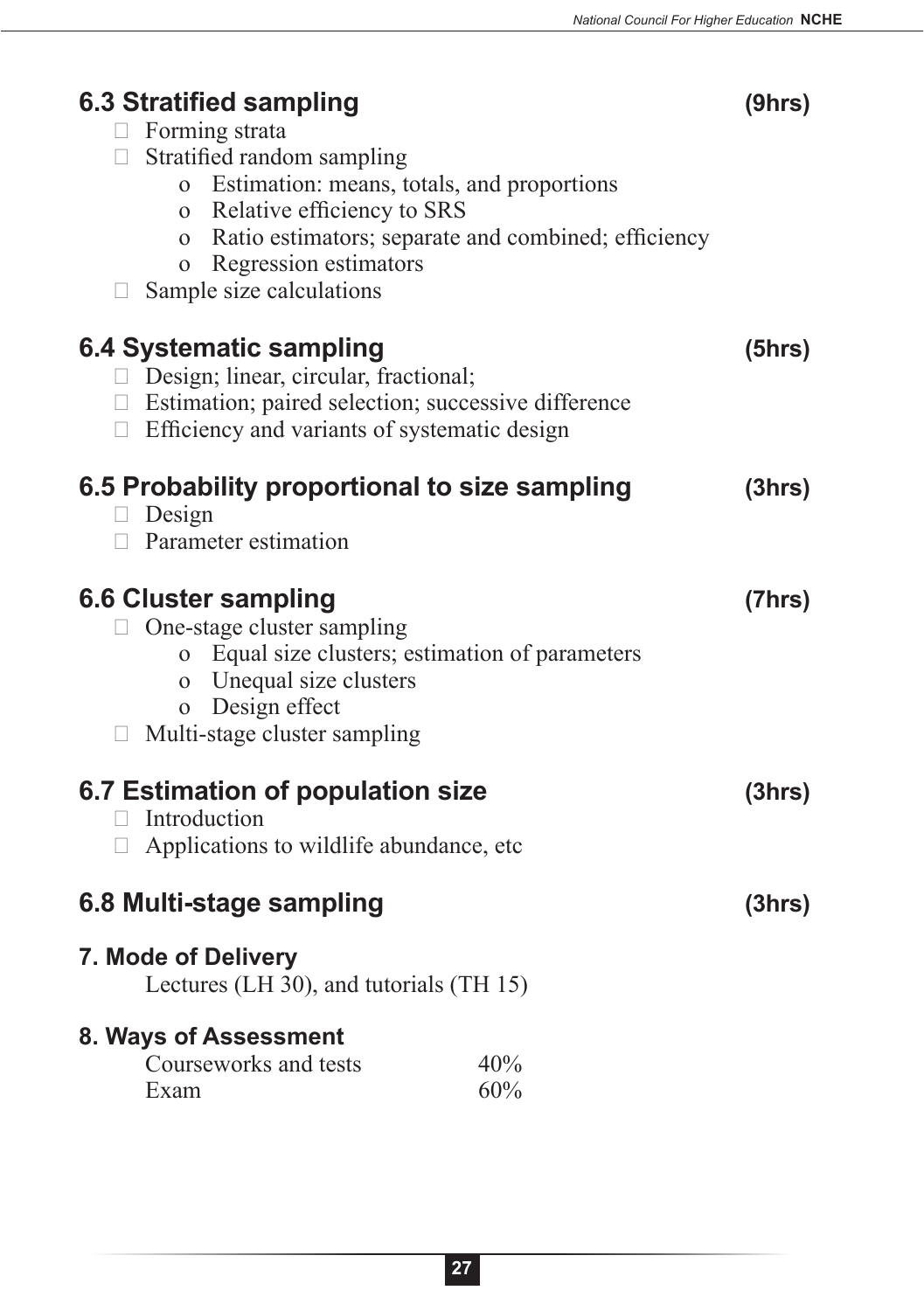#### **9. Reading List**

Cochran William (1977), Sample survey theory and its applications.  $3<sup>rd</sup>$  Edition, John Weley & Sons

Hansen, M.H, Hurwitz,W.N, and Madow, G.W.(1993). Sample Survey Methods and Theory, Methods and Applications, Volume 1, John Weley & Sons.

Kiryegera Ben (1995). Monograph on Sample Surveys (With Reference to Africa).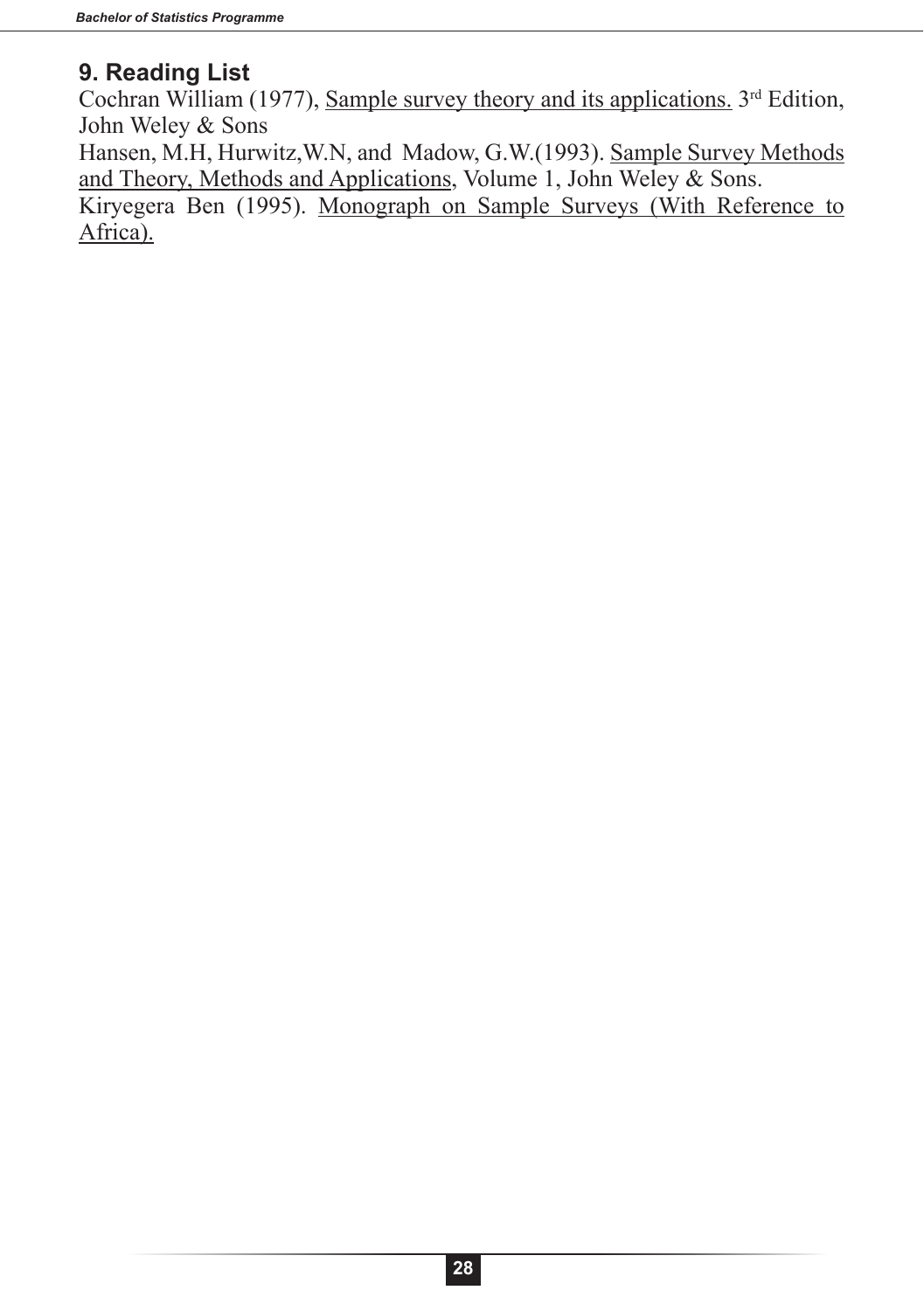- **1. Course Name: Time Series Analysis**
- **2. Course Level: 2**
- **3. Credit Units: 2 CU Credit Hours: 30 hrs**

**4. Course Description:**

The course is an introduction to time series concepts with emphasis on model selection, estimation, diagnostics and forecasting generally with applications in economics. The topics comprise of decomposition method and the Box Jenkins Approach to time series analysis. The students are exposed to practical examples and exercises using selected data sets.

#### **5. Course Objectives**

Students will become more familiar with the concept of time series analysis, more specifically they will be able to:

- $\Box$  Show understanding of basic time series concepts and terminology
- $\Box$  Apply appropriate time series methods to selected data sets
- $\Box$  Be able to interpret and summarize results of time series analysis.

#### **6. Detailed Course Curriculum**

| 1.1 Introduction<br>Objectives of time series<br>$\Box$<br>Approaches to time series analysis<br>Trend<br>Seasonality<br>$\Box$<br>$\Box$ Cyclic Component<br>Irregular Term<br>П | $(3 \text{ hrs})$ |
|-----------------------------------------------------------------------------------------------------------------------------------------------------------------------------------|-------------------|
| 6.2 Trend<br>Additive versus multiplicative<br>Ш<br>Tests for presence<br>$\Box$<br>Estimation<br>$\Box$                                                                          | (9hrs)            |
| <b>6.3 Seasonality</b><br>Additive versus multiplicative<br><b>Tests of Presence</b><br>$\Box$<br>Estimation<br>$\mathbf{L}$                                                      | (4hrs)            |
| <b>6.4 Cyclic Component</b><br>Additive versus multiplicative<br>$\Box$<br><b>Tests of Presence</b><br>Estimation<br>$\mathbf{L}$                                                 | (3hrs)            |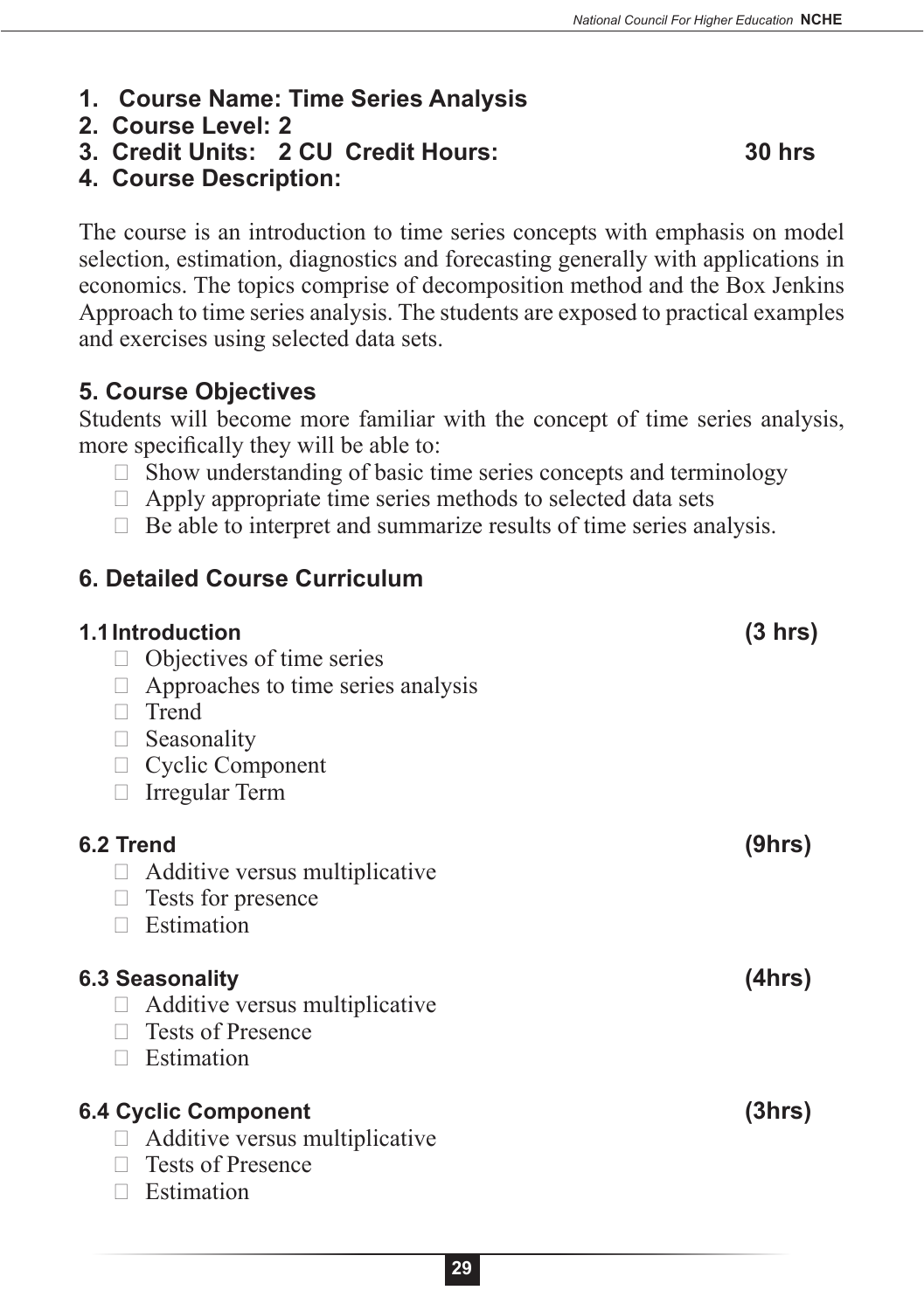| <b>6.5 Time Series Models</b>                      | (3hrs) |
|----------------------------------------------------|--------|
| Stochastic process<br>$\Box$                       |        |
| Stationary process                                 |        |
| $\Box$ Autocorrelation function                    |        |
|                                                    |        |
| 6.6 Box Jenkins Approach<br>Introduction<br>$\Box$ | (3hrs) |
| $\Box$ Autoregressive (AR) models                  |        |
| $\Box$ Moving average (MA) models                  |        |
| $\Box$ Differencing                                |        |
| Autoregressive moving average (ARMA) models        |        |
| 6.7 Procedure of forecasting (ARIMA)               | (6hrs) |
| Model Identification                               |        |
| o Objectives                                       |        |
| o Identification techniques                        |        |
| Autocorrelation function (ACF)<br>$\mathbf{O}$     |        |
| Partial autocorrelation function (PACF)            |        |
| Identification of seasonal models<br>$\Omega$      |        |
| <b>Parameter Estimation</b>                        |        |
| Fitting the selected models<br>$\Omega$            |        |
| Diagnostic checking                                |        |
| o Residual analysis                                |        |
| Over fitting<br>$\mathbf{O}$                       |        |
| Forecasting                                        |        |
|                                                    |        |
| 7. Mode of Delivery                                |        |
| Lectures (25), and tutorials (TH 5)                |        |
|                                                    |        |
| 8. Ways of Assessment                              |        |
| Course works and tests<br>40%                      |        |

# Exam  $60\%$

#### **9. Reading List**

Box E.P.G, Jenkins M.G, and Reinsel C.G, (1994). Time Series Analysis, New Jersey, Prentice Hall.

Chatfield Chris, Time Series Analysis, An Introduction, Fifth Edition, Chapman and Hall Cryer D. Jonathan, (1986). Time Series Analysis, Boston, Pws-Kent Publishing Company.

Croxton and Klein, S (1965). Applied General Statistics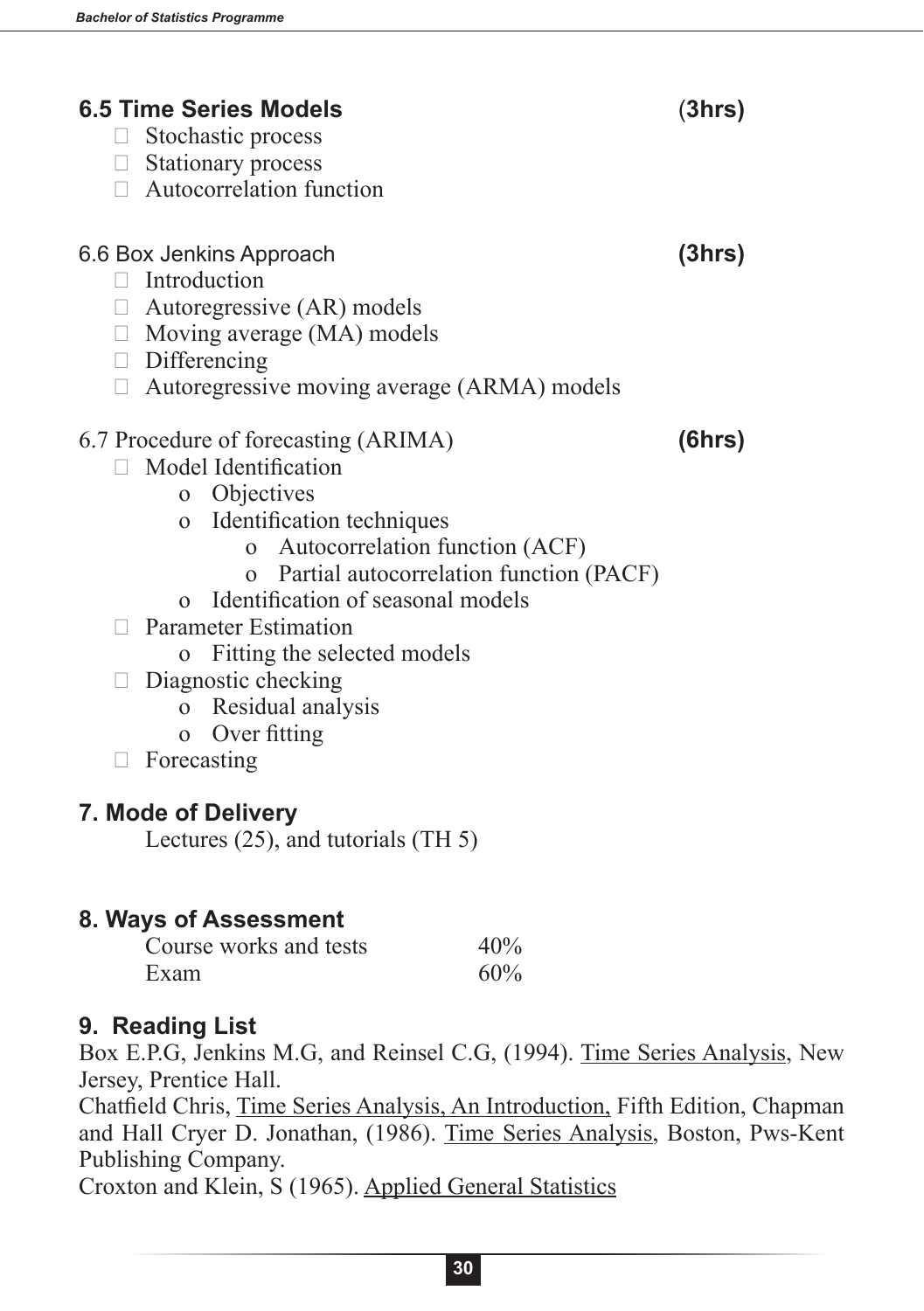This course unit is an introduction to the most commonly used linear model in data analysis. Analysis of variance (ANOVA) and covariance (ANCOVA), covariance components, and mixed linear models are covered, as well as statistical modelbuilding strategies. Analysis of unbalanced data sets and scientific writing skills are emphasized. Methods are illustrated with data sets drawn from the health, economic and social sciences, including sample survey data. Linear regression, which is another commonly used technique, is not covered because it is beyond the scope of this course.

Prerequisite: Introductory statistics course and simple matrix theory (Linear Algebra).

### **5. Course Objectives:**

**4. Course Description**

By the end of the course, the student should be able to:

- $\Box$  Show understanding of the principles of linear models; ANOVA, ANCOVA and random effects linear models
- $\Box$  Produce estimates and fit models for data obtained and test for goodness of fit of the models
- $\Box$  Develop competence in identifying the appropriate model to be fitted, do relevant data transformations and be able to analyze messy (unbalanced and un-replicated) data

## **6. Detailed Course Curriculum**

- 6.1 Introduction (Summation notation) **(1hr)**
	- $\Box$  Review of sampling theory; Cochran Theory
	- $\Box$  Data set up for Analysis of variance and covariance; Assumptions of linear models

#### 6.2 One-Way ANOVA (Summation notation) **(7hr)**

- $\Box$  One-way ANOVA (balanced data)
- $\Box$  One-way ANOVA (unbalanced data)
- 6.3 Two-Way ANOVA (Summation notation) **(7hrs)**

#### **1. Course Name: Linear Models 2. Course Level: 2 3. Credit Units: 2 CU Credit Hours: 30 hrs**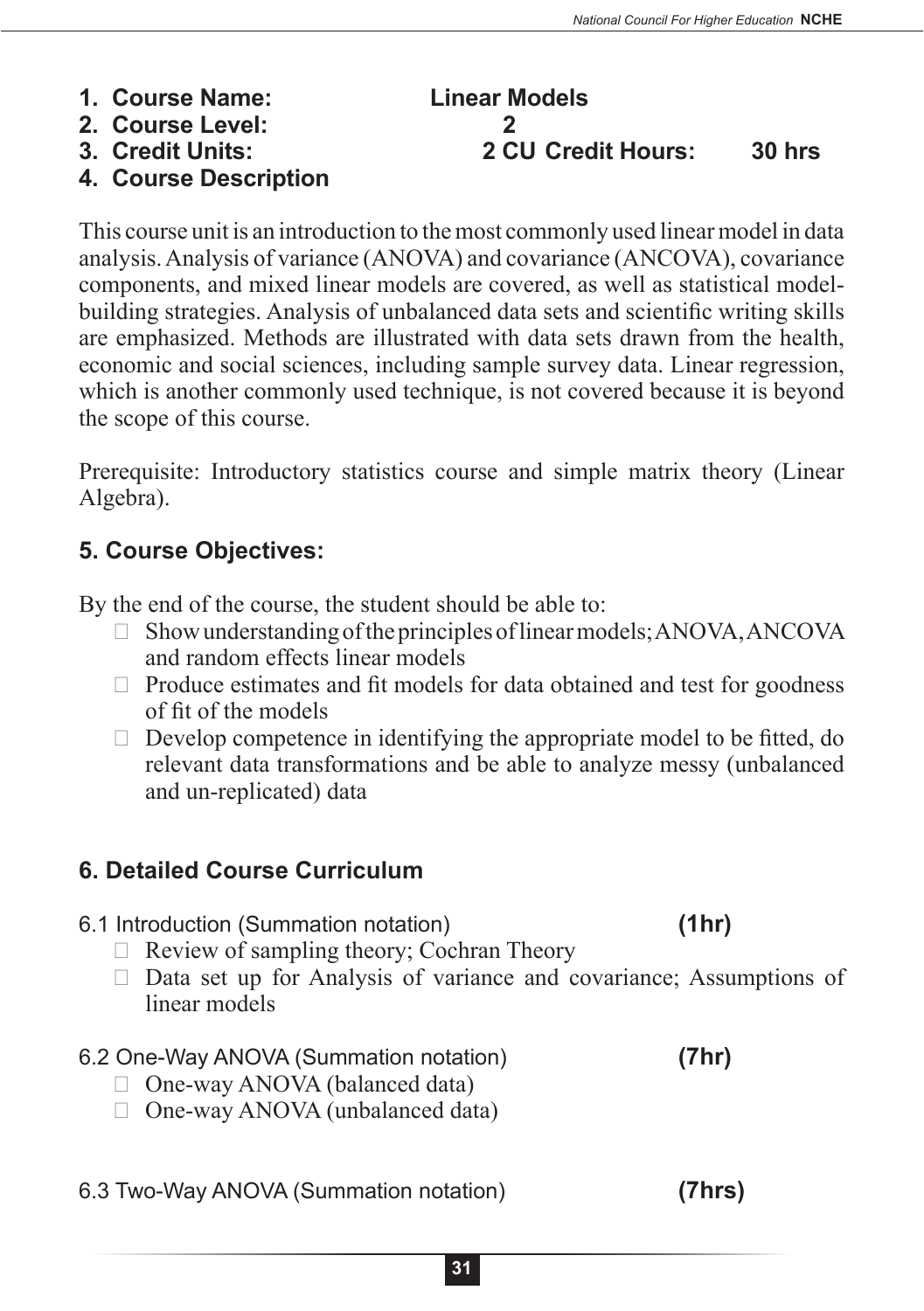- $\Box$  Two-way ANOVA with interaction (balanced data)
- $\Box$  Two-way additive ANOVA (balanced data)

1.2 Two-way ANOVA with interaction (unbalanced data) **(4hrs)**  $\Box$  Analysis of covariance

1.1 Nested Analysis of Variance models **(1hrs)**

- 6.6 Random Coefficients Models (summation notation) **(4hrs)**
	- $\Box$  Introduction to fixed and random effects
	- $\Box$  One-way Random Effects model; estimation and tests of hypothesis
	- $\Box$  Two-way Random Effects model; estimation and tests of hypothesis
	- $\Box$  Mixed linear models; formulation, estimation and tests of hypothesis
- 6.7 Linear Models in (Matrix notation) **(6hrs)**
	- $\Box$  Detour of matrix algebra; traces, singular matrices, generalized inverses and projections
	- $\Box$  One-way ANOVA; effects and means models

#### **7. Mode of Delivery**

Lectures (LH 25), and tutorials (TH 5)

#### **8. Ways of Assessment**

| Course works and tests | 40% |
|------------------------|-----|
| Exam                   | 60% |

#### 9. **Reading List**

McCulloch E. Charles, Searle R. Shayle, (2000). Generalized, Linear, and Mixed Models, New York, John Wiley & Sons Walpole, R.E., (1982). Introduction to Statistics 3<sup>rd</sup> (ed), London, Collier Macmillan. Neter, Kutner, Nachtsheim, and Wasserman (1996). Applied Linear Statistical Models, Fourth Edition.

Software: STATA and SPSS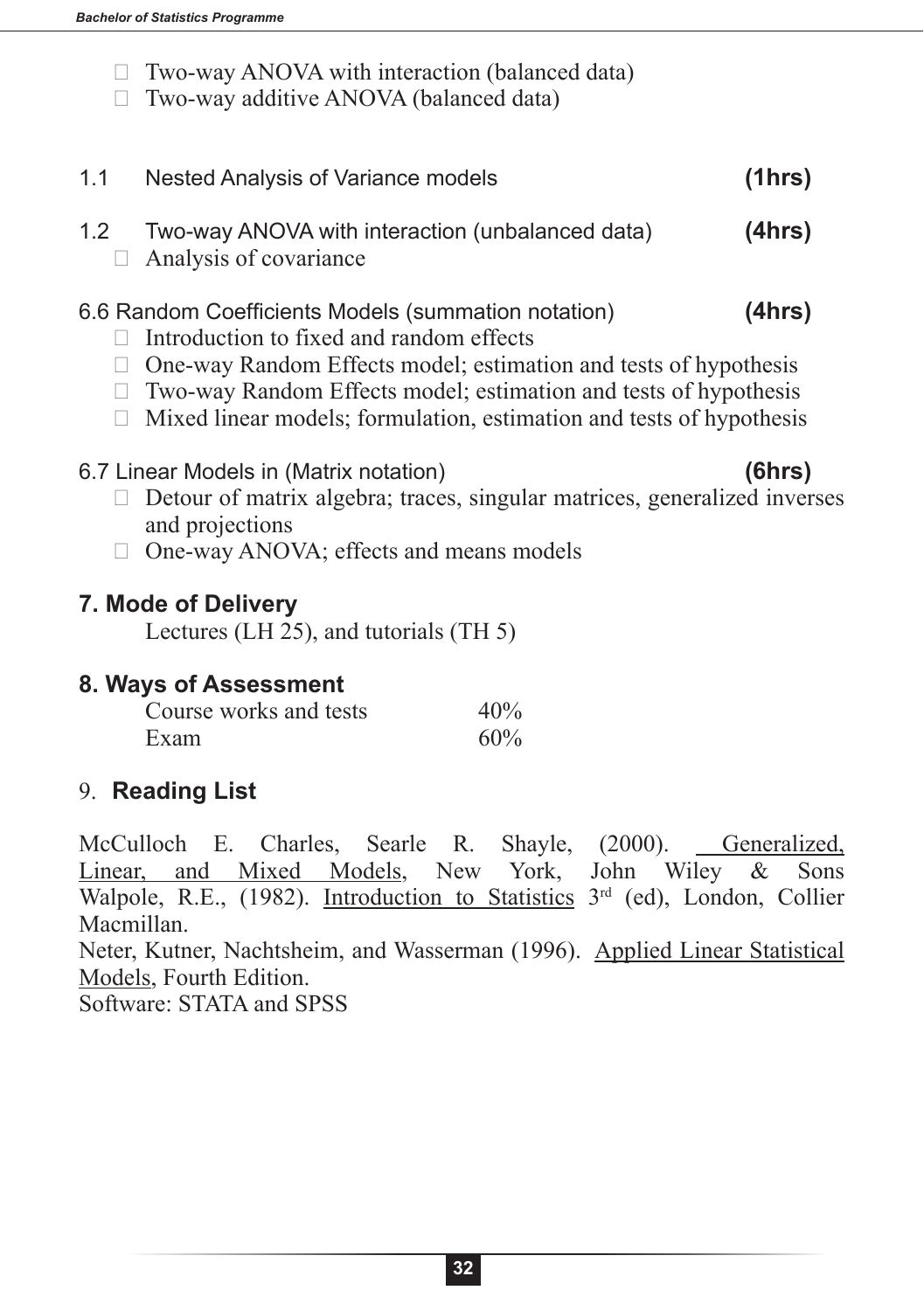- **1. Course Name: Regression Analysis**
- **2. Course Level: 2**
- **3. Credit Units: 3 CU Credit Hours: 45 hrs**

## **4. Course Description**

This introduces students to analysis of Economics and Econometrics models using Regression Analysis. It covers the following major topics. Correlation Analysis of models, Significance of correlation coefficients, Regression Analysis, Building models that are realistic, Linear Regression model, Transformation of non-linear to linear models, Specification of models, Estimation of models, Verification of models and Application of models.

Prerequisite: Prior knowledge of models especially economics models (theories)

## **5. Course Objectives**

By the end of the course, the student should be able to:

- $\Box$  Show understanding of the concept of Regression and Correlation analysis.
- $\Box$  Build realistic regression models from relationships between variables.
- $\Box$  Relate population models
- $\Box$  Show understanding of different regression analytical tools
- $\Box$  Show understanding of the significance of regression as a tool that ultimately can be used for planning, decision-making, predication and give forecasting of future values.

## **6. Course Description**

## **6.1 Introduction to Regression (6hrs)**

- $\Box$  Description of relation between variables, correlation analysis as a measure of linear relationships between variables.
- $\Box$  Similarities and differences between correlation analysis and regression analysis
- $\Box$  Population models Vis-a-Vis sample models (Regression models)
- $\Box$  Regression analysis concept. What it is all about?
- $\Box$  Linear Regression model.
- 6.2 Transformation methods for non linear to linear models. **(6hrs)**
	- $\Box$  Significance of linear models in Regression analysis.
	- $\Box$  Specification of regression models including the classical and mathematics forms.
- 6.3 Estimation of the Regression Model. **(12hrs)**
	- $\Box$  Simple linear regression model
	- $\Box$  Estimation techniques; Least Squares Estimation methods (OLS) and Best linear unbiased Estimation method, maximum likelihood estimation method.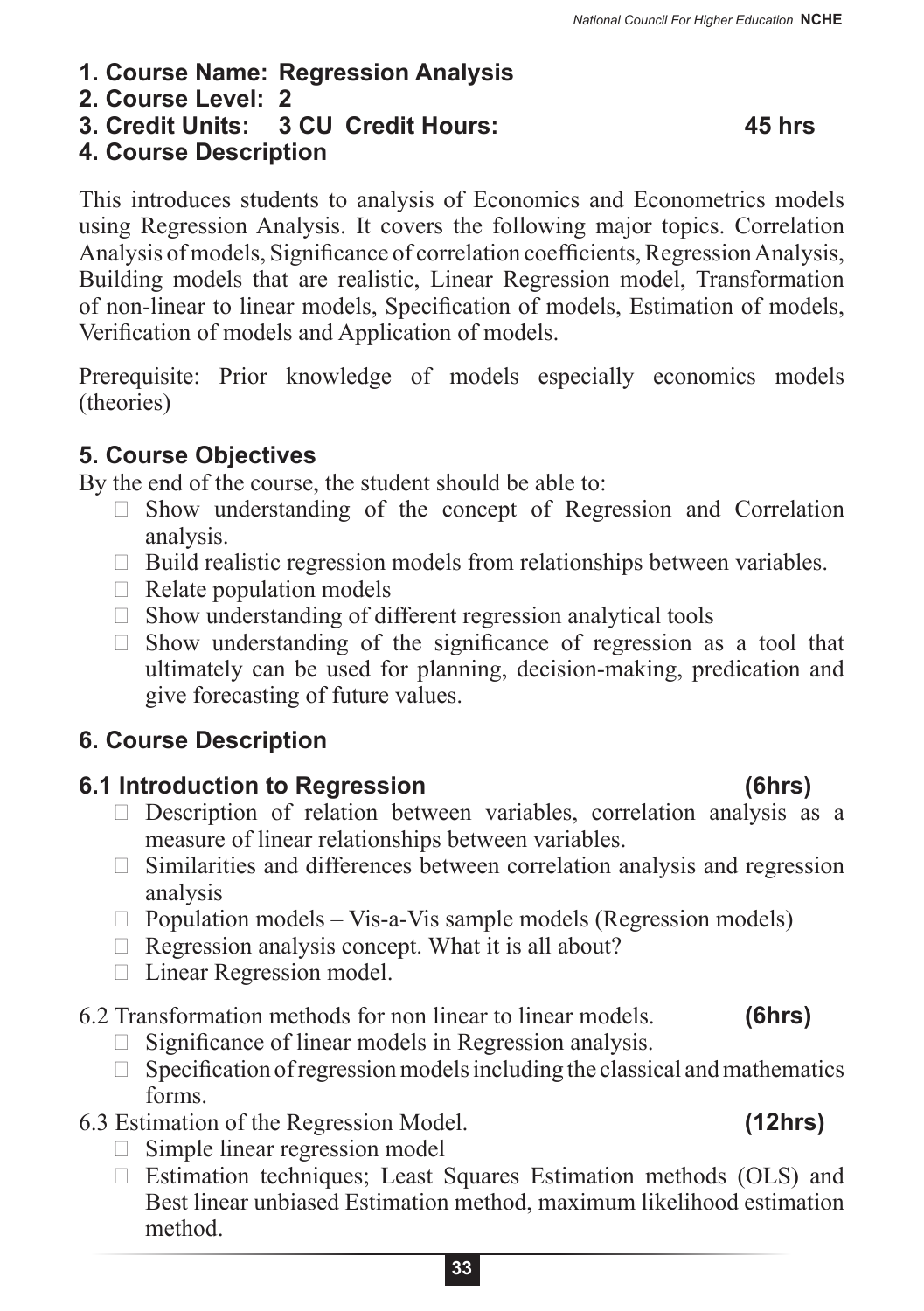- $\Box$  The importance of each of the estimation method in regression analysis.
- $\Box$  Inference to population model using regression estimators.
- 1.1 Multiple Regression Model. **(12hrs)**

- $\Box$  Prediction/Forecasting future values based on the sample regression statistics.
- $\Box$  General linear Regression models.
- $\Box$  Estimation of Multiple Regression models, inference and forecasting
- $\Box$  Comparing the slops of several regression lines;
- $\Box$  Logistic Regression.
- $\Box$  Multiple regression analysis

### 6.6 Using matrices to analyze multiple regression **(9hrs)**

 $\Box$  Testing for parameters using matrices

**7. Mode of Delivery**

Lectures (LH 30), and tutorials (TH 15)

#### **8. Ways of Assessment**

| Courseworks and tests | 40% |
|-----------------------|-----|
| Exam                  | 60% |

## **9. Reading List.**

The reading list is not limited to the following books.

Green H. William (2000). Econometric Analysis. 4<sup>th</sup> Edition, Prentice-Hall Johnston J.(1997) Econometric methods, 4<sup>th</sup> Edition, McGraw-Hall, New York Kmenta J. (1966). Elements of Econometrics, 2nd Edition, The University of Michigan Press

Koutsoyiannis. A.( 1977). Theory of Econometrics, Macmillan

Layman R. Ott. (1977) An Introduction to Statistical Methods and Data analysis, Duxbury Press.

Maddala S.G. (2001). Introduction to econometrics  $3<sup>rd</sup>$  Edition, Wiley College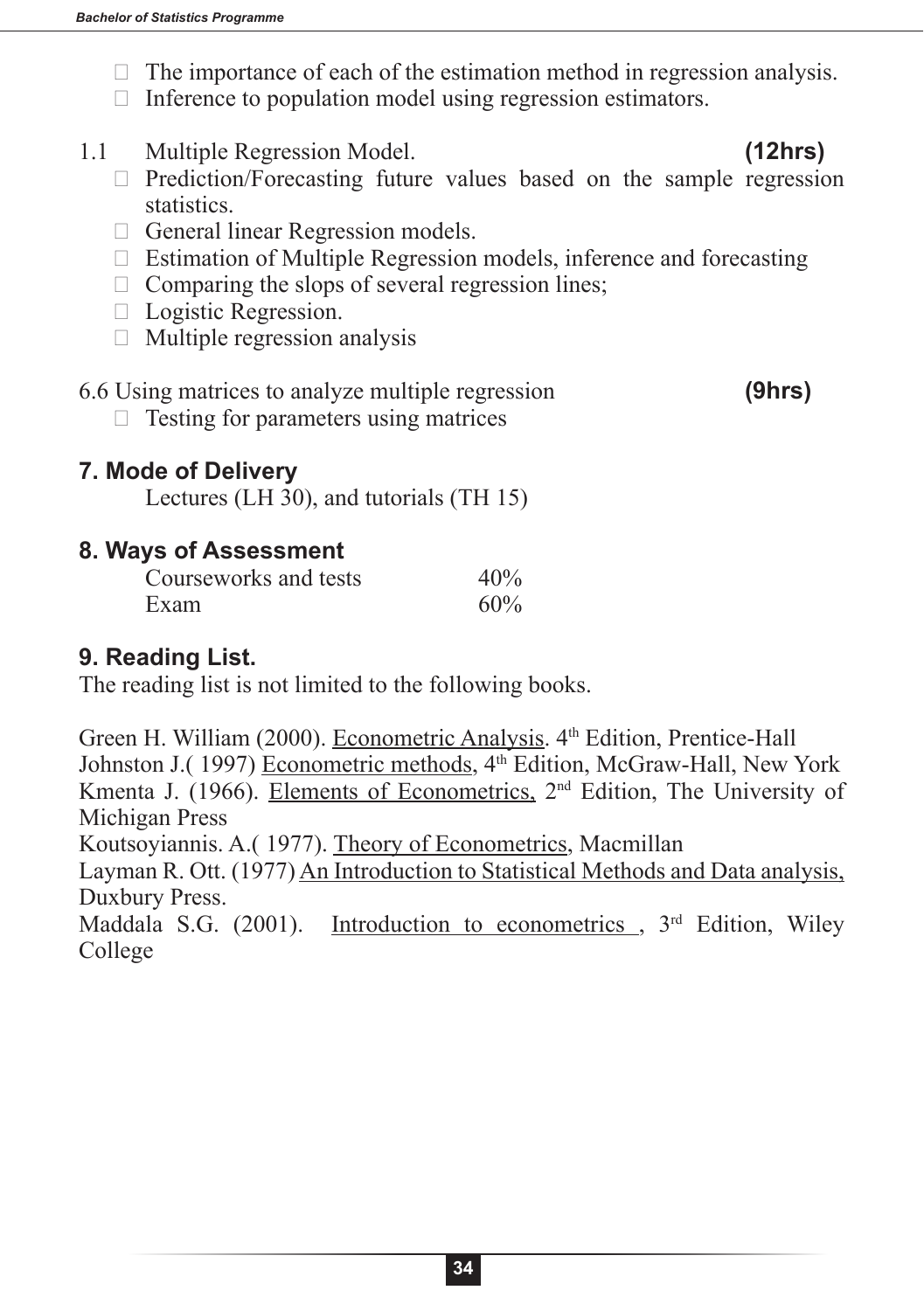- **1. Course Name: Multivariate Analysis**
- **2. Course Level: 2**
- **3. Credit Units: 3 CU Credit Hours: 45 hrs**

**4. Course Description.**

The course is designed to introduce students to the main ideas of multivariate statistical analysis i.e. the analysis of sets of data where we have more than one dependent variable. The course consists of matrix algebra, descriptive multivariate statistics, multivariate distributions, inference, correlations, discriminant, principal component analysis and factor analysis.

## **5. Course objectives.**

By the end of the course, the student should be able to:

- $\Box$  Show understanding of the main techniques of multivariate analysis,
- $\Box$  Show understanding of the techniques applicable to different sets of data and
- $\Box$  Apply knowledge and skills acquired in course.

## **6. Detailed Course outline.**

| 6.1 Multivariate Data matrix<br>The structure of multivariate data matrix.<br>Types of variables.<br>Special cases of n x p matrix.                                                                                                  | (4hrs) |
|--------------------------------------------------------------------------------------------------------------------------------------------------------------------------------------------------------------------------------------|--------|
| 6.2 Matrix Algebra<br>Notations, the dot, inner and scalar products.<br>Types of matrices and their properties.<br>Inverse, determinant and partition of a matrix, and its properties.<br>Quadratic forms of square/symmetric matrix | (4hrs) |
| 6.3 Descriptive Multivariate Statistics<br>Introduction.<br>Measures of central tendency for Multivariate data.<br>Measures of dispersion (variation).<br>Measures of correlation for multivariate data.                             | (4hrs) |
| 6.4 Multivariate distribution theory.<br>Random vectors<br>The multivariate probability distribution function.                                                                                                                       | (6hrs) |

- $\Box$  Marginal distributions of partitions.
- $\Box$  The multivariate conditional distribution.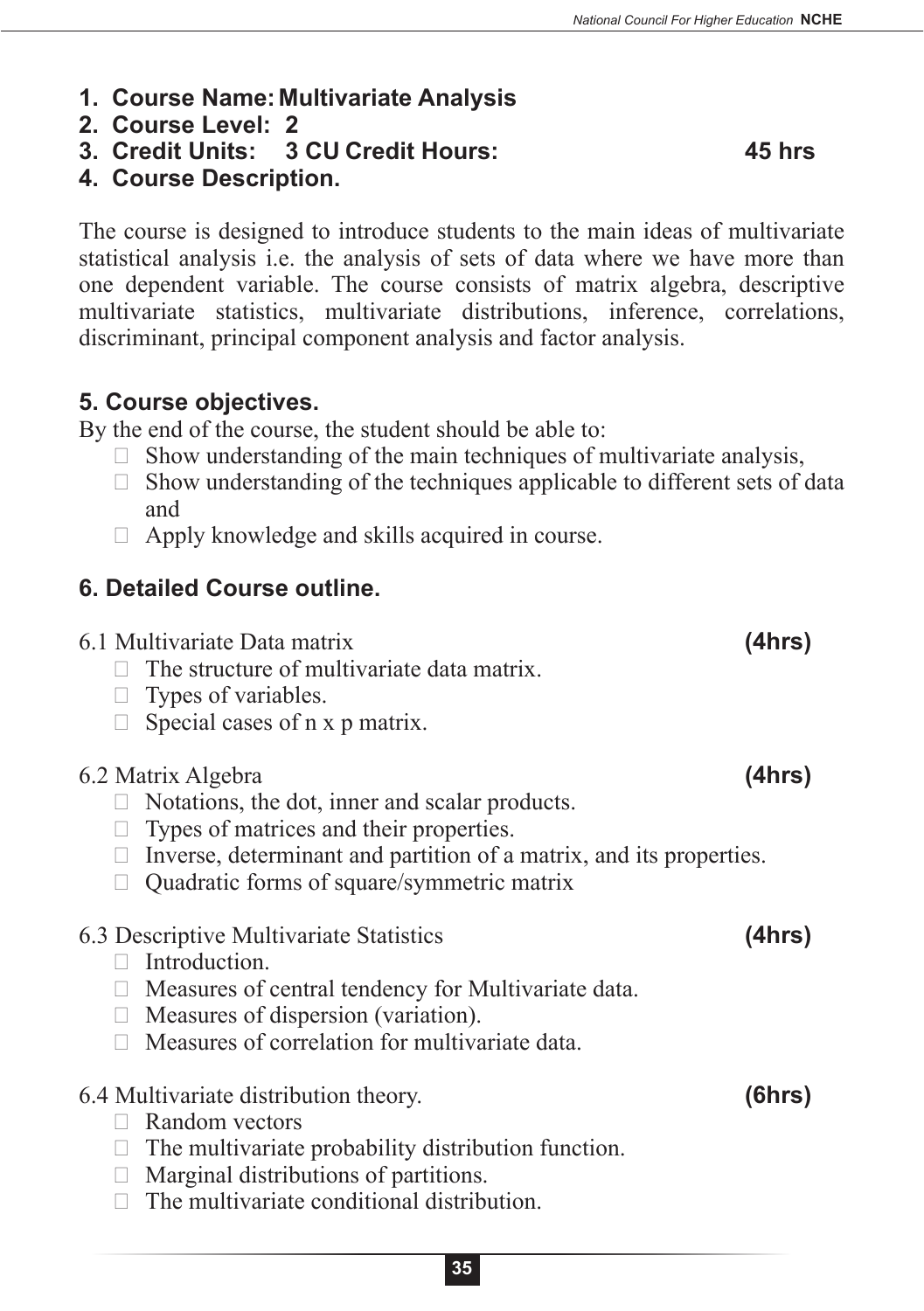- $\Box$  Stochastic independence of variables
- 6.5 Multivariate Inference. **(6hrs)**
	- $\Box$  Estimation and hypothesis testing (multivariate extension).
	- $\Box$  Estimation of mean vector and variance-covariance matrix.
	- $\Box$  Tests on mean vectors (for univariate and multivariate cases) for known and unknown variances using generalized T-squared test.

|  |  | 6.6 Principal Component Analysis. | (5hrs) |
|--|--|-----------------------------------|--------|
|--|--|-----------------------------------|--------|

- $\Box$  Principal Component Analysis based on dispersion matrix.
- $\Box$  Determination and interpretation of principal components.
- $\Box$  Computational steps of Principal Components by iterative method

|  |  | 6.7 Discriminant Analysis. |  |  |  |  |  | (4hrs) |
|--|--|----------------------------|--|--|--|--|--|--------|
|  |  |                            |  |  |  |  |  |        |

- $\Box$  Linear discriminant function- by Fisher
- $\Box$  Classification of two multi-normal populations when parameters are known.
- $\Box$  Errors of miscalculation

## 6.8 Canonical Correlation. **(4hrs)**  $\Box$  Introduction and definitions with examples.

- $\Box$  Sample canonical correlations and variables.
- $\Box$  Tests of significance.

## 6.9 Cluster Analysis. **(4hrs)**

- $\Box$  Cluster data.
- $\Box$  Cluster dissimilarity matrix
- $\Box$  Dendrograms.
- 6.10 Facror Analysis. **(4hrs)**

# **7. Mode of Delivery**

Lectures (LH 30), and tutorials (TH 15)

# **8. Ways of Assessment**

| Course works and tests | 40% |
|------------------------|-----|
| Exam                   | 60% |

# **9. Reading List.**

Chatfield C & Collins A.J. (1980). Introduction to Multivariate Analysis. Chapman and Hall, London Marcoulides J.A and Hersberger S.L. (1997) Multivariate Statistical Methods., First CourseMardia, V. Kent and Bibbey. J.M (1979). Multivariate Analysis, Academic Press. Morrison, D.F (2005). Multivariate Statistical Method . 4<sup>th</sup> Edition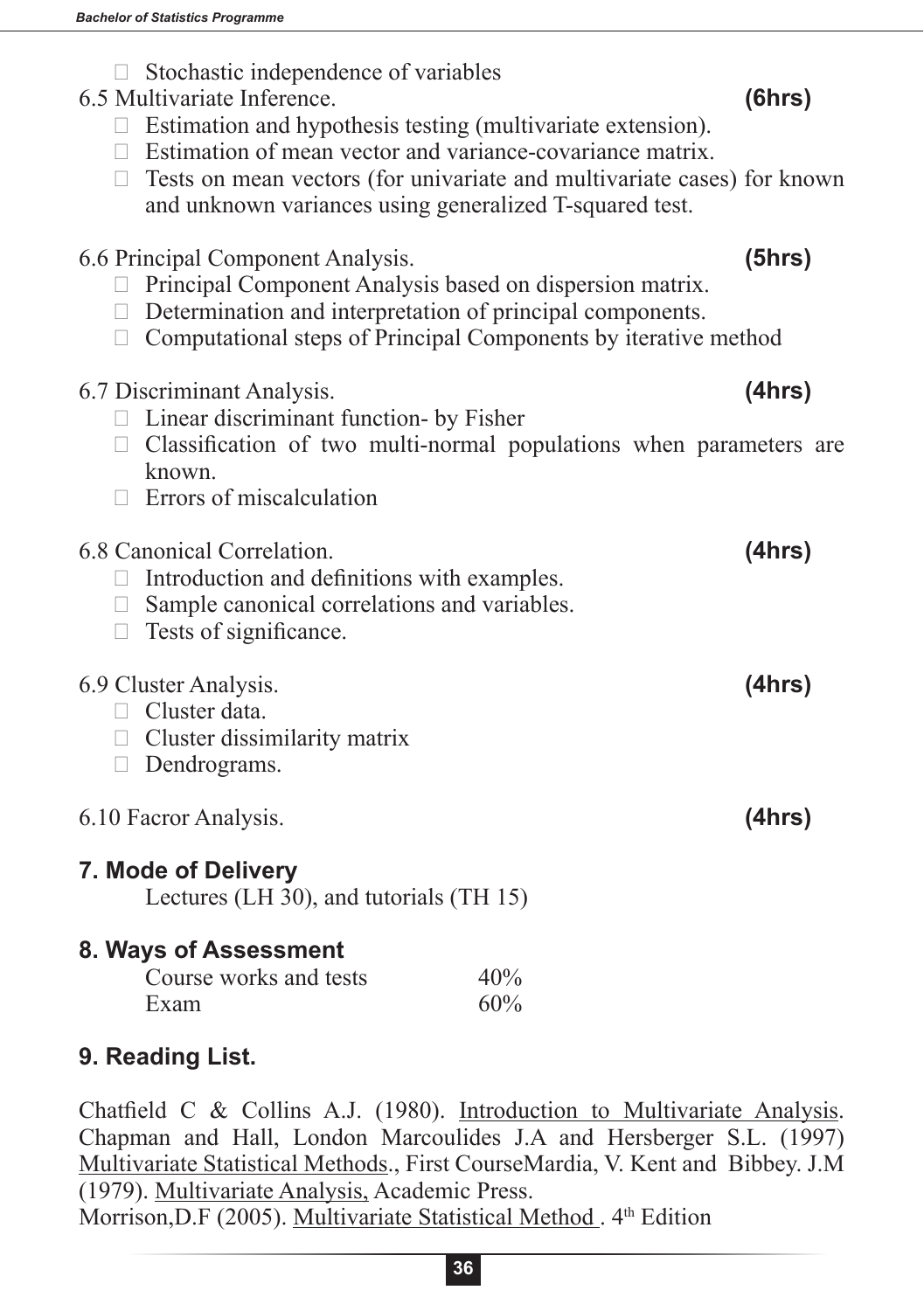- **1. Course Name: Econometrics**
- **2. Course Level: 2**
- **3. Credit Units: 4 CU Credit Hours: 60 hrs**
- **4. Course Description.**

This course introduces students to methodology for econometric research, simple linear regression model, econometrics estimation techniques, statistical tests of significance of the estimates, violation of classical assumptions and the consequence, multiple regression, generalized linear regression model and its application and systems of simultaneous equation.

This course assumes the knowledge of linear models, ANOVA, linear algebra and regression analysis.

## **5. Course objectives.**

By the end of the course, the student should be able to:

- $\Box$  Show understanding of concept of econometric models
- $\Box$  Relate econometric models with real situation in the world of work.
- $\Box$  Use econometric techniques in planning, decision making and forecasting.
- $\Box$  Handle and interpret systems of equations that explain some econometric models.

## **6. Course Description.**

| 6.1 Introduction<br>Definition and scope of Econometrics<br>Goals of Econometrics.<br>Division of Econometrics.                                                                                         |        |
|---------------------------------------------------------------------------------------------------------------------------------------------------------------------------------------------------------|--------|
| 6.2 Methodology of Econometrics: Analysis<br>Specification of Econometric Models.<br><b>Estimation of Econometric Models</b><br>Verification of Econometric Models<br>Application of Econometric Models | (6hrs) |
| 6.3 Simple Linear Models.<br>The simple linear regression model<br>Classical assumptions of linear regression model.<br>Distribution of the dependant variable.                                         | (6hrs) |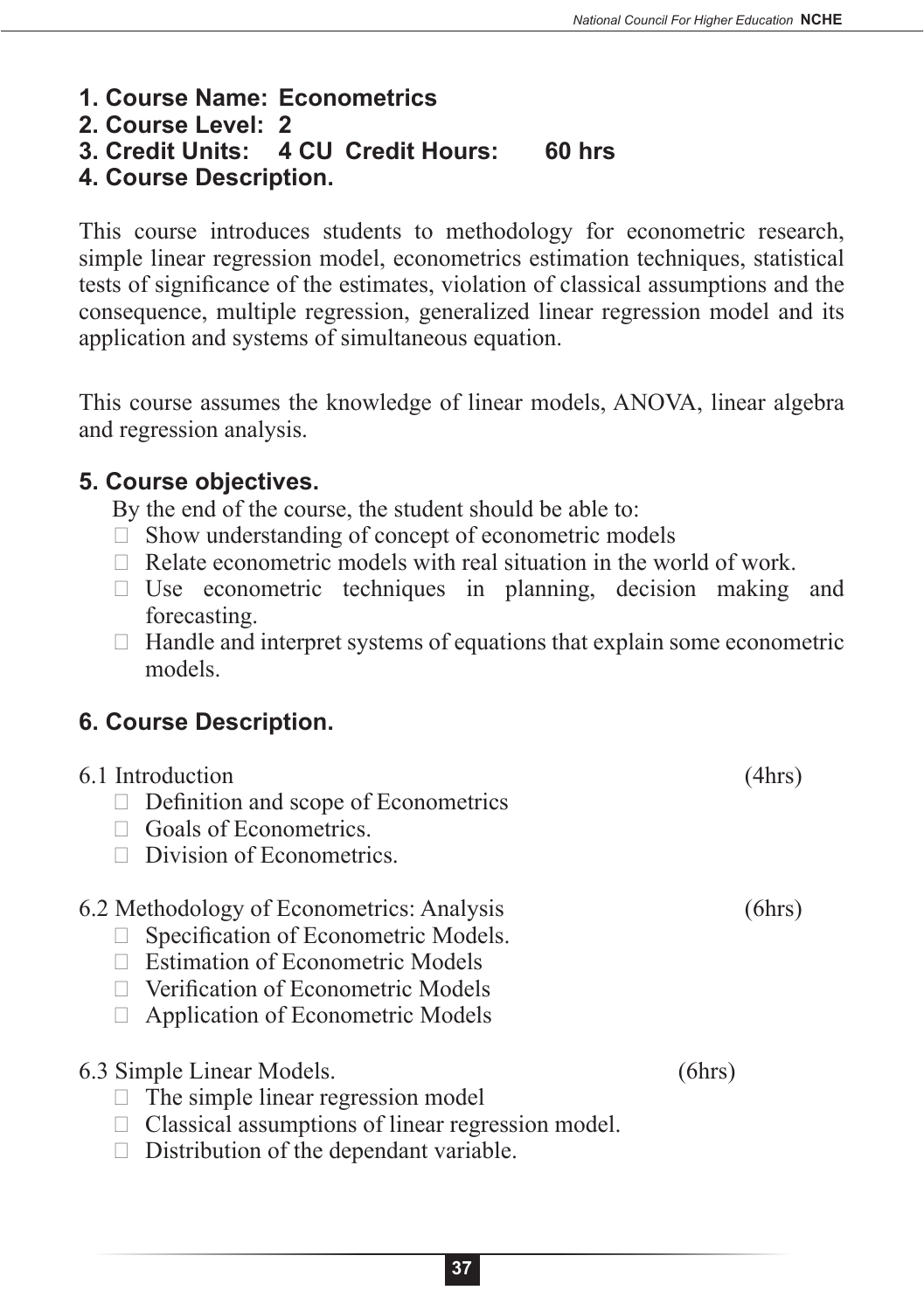| 4.4<br>$\Box$<br>П      | <b>Estimation Methods</b><br>$\Box$ The Least squares Estimation Methods<br>$\Box$ The Best Linear unbiased Estimation.<br>$\Box$ The Maximum Likelihood estimation Methods.<br>Comparison of the three estimation methods and the contribution of each<br>method to econometric analysis.<br>Further results of statistical inference. |            | (6hrs) |
|-------------------------|-----------------------------------------------------------------------------------------------------------------------------------------------------------------------------------------------------------------------------------------------------------------------------------------------------------------------------------------|------------|--------|
|                         | 4.4 Violation of classical Assumptions<br>$\Box$ Heteroscedasticity<br>$\Box$ Auto regression<br>$\Box$ Multi co linearity.                                                                                                                                                                                                             |            | (6hrs) |
| 4.4                     | <b>Multiple Regression</b><br>$\Box$ Estimation of parameters.<br>$\Box$ Further results of statistical inference                                                                                                                                                                                                                       |            | (8hrs) |
| 4.4<br>$\Box$<br>$\Box$ | Simultaneous Equation systems<br>$\Box$ Simultaneous equation models<br>$\Box$ The identification problem.<br>$\Box$ Single equation methods of estimation.<br>System methods of estimation<br>Analysis of dynamic econometric models.                                                                                                  |            | (8hrs) |
| Ц<br>$\Box$             | 6.8 Testing the Forecast Power of an estimated model<br>Forecasting unit single – equation models<br>Forecasting with multiple-equation models                                                                                                                                                                                          |            | (8hrs) |
| $\Box$                  | 6.9 Three Stage Least Squares<br>Generalized Least Squares (GLS)<br>Three Stage Least Squares (3SLS)                                                                                                                                                                                                                                    |            | (8hrs) |
|                         | 7. Mode of Delivery<br>Lectures (LH 45), and tutorials (TH 15)                                                                                                                                                                                                                                                                          |            |        |
|                         | 8. Ways of Assessment<br>Course works and tests<br>Exam                                                                                                                                                                                                                                                                                 | 40%<br>60% |        |

#### **9. Reading List**

Green H. William (2000). Econometric Analysis. 4<sup>th</sup> Edition, Prentice-Hall Johnston J.(1997) Econometric methods, 4<sup>th</sup> Edition, McGraw-Hall, New York Kmenta J. (1966). Elements of Econometrics, 2<sup>nd</sup> Edition, The University of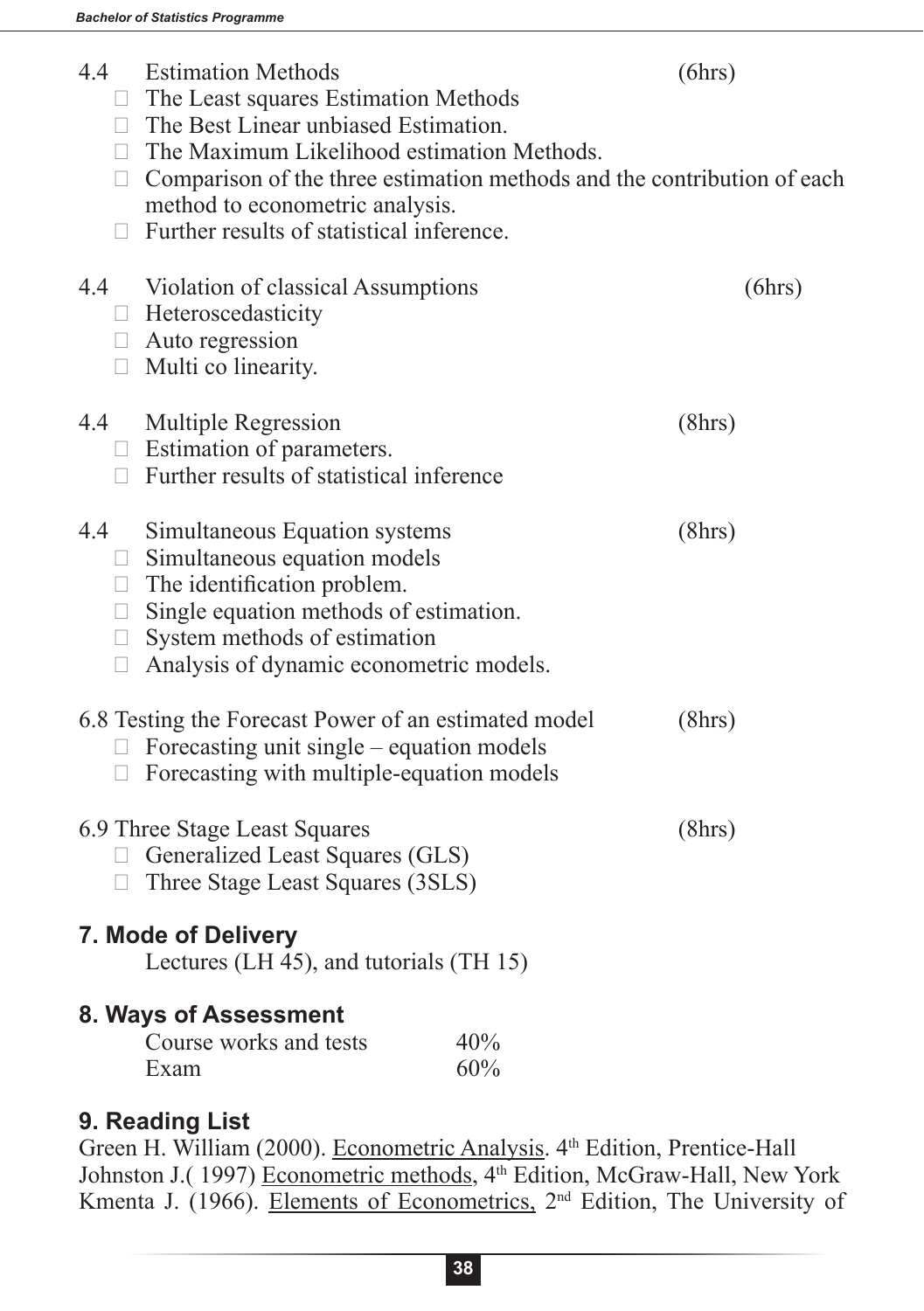Michigan Press Koutsoyiannis. A.( 1977). Theory of Econometrics, Macmillan Layman R. Ott. (1977) An Introduction to Statistical Methods and Data analysis, Duxbury Press. Maddala S.G. (2001). Introduction to econometrics , 3<sup>rd</sup> Edition, Wiley College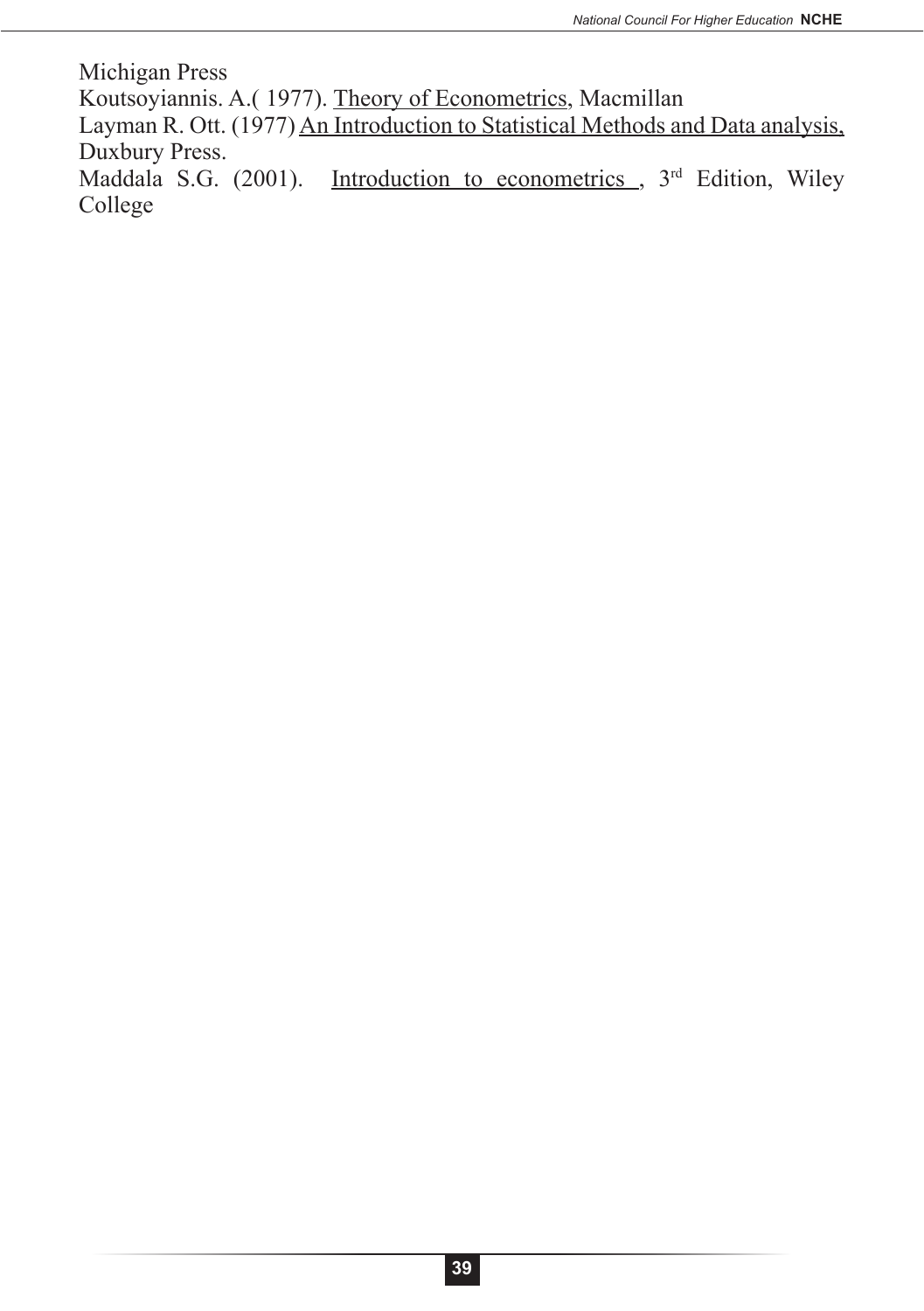## **1. Course Name: Price Statistics and Distributive Trade and Services Statistics**

#### **2. Course Level: 2**

**3. Credit Units: 2 CU Credit Hours: 30 hrs** 

**4. Course Description:**

Price statistics and distributive trade and services statistics introduces students to concepts used in price index computations, consumer price indexes, wholesale price indexes, parity rice indexes, uses of price statistics and distributive trade and services statistics.

## **5. Course Objectives**

By the end of the course, the student should be able to:

- $\Box$  Show understanding of concepts of price and distributive trade statistics, importance of computation of indices and their applications in real life problems:
- $\Box$  Appreciate the challenges in collection, computation of price indices
- $\Box$  Compute price indices and interpret them

## **6. Detailed Course Curriculum**

| 5.1 Introduction to Price Statistics<br>Uses of price statistics<br>Different types of prices<br>Price collection<br>Challenges                                                      | $(3 \text{ hrs})$ |
|--------------------------------------------------------------------------------------------------------------------------------------------------------------------------------------|-------------------|
| 5.2 Construction of the Consumer Price Index<br>Sources of weights and determination of weights<br>Selection of commodities and items<br>How to determine item prices<br>Base period | (6hrs)            |
| 5.3 Special problems<br><b>Quality changes</b><br>Seasonality of some commodities<br>House rents                                                                                     | (6hrs)            |
| 5.4 Household budget surveys/Family living surveys<br>Objectives<br>Data collection<br>Items considered for data collection                                                          | (3hrs)            |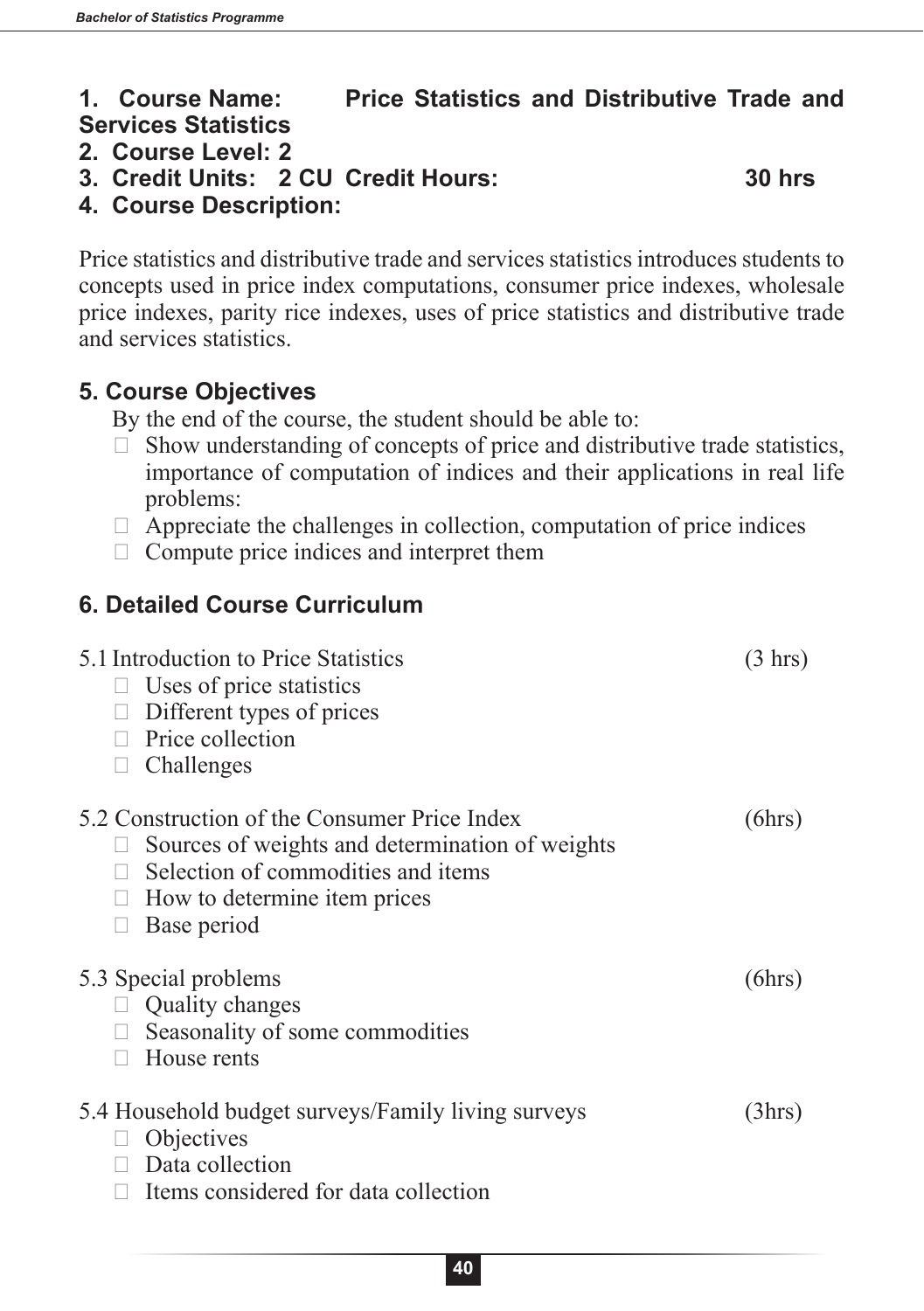#### 5.5 Wholesale Price Index (3hrs)

- $\Box$  Computations
- $\Box$  System of classification
- $\Box$  Base period
- $\Box$  Selection of items

5.6 Index number of parity between prices received and prices paid by the farmers (3hrs)

- $\Box$  Computation
- $\Box$  Index numbers of prices received
- $\Box$  Index number of prices paid
	- o Index numbers of domestic expenditure
	- o Index numbers of cost of cultivation
- $\Box$  Index number of parity
- 5.7 Wholesale and retail trade (6hrs)
	- $\Box$  Concepts and classifications
	- $\Box$  Methods of collection of data
	- $\Box$  Collection of data

## **7. Mode of Delivery**

Lectures (LH 30)

## **8. Ways of Assessment**

| Course works and tests | 40% |
|------------------------|-----|
| Exam                   | 60% |

# **9. Reading List**

African Development Bank (2005). Product Catalogue for International Comparison Program (ICP) price surveys in African Countries. Volume I & II, African Development Bank.

Bank of Uganda (2004). Quarterly Economic Reports, Volune …

Ministry of Finance, Planning and Economic Development (2003). Background to the Budget

Uganda Bureau of Statistics (2003). Statistical Abstracts.

Uganda Bureau of Statistics, (2004 ). Consumer Price Index March, Monthly Releases.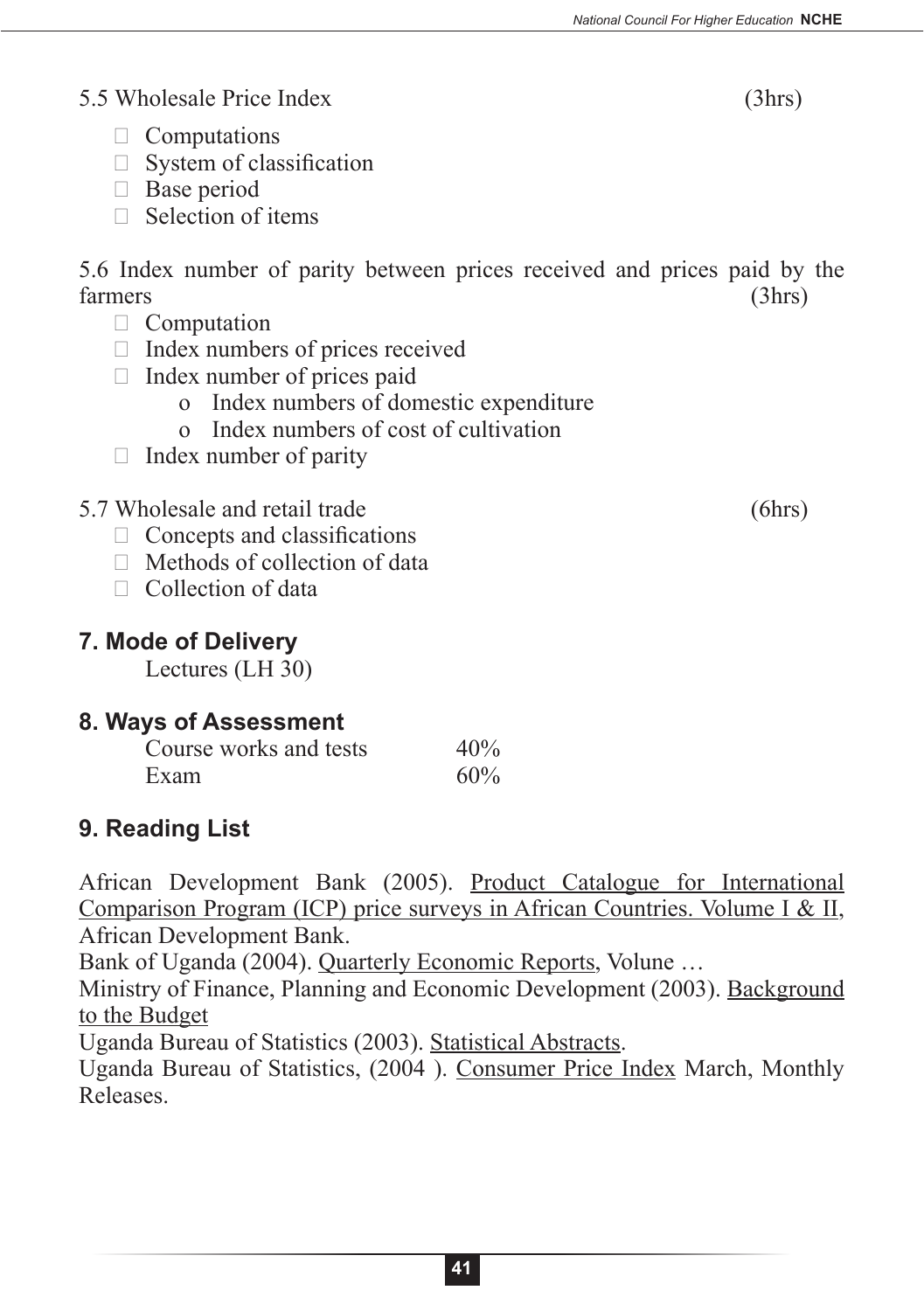- **1. Course Name:Financial Statistics**
- **2. Course Level: 2**
- **3. Credit Units: 2 CU Credit Hours: 30 hrs**
- **4. Course Description:**

Financial statistics covers concepts used in money, banking and public finance and introduces students to statistics used in assessment of performance of the financial sector. Additionally, local government statistics is studied with focus on revenue collections, revenue sharing between the central government and local governments and local government expenditure.

## **5. Course Objectives**

By the end of the course, the student should be able to:

- $\Box$  Understand the concepts used in Money, Banking and Public Finance,
- $\Box$  Mastered the financial statistics prepared by the Central Bank, Uganda Bureau of Statistics and the Ministry of Finance, Planning and Economic development,
- $\Box$  Compute the statistics used to assess the performance of the financial sector.

## **6. Detailed Course Curriculum**

| 1.1 Introduction                                | $(3 \text{ hrs})$ |
|-------------------------------------------------|-------------------|
| Role of money and definitions of money          |                   |
| Characteristics of money and functions of money |                   |
| 6.2 Central Banking                             | (6hrs)            |
| Objectives and functions                        |                   |
| $\Box$ Monetary policy                          |                   |
| $\Box$ Methods of Credit control                |                   |
| Monetary survey                                 |                   |
| 6.3 Commercial Banking                          | (4hrs)            |
| Functions of commercial banks                   |                   |
| Balance sheet of a commercial bank              |                   |
| Credit creation                                 |                   |
| Commercial banking statistics                   |                   |
| 6.4 Money supply                                | (6hrs)            |
| Definition, objectives of monetary policy       |                   |
| Measures of money supply<br>$\Box$              |                   |
| Financial indicators                            |                   |
|                                                 |                   |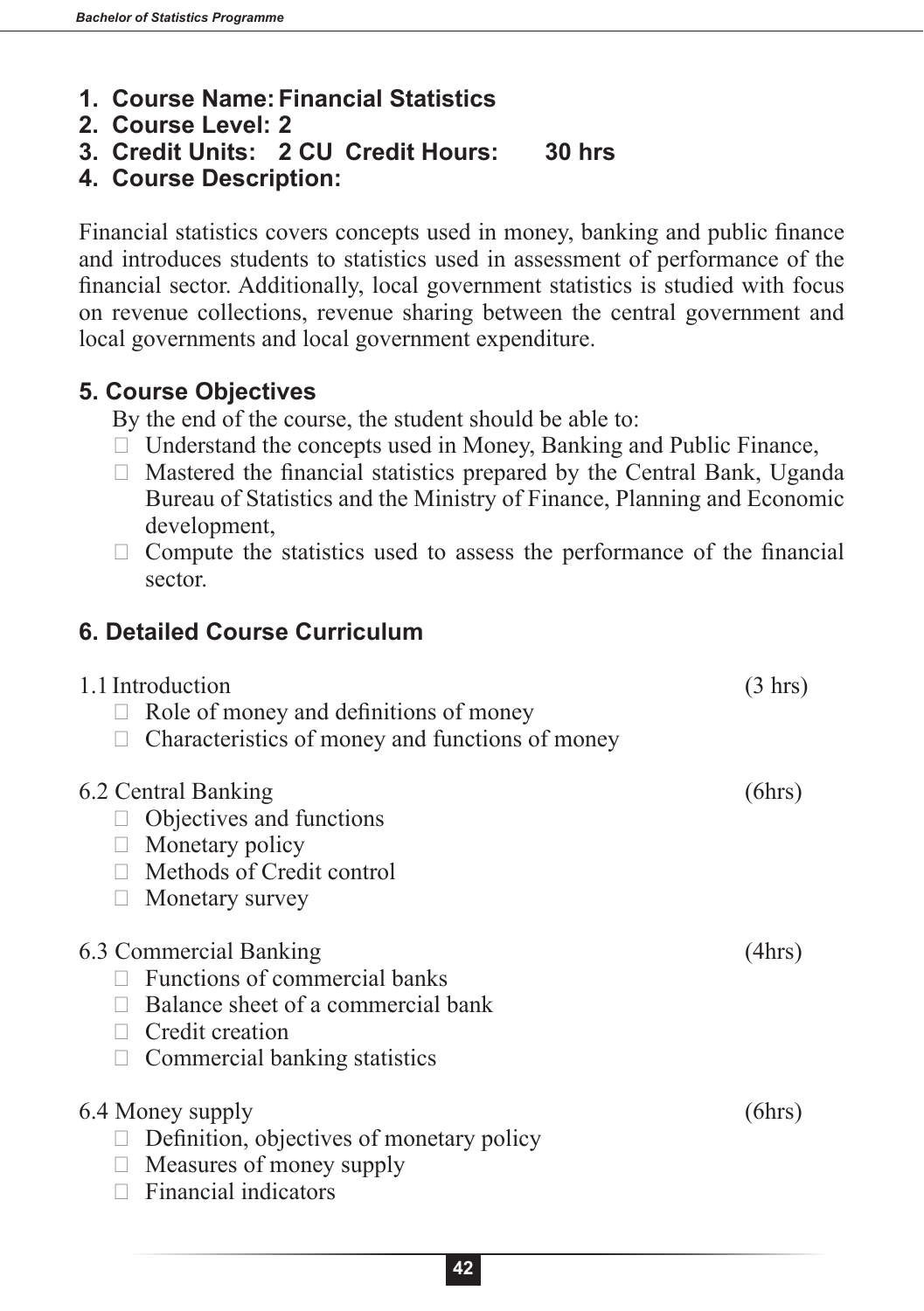| 6.5 Development Banks and Non-bank financial institutions<br>Role of non-bank financial intermediaries | (3hrs) |
|--------------------------------------------------------------------------------------------------------|--------|
| Statistics of non-bank financial institutions                                                          |        |
| 6.6 Public Finance Statistics<br>Revenue                                                               | (4hrs) |
| Expenditure<br>6.7 Local Government finance                                                            | (4hrs) |
| Revenue and expenditure<br>Statistics of local government finance                                      |        |
| 7. Mode of Delivery<br>Lectures (LH 30)                                                                |        |
| 8. Ways of Assessment                                                                                  |        |
| Course works and tests<br>40%<br>60%<br>Exam                                                           |        |
| 9. Reading List                                                                                        |        |

Jhingan M.L.,(1997). Money, Banking, International Trade and Public Finance, 6th Revised and Enlarged Edition. Ministry of Finance, Planning and Economic Development (2000). Background to the Budget Obone A.E. (1990). Money,Banking and Public Finance 2nd Edition, Uganda Bureau of Statistics (2004). Statistical Abstracts.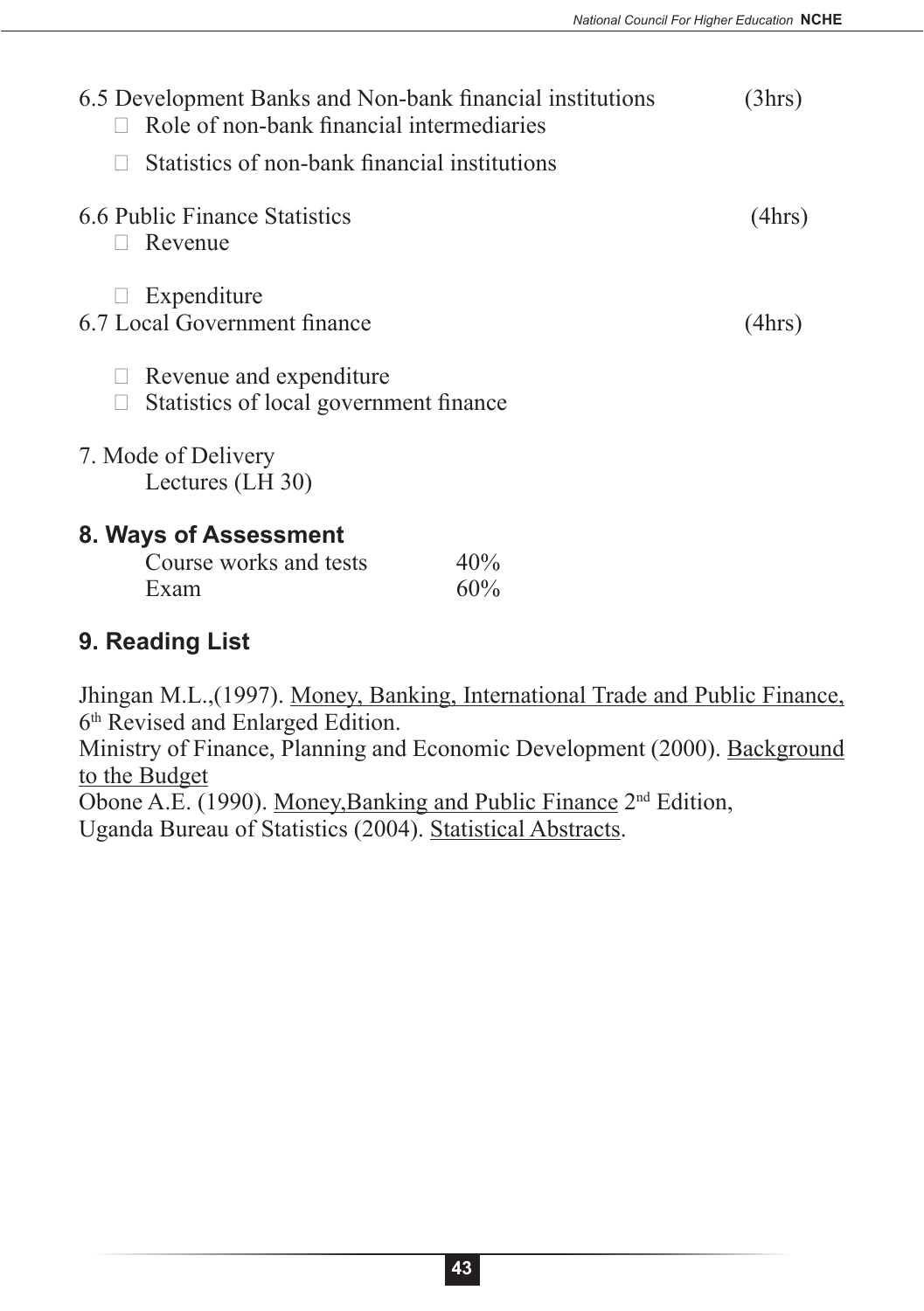#### **1. Course Name: National Accounting and Income Analysis:**

- **2. Course Level: 2**
- **3. Credit Units: 3 CU Credit Hours: 45 hrs**

## **4. Course description**

The course traces the historical perspective to National Income Accounting and looks at the development of both the SNA 1968 and the revision to SNA 1993. It brings out the main elements in both vision and concentrates more on the application of SNA 1993. The course further describes the broad phenomena in National Accounting looking at accounts and accounting system drawing examples from both developed and developing countries. The course also exposes students to data collection and estimation methods and techniques in the system of national accounts.

## **5. Course objectives.**

By the end of the course, the student should be able to:

- $\Box$  Understand the circular flow of income and how national income accounts are compiled from micro to macro levels.
- $\Box$  Understand the macroeconomic aggregates, concepts and methods of national accounts compilation and analysis.
- $\Box$  Broadly review performance of economies basing on national aggregates.

## **6. Detailed course outline**

- 6.1 Introduction, Definitions and Objectives
	- $\Box$  Original and historical review of national accounting (15hrs)
	- $\Box$  Uses of National accounts
	- $\Box$  Accounting frameworks
	- $\Box$  Estimation methods and procedures

# 6.2 The SNA 1993 and its concepts (15hrs)

- 6.3 The main aggregates concepts (6hrs)
	- $\Box$  Introduction to main aggregates concepts
	- $\Box$  Alternative formulations and applications
- 6.4 The inputs outputs tables, the SAM and satellite accounting (9hrs)

#### **7. Mode of Delivery**

Lectures (LH 45)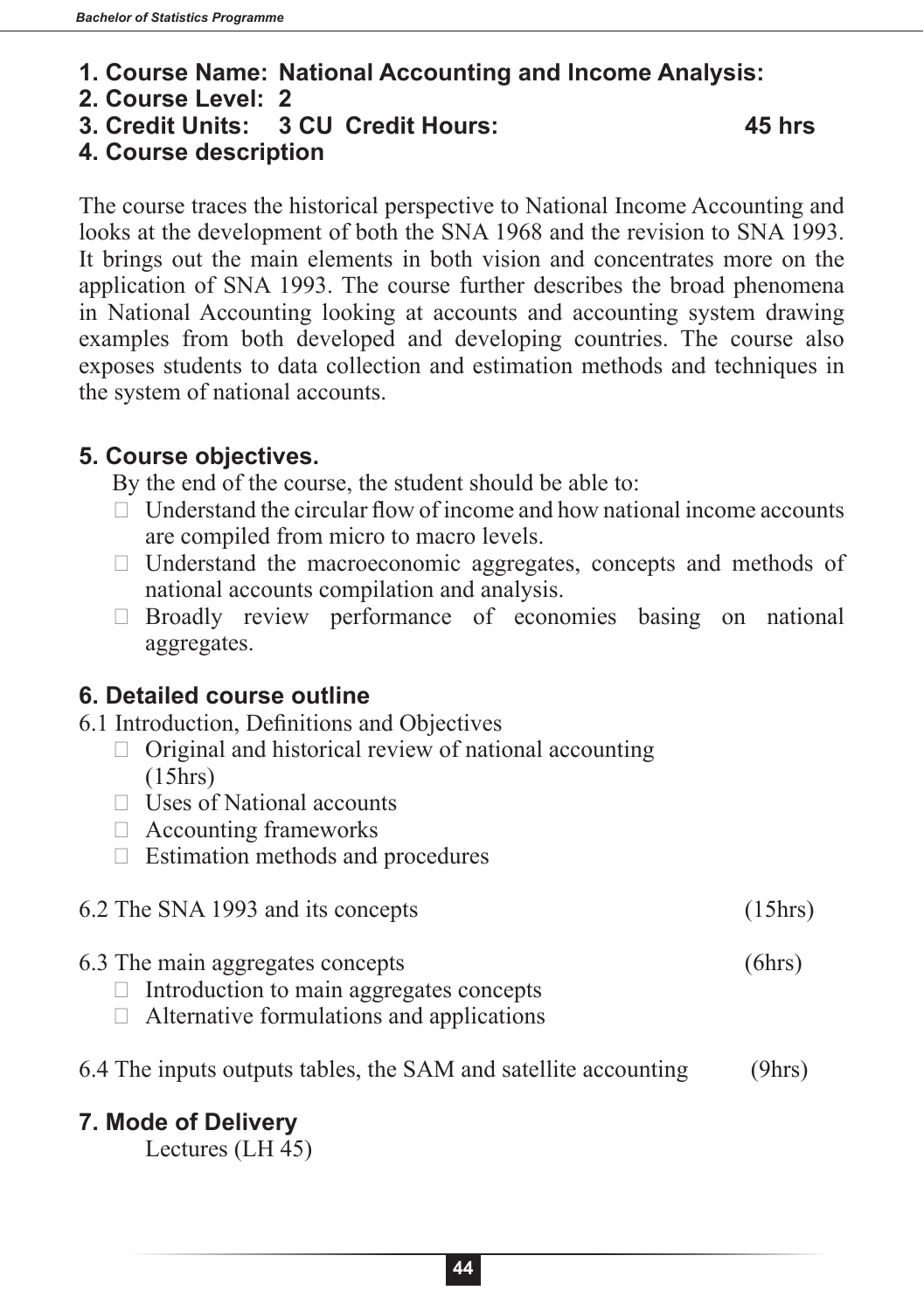#### **8. Ways of Assessment**

| Course works and tests | 40% |
|------------------------|-----|
| Exam                   | 60% |

## **9. Reading List**

Dornbusch and Helmers (1988). National Accounting Identities

Heemst Jan Van, (1994). Introduction to National Accounting Concepts and extensions

Ministry of Finance, Planning and Economic Development (2004). Background to the Budget

Uganda Bureau of Statistics (2000). Statistical Abstracts.

United Nations (1994). 1993 System of National Accounts*.*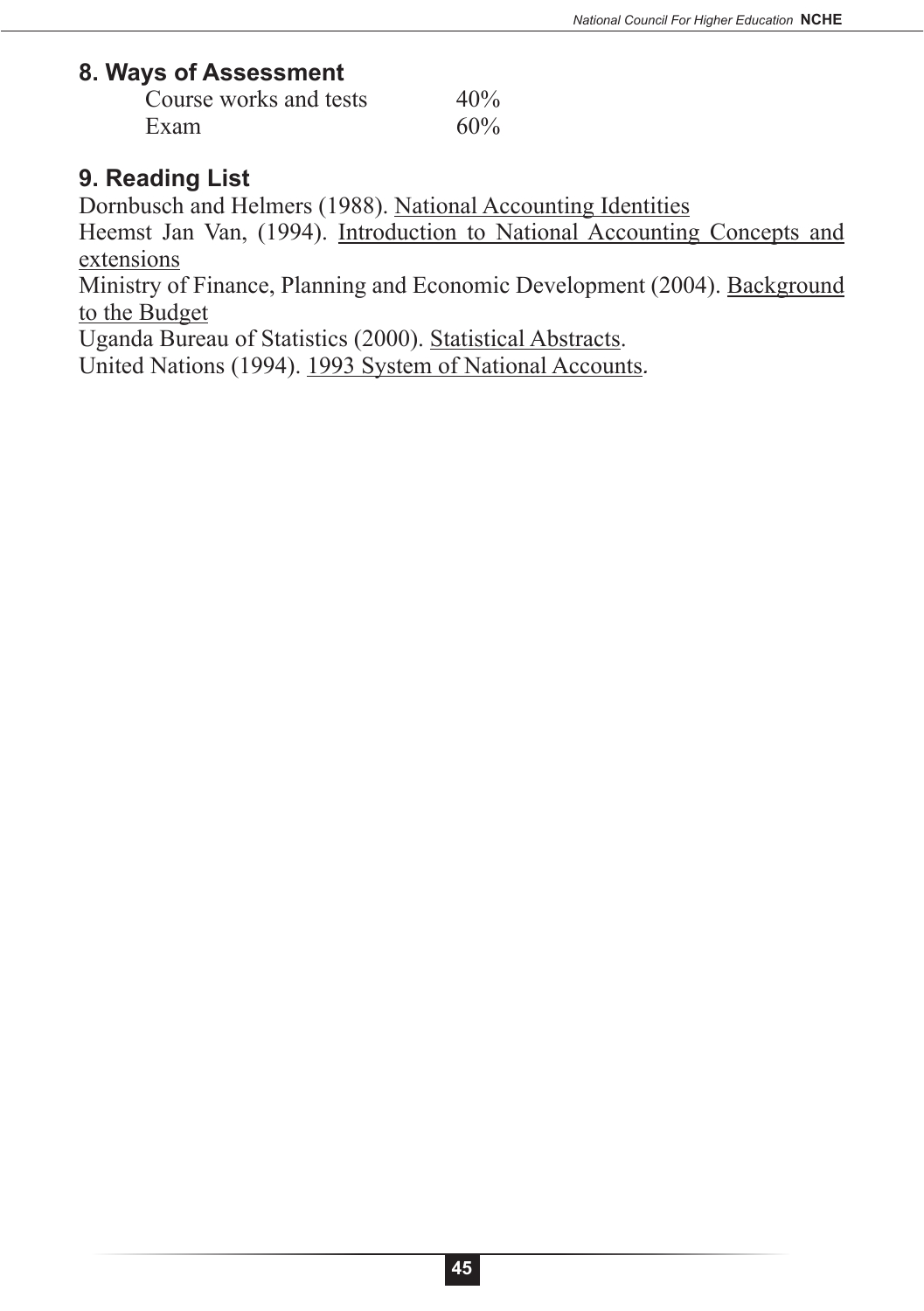**2. Course Level: 3**

**4. Course Description**

| The course introduces students to structural adjustment, stabilization and<br>development. The objectives and approaches to structural adjustment and<br>stabilization are studied. Examples of countries, which have adopted structural<br>adjustment and stabilization, will be studied.                                                                                                                               |        |
|--------------------------------------------------------------------------------------------------------------------------------------------------------------------------------------------------------------------------------------------------------------------------------------------------------------------------------------------------------------------------------------------------------------------------|--------|
| 5. Course objective<br>By the end of the course, the student should:<br>Have understood the macroeconomic challenges of developing economies<br>and how they are addressed.<br>Follow and understand the current debates concerning macroeconomic<br>$\Box$<br>development and tackle complex policy-making issues.<br>Comprehend macroeconomic issues in developing countries, such as<br>growth theory, debt, and aid. |        |
| <b>6. Course outline</b>                                                                                                                                                                                                                                                                                                                                                                                                 |        |
| 6.1 Introduction<br>Definition of key concepts<br>$\Box$                                                                                                                                                                                                                                                                                                                                                                 | (3hrs) |
| 6.2 The History of Stabilization and Structural Adjustment Policies<br>The Oil Boom (1978) and Petrol-dollars (early 1980s).<br>$\Box$ Escalation of borrowing and the subsequent default.                                                                                                                                                                                                                               | (9hrs) |
| $\Box$ The need to grow and reduce poverty in third World Countries.<br>The emergence of the role of the Bretton Woods institutions.<br>$\Box$<br>The Consequences and implications of default on the Third World<br>$\Box$<br>Impact on Third World Countries.<br>$\Box$                                                                                                                                                |        |
| 6.3 Understanding the rationale for SAPs                                                                                                                                                                                                                                                                                                                                                                                 | (3hrs) |
| 6.4 Key objectives of SAPs<br>Liberalization of markets<br>Demand management including fiscal and monetary discipline<br>Supply measures to boost growth                                                                                                                                                                                                                                                                 | (6hrs) |
| 6.5 Financing Development programmes                                                                                                                                                                                                                                                                                                                                                                                     | (6hrs) |
| 46                                                                                                                                                                                                                                                                                                                                                                                                                       |        |

## **1. Course Name: Structural Adjustment, Stabilization and Development policy**

**3. Credit Units: 3 CU Credit Hours: 45 hrs**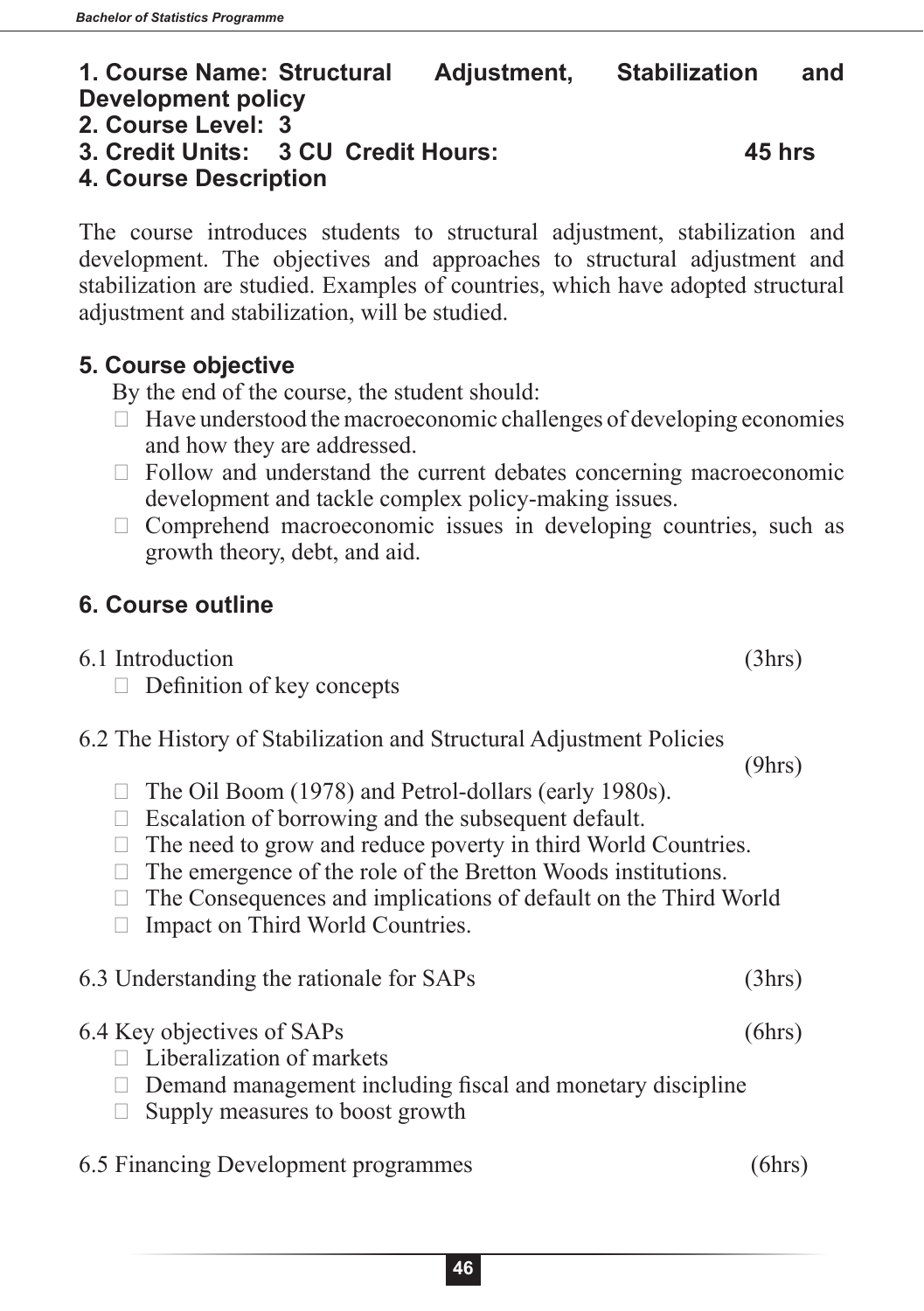| 6.6 Social and economic impacts of SAPs                 | (9hrs) |
|---------------------------------------------------------|--------|
| 6.7 Structural Adjustment to Development policy lending | (9hrs) |

## **7. Mode of Delivery**

Lectures (LH 45)

#### **8. Ways of Assessment**

| Course works and tests | 40% |
|------------------------|-----|
| Exam                   | 60% |

## **9. Reading List**

Ahmed, I.I and Michael M. Impact of Structural Adjustment on Sustainable Rural Livelihoods, IDS Sussex UK.

Dzodzi Tsikata (2002). Effects of Structural Adjustment on Women and the Poor; TWN Africa Secretariat Based in, Ghana.

International Monetary Fund (1997). The ESAF at Ten Years: Economic Adjustment and Reform in Low Income Countries, Summary Report, Washington, D. C., IMF

Nancharaiah, G, (2003). Economic Reforms and Rural Development in India, New Delhi, Academic Foundation,

Wood Angela, (1997). The International Monetary Funds Enhanced Structural Adjustment Facility: What Role for Development? Bretton Woods Project.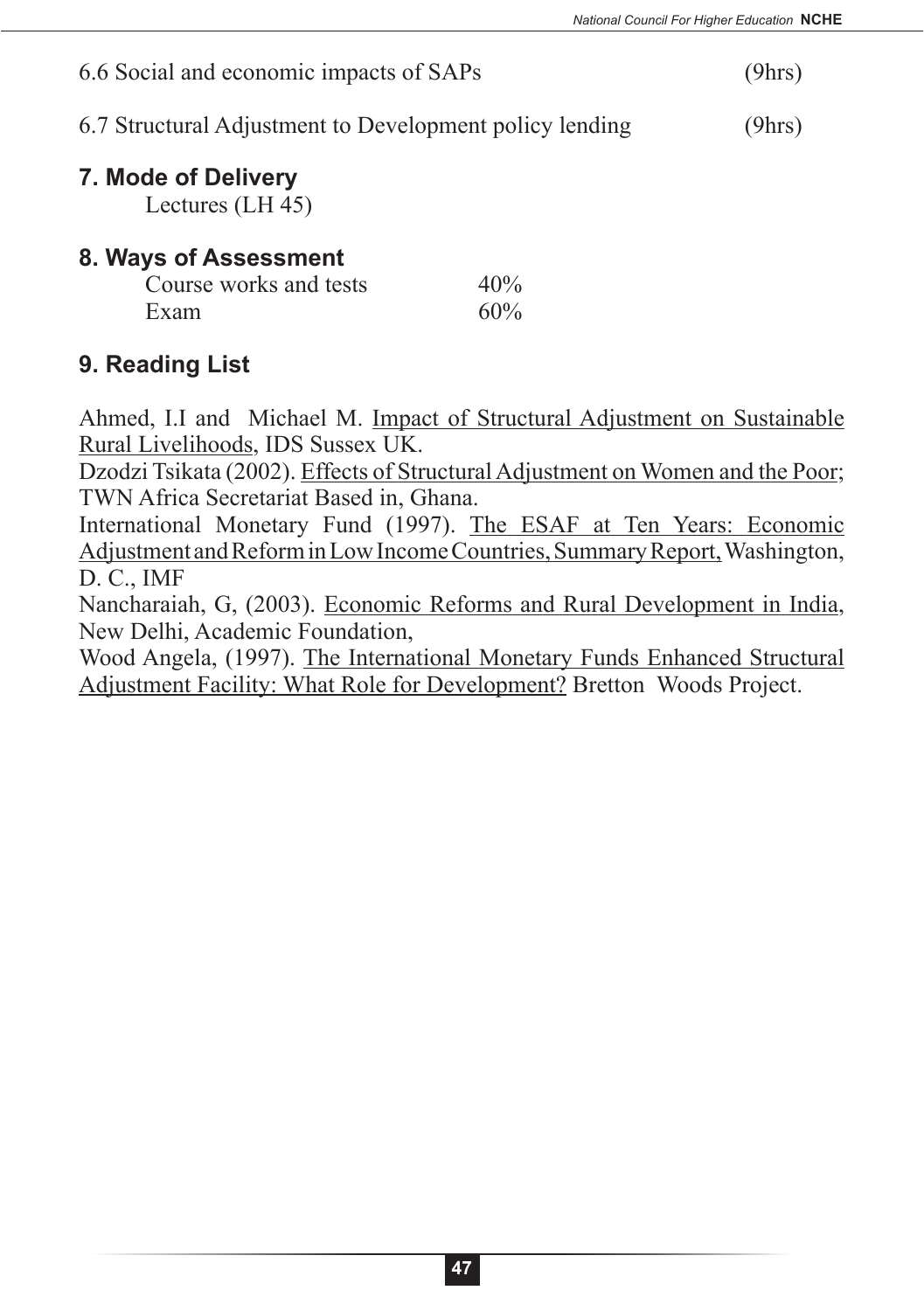- **1. Course Name:Environment and energy statistics:**
- **2. Course Level: 2**
- **3. Credit Units: 3 CU Credit Hours: 45 hrs**

**4. Course description.**

The course is designed to prepare students to understand the broad concept of sustainable growth and development. In addition to the usual study of the circular flow income and economic processes the course examines transformation in the social and environmental spheres specifically bringing out the impact of human activities on the natural environment. The course further addresses the challenges of environmental policy/development.

## **5. Course objective**

By the end of the course, the student should be able to:

- $\Box$  Compile environmental data.
- $\Box$  Identify and analyze environmental challenges.

## **6. Detailed course outline**

|        | 6.1 Framework for the development of environment statistics             | (9hrs)  |
|--------|-------------------------------------------------------------------------|---------|
|        | Nature of environment statistics                                        |         |
|        | Different approaches to environment statistics                          |         |
| $\Box$ | Framework Vs system                                                     |         |
|        | Description and purpose of FDES                                         |         |
|        | Structure and contents of FDES                                          |         |
|        | Application of FDES                                                     |         |
|        | Overlap and interaction in statistical system (SEEA, PRED and SAM)      |         |
|        | 6.2 Extension of FDES                                                   | (6hrs)  |
|        | <b>Human Settlement statistics</b>                                      |         |
|        | Statistics of the natural environment e.g. air, water and land use      |         |
|        | 6.3 Selection of environmental indicators using FDES                    | (12hrs) |
|        | $\Box$ Statistics Vs Indicators                                         |         |
|        | $\Box$ Criteria for indicators selection                                |         |
| Ш      | List of indicators agreed by the IGWG on the advancement of environment |         |
|        | statistics                                                              |         |
|        | The OECD pressure, state Response framework for indicators              |         |
|        | Agenda 21 clusters and FDES                                             |         |
|        |                                                                         |         |

- 6.4 Energy statistics, Resource accounting and policy development (18hrs)
	- $\Box$  Scope, sources and uses of energy statistics
	- $\Box$  Energy balances and energy input-output tables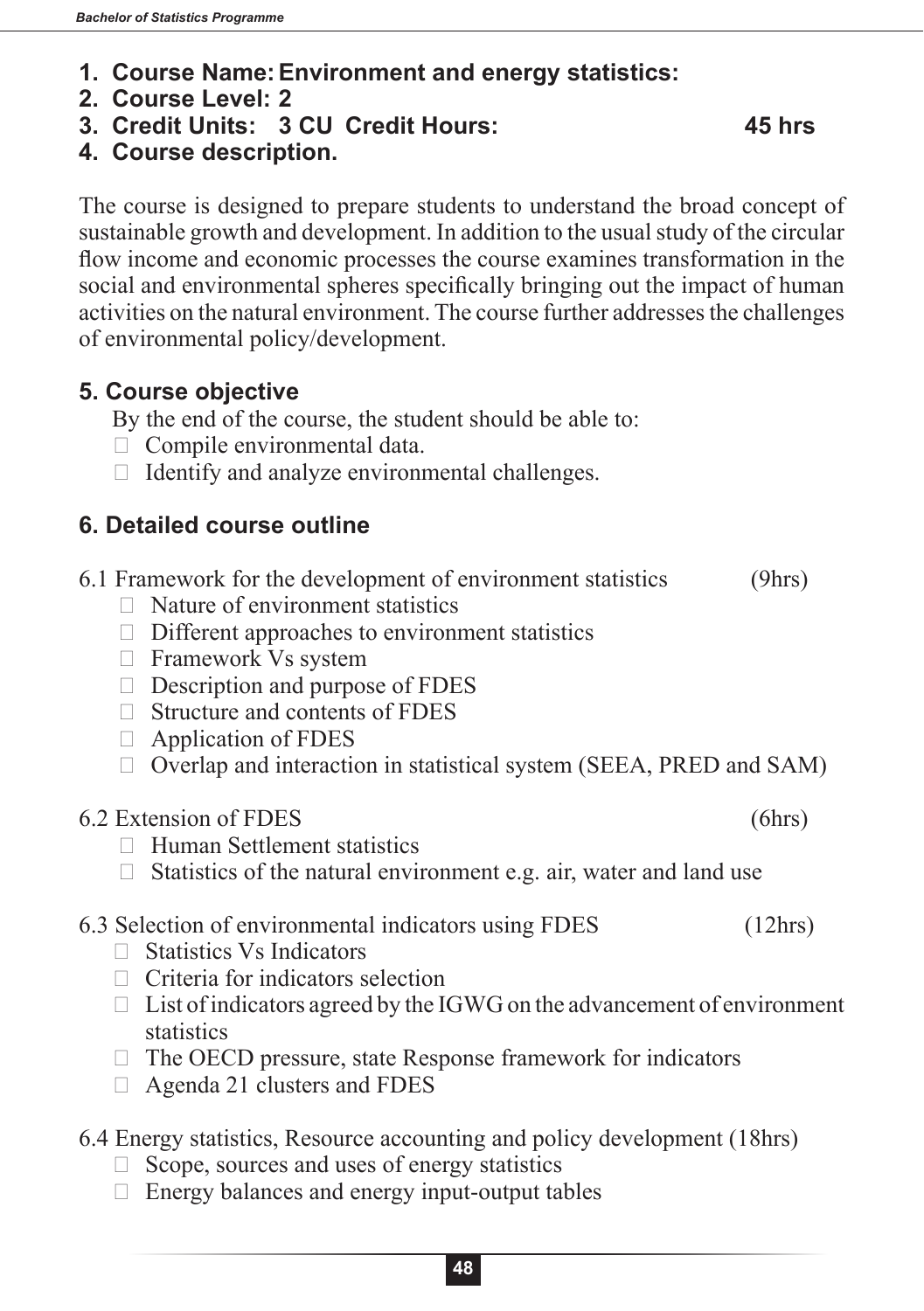- $\Box$  Environment and natural resource accounting
- $\Box$  Valuing of natural assets
- $\Box$  Environmental policy

## **7. Mode of Delivery**

Lectures (LH 45)

#### **8. Ways of Assessment**

| Course works and tests | 40% |
|------------------------|-----|
| Exam                   | 60% |

## **9. Reading List**

Bartelmus, P, (1994). Towards a Framework for Indicators of Sustainable Development

OECD, (1994). Environment indicators

Prashant Vase (1996). ONS 1996 Environmental Accounts: Valuing Depletion of Natural Reserves, London.

UN-DPCSD, (1996). Indicators of Sustainable Development: Framework and Methodologies

UN-ECE, (1993). Readings in International Environment Statistics

UN-ECE, (1995). Report on the  $4<sup>th</sup>$  meeting of the IGWG on the Advancement of Environment Statistics Stockholm

United Nations (1984). United Nations Concepts and Methods in Energy Statistics, New York

UNSD, (1984). A Framework for the Development of Environment Statistics UNSD, (1988). Concepts and Methods of Environment Statistics: Human Settlement Statistics

UNSD, (1991). Concepts and Methods of Environment Statistics: Statistics of the Natural Environment

UNSD, (1997). Glossary of Environment Statistics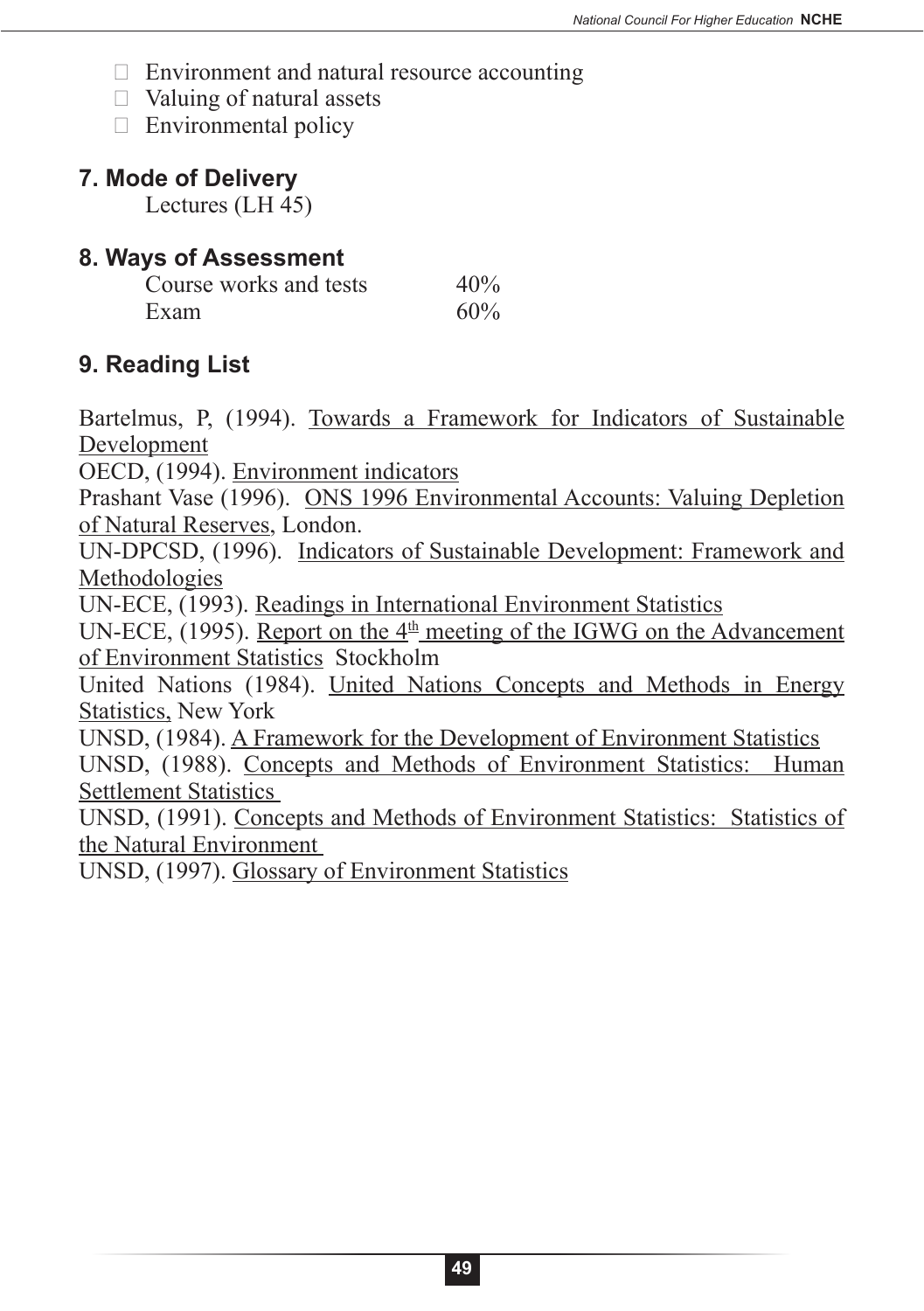#### **1. Course Name: Industrial Statistical Modeling**

- **2. Course Level: 2**
- **3. Credit Units: 2 CU Credit Hours: 30 hrs**

## **4. Course Description:**

This is commonly referred to as Statistical Quality Control or simply Quality Control (QC). It is intended to introduce students to statistical tools used in monitoring quality of manufactured products or services. It has wide applications in Pharmaceuticals, traffic control, garbage collection, management, and health service among many others.

The course is sub-divided into Concepts of Quality, Statistical Process Control, Control Charts for Variables, Control Charts for Attributes, Cumulative Sum and Weighted Average Control Charts, and Acceptance Sampling.

## **5. Course Objectives**

By end of the course, the student should be able to:

- $\Box$  Describe, measure or quantify quality;
- $\Box$  Utilize statistical tools in the monitoring of process quality;
- $\Box$  Utilize statistical tools in monitoring quality of raw materials and industrial end products;
- $\Box$  Recognize that at the centre of quality is the true need of humans.

## **6. Detailed course curriculum**

| 6.1 Concepts of Quality<br>$\Box$ Quality of Design<br><b>Quality of Conformance</b>              | '4hrs) |
|---------------------------------------------------------------------------------------------------|--------|
| 6.2 The Meaning of Quality Improvement                                                            | (bhrs) |
| General Concepts of Statistical Process Control<br>The seven tools of statistical process control |        |
| Shewhart's Theory of Variability                                                                  |        |
| Choice of control limits for control charts                                                       |        |
| $\sigma$ 3 – sigma control limits                                                                 |        |
| <b>Probability Control limits</b><br>$\overline{O}$                                               |        |
| Sample size and Sampling frequency<br>$\Omega$                                                    |        |
| 6.3 Control Charts for Variables                                                                  | (6hrs) |
| $\Box$ X – and R - Control Charts                                                                 |        |
| <b>Estimating Process Capability</b>                                                              |        |
| The Operating Characteristic (OC) Function                                                        |        |
| $X$ – and S – Control Charts                                                                      |        |
| 6.4 Control Charts for Attributes                                                                 | ohrs ! |
|                                                                                                   |        |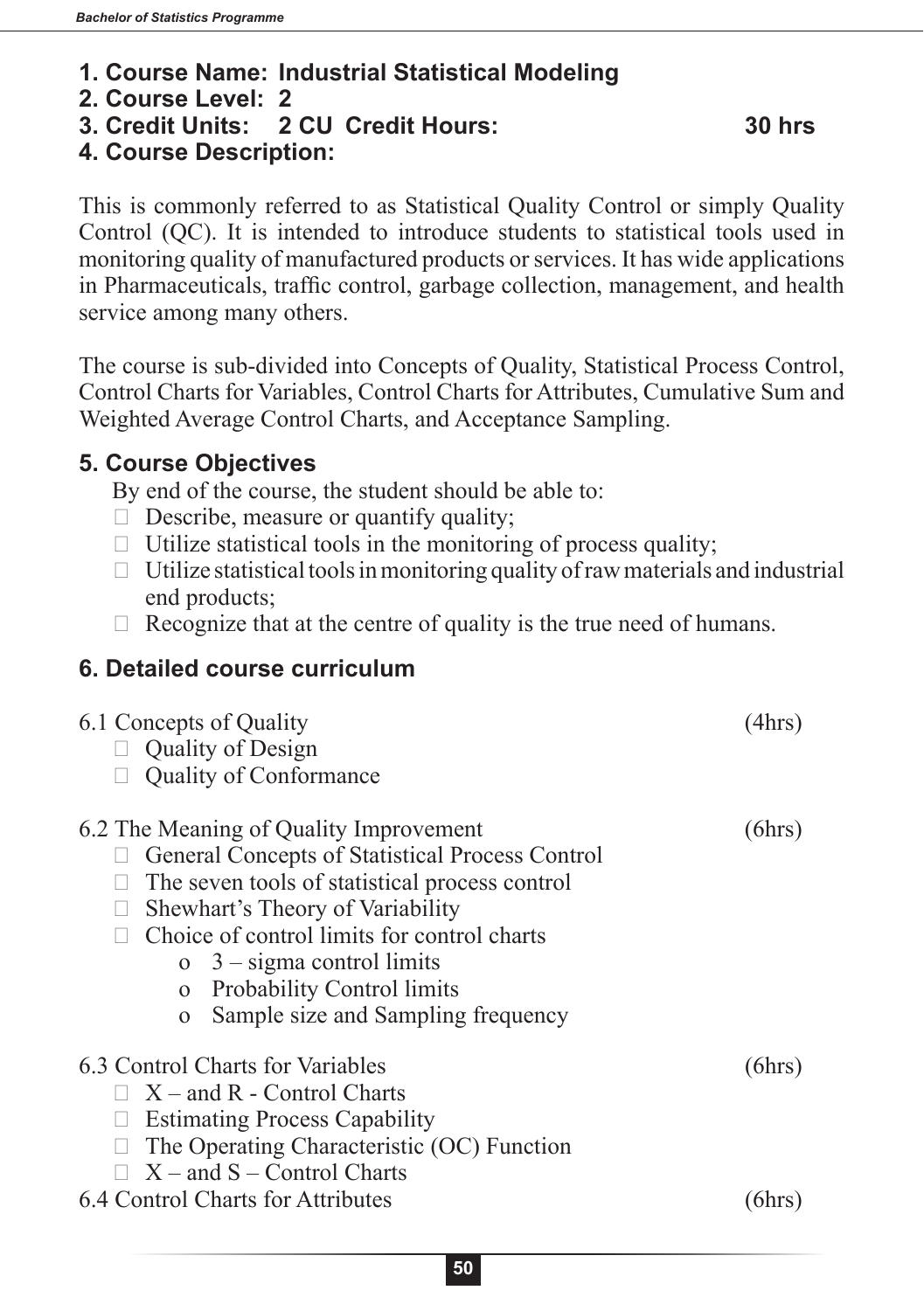- $\Box$  Control Charts for Fraction non-conforming (p Chart)
- $\Box$  Control Charts for number non-conforming (np Chart)
- $\Box$  Control Charts for non-conformities
	- o The  $c$  chart
	- o The u chart

6.5 Cumulative Sum and Exponentially Weighted Moving Average Control Charts (4hrs)

## $\Box$  CuSum Control Chart for monitoring process mean

- o CuSum Status Chart
- o The Standardized CuSum
- o Monitoring Process Variability
- o The V- Mask
- $\Box$  Exponentially Weighted Moving Average control chart

## 1.1Acceptance Sampling (4hrs)

- $\Box$  Lot Sentencing
- $\Box$  Lot-by-Lot Acceptance Sampling for Attributes
- $\Box$  Sampling Plans for attributes
	- o Single-Sampling Plan
	- o Double Sampling Plan
	- o Multiple Sampling Plan
	- o Sequential Sampling Plan
	- o Skip-Lot Sampling Plan

## **7. Mode of Delivery**

Lectures (LH 30)

## **8. Ways of Assessment**

| Course works and tests | 40% |
|------------------------|-----|
| Exam                   | 60% |

## **9. Reading List**

Bradley E. Iver, and South B. John, (1981). Introductory Statistics for Business and Economics, Hinsdale.

Grant L. Eugene, and Leavenworth S. Richard, (1988). Statistical Quality Control.  $(6<sup>th</sup> Edition)$ .

Montgomery C. Douglas (2001). Introduction to Statistical Quality Control, 4<sup>th</sup> Edition, John Wiley & Sons, New York

Shewhart A. Walter, (1931). Economic Control of Quality of Manufactured Product.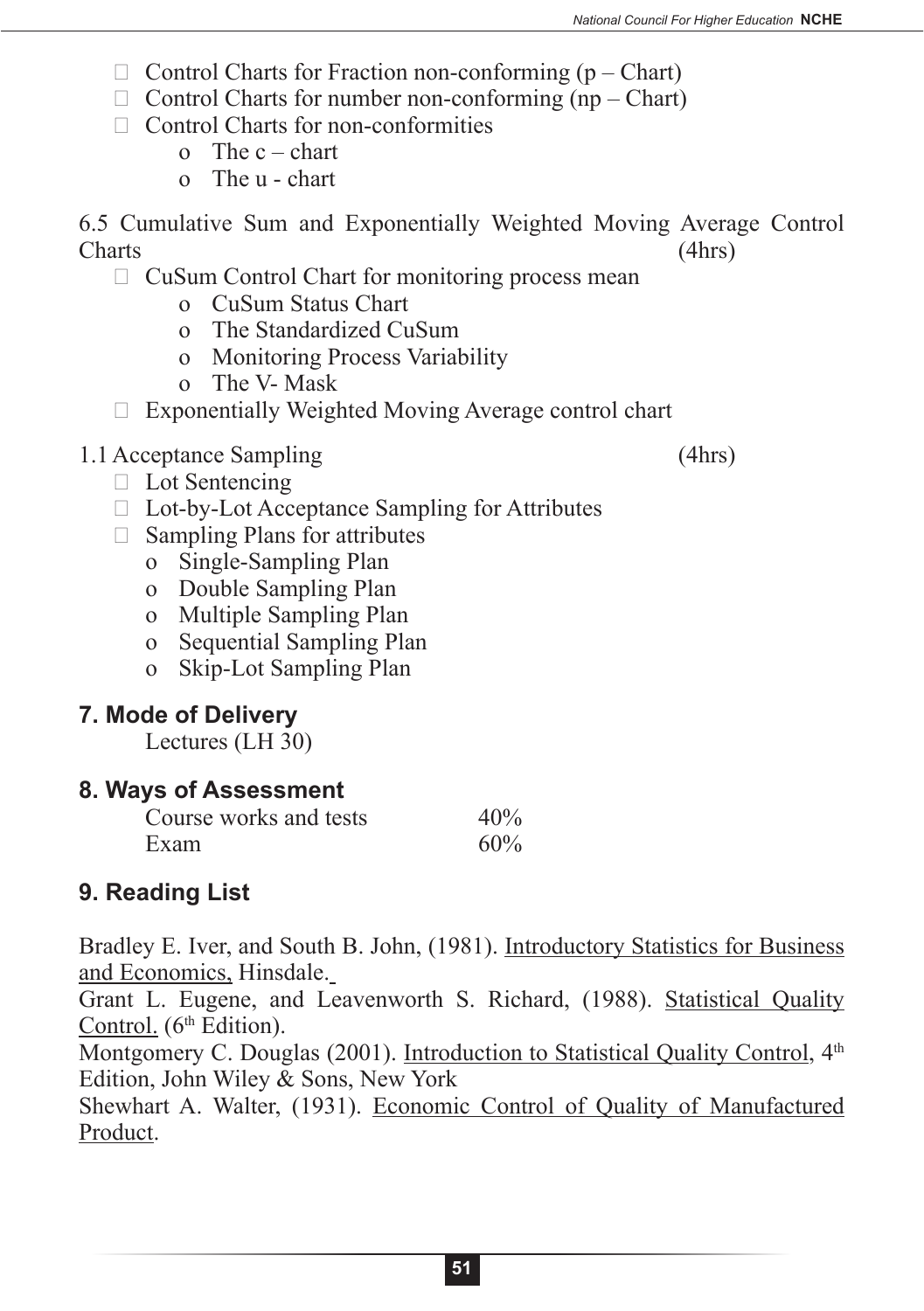- **1. Course Name:Statistical Decision Theory**
- **2. Course Level: 2**
- **3. Credit Units: 2 CU Credit Hours: 30 hrs**

#### **4. Course Description**

This is an introductory course which covers: decision flow charts, payoffs, decision theory, opportunity loss criterion, incremental analysis, distributions and sufficient statistics, bayes inference for the normal distributions and applications to linear models

### **5.Course Objectives**

By the course, the student should:

- $\Box$  Have understood basic concepts, principles, procedures and applications of statistical decision theory
- $\Box$  Apply statistical decision theory to solve real life problems.

## **6. Detailed Course Outline**

| 6.1 Decision flow charts                                                                                                                    | (3hrs) |
|---------------------------------------------------------------------------------------------------------------------------------------------|--------|
| 6.2 Payoffs<br><b>Expected Monetary values and utilities</b><br><b>Strategy Criteria</b>                                                    | (3hrs) |
| 6.3 Decision theory<br>Sampling posterior<br><b>Probability Distributions</b>                                                               | (4hrs) |
| 6.4 Opportunity loss criterion                                                                                                              | (4hrs) |
| 6.5 Incremental Analysis<br>Principle of expected value                                                                                     | (4hrs) |
| 6.6 Distributions and Sufficient Statistics<br>Concepts of Subjective Probability                                                           | (4hrs) |
| 6.7 Bayes inference for the Normal distributions<br>Bayesian revolution in statistics and its implication to Statistical<br>Decision theory | (4hrs) |
| 6.8 Applications to linear Models<br><b>Regression Analysis</b>                                                                             | (4hrs) |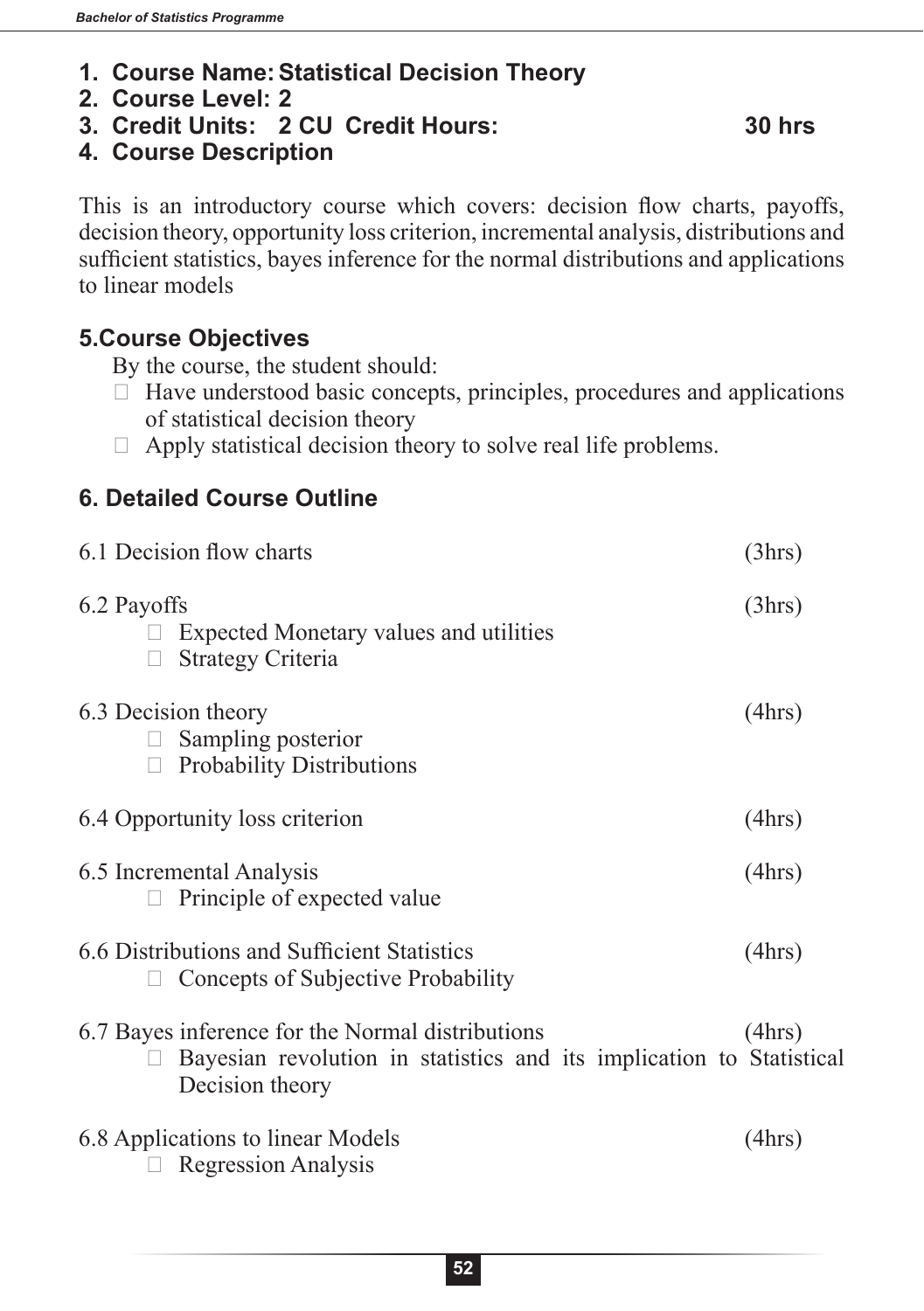#### **7. Mode of Delivery**

Lectures (LH 25), and tutorials (TH 5)

#### **8. Ways of Assessment**

| Course works and tests | 40% |
|------------------------|-----|
| Exam                   | 60% |

## **9. Reading List**

Mood, H. A, Graybill, A.F, and Boes, C.D, (1963). Introduction to the Theory of **Statistics McGraw Hill.** 

Steel G.D.R, and Torrie, H.J, (1996). Principles and Procedures of Statistics a Biometric Approach, 3rd Edition, McGraw Hill.

Walpole, R.E., (1982). Introduction to Statistics 3<sup>rd</sup> Edition, Collier Macmillan, London.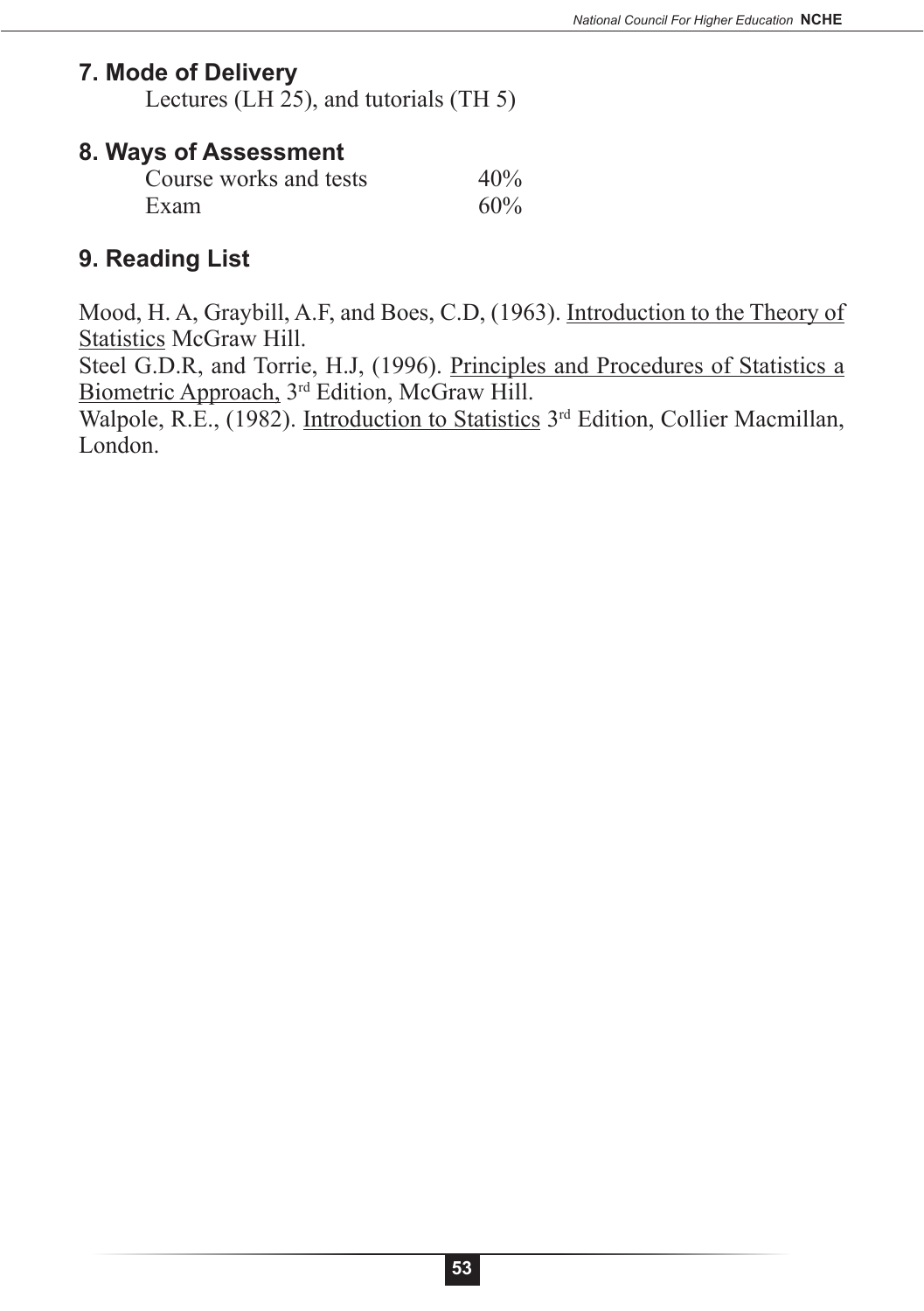#### **1. Course Name: Biostatistics**

- **2. Course Level: 2**
- **3. Credit Unit: 3 Credit Hours: 45 hrs**

## **4. Course Description**

Basic measures of mortality and morbidity. Sources of data. Comparative mortality and morbidity. Confounding Factors. Epidemiological/Observational studies. Diagnostic tests. Parametric Survival Analysis. Non-parametric Survival Analysis. Competing Risks.

## **5. Course Objective**

To introduce the students to the specialized statistical methods for the analysis of epidemiological and survival data.

## **6. Detailed Course Outline**

| 6.1 Basic measures of mortality and morbidity<br>Incidence rate;<br>$\mathbf{L}$<br>$\Box$ Prevalence rate.                                                         | (4 hours) |
|---------------------------------------------------------------------------------------------------------------------------------------------------------------------|-----------|
| 6.2 Sources of data<br>Mortality and morbidity surveys;<br>$\Box$ Administrative sources;<br>$\Box$ Comparative studies.                                            | (4 hours) |
| 6.3 Comparative mortality and morbidity<br>Relative Risk;<br>$\Box$ Odds Ratio;<br>$\Box$ Attributable Risk.                                                        | (4 hours) |
| <b>6.4 Confounding Factors</b><br>Definition of confounding factor;<br>$\Box$ Stratification;<br>Standardization.<br>П                                              | (6 hours) |
| 6.5 Epidemiological/Observational studies<br>Cross-sectional studies;<br>$\mathbf{L}$<br>$\Box$ Case-control studies;<br>Cohort Studies;<br>$\Box$ Clinical Trials. | (8 hours) |
| <b>6.6 Diagnostic tests</b>                                                                                                                                         | (4 hours) |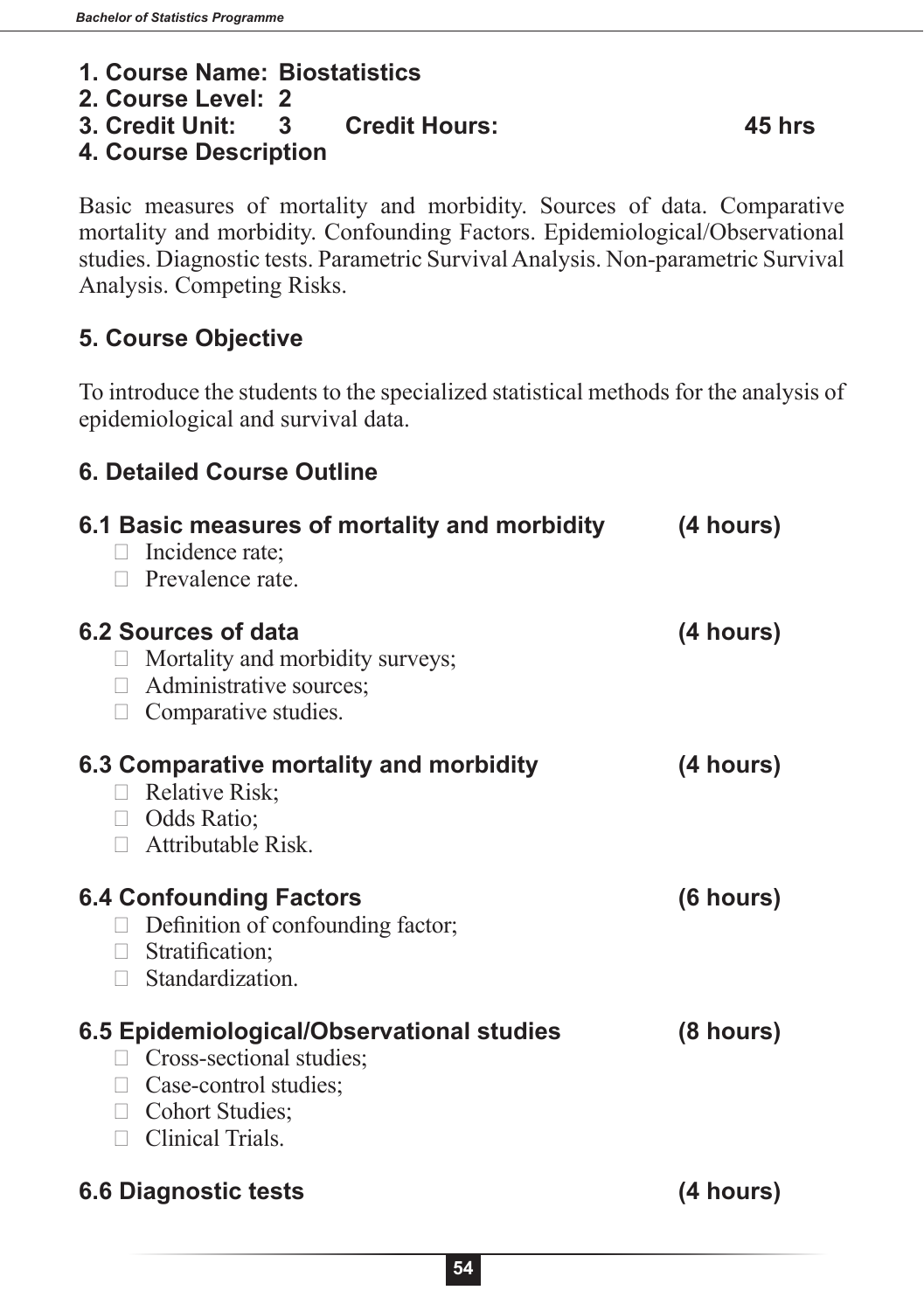| Measures of test accuracy: sensitivity, specificity, predictive value,                                                                                                                                                                                                                               |
|------------------------------------------------------------------------------------------------------------------------------------------------------------------------------------------------------------------------------------------------------------------------------------------------------|
| (6 hours)                                                                                                                                                                                                                                                                                            |
| 6.8 Non-parametric Survival Analysis<br>(5 hours)                                                                                                                                                                                                                                                    |
| (4 hours)                                                                                                                                                                                                                                                                                            |
| Lectures (LH 30), and tutorials (TH 15)                                                                                                                                                                                                                                                              |
|                                                                                                                                                                                                                                                                                                      |
| 40%<br>60%                                                                                                                                                                                                                                                                                           |
| Anderson, Auquier, Hauk et al. (1980) Statistical Methods for Comparative<br>Armitage, Berry, and Mathews (2002) Statistical Methods in Medical<br>Breslow and Day (1980) Statistical Methods in Cancer Research, Vol. I:<br>Breslow and Day (1987) Statistical Methods in Cancer Research, Vol. II: |
|                                                                                                                                                                                                                                                                                                      |

Cox and Oakes (1984) *Analysis of Survival Data*. London: Chapman and Hall.

Lee (1992) *Statistical Methods for Survival Data Analysis, 2nd ed*. New York: Wiley.

Lwanga and Choo-Yook Tye (1986) *Teaching Health Statistics*. Geneva: WHO

Pocock (1983) *Clinical Trials: A Practical Approach*. New York: Wiley Selvin (1996) *Statistical Analysis of Epidemiologic Data, 2nd ed*. Oxford: OUP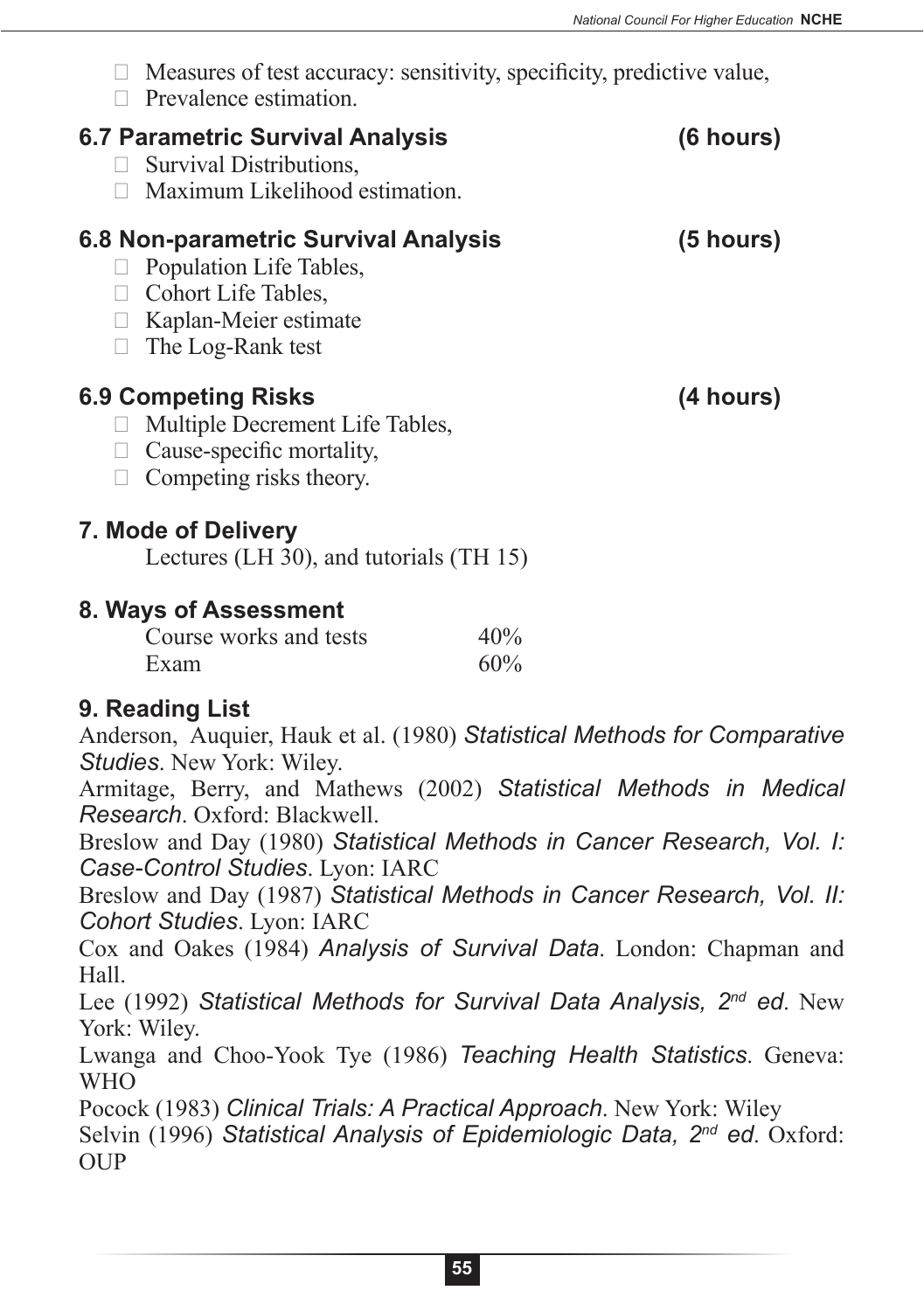- **1. Course Name:Statistics Practical II**
- **2. Course Level: 2**
- **3. Credit Units: 2 CU Credit Hours: 30 hrs**
- **4. Course Description**

This course exposes students to practical applications of the knowledge and skills acquired in four selected courses in statistics over the year. The areas include Sampling, Time Series Analysis, Computer Programming, Linear Models (or Analysis of Variance).

## **5. Course objectives**

By the end of this course students should be able to:

- $\Box$  Put into practice the knowledge and skills acquired in statistics
- $\Box$  Write computer application programs for specific statistical tasks,
- $\Box$  Estimate parameters of time series models and make forecasts

## **6. Detailed Course Description**

| 6.1 Time Series Analysis                                                                                                                     | (15hrs) |
|----------------------------------------------------------------------------------------------------------------------------------------------|---------|
| 6.2 Sampling                                                                                                                                 | (15hrs) |
| 6.3 ANOVA or Linear Models                                                                                                                   | (15hrs) |
| 6.4 Computer Programing<br><b>7. Mode of Delivery</b><br>Demonstrations as part of the lectures and tutorials (TH 30)                        | (15hrs) |
| 8. Ways of Assessment<br>100%<br>Exam                                                                                                        |         |
| 9. Reading List<br>Texts for the respective courses.                                                                                         |         |
| 1. Course Name: Statistics Practical III<br>2. Course Level:<br>$\mathbf{2}$<br>3. Credit Units: 2 CU Credit Hours:<br>4. Course Description | 30 hrs  |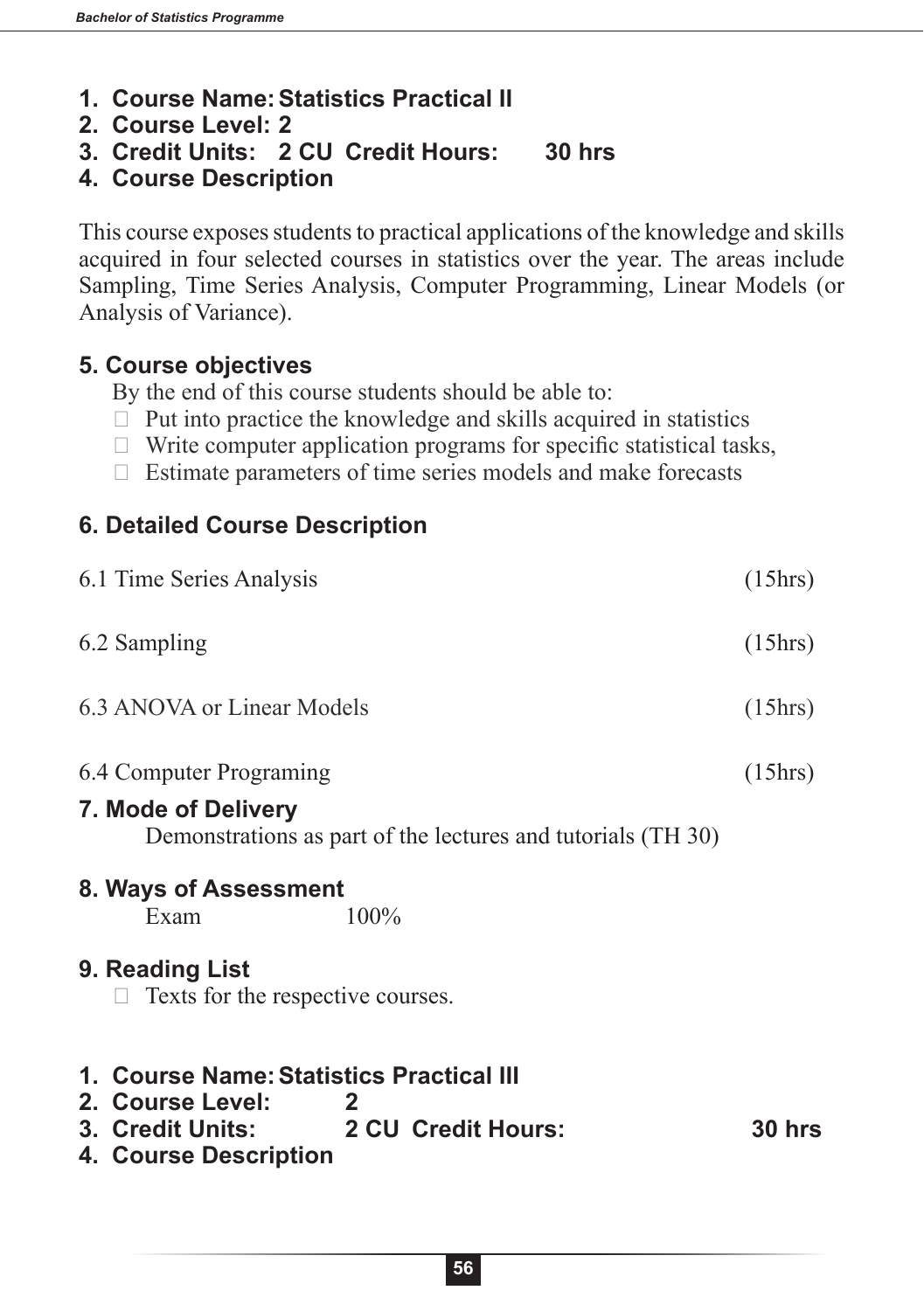This course exposes students to practical applications of the skills acquired in selected courses in statistics over the year. The areas include Econometrics and elective courses depending on the option offered by the student.

## **5. Course objectives**

By the end of this course students should be able to:

- $\Box$  Apply econometrics to given life problems
- $\Box$  Put into practice the knowledge and skills acquired in statistics

## **6. Detailed Course Description**

| 6.1 Econometrics                                                            | (30 hrs) |
|-----------------------------------------------------------------------------|----------|
| 6.2 Demography and Social Statistics                                        | (15hrs)  |
| 6.3 National Accounts and Income Analysis                                   | (15hrs)  |
| 6.4 Systems Design                                                          | (15hrs)  |
| 1.1 External Trade and Balance of Payments                                  | (15hrs)  |
| 1.2 Computer Programming                                                    | (15 hrs) |
| 1.3 ANOVA and Experimental Design                                           | (15 hrs) |
| 1.4 Structural Adjustment                                                   | (15hrs)  |
| 7. Mode of Delivery<br>Demonstrations as part of the lectures and tutorials | (TH30)   |
| 8. Ways of Assessment<br>100%<br>Exam                                       |          |
| 9. Reading List                                                             |          |
| Texts for the respective courses.                                           |          |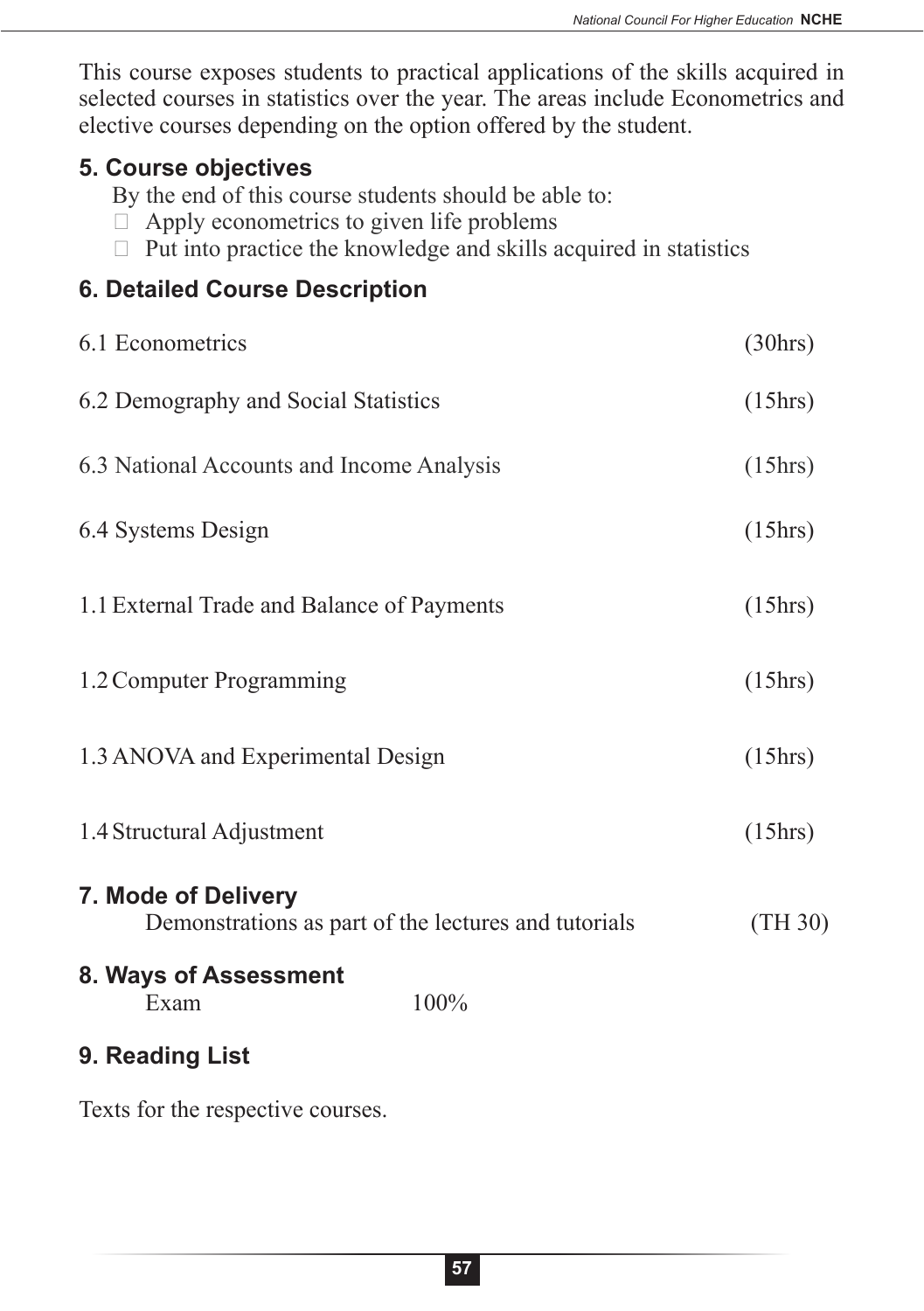## **MINIMUM COURSE CONTENTS FOR BACHELOR OF SCIENCE IN ACTUARIAL SCIENCE PROGRAMME**

# **1.0 PREAMBLE**

This document provides minimum content requirements for training an Actuarial Scientist in Uganda. The National Council of Higher Education in conjunction with Universities in accordance with the Universities and Other Tertiary Institutions Act 2001, Section 5 and 123 has developed this document. It's intended to guide all Training Institutions in designing and implementing appropriate curricula to produce Actuarial Scientists with necessary competences, knowledge, skills, and attitudes to enable them address national and international challenges in banking, finance, insurance, pension funds and stock markets. This document offers guidelines and it contains minimum content requirements but each individual institution may add other features in order to meet its own vision, mission and objectives.

## **2.0 NOMENCLATURE**

A successful graduate will be awarded a degree of Bachelor of Science in Actuarial Science of the respective University.

# **3.0 DURATION**

The Bachelor of Science in Actuarial Science degree is a three-year programme.

## **4.0PHILOSOPHY OF BACHELOR OF SCIENCE IN ACTUARIAL SCIENCE PROGRAMME**

Actuarial Science is about applying mathematical, statistical and economic models to study and calculate risks associated with insurance, pensions and other financial systems. The knowledge of Actuarial Science also enables one to interpret the economic environment and make informed decisions on future inflation, returns on investment, stock market behaviour, exchange rates and economic growth. The Actuarial Scientists have to be trained to meet the challenges of the profession today like globalization, the collapse of international companies, mergers etc. Actual scientists are financial analysts who should be able to make realistic assumptions and projections. The ten-week field attachment, which is part of the training programme exposes the students to the operational environment before they graduate and equips them with practical skills.

# **5.0 PURPOSE OF THE MINIMUM REQUIREMENTS**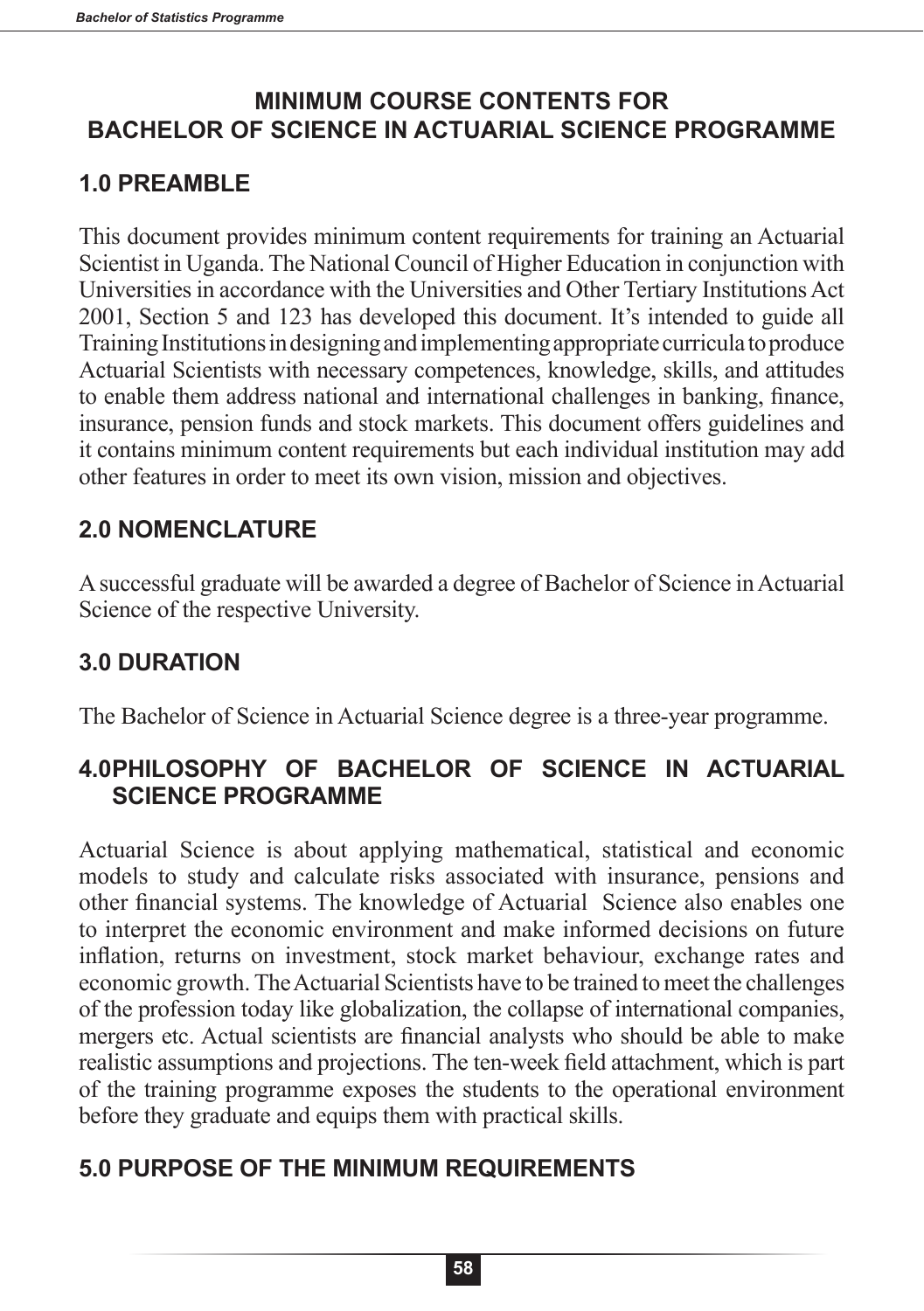The main reasons for setting minimum requirements of the programme include:

- b. Providing a means to academic community to describe the nurture and characteristics of programmes in Actuarial Science;
- c. Representing general expectations about the standards for the award of Bachelor of Science in Actuarial Science and articulating capabilities that those possessing the qualification should be able to demonstrate;
- d. Serving as an important external source of reference for higher education institutions when new programmes are being designed and developed for the Bachelor of Science in Actuarial Science Programme;
- e. Providing general guidance for articulating the learning outcomes associated with the programme;
- f. Providing for variety and flexibility in the design of programmes and encouraging innovations within an agreed overall framework;
- g. Enabling the learning outcomes specified for a particular programme to be reviewed and evaluated against agreed general expectations about standards;
- h. Serving as one of the external source of information for academic review and for making judgment about minimum standards being met;
- i. Helping the regulatory bodies like, the NCHE in monitoring the institutions training Actuarial Scientists in Uganda;
- j. Assisting NCHE in ensuring that these minimum standards are maintained and continually improved on by all training institutions;
- k. Guiding in the creation and weighting of specific courses which will be used in designing a credit system that should ease the transfer of students between training institutions and related programmes; and
- l. Maintaining the quality of training of Actuarial Scientists in the Uganda.

# **6.0 ADMISSION REQUIREMENTS**

To be admitted as a candidate for the degree of Bachelor of Science in Actuarial Science the candidate must satisfy the following entrance requirements: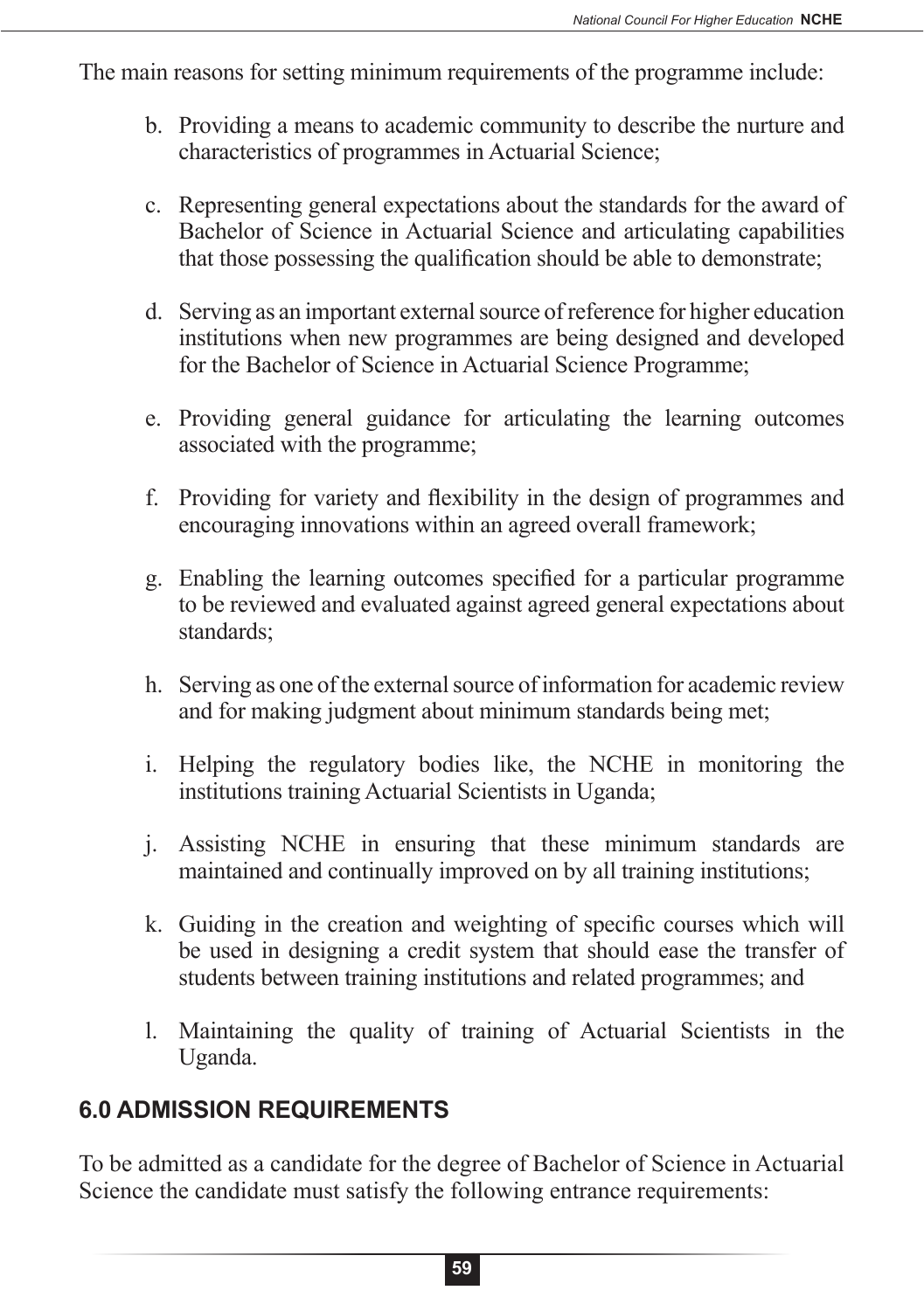# **6.1 Direct Entry**

The candidate shall be considered for admission if the candidate has obtained:

- The Uganda Certificate of Education (O'Level) or an equivalent qualification; and
- At least two principal passes at the Uganda Advanced Certificate of Education (U.A.C.E) including mathematics at the same sitting or its equivalent. Advanced level subjects shall be grouped with:
	- o Mathematics, Pure Mathematics, Considered as essential,
	- o Economics is relevant,
	- o General paper and subsidiary in mathematics and any one best done of Chemistry, geography, physics and biology are considered as desirable.

# **6.2 Mature Age Entry**

A candidate must have passed the Mature Age Entry Examinations of the University in the subjects of Mathematics or Statistics.

## **6.3 Diploma Holders or Actuarial Science Certificate**

A candidate must have obtained a Diploma from a recognized institution of higher learning or Actuarial Science certificate from a recognized body of actuaries. The Diploma or Certificate programme must have involved Mathematics as a major subject.

## **7.0 LEARNING OBJECTIVES/OUTCOMES OF BACHELOR OF SCIENCE IN ACTUARIAL SCIENCE PROGRAMME**

The minimum learning outcomes, which the graduate must demonstrate by graduation are ability to:

- b. Collect relevant data for financial analysis
- c. Analyse investments and Pension schemes, Life Assurance
- d. Prepare funded project proposals and implement them;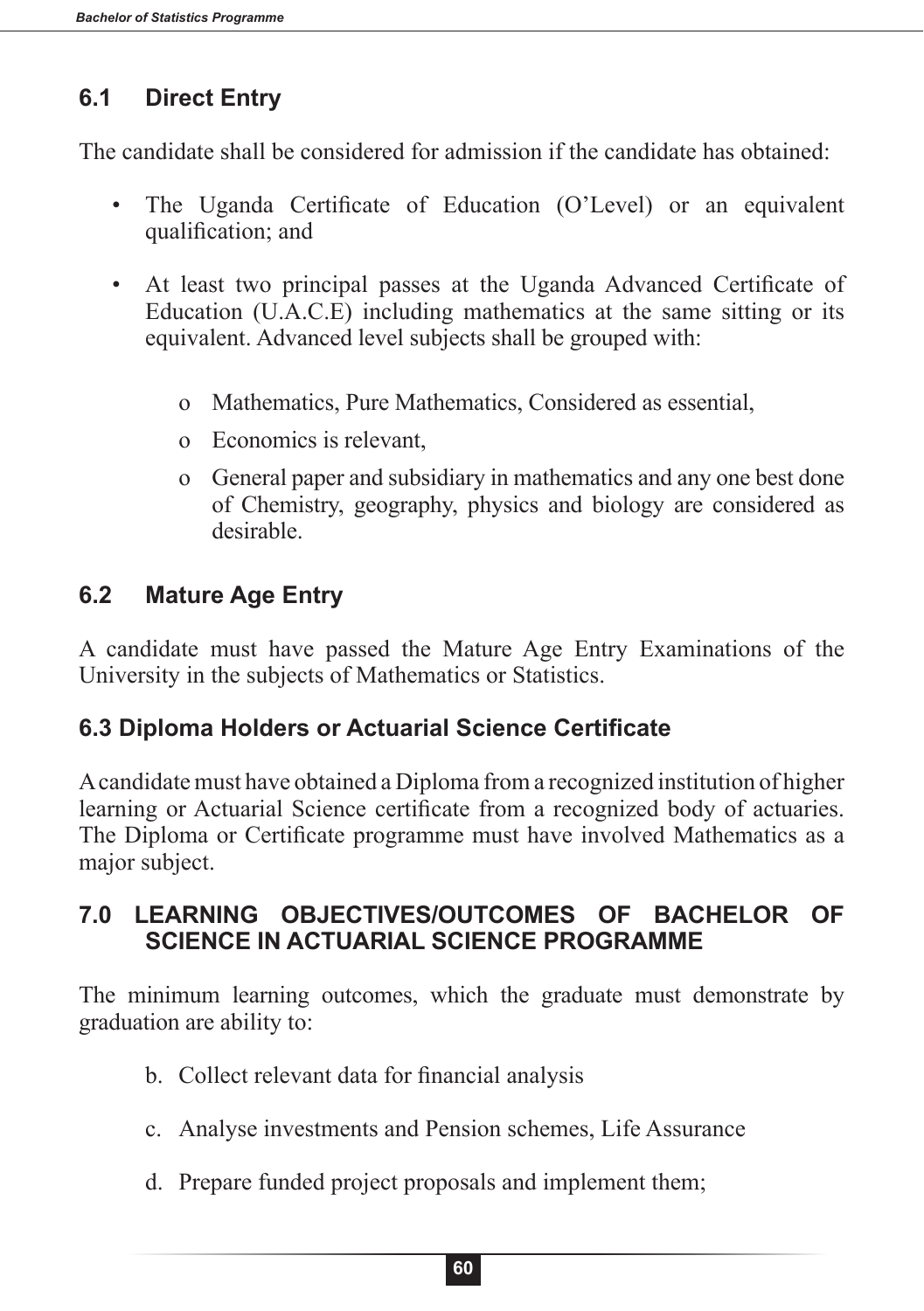e. Understand basic insurance, banking, stock markets, pension scheme concepts and apply them in a practical situation.

## **8.0 ACADEMIC COURSE CONTENT**

The academic content shall be organized in two levels of training. Level one is for mainly introductory courses while level two caters for the more advanced courses. The Training Institutions will structure their curricula to meet the semester/term system load requirements.

| <b>Credit Units</b> |                | 1.1 Bachelor of Science in Actuarial Science |            | 1 | $\mathbf 2$ | 3 |
|---------------------|----------------|----------------------------------------------|------------|---|-------------|---|
| Year I              |                | <b>Courses</b>                               |            |   |             |   |
|                     | $\Omega$       | Descriptive statistics                       | 45 CH 3 CU |   |             |   |
|                     | $\Omega$       | Time Series and Index Numbers                | 45 CH      |   | 3 CU        |   |
|                     | $\mathbf{O}$   | Introduction to Information, Communication   |            |   |             |   |
|                     |                | Technology                                   | 45 CH 3 CU |   |             |   |
|                     | $\Omega$       | Micro-economics I                            | 45 CH      |   | 3 CU        |   |
|                     | $\overline{O}$ | Calculus I                                   | 45 CH 3 CU |   |             |   |
|                     | $\Omega$       | Linear Algebra I                             | 45 CH 3 CU |   |             |   |
|                     | $\mathbf{O}$   | Principles of Development                    | 45 CH 3 CU |   |             |   |
|                     | $\overline{O}$ | Macro Economics I                            | 45 CH 3 CU |   |             |   |
|                     | $\mathbf{O}$   | Probability Theory I                         | 45 CH 3 CU |   |             |   |
|                     | $\Omega$       | <b>Statistical Inference I</b>               | 45 CH 3 CU |   |             |   |
|                     | $\Omega$       | Calculus II                                  | 45 CH 3 CU |   |             |   |
|                     | $\Omega$       | Linear Algebra II                            | 45 CH 3 CU |   |             |   |
|                     | $\mathbf{O}$   | Accounting I                                 | 45 CH 3 CU |   |             |   |
|                     | $\Omega$       | Mathematics of Finance I                     | 45 CH      |   | 3 CU        |   |
|                     |                | Year I Total Credit Units = 38               |            |   |             |   |
| <b>Year II</b>      |                | <b>Courses</b>                               |            |   |             |   |
|                     | $\mathbf{O}$   | Probability Theory II                        | 45 CH 3 CU |   |             |   |
|                     | $\Omega$       | Micro-Economics II                           | 45 CH      |   | 3 CU        |   |
|                     | $\mathbf{O}$   | Time Series Analysis                         | 30 CH 2 CU |   |             |   |
|                     | $\Omega$       | Mathematics of Finance II                    | 45 CH 3 CU |   |             |   |
|                     | $\mathbf{O}$   | Life Contingencies I                         | 45 CH 3 CU |   |             |   |
|                     | $\mathbf{O}$   | <b>Actuarial Data Processing</b>             | 45 CH 3 CU |   |             |   |
|                     | $\mathbf{O}$   | Differential Equations                       | 45 CH 3 CU |   |             |   |
|                     | $\mathbf{O}$   | <b>Regression Analysis</b>                   | 45 CH      |   | 3 CU        |   |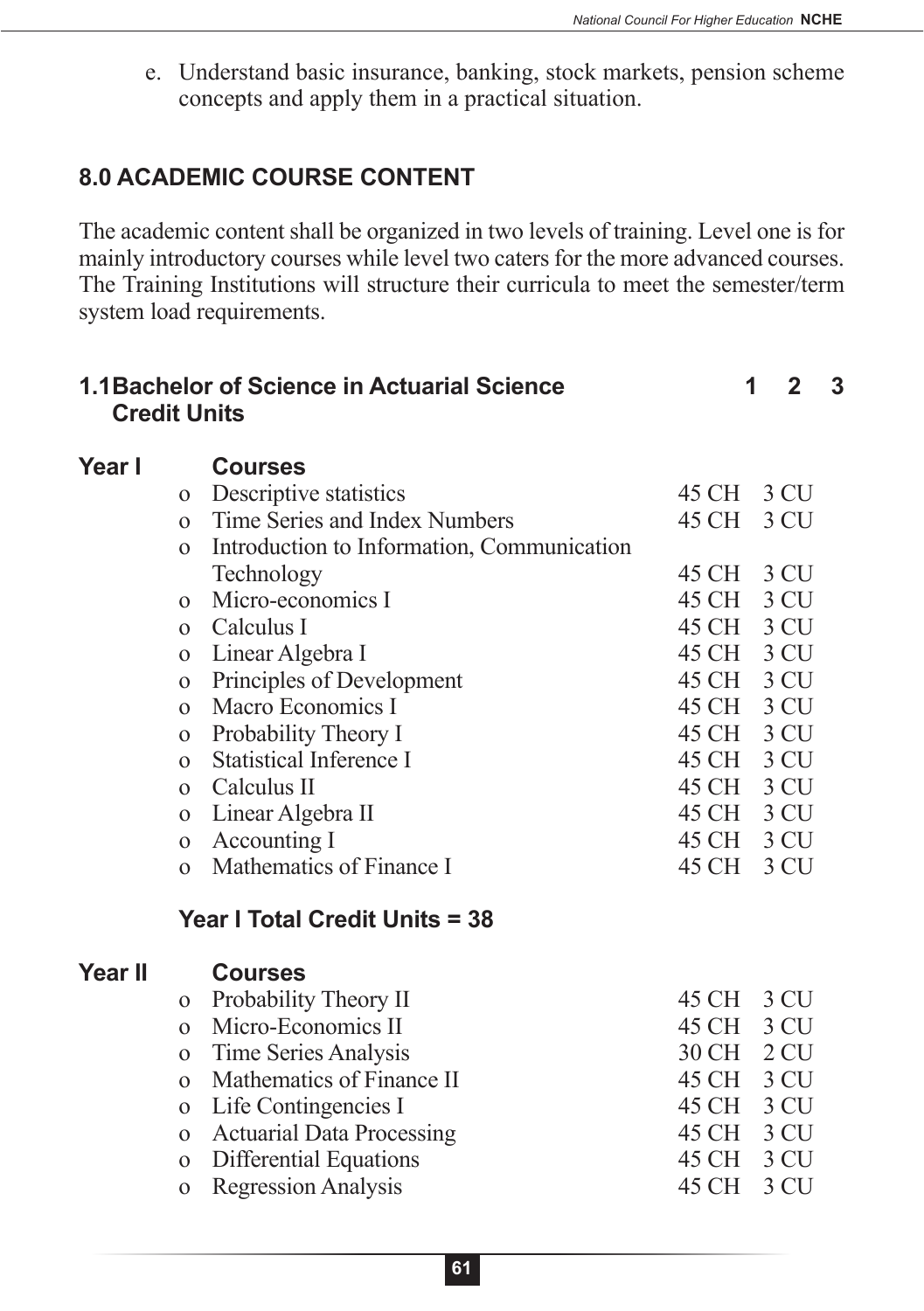| o Macro-Economics II               | 45 CH 3 CU |  |
|------------------------------------|------------|--|
| o Linear Programming I             | 45 CH 3 CU |  |
| o Accounting II                    | 45 CH 3 CU |  |
| o Life Contingencies II            | 45 CH 3 CU |  |
| o Statistics of Insurance          | 45 CH 3 CU |  |
| o Research Methods                 | 30 CH 2 CU |  |
| o Professional Training Attachment | 30 CH 2 CU |  |
|                                    |            |  |

#### **Year II Total Credit Units = 44**

# **Year III Core Courses**

| o Demographic Statistics | 45 CH 3 CU                                                                                                                                                                                                                                                              |                                                                                                                            |
|--------------------------|-------------------------------------------------------------------------------------------------------------------------------------------------------------------------------------------------------------------------------------------------------------------------|----------------------------------------------------------------------------------------------------------------------------|
|                          |                                                                                                                                                                                                                                                                         |                                                                                                                            |
|                          |                                                                                                                                                                                                                                                                         |                                                                                                                            |
|                          |                                                                                                                                                                                                                                                                         |                                                                                                                            |
|                          |                                                                                                                                                                                                                                                                         |                                                                                                                            |
|                          |                                                                                                                                                                                                                                                                         |                                                                                                                            |
|                          |                                                                                                                                                                                                                                                                         |                                                                                                                            |
|                          |                                                                                                                                                                                                                                                                         |                                                                                                                            |
|                          |                                                                                                                                                                                                                                                                         |                                                                                                                            |
|                          |                                                                                                                                                                                                                                                                         |                                                                                                                            |
|                          | <b>Econometric Methods</b><br>o Principles and Practice of Insurance<br>o Multivariate Analysis<br>o Operations Research<br>o Investment and Asset Management<br>o Life Assurance<br>o Pension Analysis<br><b>Research Project</b><br>o Industrial Statistical Modeling | 45 CH 3 CU<br>45 CH 3 CU<br>45 CH 3 CU<br>45 CH 3 CU<br>45 CH 3 CU<br>45 CH 3 CU<br>45 CH 3 CU<br>75 CH 5 CU<br>30 CH 2 CU |

#### **Electives**

| o Project Appraisal                     | 45 CH 3 CU |  |
|-----------------------------------------|------------|--|
| o Project Planning                      | 45 CH 3 CU |  |
| o National Accounts and Income Analysis | 45 CH 3 CU |  |

## **Year III Total Credit Units = 41 Bachelor of Science in Actuarial Science**

#### **1. Course name: ACCOUNTING I**

**2. Course Level: 1 3. Credit Units: 3 CU Credit Hours: 45 hrs 4. Brief Description**

Introduces students to basic principles of accounting so as to be able to logically handle several accounting aspects. Students learn the preparation of financial statements in line with the principles and according to prescribed accounting procedures. The course covers the following: purpose of accounting, accounting concepts, convention, underlying accounting reports, accounting equations, double entry booking, journals, ledger, control accounts, trail balance, final accounts and cash book and bank reconciliation statement.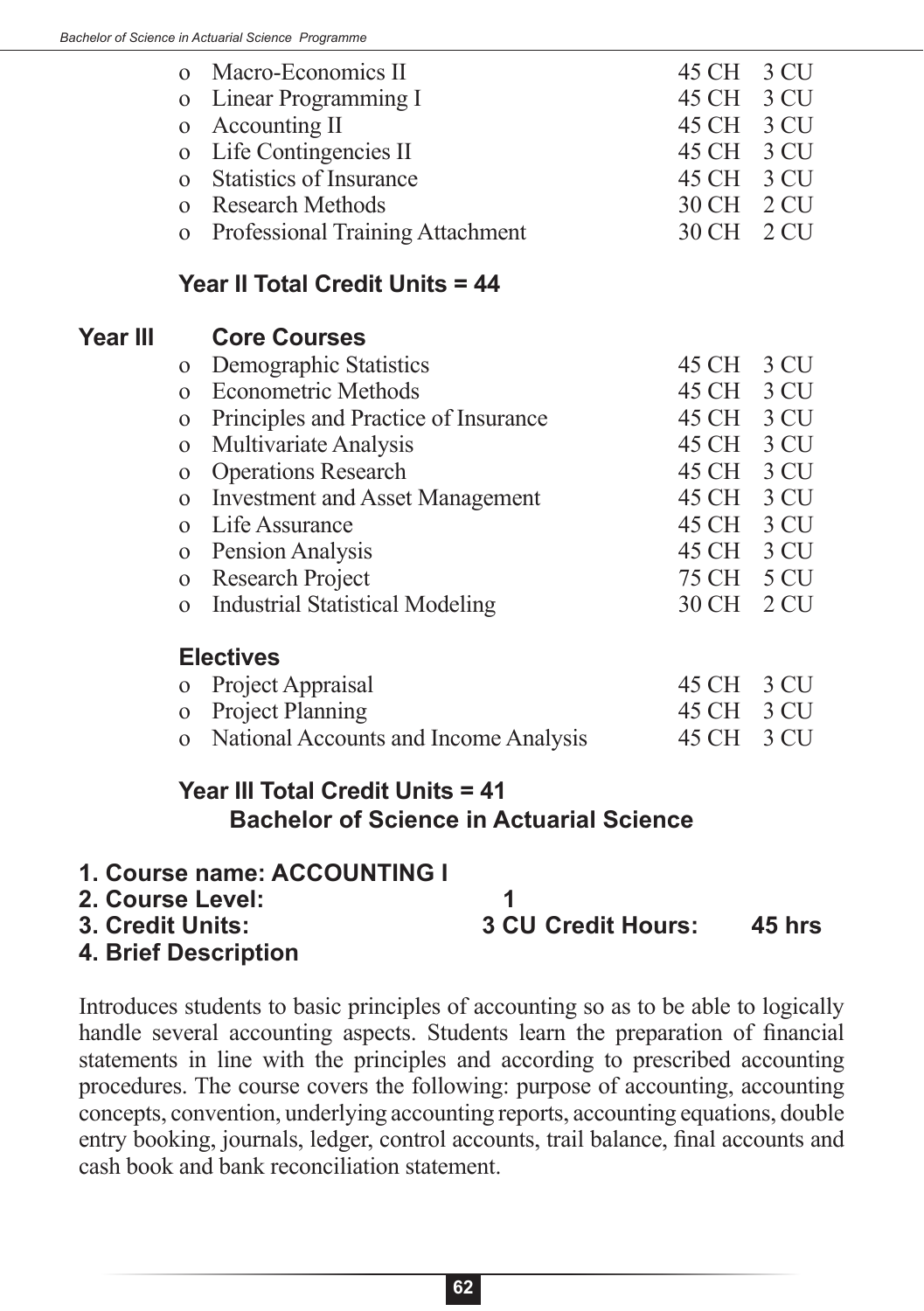## **5.Course objectives**

By the end of the course the students should:

Have understood accounting concepts, conventions and accounting equations, Prepare financial statements like journals, ledgers, control accounts, trial balances, income statements, balance sheets, cashbook and bank reconciliation statements.

# **6. Course description**

| 6.1 | Introduction to accounting,<br>Purpose of accounting,                                                                             |     | (10 hrs) |
|-----|-----------------------------------------------------------------------------------------------------------------------------------|-----|----------|
|     | Accounting concepts,                                                                                                              |     |          |
| 6.2 | Convention, underlying accounting reports,                                                                                        |     | (15hrs)  |
|     | Accounting equations,<br>The double entry book keeping,<br>Journals, ledger, control accounts,<br>Trial balance.                  |     |          |
|     | 6.3 Financial statements<br>Final Accounts: income statements and balance sheets.<br>Cash book and bank reconciliation statement. |     | (20 hrs) |
|     | 7. Mode of Delivery                                                                                                               |     |          |
|     | Lectures (LH 30), and tutorials (TH 15)                                                                                           |     |          |
|     | 8. Ways of Assessment                                                                                                             |     |          |
|     | Course works and tests                                                                                                            | 40% |          |
|     | Exam                                                                                                                              | 60% |          |
|     |                                                                                                                                   |     |          |

## **9. Reading List**

Floyd Beams, (1998). Advanced Accounting, Prentice Hall Jennings A.R, (1997). Financial Accounting Manuals 1 And 2, DP Publications Meigs Johnston And Keller, (1985) Advanced Accounting, Mcgraw Hill **Standards** Uganda Government,( CAP110). The Companies Act

Wood Frank (1999). Business Accounting Volume 1 And 2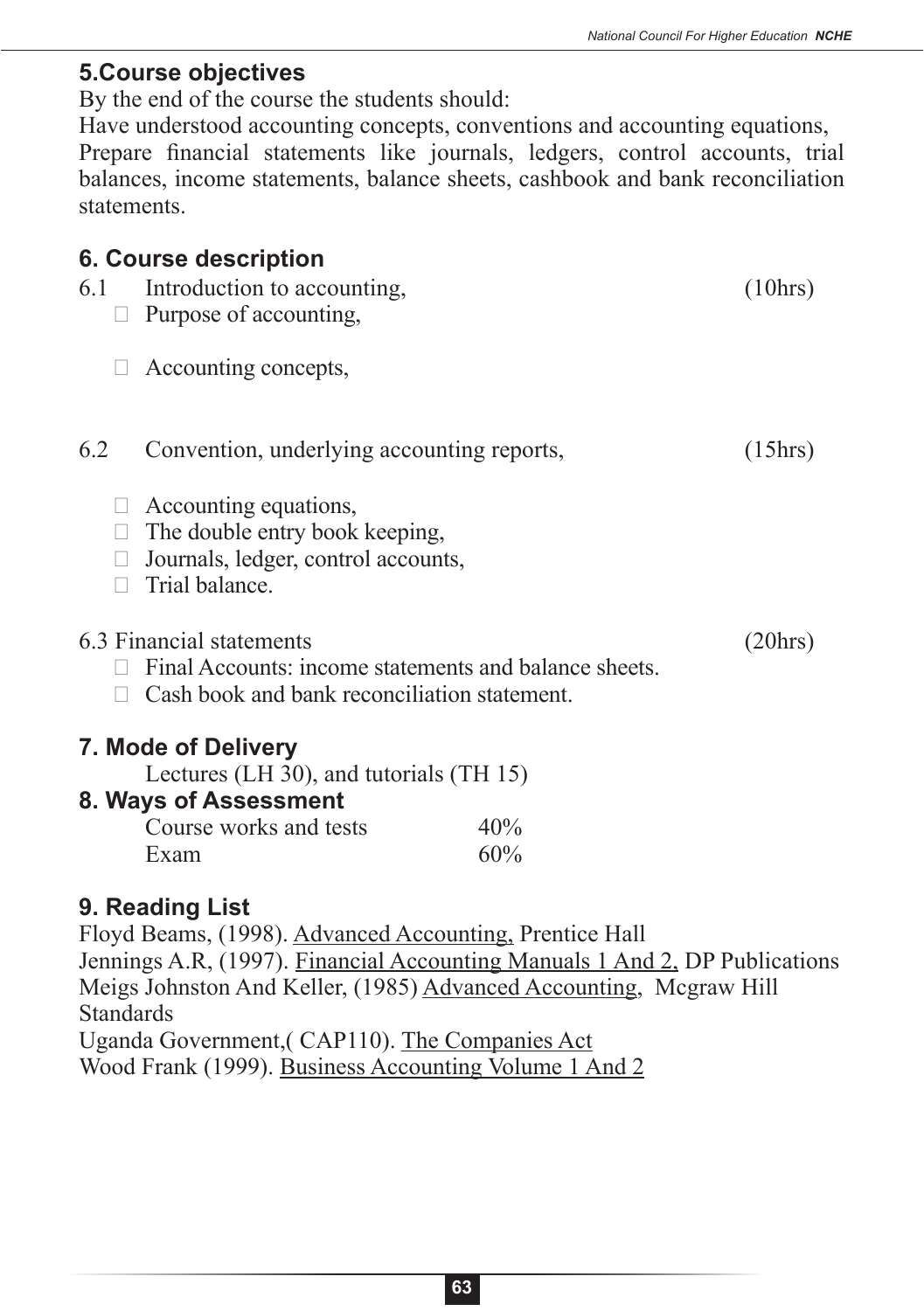## **1. Course: Name:Life Contingencies I**

#### **2. Course Level: 1**

**3. Credit Units: 3 CU Credit Hours: 45 hrs**

## **4. Course Description**

The course introduces students to concepts and principles of survival modeling and computations of values, benefits, bonuses, pricing reserving and looks at various life insurance contracts. The course covers: evaluation of assurances and annuities, surrender and paid-up values and annuities and assurances involving two lives.

## **5. Objectives of the Course**

On the completion of the course the students should be able to:

- $\Box$  Explain the concept of survival models
- $\Box$  Define simple assurance and annuity contracts, and develop formula for the means and variances of present values of the payments under these contracts, assuming constant deterministic interest.
- $\Box$  Describe and calculate net premium policy values of simple assurance and annuity contracts.
- $\Box$  Compute expected present values and variances of simple benefits by table look-up or by using life tables.
- $\Box$  Define and use straightforward functions involving two lives

## **6. Course Outline**

- 6.1 Life Contingencies Overview:
	- $\Box$  Introduction To Concepts Of Survival Functions;
	- $\Box$  Probability Distributions Of Lifetime Functions
- 6.2 Single Decrement Models:
	- $\Box$  Probabilities Of Death And Surviving; Hazard Rates For Single
	- $\Box$  Force Of Mortality, Probability Density Function Of Lifetimes,
	- $\Box$  Initial Rates And Central Rates Of Mortality;
	- $\Box$  Simple Laws Of Mortality,
	- $\Box$  Life Table Functions, Types Of Life Tables;
	- $\Box$  Use Of Stationary Population Model :
	- □ Types Of Life Assurance And Annuity Contracts,
	- $\Box$  Pricing Of Life Insurance And Annuity Contracts;
	- $\Box$  Present Value Of Random Payments,
	- $\Box$  The Relationship Between Annuity And Corresponding Assurance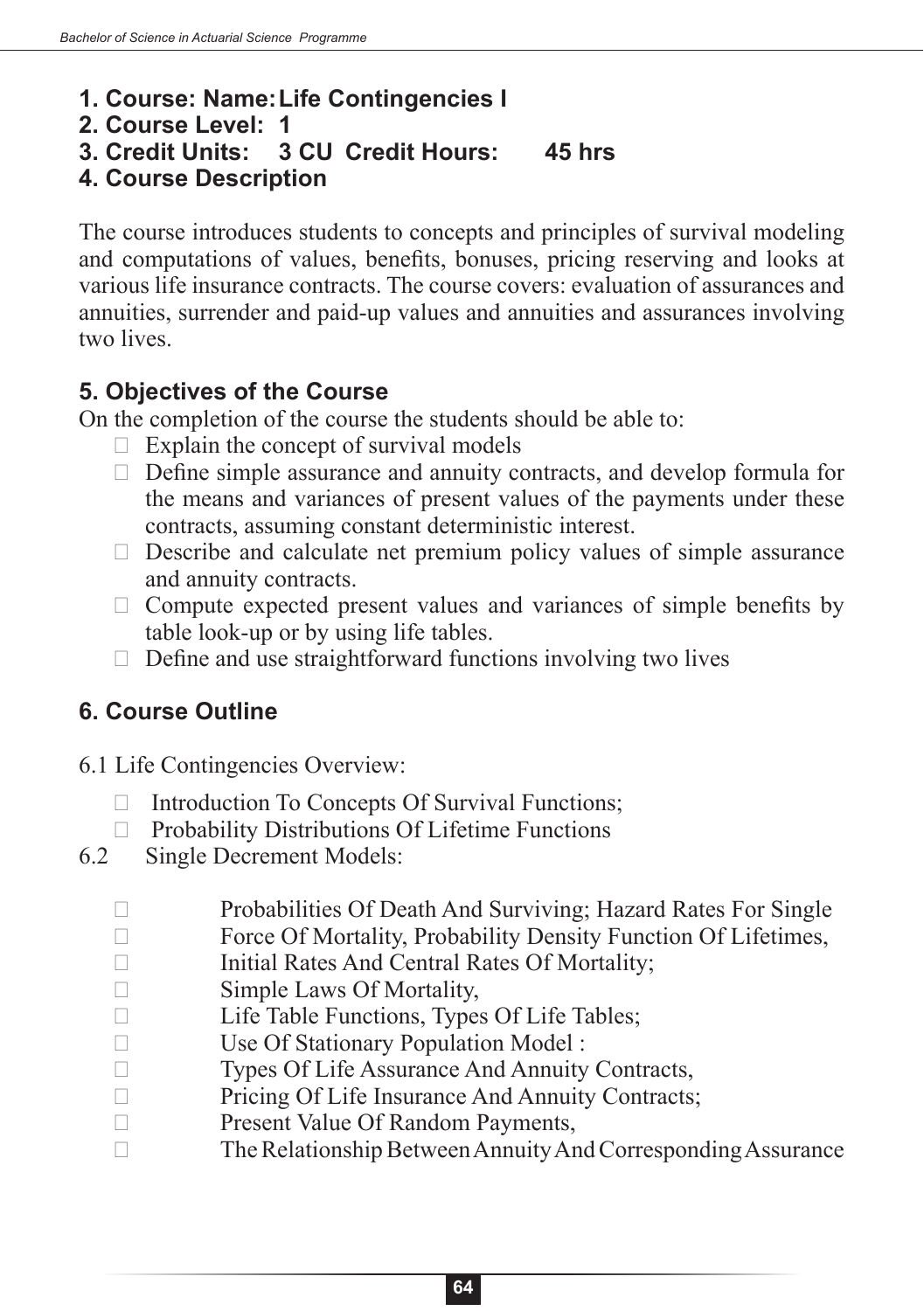Functions;

- $\Box$  The Equation Of Value Of Payments,
- $\Box$  Variance Of The Present Value Of Payments,

## **6.3 Evaluation of Assurances and Annuities**

- □ Determination Of Liabilities Under A Simple Assurance Contract Or Annuity Contract;
- $\Box$  Calculation Of Surrender Values And Paid Up Sums Assured;
- $\Box$  Prospective And Retrospective Reserve Values;
- $\Box$  Relationships Between Successive Reserve Values,
- $\Box$  Mortality Profit Or Loss, Alterations To Policies, Extra Risk Considerations

## **7. Mode of Delivery**

Lectures (LH 30), and tutorials (TH 15)

### **8. Ways of Assessment**

| Course works and tests | 40% |
|------------------------|-----|
| Exam                   | 60% |

## **9. Reading List**

Bowers N.L. Hans U.; Hickman J.C.; Donald A.; Nesbitt C. J. ( ) Actuarial Mathematics, 2<sup>nd</sup> Edition

Both P.M; Chadburn R.G; Cooper D.R; Haberman S.; James D; ( ) Modern Actuarial Theory and Practice

Scott W.F; ( ) Life Assurance Mathematics

Klgman S.A; Panjer H.H; Willmot G.E; () Loss models: from data to decisions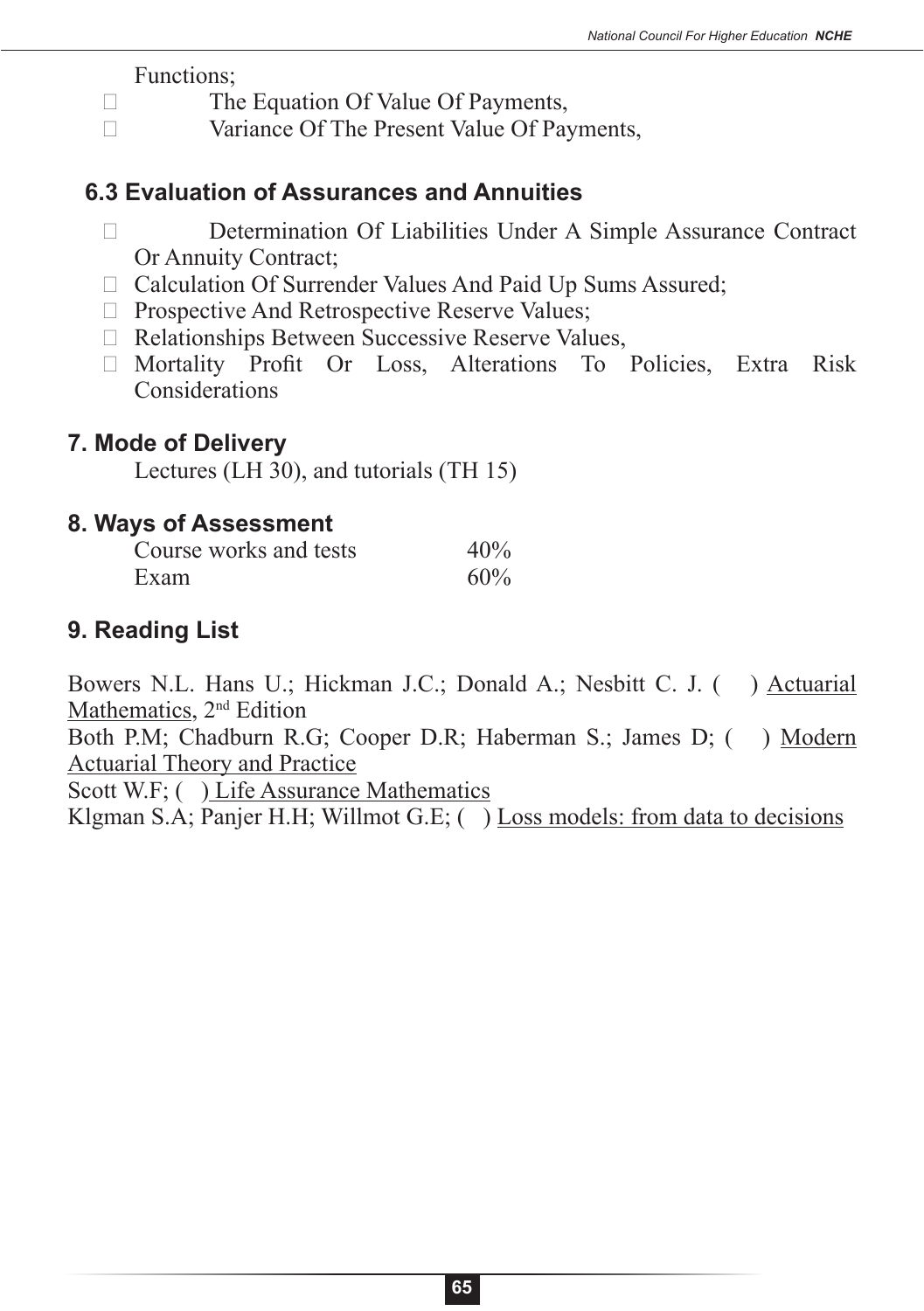#### **1. Course Name: Mathematics of Finance I**

- **2. Course Level: 1**
- **3. Credit Units: 3 CU Credit Hours: 45 hrs**

### **4. Course Description:**

Introduces the student to basic principles of actuarial science literature, and provides grounding in notations, acronyms and definitions which are of particular relevance to actuarial work in general.

#### **5. Course Objectives**

By end of the course, the students should:

Have received introductory ideas about actuarial science course and appreciated what it takes to qualify as an actuary and known actuarial symbols, notations, acronyms and general definitions commonly used in actuarial work.

## **6. Course Outline**

|                            | 6.1 Introduction<br>Generalized cash flows<br>Consideration of interest/yield                                                                                                                                                      | (6hrs) |
|----------------------------|------------------------------------------------------------------------------------------------------------------------------------------------------------------------------------------------------------------------------------|--------|
|                            | 6.2 Basic Principles of Compound Interest<br>Compound and Simple interest rates<br>$\Box$ The formula $(1+i)^n$<br>$\Box$ Equation of value<br>Varying rates of interest                                                           | (6hrs) |
|                            | 6.3 Development and interpretation o $\ddot{S}_{n}^-$ and $S_{n}^-$                                                                                                                                                                | (8hrs) |
| $\Box$<br>$\Box$<br>$\Box$ | Consideration of Accumulation at constant rate of interest<br>Consideration of accumulation at varying rates of interest<br>Consideration of rates of interest other than yearly rates, convertible (nominal)<br>rates of interest |        |
|                            | 6.4 Present values: The Function $v^n$                                                                                                                                                                                             | (8hrs) |
| $\Box$                     | Development of $\ddot{a}_{\overline{n}}$ and $a_{\overline{n}}$                                                                                                                                                                    |        |
| о                          | Interpretation of $\ddot{a}_{\overline{n}}$ and $a_{\overline{n}}$ , Types of annuities and annuity certain                                                                                                                        |        |
| $\Box$<br>□<br>$\Box$      | Distinguish between $(1+i)^n$ and $v^n$<br>Problem involving present values<br>Further consideration of the equation of value and the yield                                                                                        |        |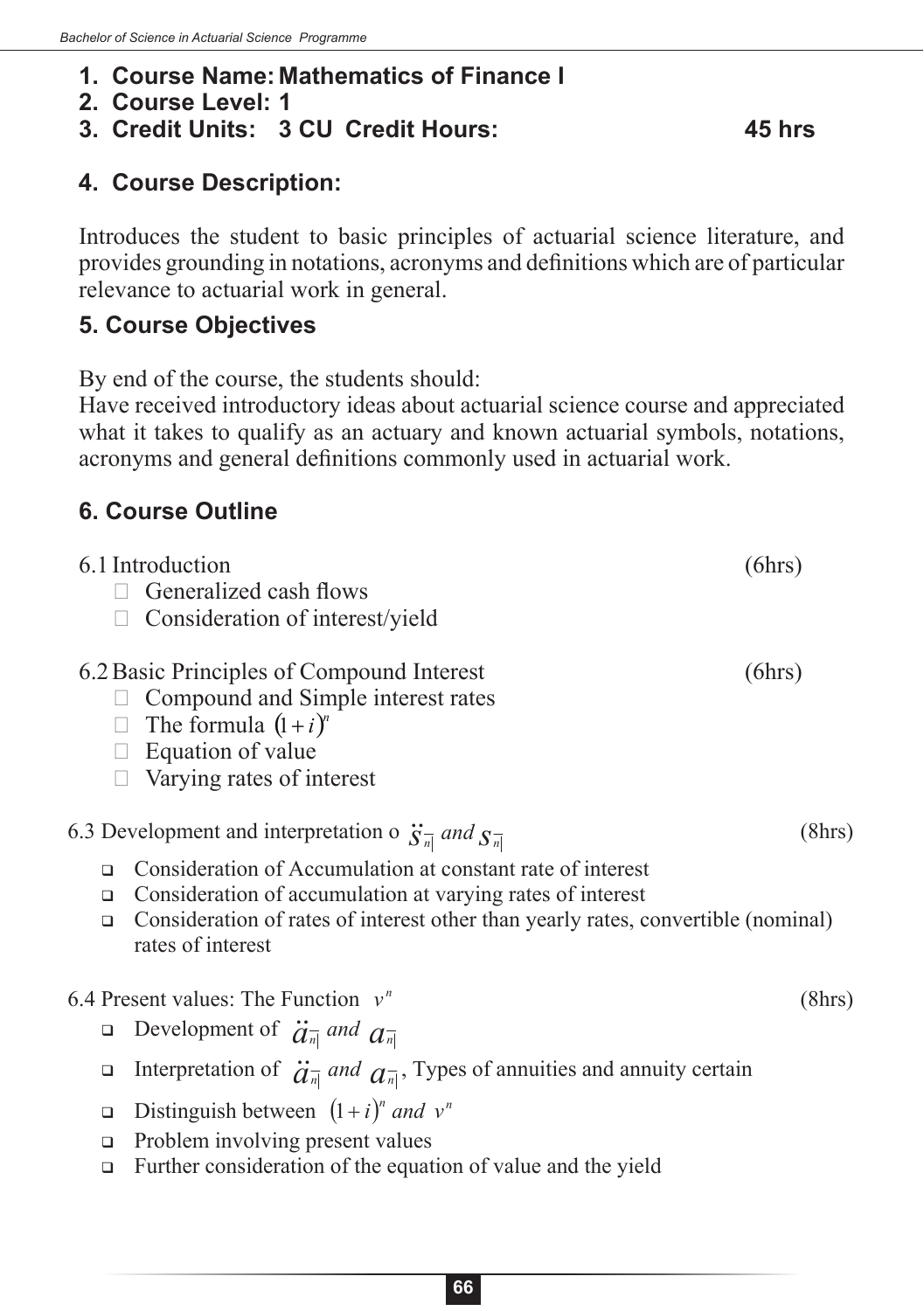6.5 Loans: Theoretical consideration of interest/capital schedule at fixed interest rate, varying rates of interest, and interest payable more frequently than yearly

(8hrs)

- $\Box$  Buying and selling loans: without tax considerations
- $\Box$  Consumer credit loans, mortgage loans from banks
- $\Box$  Effective annual rate of interest *i*
- $\Box$  Nominal annual rate of interest  $i^{(m)}$
- $\Box$  Sinking Funds
- $\Box$  Analysis of annuity at two rates of interest

#### 6.6 Discounted Cash flow Project Analysis (9hrs)

- $\Box$  Cash flow for projects
- $\Box$  Present values of Net cash flows
- $\Box$  Internal rate of return, running yield
- $\Box$  Discounted mean term

#### **7. Mode of Delivery**

Lectures (LH 30), and tutorials (TH 15)

## **8. Ways of Assessment**

| Course works and tests | 40% |
|------------------------|-----|
| Exam                   | 60% |

## **9. Reading List**

Bowers N.L. Hans U.; Hickman J.C.; Donald A.; Nesbitt C. J. () Actuarial Mathematics, 2<sup>nd</sup> Edition Both P.M; Chadburn R.G; Cooper D.R; Haberman S.; James D; ( ) Modern Actuarial Theory and Practice Scott W.F; ( ) Life Assurance Mathematics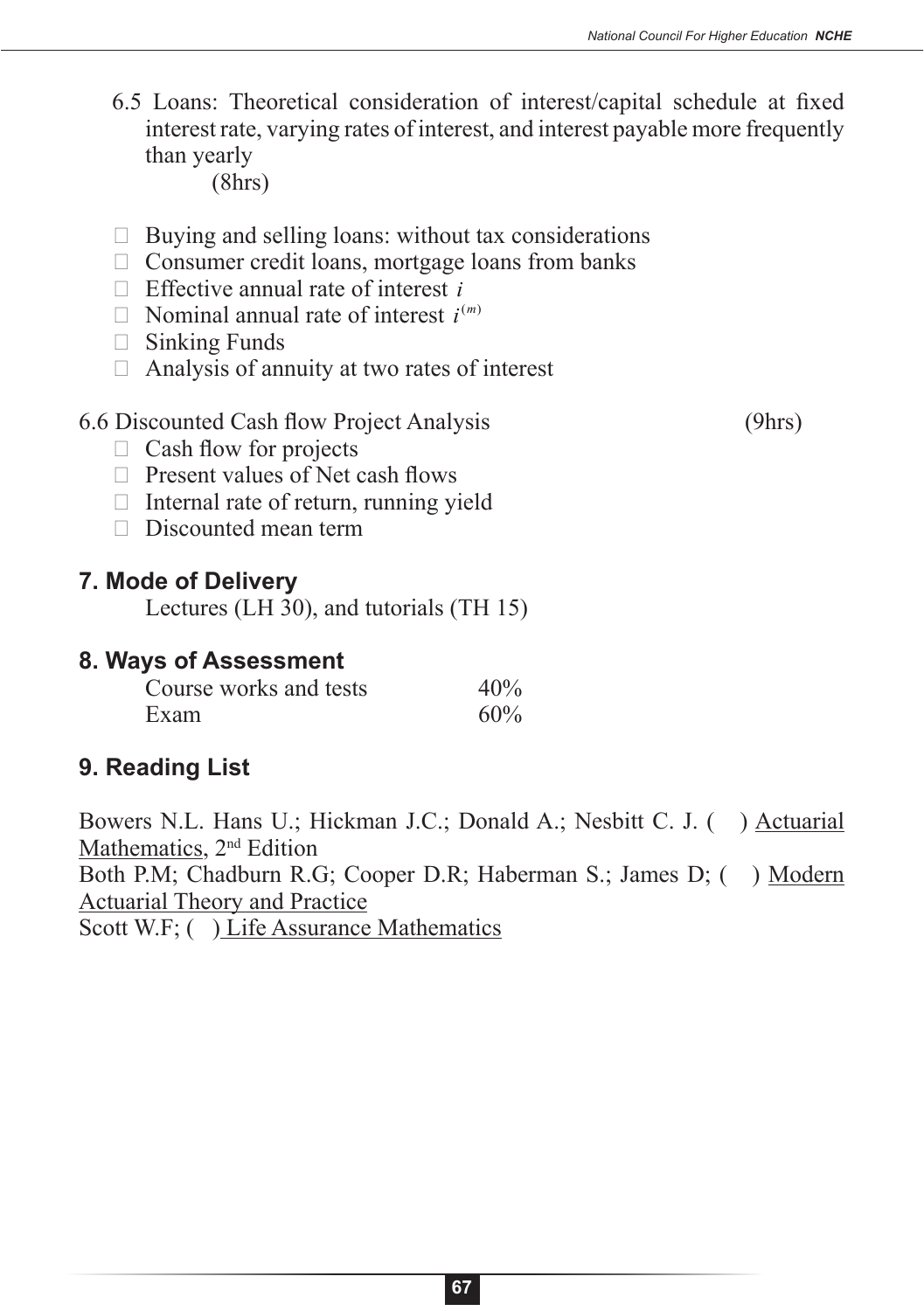- **1. Course Name: Mathematics of Finance II**
- **2. Course Level: 2**
- **3. Credit Units: 3 CU Credit Hours: 45 hrs**
- **4. Course Description:**

The aim is to introduce the actuarial student to what is to be expected in the course, and to provide grounding in notations and definitions, which are of particular relevance to actuarial work in general

## **5. Course Objectives**

The aim is to introduce the actuarial student to what is to be expected in the course, and to provide grounding in notations and definitions, which are of particular relevance to actuarial work in general.

## **6. Course Outline**

| 6.1 Fixed interest securities                                  | (12hrs) |
|----------------------------------------------------------------|---------|
| Interest payment<br>$\Box$                                     |         |
| $\Box$ Redemption payment yield obtained by the investor       |         |
| $\Box$ Running yield, Redemption yield                         |         |
| Buying and selling securities on the market<br>$\Box$          |         |
| $\Box$ Interest payable more frequently than yearly            |         |
| $\Box$ Loans payable by installments                           |         |
| $\Box$ Taxation: Income tax and capital gains tax              |         |
| Varying coupon rates and redemption prices<br>$\Box$           |         |
|                                                                |         |
| 6.2 Makeham Formula                                            | (6hrs)  |
| Loans repayable by installments<br>$\Box$                      |         |
| Varying redemption prices and coupon rates<br>$\Box$           |         |
| 6.3 Cumulative Sinking Funds                                   | (9hrs)  |
| $\Box$ Term of the loan                                        |         |
| $\Box$ The capital/ interest schedule                          |         |
| $\Box$ Investment in cumulative sinking funds                  |         |
| Taxation of sinking funds<br>$\Box$                            |         |
|                                                                |         |
| 6.4 Capital redemption policies                                | (12hrs) |
| $\Box$ Calculation of single premiums                          |         |
| $\Box$ Net and office Premiums                                 |         |
| $\Box$ Reserves                                                |         |
| $\Box$ Equality of Retrospective and Prospective policy values |         |
| $\Box$ Determination of profit/loss                            |         |
| Alterations to policies<br>$\Box$                              |         |
|                                                                |         |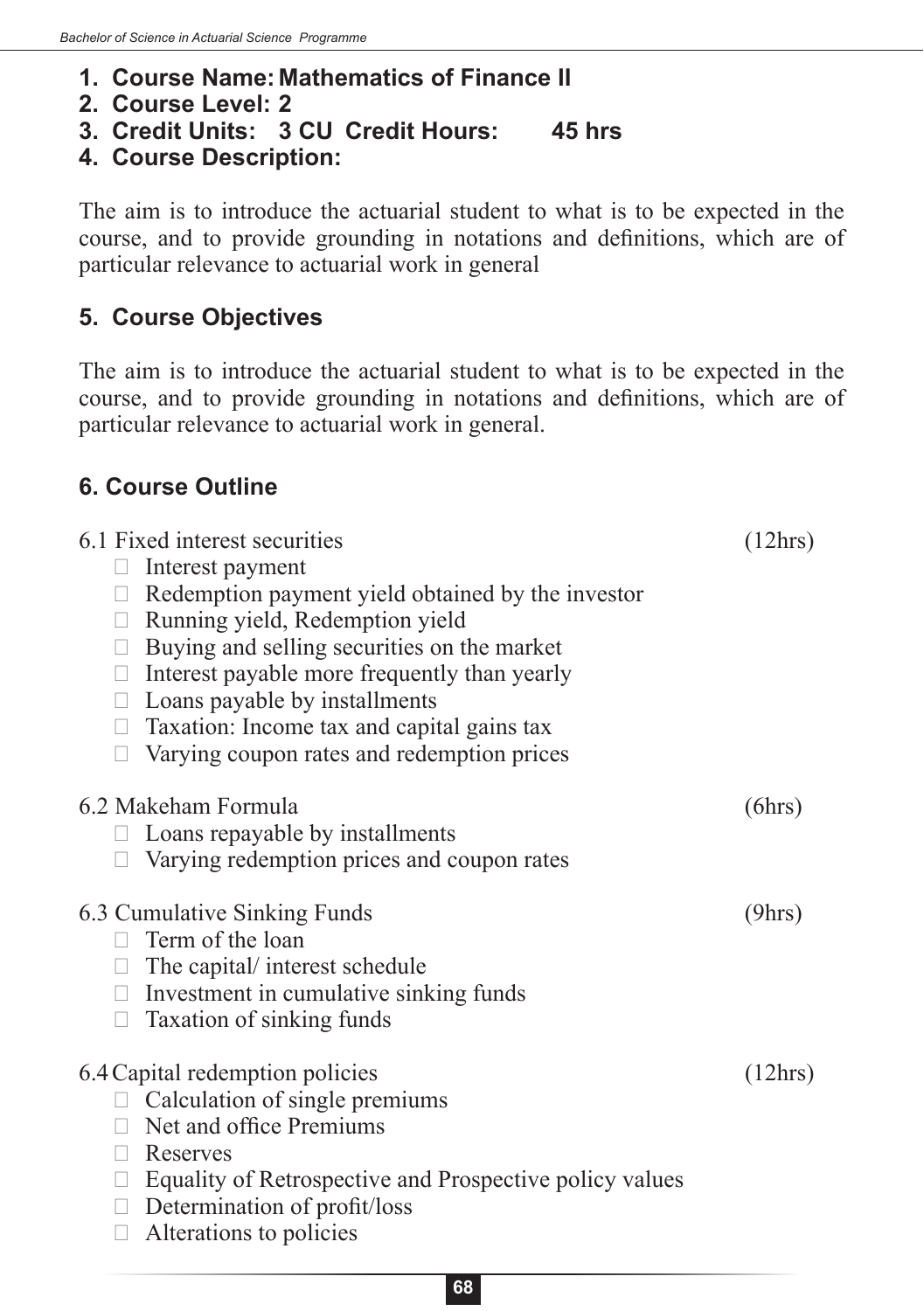#### 6.5 Simple stochastic interest rate models (6hrs)

- $\Box$  Continuous increasing annuities
- $\Box$  Effects of variations in interest rates
- $\Box$  Variation in the value of securities
- $\Box$  Volatility and discounted mean term

### **7. Mode of Delivery**

Lectures (LH 30), and tutorials (TH 15)

#### **8. Ways of Assessment**

| Course works and tests | 40% |
|------------------------|-----|
| Exam                   | 60% |

## **9. Reading List**

Bowers N.L. Hans U.; Hickman J.C.; Donald A.; Nesbitt C. J. Actuarial Mathematics, 2<sup>nd</sup> Edition Both P.M; Chadburn R.G; Cooper D.R; Haberman S.; James D; Modern Actuarial

Theory and Practice

Scott W.F; ( ) Life Assurance Mathematics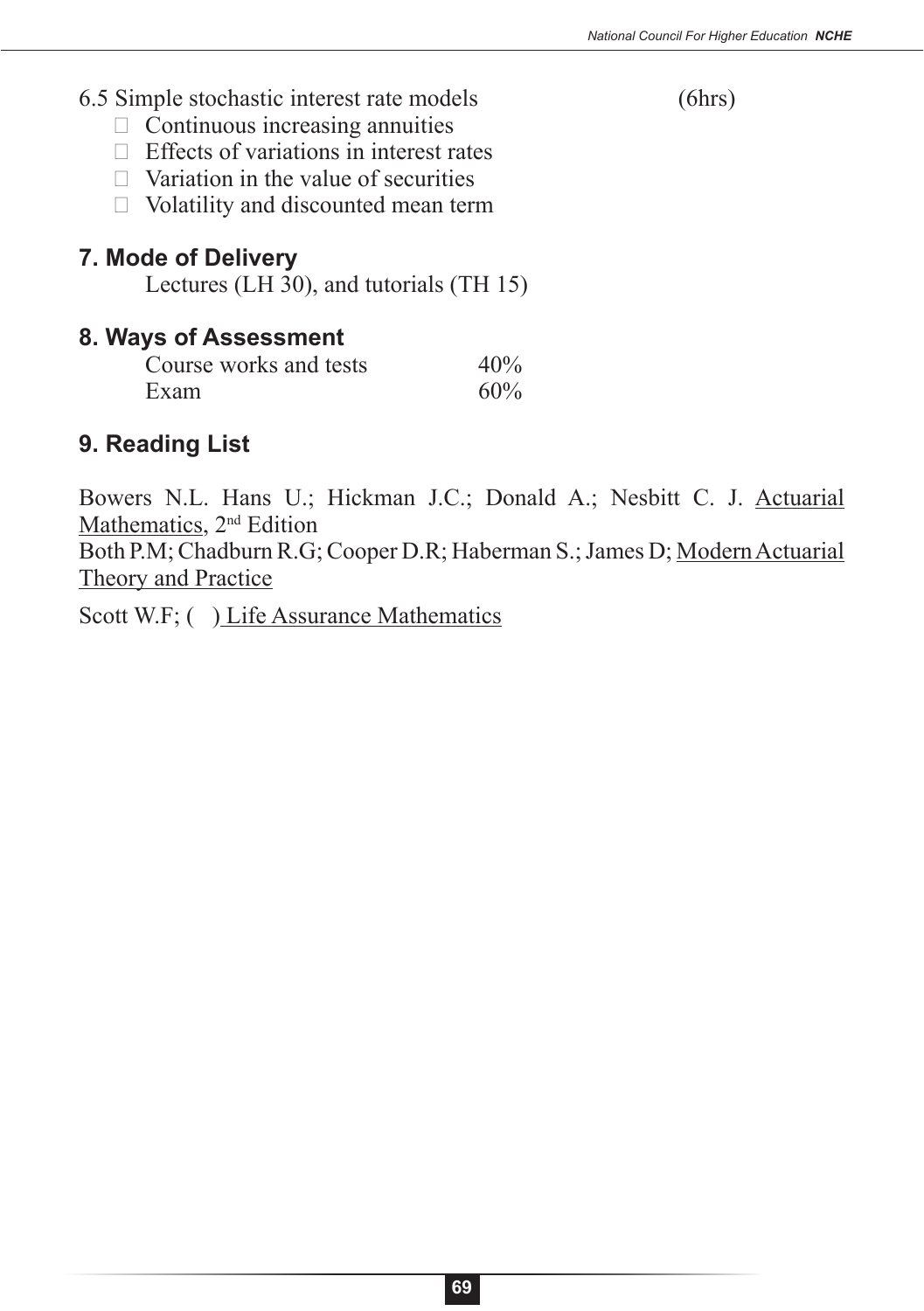- **1. Course name: PROJECT APPRAISAL**
- **2. Course Level: 2**
- **3. Credit Units: 2 CU Credit Hours: 30 hrs**
- **4. Course objectives**

Introduction to Project Appraisal, Generation and screening of project ideas, The concept of Time value of money, choice of discount rate, Investment analysis, Project Risk analysis, project appraisal, sensitivity analysis.

#### **5. Course Objectives**

The objectives of the course include;

- $\Box$  To equip students with skills in the framework of Project appraisal and investment analysis/decision so as to be able to logically handle facets of project analysis, levels of decision-making, phases of capital budgeting, risk analysis and sensitivity analysis.
- $\Box$  To provide students with an understanding of the theory and practice of project appraisal and cost-benefit analysis; and explore practical aspects of alternative approaches to economic appraisal and evaluation of projects.

#### **6. Course Outline**

| 6.1 Introduction to Project Appraisal                                                                                                                                              | (4hrs) |
|------------------------------------------------------------------------------------------------------------------------------------------------------------------------------------|--------|
| <b>Overview of Project Appraisal</b><br>Meaning of Project Appraisal and its process<br>The Elements of Project Appraisal                                                          |        |
| 6.2 Generation and screening of project ideas                                                                                                                                      | (4hrs) |
| Generation of ideas<br>Monitoring the environment<br>Corporate appraisal<br>Scouting for project ideas<br>Preliminary screening, project rating index etc.                         |        |
| 6.3 The concept of Time value of money                                                                                                                                             | (4hrs) |
| The underlying concepts of time value for money<br>The present and future value of money<br>Discounting cash flows<br>Discounted cash flows and effects of inflation and taxation. |        |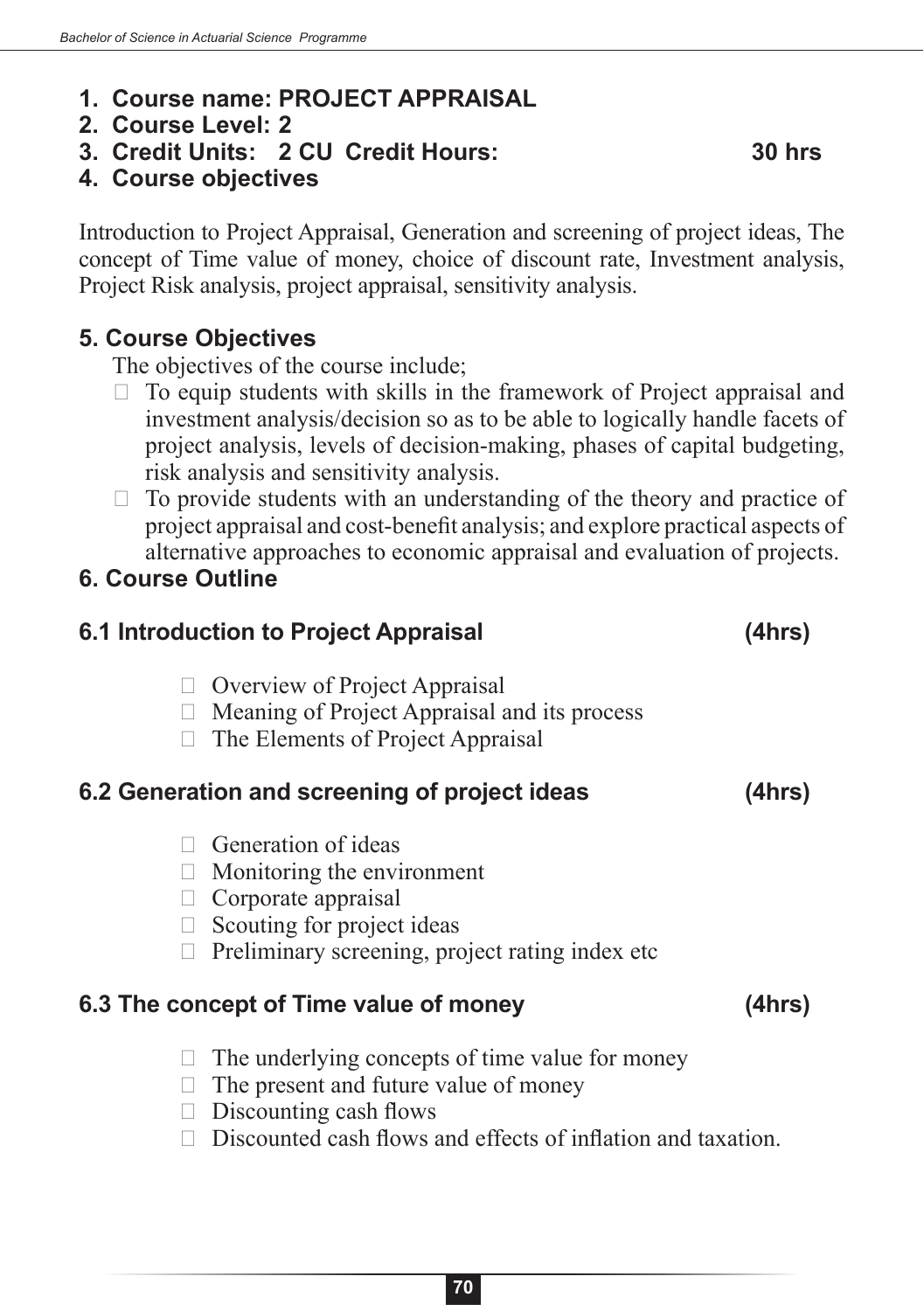## **6.4 Investment Analysis (6hrs)**

- $\Box$  Over view of the Investment Analysis
- $\Box$  Valuation of costs and benefits, and Estimation of Project cash flows
- $\Box$  Cost of capital and Choice of discount rate
- $\Box$  Investment appraisal criteria: Pay back period, accounting rate of return, net present value, internal rate of return, profitability index etc

# **6.5 Risk analysis (6hrs)**

- $\Box$  Types and measures of project risk, Sensitivity analysis, Risk analysis in practice and selection of a project
- $\Box$  Risk analysis: firm risk and market risk
- $\Box$  Multiple projects and constraints

# **6.6 Elements of project appraisal (6hrs)**

- $\Box$  Technical analysis
- $\Box$  Market and demand analysis
- $\Box$  Environmental analysis
- $\Box$  Gender analysis
- $\Box$  Social cultural analysis
- $\Box$  Economic analysis
- $\Box$  Case studies

# **7. Mode of Delivery**

Lectures (18 hrs) , tutorials (6 hrs ) and class presentation (6 hrs)

# **8. Ways of Assessment**

| Course works and tests | 40% |
|------------------------|-----|
| Exam                   | 60% |

# **9. Reading List**

Atim, D.K, . Fundamentals of Project Planning and Management, First Edition Bridger, A.G, and Winpenny J.T, (1988). Overseas Development Administration: A Practical Guide to the Choice and Appraisal of Public Sector Investment Prasanna Chandra. Projects: Planning, Analysis, Selection, Implementation, and Review, 4th edition. Pandey I.M, Financial management

#### **71**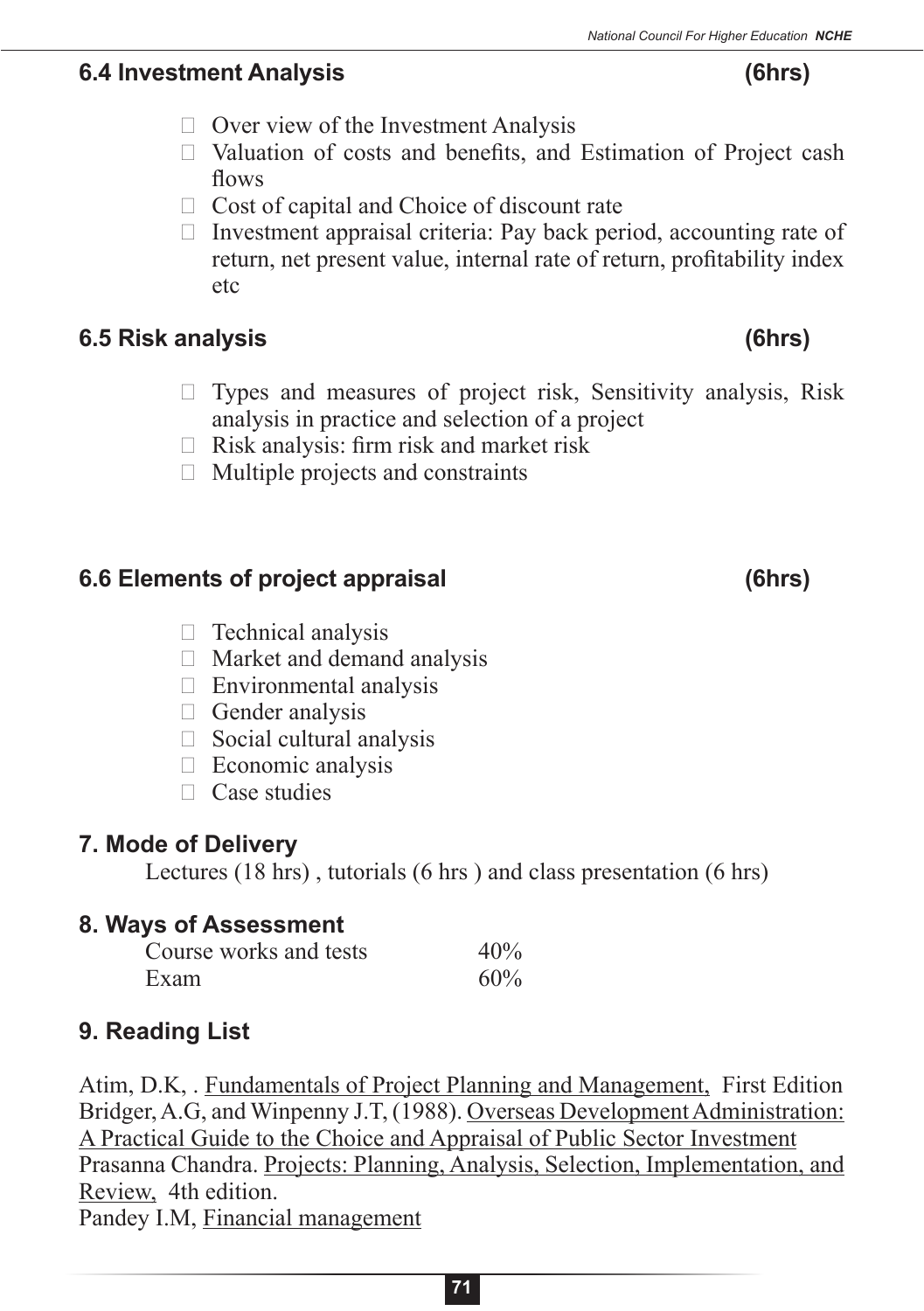- **1. Course name: Investment and Assets Management**
- **2. Course Level: 2**
- **3. Credit Units: 3 CU Credit Hours: 45 hrs**
- **4. Course description**

The course introduces students to the Investment background, Developments in investment theory. The ultimate aim is to provide the student with a standard approach to define measure and predict value of investments in a world of uncertainty. The standard notion of risk versus return is defined and analytical economic models of how risks and returns are determined and traded in financial markets are applied to solve any investment analysis problem

### **5. Course objectives**

On completion of the course the student should:

- $\Box$  To learn the concepts of investment, investment portfolio, return and risk.
- $\Box$  To learn how the concepts of return and risk fit into a standard valuation model for investments - the Capital Asset Pricing Model (CAPM)
- $\Box$  To learn the economic concept of market efficiency and the implications of market efficiency for doing investment valuation.
- $\Box$  To learn the basic measures of investment value in an investment portfolio and also to learn about the selection of an investment option, some basic methods of valuing options and investment portfolio diversification.
- $\Box$  To learn how to conduct investment analysis in settings of statistical uncertainty by using decision tree analysis. You will learn how to apply a simple model of binomial statistical uncertainty in decision tree analysis.
- $\Box$  To develop a capacity to construct solutions to investment analysis problems by modeling value, risks and returns in relation to the statistical uncertainties surrounding them and general asset management.

## **6. Detailed course description**

- 6.1 The Investment background (3hrs)  $\Box$  The Investment Setting  $\Box$  Types of investments  $\Box$  Fundamentals of Investment Planning 6.2 Developments in investment theory (3hrs)  $\Box$  Efficient Capital Markets  $\Box$  An Introduction to Portfolio Management
	- $\Box$  An Introduction to Asset Pricing Models
	- $\Box$  Extensions and Testing of Asset Pricing Theories
		- **72**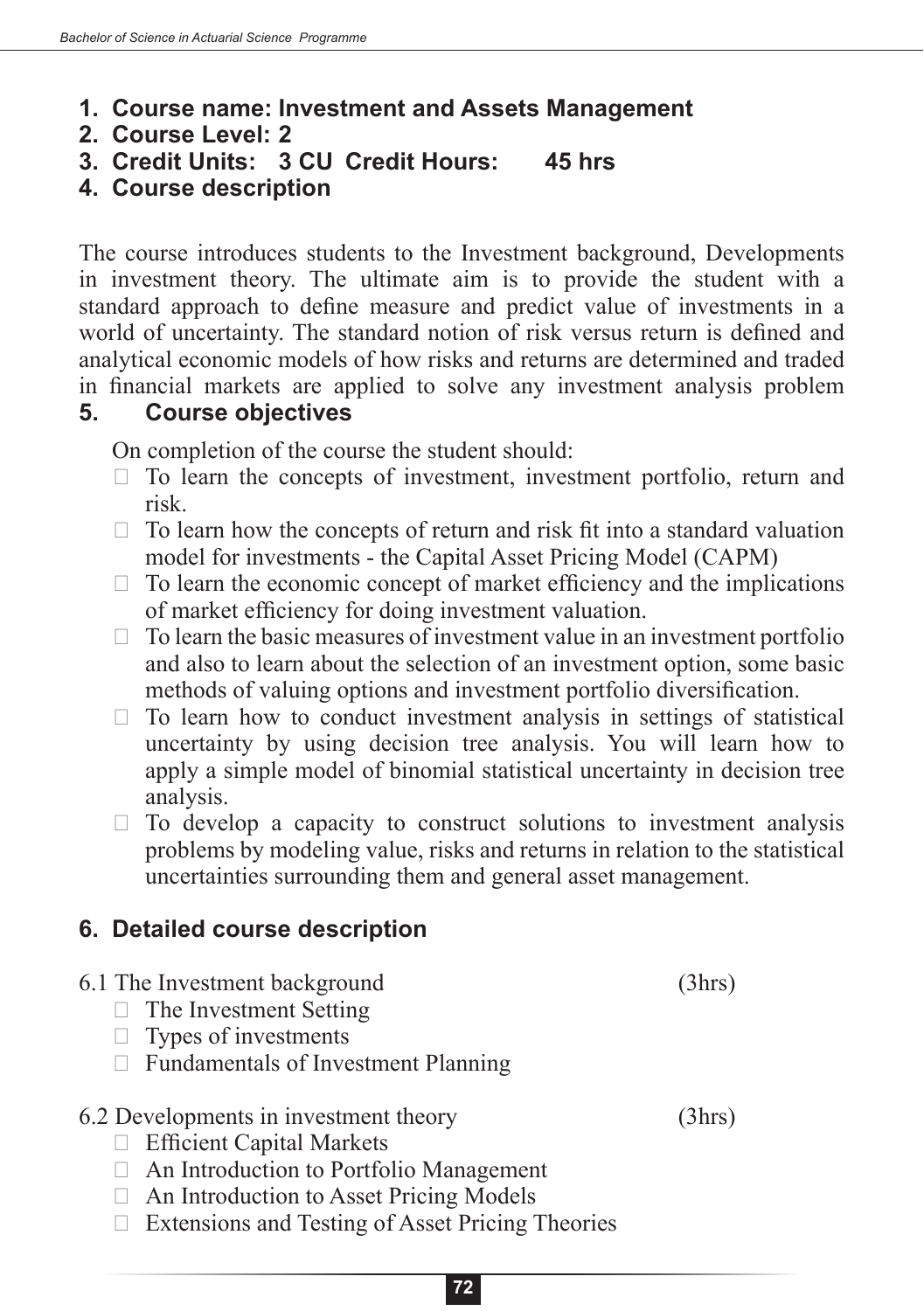| 6.3 Analysis and management of bonds<br><b>Bond Fundamentals</b><br>$\Box$ The Analysis and Valuation of Bonds<br>□ Bond Portfolio Management Strategies<br>$\Box$ Investment companies and evaluating portfolio performance<br>□ Professional Asset Management<br>$\Box$ Evaluation of Portfolio Performance | (6hrs) |
|---------------------------------------------------------------------------------------------------------------------------------------------------------------------------------------------------------------------------------------------------------------------------------------------------------------|--------|
| 6.4 Investment companies and evaluating portfolio performance<br><b>Professional Asset Management</b><br><b>Evaluation of Portfolio Performance</b><br>$\Box$                                                                                                                                                 | (4hrs) |
| 6.5 Investment Vehicles<br>Debt Investment<br>П.<br><b>Equity Investments</b><br>П                                                                                                                                                                                                                            | (4hrs) |
| 6.6 Important Investment Concepts<br><b>Capital Markets</b><br>U<br>$\Box$ Importance of capital markets<br>$\Box$ Primary markets<br>$\Box$ Secondary markets<br>$\Box$ Action markets<br>Negotiated markets                                                                                                 | (6hrs) |
| 6.7 Insurance based investment and investment companies<br>Annuities<br>$\Box$<br>$\Box$ Investment Company Characteristics<br>Open-end and Closed-end Investment Companies                                                                                                                                   | (6hrs) |
| 6.8 Types of Investment Risk<br>Systematic vs unsystematic risk<br>Market and interest rate<br>Regulation and business risk<br>Reinvestment risk and liquidity risk<br>$\Box$                                                                                                                                 | (4hrs) |
| 6.9 Measuring Risk<br>Volatility<br><b>Standard Deviation</b><br>$\Box$<br>Beta<br>$\Box$                                                                                                                                                                                                                     | (4hrs) |
| 6.10 Valuation Methods<br><b>Bond Rating Services</b><br><b>Common Valuation Methods</b><br><b>Fundamental versus Technical Analysis</b>                                                                                                                                                                      | (5hrs) |

**73**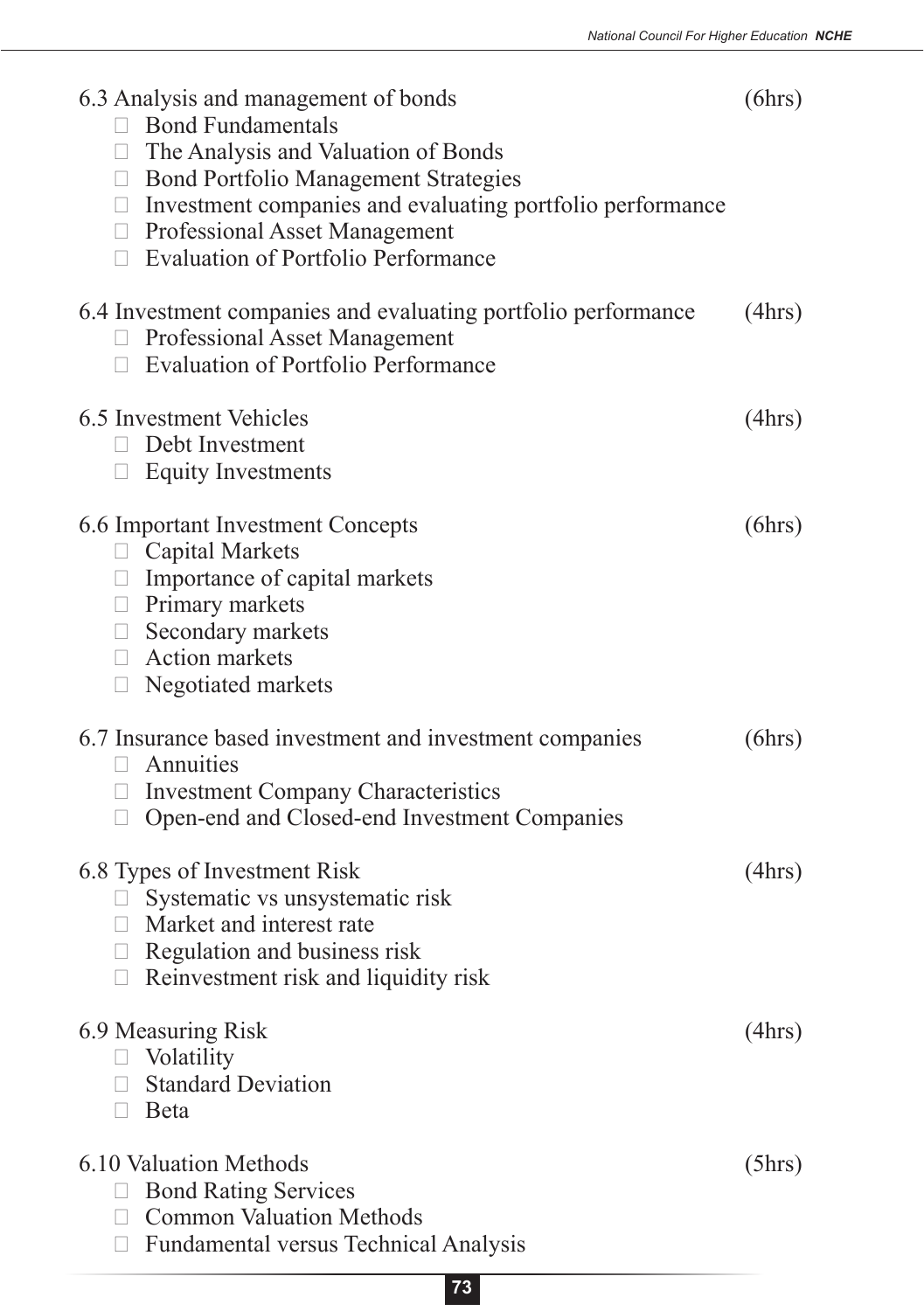## **7. Mode of Delivery**

Lectures (25 hrs), tutorials (10 hrs) and class presentation (10 hrs)

### **8. Ways of Assessment**

| Course works and tests | 40% |
|------------------------|-----|
| Exam                   | 60% |

## **9. Reading List**

Black, F. (1993). Beta and Return, Journal of Portfolio Management, Fall.

Brealey, Richard A., Myers, Stewart C., Allen, Franklin, (2006). Corporate Finance, Eighth edition, 2006, McGraw-Hill.

Clifford W. Smith, Jr., Charles W. Smithson and D. Sykes Wilford. Managing Financial Risk.

Frank Reilly and Keith Brown Investment Analysis and Portfolio Management, Thomson and Southwestern, 8<sup>th</sup> edition.

Goetzmann & Edwards (1994), Short Horizon Inputs and Long Horizon Portfolio Choice

Fama, E.F. and K.R. French (1992). The Cross-Section of Expected Stock Returns, Journal of Finance,

Jones, Gilroy, Shamsuddin, Simpson (2003). Investment: Analysis and Management. Australasian edition.

Pandey, I.M (1999), Financial management, Eighth Edition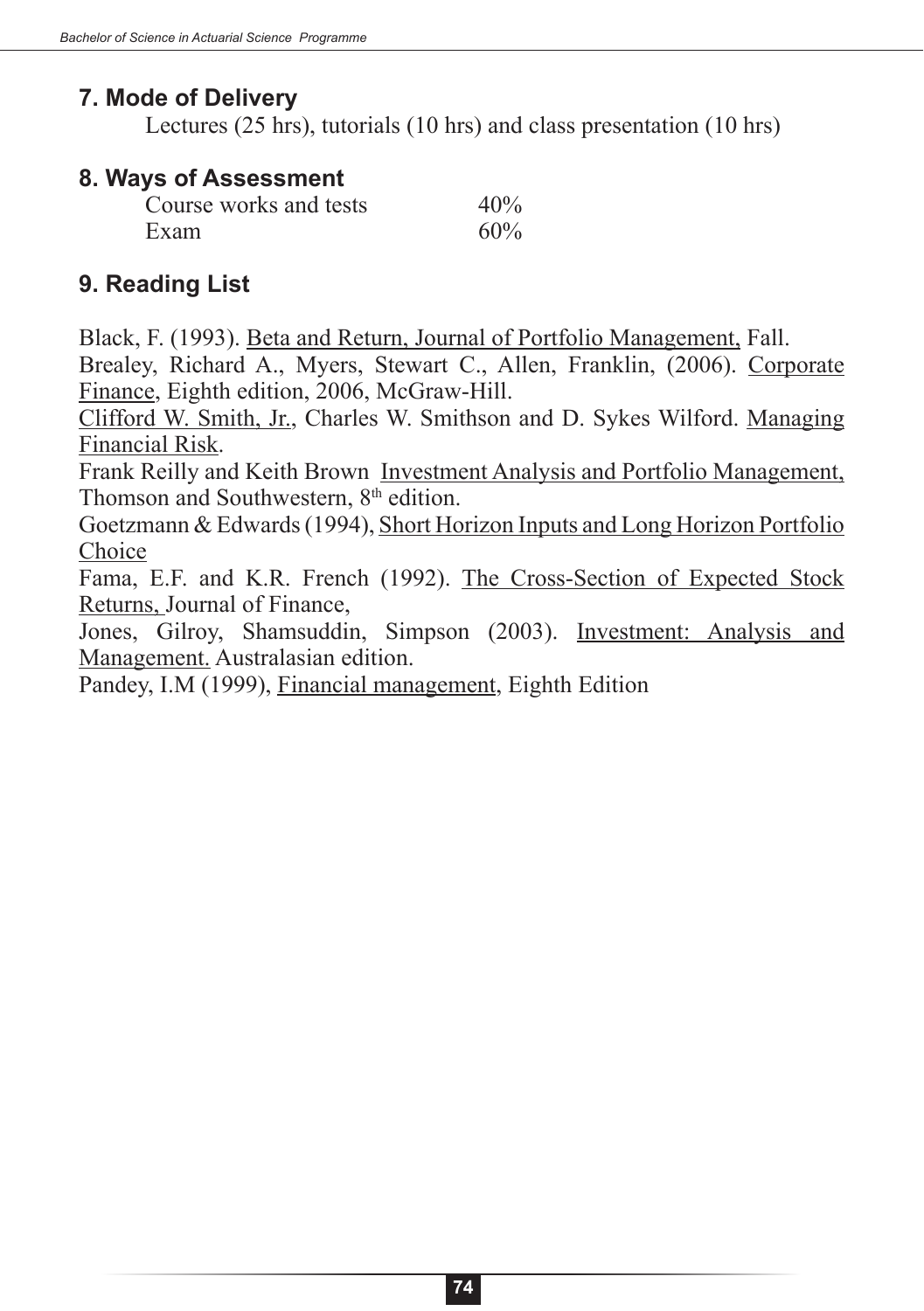- **1. Course name: Project Planning**
- **2. Course Level: 2**
- **3. Credit Units: 2 CU Credit Hours: 30 hrs**

**4. Brief Description**

This course is designed to teach students the basic principles of good project management. Students will learn how to identify and schedule project resources, create project flow charts, and produce critical path planning and evaluation reports and project plans.

### **5. Course Objectives**

By the end of the course it is expected that students will:

- $\Box$  Be aware of the different stages of project planning and different funding sources
- $\Box$  Identify appropriate project planning and control techniques
- $\Box$  Understand what constitutes good project planning and control
- $\Box$  Understand how to deal with change in the project setting
- $\Box$  Understand how to successfully resource projects and monitor performance
- $\Box$  Understand how to identify dependencies and their relationship to the Critical Path
- $\Box$  Identify procedures that can be used for change, quality and progress control

## **6. Course Outline**

# **6.1 Introduction to Project planning and management (6hrs)**

- $\Box$  Project defined and where do projects originate
- $\Box$  Project management triangle (the triple constraint)
- $\Box$  Project management process, defining and organizing projects
- $\Box$  Describe what project management is and discuss key elements of the project management framework
- $\Box$  Discuss how project planning relates to other types of plans
- $\Box$  Understand the history of project management

## **6.2 The project planning process (6hrs)**

- $\Box$  Establishing the objectives of the project
- $\Box$  Project outcomes, impact or effect
- $\Box$  Defining the project situation
- $\Box$  Developing action steps (activities)
- $\Box$  Identifying support and resource needs and Flexibility in project planning
- $\Box$  Case studies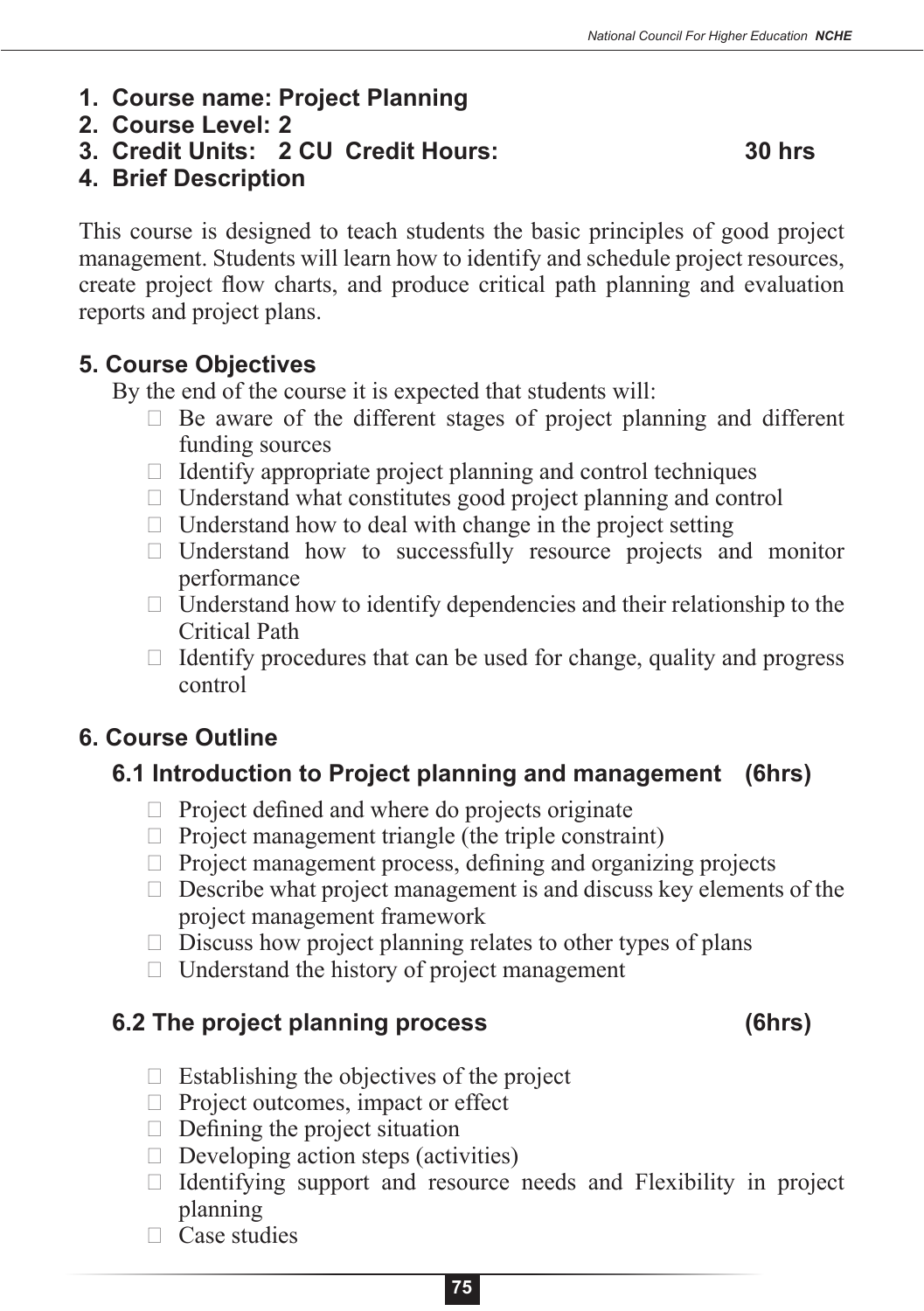| 6.3 Developing a Project Plan                                                                                                                                                                                                                                                                                                                                     | (6hrs) |
|-------------------------------------------------------------------------------------------------------------------------------------------------------------------------------------------------------------------------------------------------------------------------------------------------------------------------------------------------------------------|--------|
| $\Box$ Creating an Excel project plan template<br>$\Box$ Determining the schedule<br>Including key tasks<br>$\Box$<br>$\Box$ Determine dependencies<br>$\Box$ Identify milestones<br>$\Box$ List resource requirements<br>6.4 Project planning and scheduling<br>Project team organizing<br>$\Box$<br>$\Box$ Project definition<br>$\Box$ Resource identification | (6hrs) |
| $\Box$ Project operations                                                                                                                                                                                                                                                                                                                                         |        |
| Managerial techniques<br>$\Box$                                                                                                                                                                                                                                                                                                                                   |        |
| 6.5 Project planning and control                                                                                                                                                                                                                                                                                                                                  | (6hrs) |
| $\Box$ Performance specification<br>$\Box$ Evaluation of performance<br>$\Box$ Review and monitoring<br>$\Box$ Problem identification<br>Decision making<br>$\Box$                                                                                                                                                                                                |        |
| <b>6.6 Planning projects</b>                                                                                                                                                                                                                                                                                                                                      | (6hrs) |
| $\Box$ Defining the work break down structure<br>$\Box$ Project net works<br>Analyzing cost – time trade offs<br>$\Box$<br>Assessing risks<br>$\Box$                                                                                                                                                                                                              |        |
| 6.7 Project planning tools                                                                                                                                                                                                                                                                                                                                        | (6hrs) |
| The logical framework<br>$\Box$<br><b>Gantt</b> chart<br>Critical path method<br>$\Box$<br>Program evaluation review technique<br>$\Box$<br>Program review information systems for management<br>Н<br>Program evaluation procedures<br>$\Box$<br>Integrated management planning and control techniques<br>$\Box$<br>SCANS and LOB,<br>$\Box$                      |        |
| <b>6.8 Project Scope Management</b>                                                                                                                                                                                                                                                                                                                               | (6hrs) |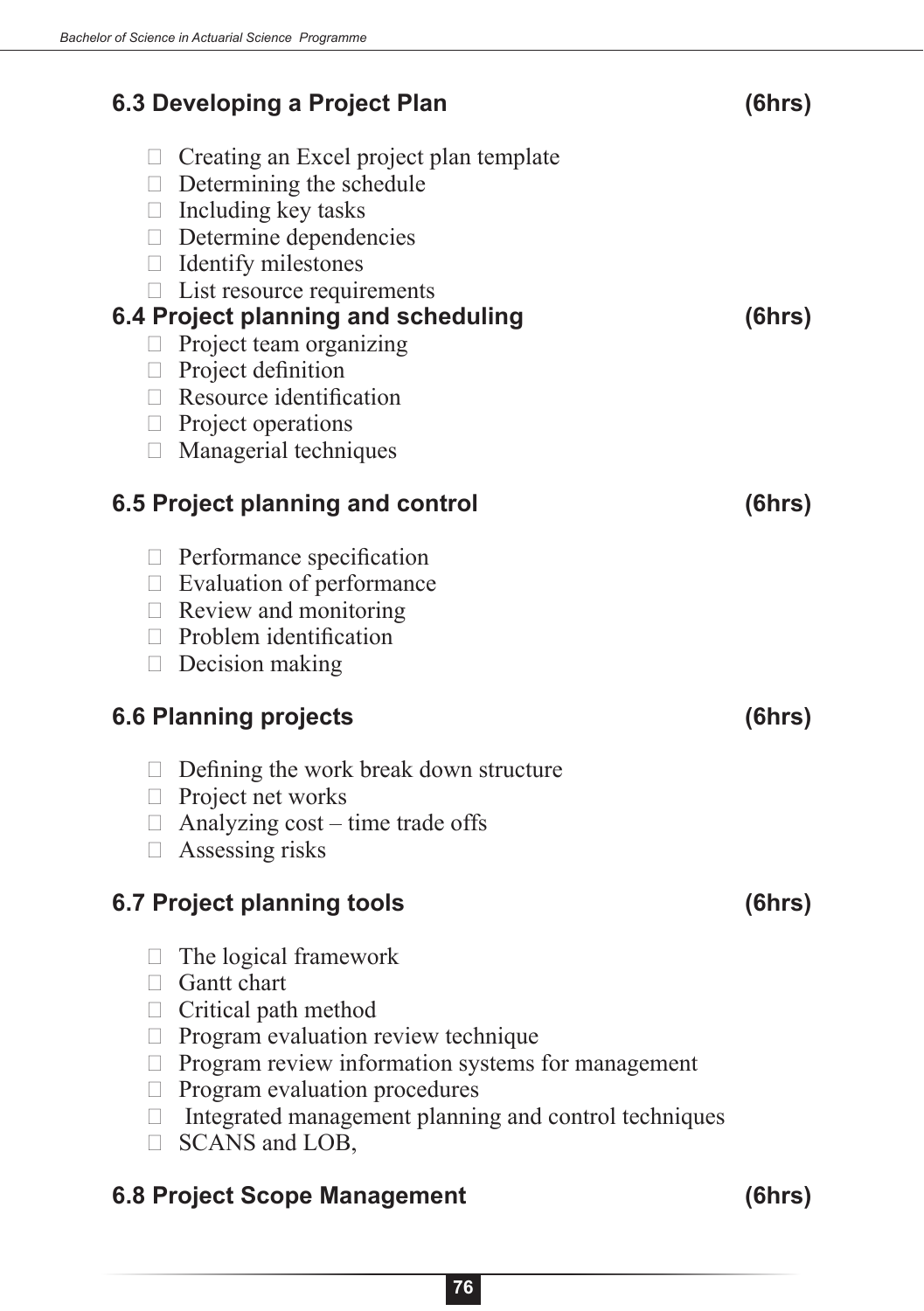- $\Box$  Elements that make good project scope management important
- $\Box$  The scope planning process and contents of a scope statement
- $\Box$  Scope verification and scope change and control to avoid scope creep

#### **6 Mode of delivery**

Lectures (25 hrs), tutorials (10 hrs ) and class presentation

(10 hrs)

#### **8. Ways of Assessment**

| Course works and tests | 40% |
|------------------------|-----|
| Exam                   | 60% |

#### **9. Reading List**

Atim, D.K, ( ). Fundamentals of Project Planning and Management, First Edition

Bridger, A.G, and Winpenny J.T, (1988). Overseas Development Administration: A Practical Guide to the Choice and Appraisal of Public Sector Investment

Burke, Roy (2003). Project Management: Planning and Control Techniques, John Wiley and Sons Ltd ISBN: 0470851244

Lock, Dennis (2003). Project Management, Gower Publishing Limited ISBN: 0566085518

Lockyer KG and Gordon J (2005). Project Management and Project Network Techniques, FT Pitman Publishing ISBN: 0273614541

Prasanna Chandra, ( ). Projects: Planning, Analysis, Selection, Implementation, and Review, 4th edition.

Pandey I.M,  $($ ). Financial management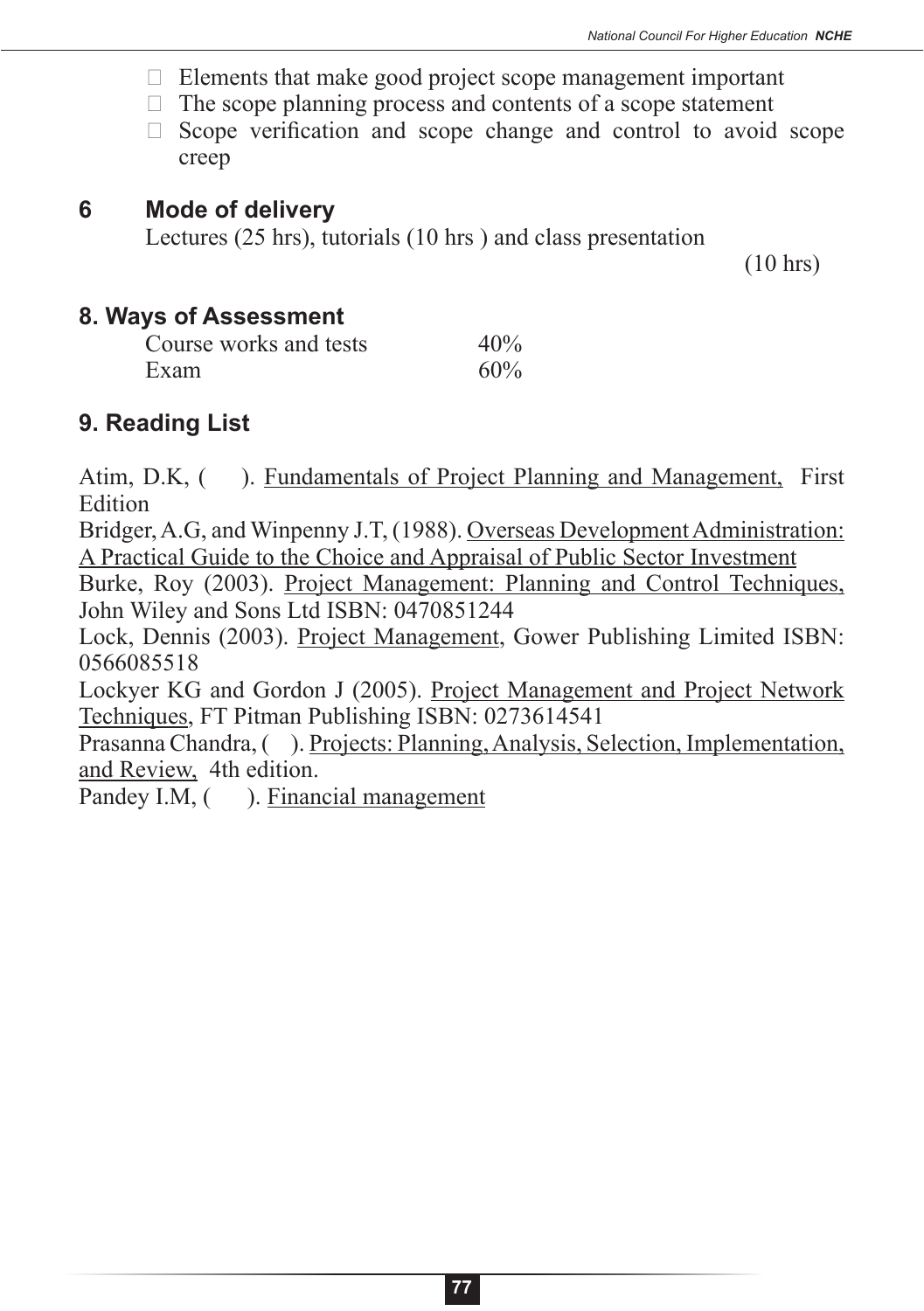## **1. Course name: Management Accounting**

- **2. Course Level: 2**
- **3. Credit Units: 3 CU Credit Hours: 45 hrs**

**4. Brief description**

Introduces the students to management accounting concepts, cost estimation, marginal and absorption costing/product costing, cost –volume-profit Analysis (CVP), accounting for management decision making, budgeting and budgetary control, recent developments in management accounting.

## **5. Course objectives**

The general objective of the course is to enable students understand management accounting so that they can be able to provide relevant and valuable management information that is important in the execution of planning, controlling and decision making managerial functions.

On completion of this course the student should:

- $\Box$  Have understood the nature, scope and role of management accounting in organizational settings and;
- $\Box$  Be capable of preparing, analyzing and interpreting basic management accounting information relevant to planning, control decision-making and product costing.

## **6. Detailed course description**

- 6.1 Introduction to Management Accounting (6hrs)
	- $\Box$  Definition of Management Accounting
	- $\Box$  Management Accounting and the Management Control System
	- $\Box$  Management Accounting and Management Information system
	- $\Box$  Nature of managerial decisions and various managerial decisions
	- $\Box$  The role of Management Accounting in the Managerial process.

#### 6.2Cost estimation (6hrs)

- $\Box$  Fundamental cost accounting concepts, The classification of cost, Cost behavior patterns, Cost estimation
- $\Box$  Accounting for prime cost: Materials cost accounting: Labour Cost Accounting
- $\Box$  Accounting for Overhead Costs
	- o Overhead cost allocation and apportionment
	- o Cost Allocation methods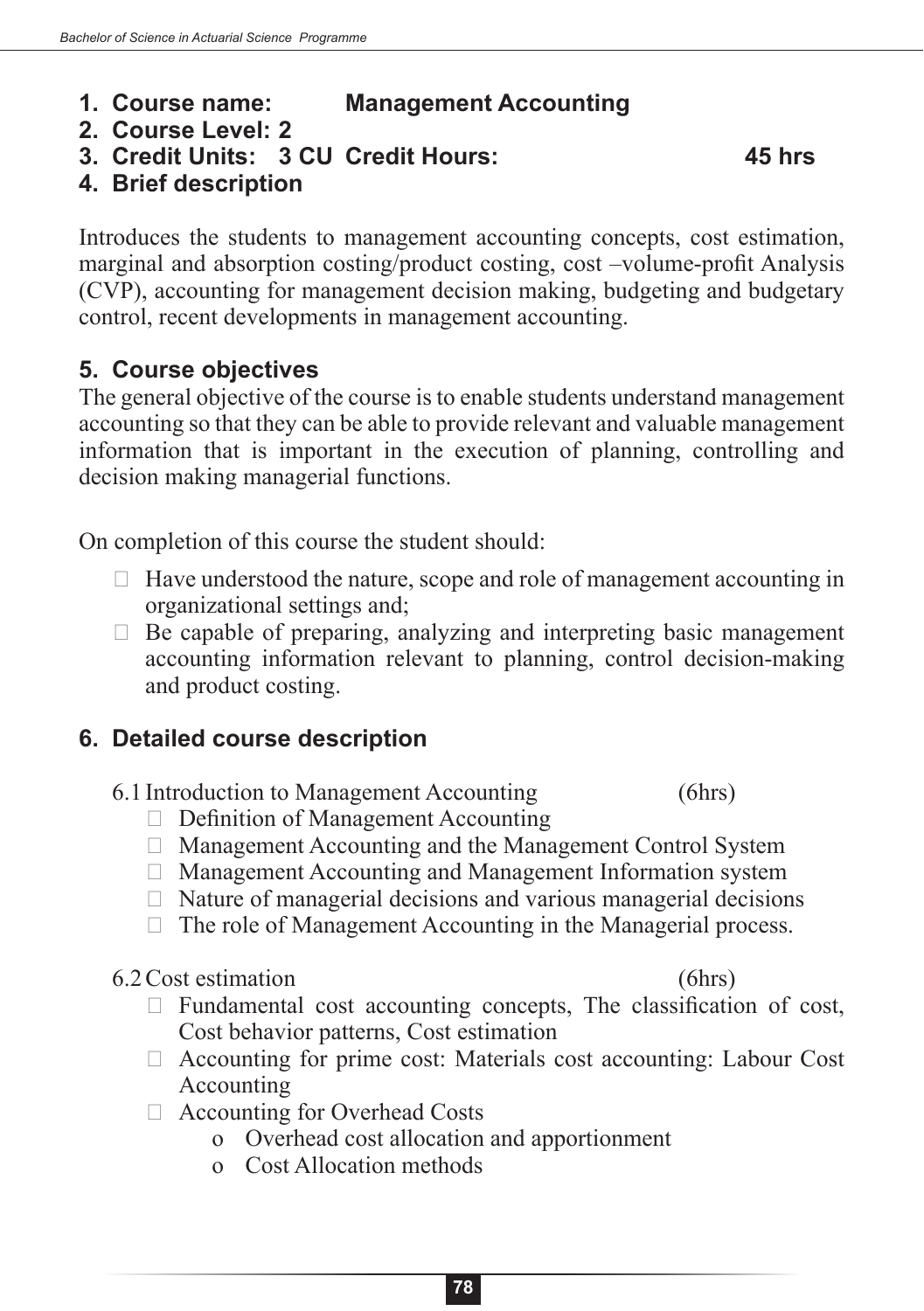| 6.3 Marginal and absorption Costing/product costing<br>$\Box$ Marginal costing<br>$\Box$ Absorption costing                                                                                                                                                                                                                                                                                                                            | (6hrs) |
|----------------------------------------------------------------------------------------------------------------------------------------------------------------------------------------------------------------------------------------------------------------------------------------------------------------------------------------------------------------------------------------------------------------------------------------|--------|
| 6.4 Cost – volume-profit Analysis (CVP)<br>Break-even analysis<br>П<br>$\Box$ Applications of CVP analysis<br>$\Box$ Limitations of CVP analysis                                                                                                                                                                                                                                                                                       | (6hrs) |
| 6.5 Accounting for management decision making<br>$\Box$ Decision making procedures<br>$\Box$ The concept of relevant costs and short term decisions<br>$\Box$ The short term decisions<br>o Closure/delete/abandonment decision<br>o Make or buy decision<br>Acceptance of a special order<br>$\Omega$<br>o Decision making under influence of limiting factors<br>$\Box$ Divisional performance evaluation<br>Pricing policy/decision | (8hrs) |
| 6.6 Budgeting and budgetary control<br>Introduction to budgeting - concepts and terms<br>Rationale of budgeting, preliminaries for installation of effective<br>budgetary control system<br>The Budgeting process and preparation of budgets                                                                                                                                                                                           | (8hrs) |
| 6.7 Recent Developments in Management Accounting                                                                                                                                                                                                                                                                                                                                                                                       | (5hrs) |
| 7. Mode of Delivery                                                                                                                                                                                                                                                                                                                                                                                                                    |        |

Lectures (30 LH), and Tutorials (15 TH)

#### **8. Ways of Assessment**

| Course works and tests | 40% |
|------------------------|-----|
| Exam                   | 60% |

#### **9. Reading List**

Alan P. (1989). Cost and Management Accounting, 3<sup>rd</sup> Ed, Paul Chapman Publishing Ltd. Brown, L. J, and Oliver, J. W. L(1998). Weldon's Cost Accounting, Pitman Publishing Drury Collin (2000). Management and Cost Accounting, 4<sup>th</sup> Ed, Chapman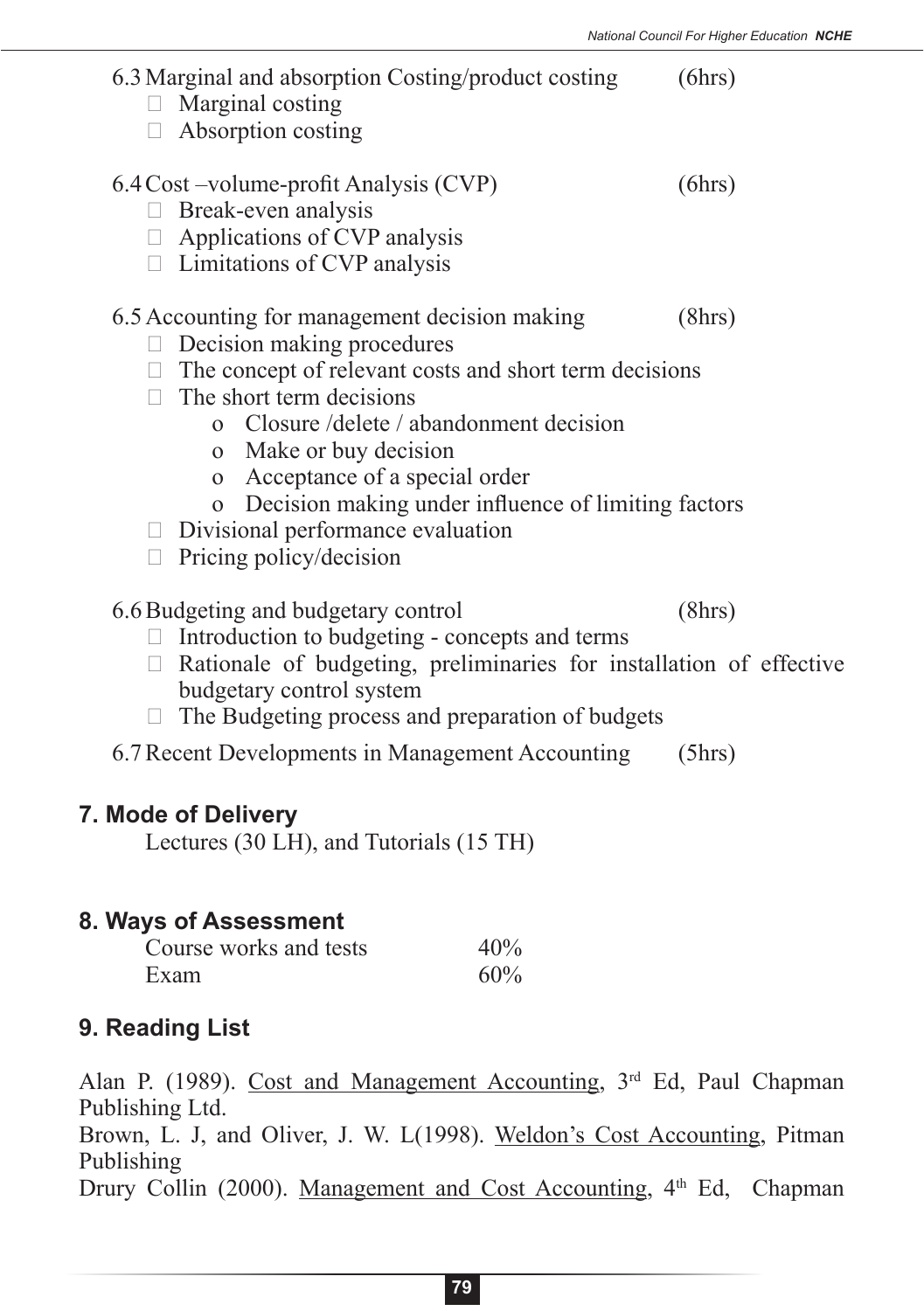Publishing Ltd. Harper, M. W, (1980). Cost Accountancy, Richard Clay Ltd. Horngren, T. Charles (1991). Cost Accounting, A Managerial Emphasis, Prentice Hall,  $7<sup>th</sup>$  Ed. Lucy, T, (1992). Management Accounting, DP Publishing Lucy, T, (1993). First Course in Cost and Management Accounting, 2nd Ed DP Publishing. Lucy, T, (1994). Costing, DP Publishing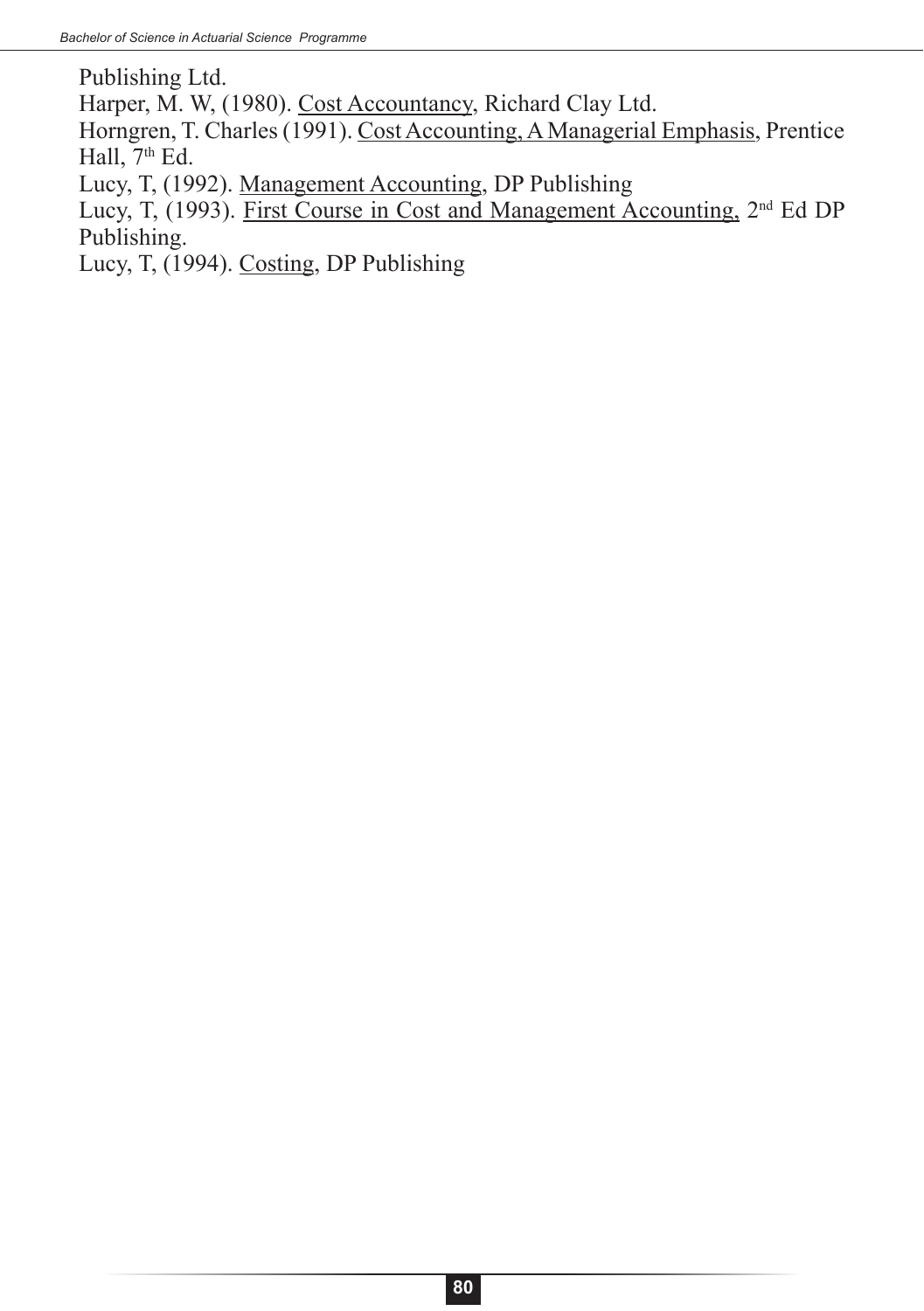- **1. Course Name:ACCOUNTING II**
- **2. Course Level: 2**
- **3. Credit Units: 3 CU Credit Hours: 45 hrs**
- **4. Brief Description**

Introduces students to accounting for the different forms of organizations and explores further more enhanced topics in the framework of accounting so as to be able to logically handle several accounting aspects. This course covers: preparation of final accounts for, trading, profit and loss accounts for NGOs, Balance sheet, receipts and payments, manufacturing concerns, partnerships, introduction to company accounts, financial and legal framework of limited liability companies. Prerequisite of Accounting I.

#### **5. Course Objectives**

By the end of the course the students should:

- $\Box$  Have understood the principles of accounting for different forms of organizations
- $\Box$  Prepare financial statements in line with the principles and accounting procedures studied throughout the entire course.

#### **6. Course description**

| 6.1 Preparation of final accounts for:<br>Trading, profit and loss accounts for NGOs,<br><b>Balance sheet</b><br>Receipts and payments                                                                                                                              |         |
|---------------------------------------------------------------------------------------------------------------------------------------------------------------------------------------------------------------------------------------------------------------------|---------|
| 6.2 Manufacturing concerns,<br>Direct and indirect costs<br>Manufacturing statements/accounts                                                                                                                                                                       | (6hrs)  |
| 6.3 Partnerships,<br>Partnership accounts<br>Documents governing the partnerships<br>Preparation of trading profit and loss of partnership<br>Preparation of profit and loss appropriation account<br>Capital and current accounts<br>Balance sheet of partnerships | (12hrs) |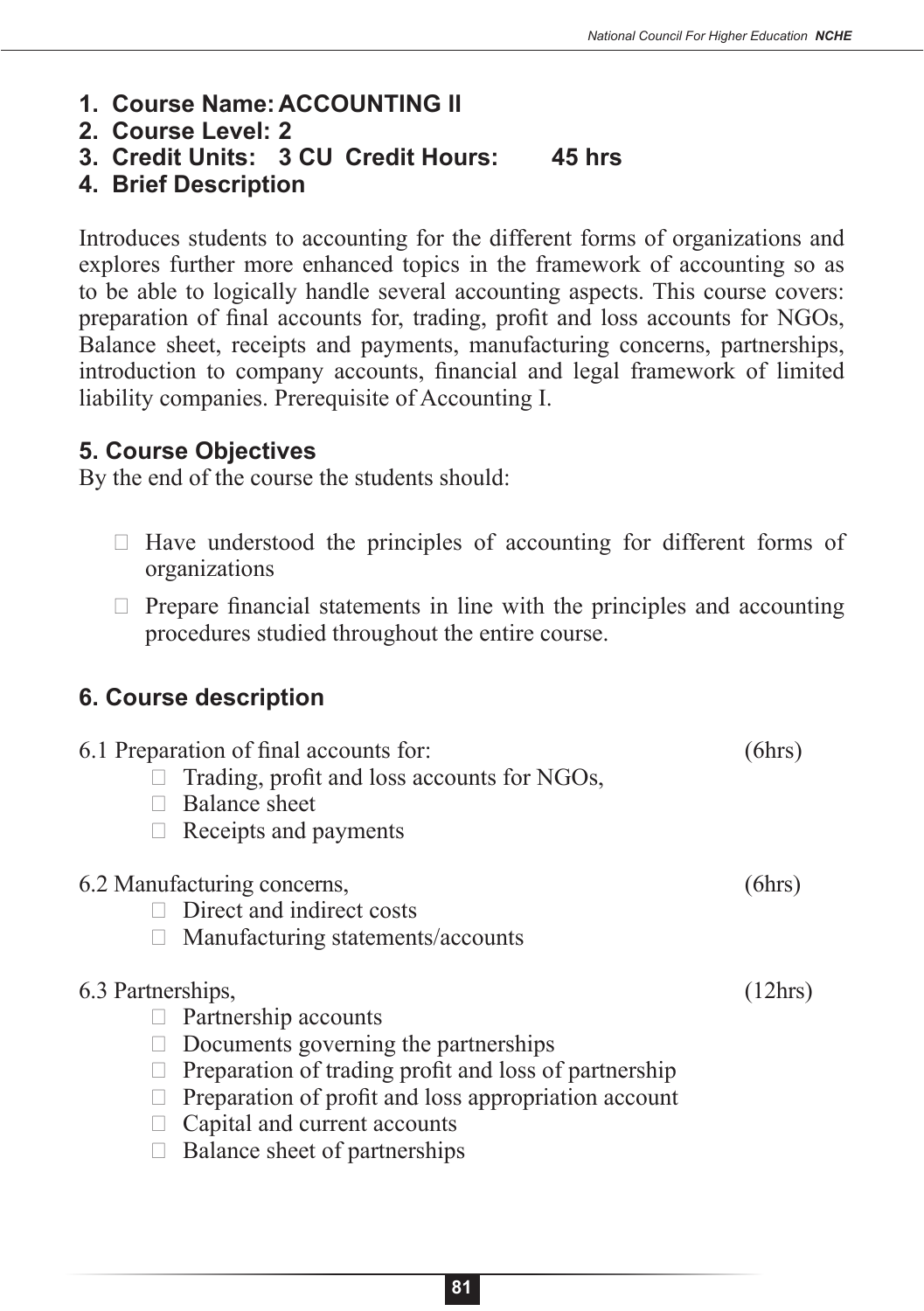#### 6.4 Introduction to company accounts, (12hrs)

- $\Box$  Financial and legal framework of limited liability companies,
- $\Box$  Quoted and unquoted companies,
- $\Box$  Classes of share capital and reserves,
- $\Box$  Types of loan capital,

6.5 Preparation of financial statements of companies. (9hrs)

### **7. Mode of Delivery**

Lectures (LH 30), and tutorials (TH 15)

### **8. Ways of Assessment**

| Course works and tests | 40% |
|------------------------|-----|
| Exam                   | 60% |

## **9. Reading List**

Floyd Beams, (1998). Advanced Accounting, Prentice Hall Jennings A.R, (1997). Financial Accounting Manuals 1 And 2, DP Publications Meigs Johnston And Keller, (1985) Advanced Accounting, Mcgraw Hill Standards Uganda Government,( CAP110). The Companies Act Wood Frank (1999). Business Accounting Volume 1 And 2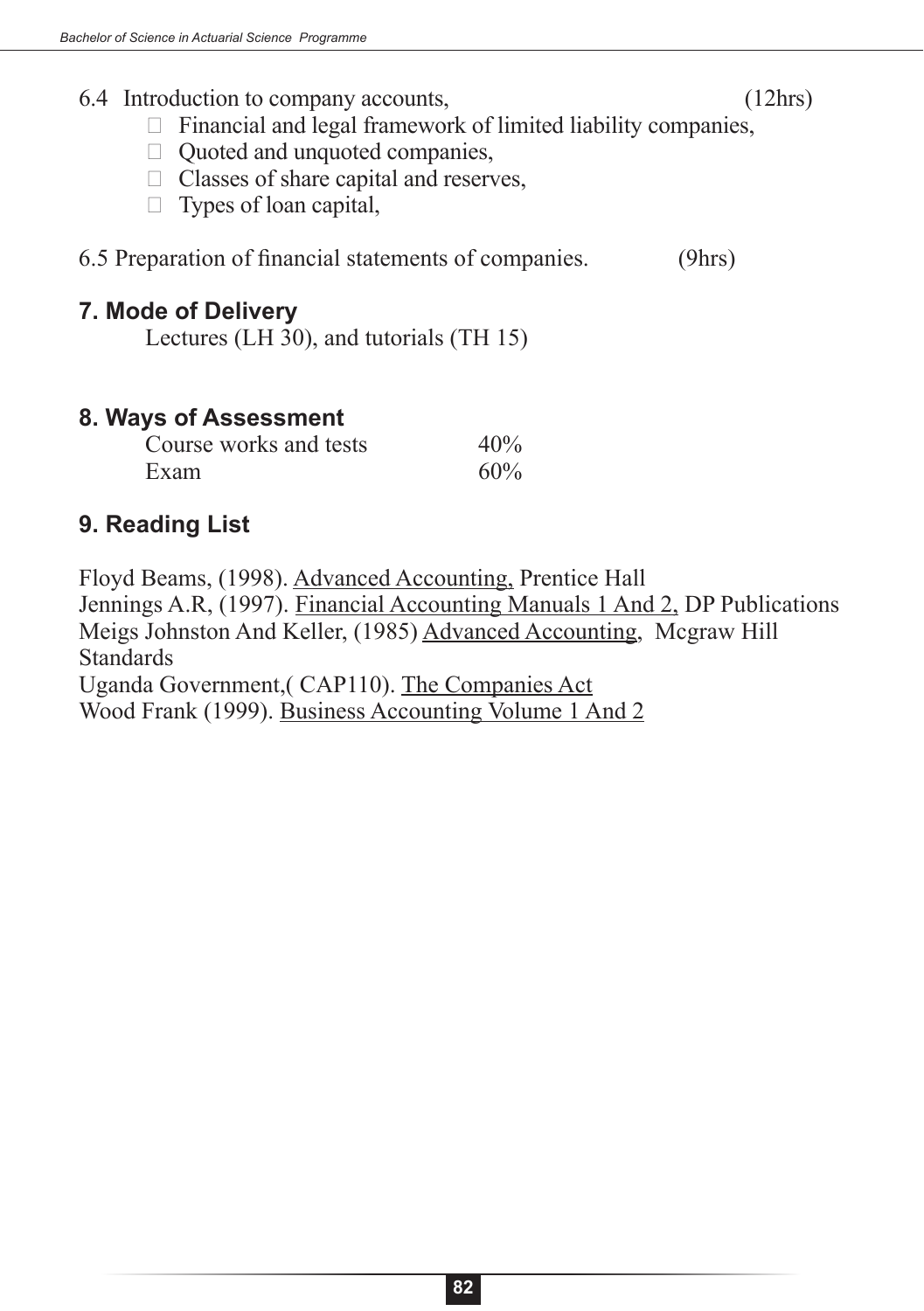- **1. Course Name: Actuarial Data Processing**
- **2. Course Level: 2**
- **3. Credit Units: 3 CU Credit Hours: 45 hrs**

### **4. Course Description**

The course is approached theoretically and practically. Theoretical concepts of structured programming are introduced with application of C Computer Programming Language.

## **5. Course Objectives**

By the end of the course the students should be able to:

- $\Box$  Comprehend theory and practical applications to data processing.
- $\Box$  Demonstrate skills in C computer programming and process financial data.

# **6. Detailed Course Outline**

## **6.1 Introduction to systems Analysis and design; flow charting (15hrs)**

 $\Box$  Data processing, editing and correction; editing and imputation principles; writing of edit specification, use of an edit specification; use of an edit package; tabulation, table design, writing of a table specification; use of a tabulation package; writing programs to implement numerical algorithms; application of numerical analysis software package such as NAG

## **6.2 Simulation (30hrs)**

- $\Box$  Random and pseudo random numbers;
- $\Box$  generation of uniform variates,
- $\Box$  inverse transform method for discrete variates,
- $\Box$  acceptance-rejection method;
- $\Box$  generating normal variates;
- $\Box$  generation of a series of correlated normal random variates;
- $\Box$  naming of physical devices for uniform generators;
- $\Box$  generation of variates from specified standard distributions such as normal, exponentials etc;
- $\Box$  Number of necessary simulations for a particular purpose,
- $\Box$  reasons for use of same number of simulated numbers;
- $\Box$  Advantages and disadvantages of using simulated numbers.
- $\Box$  Common sets of random numbers vs. independent sets of random numbers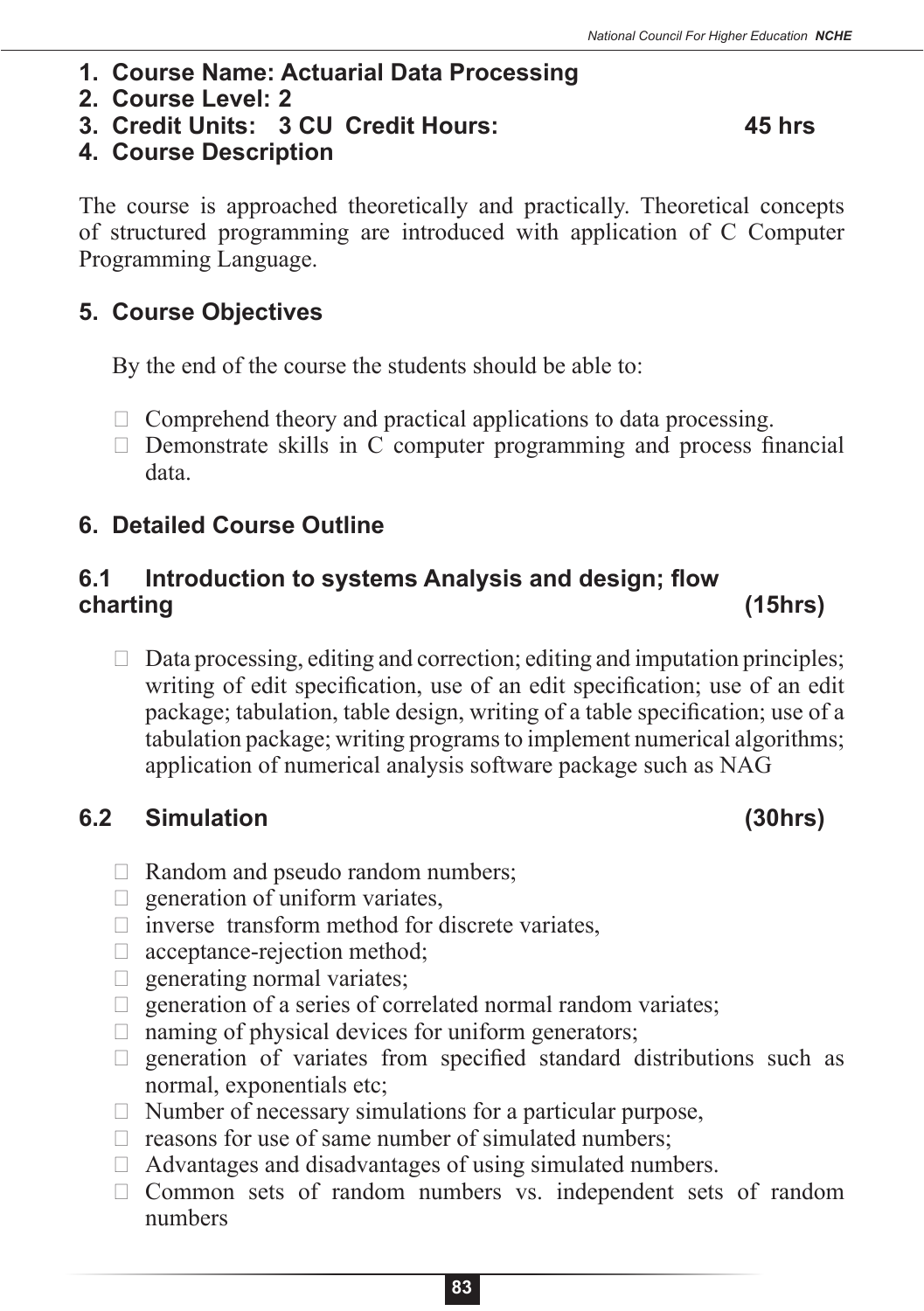## **7. Mode of Delivery**

Lectures (LH 30), and tutorials (TH 15)

#### **8. Ways of Assessment**

| Course works and tests | 40% |
|------------------------|-----|
| Exam                   | 60% |

## **9. Reading List**

Deitel Etal (1997). C How to Program Kalicharan, (1996). C by Example, Cambridge Press Kernighan W. Brian, and Ritchie M. Dennis, (1977). The C Programming Language*,* Prentice-Hall, Inc.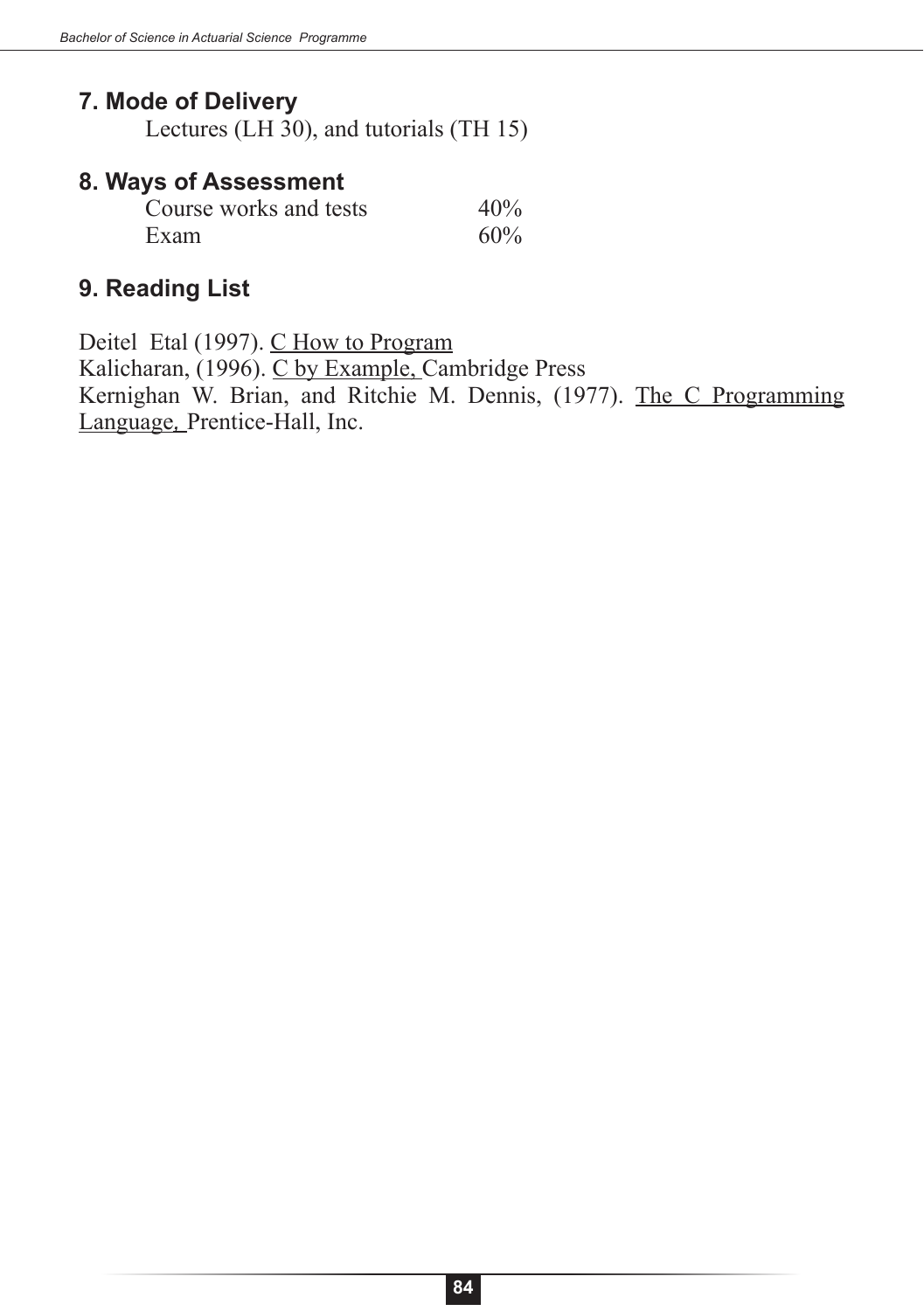- **1. Course: Name:Life Contingencies II**
- **2. Course Level: 2**
- **3. Credit Units: 3 CU Credit Hours: 45 hrs**

# **4. Course Description**

The course applies the concepts and principles of survival modeling and computations of values, benefits, bonuses, pricing reserving and looks at various life insurance contracts. The course covers: use of select mortality functions, life insurance contracts: expenses and bonuses and gross premiums and reserves for fixed and variable benefit contracts. Pre-requisite of life contingencies I.

# **5. Objectives of the Course**

On completion of the course the student should be able to:

- $\Box$  Define, estimate and use straightforward functions involving selection.
- $\Box$  Describe the types of future expenses and bonus required for pricing and reserving and the influence of inflation on these.
- $\Box$  Describe the calculation of Gross premiums and reserves using the equation of value for fixed benefit and variable benefit contracts.
- $\Box$  Describe the technique of discounted emerging costs, for use in pricing, reserving, and assessing profitability, for all contract types.
- $\Box$  Calculate the benefits on the early termination of a contract, including transfer, and the premium or benefits after a change in terms of a contract.
- $\Box$  Describe the calculation of the cost of the guarantees and options under life insurance contracts.

# **6. Course Outline**

1.1Definition and use of selected mortality functions (15hrs)

- $\Box$  The selected life tables functions and and the ultimate life table functions  $I_x$  and  $J_x$ .
- □ Define the following Probabilities.
- $\Box$  Express the following life table in terms of the function in 4.1:
- $\Box$  Calculate net premiums and net premium policy values using select mortality

## 6.2 Life insurance contracts: expenses and bonuses (15hrs)

- $\Box$  Types of expenses incurred n writing a life insurance contract.
- $\Box$  The influence of inflation on the expenses listed in 5.1.
- $\Box$  The types of bonuses that may be given to a with profits contract.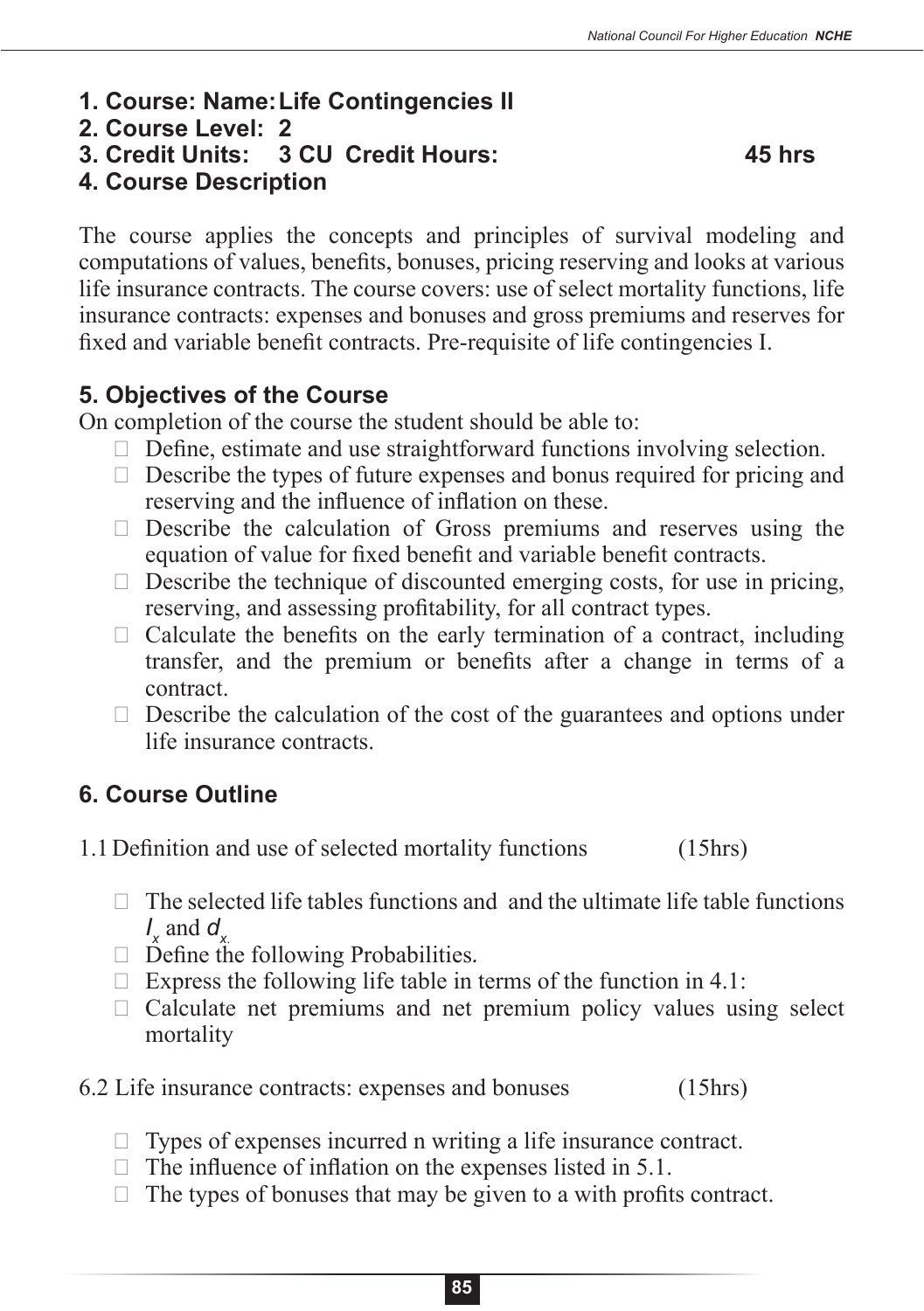6.3 Gross premiums and reserves for fixed and variable benefit contracts (15hrs)

- $\Box$  The gross future loss random variable for standard contract types
- $\Box$  Calculation of gross premium using future loss random variable and the equivalence principle, for premiums payable annually, more frequently than annually and continuously, and for benefits payable annually or at the end of the year of death, or continuously or immediately on death.
- $\Box$  Calculate the gross premium using simple criteria other than the equivalence principle
- $\Box$  Calculate the gross premium prospective reserve using the future loss random variable.
- $\Box$  The gross premium retrospective reserve.
- $\Box$  The conditions under which, in general, the prospective reserve allowing for expenses.

#### **7. Mode of Delivery**

Lectures (30 LH), and Tutorials (15 TH)

#### **8. Ways of Assessment**

| Course works and tests   | 40% |
|--------------------------|-----|
| Exam                     | 60% |
| الخامل المتحاملة المتحار |     |

## **9. Reading List**

Booth P.M, Chadburn R.G, Cooper D.R, Haberman S., James D., (2006). Modern Actuarial Theory and Practice 2nd Edition, Faculty of Actuarial Science.

Bowers N.L, Hans U, Hickman J.C, Donald A, Nesbitt C.J, (1997) Actuarial Mathematics, 2nd Edition, Scocity of Actuaries.

Klgman S.A, Panjer. H.H, Willmot G.E. (). Loss models: from data to decisions, 1<sup>st</sup> Edition, John Willey & Sons.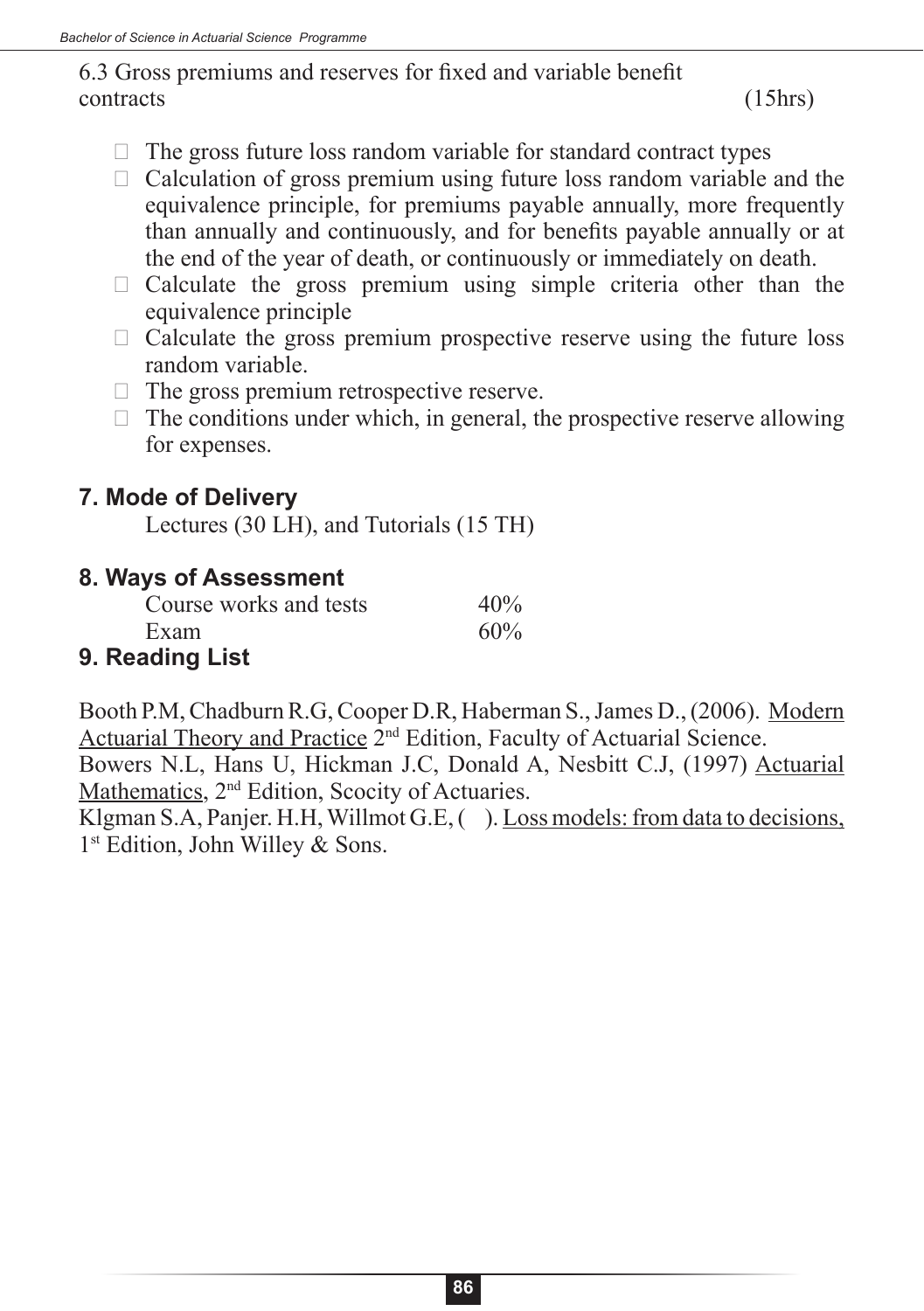- **1. Course Name: Statistics for Insurance**
- **2. Course Level: 2**
- **3. Credit Units: 3 CU Credit Hours: 45 hrs**

## **4. Course Description**

Statistics for Insurance course provides grounding in mathematical techniques and applications, which are of particular relevance to General (non-life) insurance and related risks.

## **5. Objectives:**

On completion of the course, the students should be able to:

- $\Box$  The conditions under which, in general, the prospective reserve allowing for expenses;
- $\Box$  Explain the concepts of decision theory and apply them;
- $\Box$  Calculate probabilities and moments of loss distributions both with and without simple reinsurance arrangements
- $\Box$  Explain the concept of Bayesian statistics and use these concepts to calculate Bayesian estimators generating
- $\Box$  Describe and explain the concept of credibility theory
- $\Box$  Explain the concept of ruin for a risk model. Calculate the adjustment coefficient and state Lundburg's inequality
- $\Box$  Construct risk models appropriate to short term insurance contracts and calculate the moment generating function and the moments for the risk models both with and without simple reinsurance arrangements.

## **6. Course content (45hrs)**

- $\Box$  The conditions under which, in general, the prospective reserve allowing for expenses Explain and apply statistical techniques of fitting models to data.
- $\Box$  Loss distributions: lognormal, exponential, pareto, weibull, gamma, negative Binomial, Binomial Compound Poisson distributions etc;
- $\Box$  Parametric and empirical estimation methods
- $\Box$  Evaluating estimators
- $\Box$  Selecting and validating models
- $\Box$  Compound model for aggregate claims
- $\Box$  modelling of individual losses and losses in aggregate
- $\Box$  Computing the aggregate claims distribution
- $\Box$  Credibility theory: Bayesian estimation
- $\Box$  Long-term loss models for insurance processes
- $\Box$  The adjustment coefficient and Lundburg's inequality
- $\Box$  The maximum aggregate loss
- $\Box$  Brownian motion risk process
- $\Box$  Brownian motion and the probability of ruin